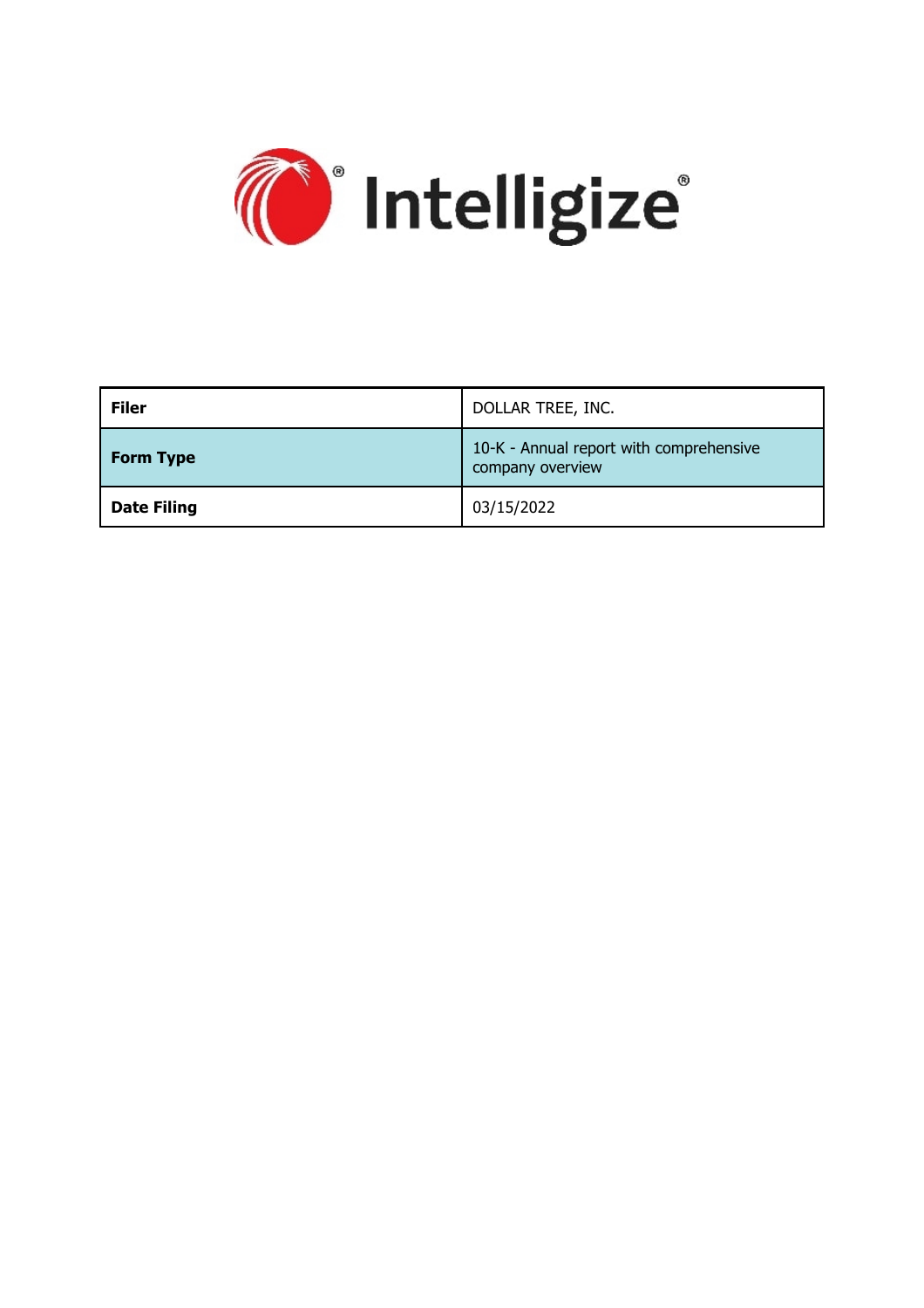# **UNITED STATES SECURITIES AND EXCHANGE COMMISSION Washington, D.C. 20549**

# **FORM 10-K**

(Mark One)

# ☒ **ANNUAL REPORT PURSUANT TO SECTION 13 OR 15(d) OF THE SECURITIES EXCHANGE ACT OF 1934**

For the fiscal year ended January 29, 2022

or

# ☐ **TRANSITION REPORT PURSUANT TO SECTION 13 OR 15(d) OF THE SECURITIES EXCHANGE ACT OF 1934**

For the transition period from to

Commission file number: 0-25464



#### **DOLLAR TREE, INC.**

(Exact name of registrant as specified in its charter) Virginia 26-2018846 (State or other jurisdiction of incorporation or organization) (I.R.S. Employer Identification No.) 500 Volvo Parkway Chesapeake, Virginia 23320 (Address of principal executive offices) (Zip Code)

Registrant's telephone number, including area code: (757) 321-5000

Securities registered pursuant to Section 12(b) of the Act:

| Title of each class                     | [ˈradɪng symbol(s] | Name of each exchange on which registered |
|-----------------------------------------|--------------------|-------------------------------------------|
| Common Stock, par value \$.01 per share |                    | NASDAO Global Select Market               |

Securities registered pursuant to section 12(g) of the Act:

None (Title of Class)

Indicate by check mark if the registrant is a well-known seasoned issuer, as defined in Rule 405 of the Securities Act.

Yes  $\boxtimes$  No  $\Box$ 

Indicate by check mark if the registrant is not required to file reports pursuant to Section 13 or Section 15(d) of the Act.

Yes  $\Box$  No  $\boxtimes$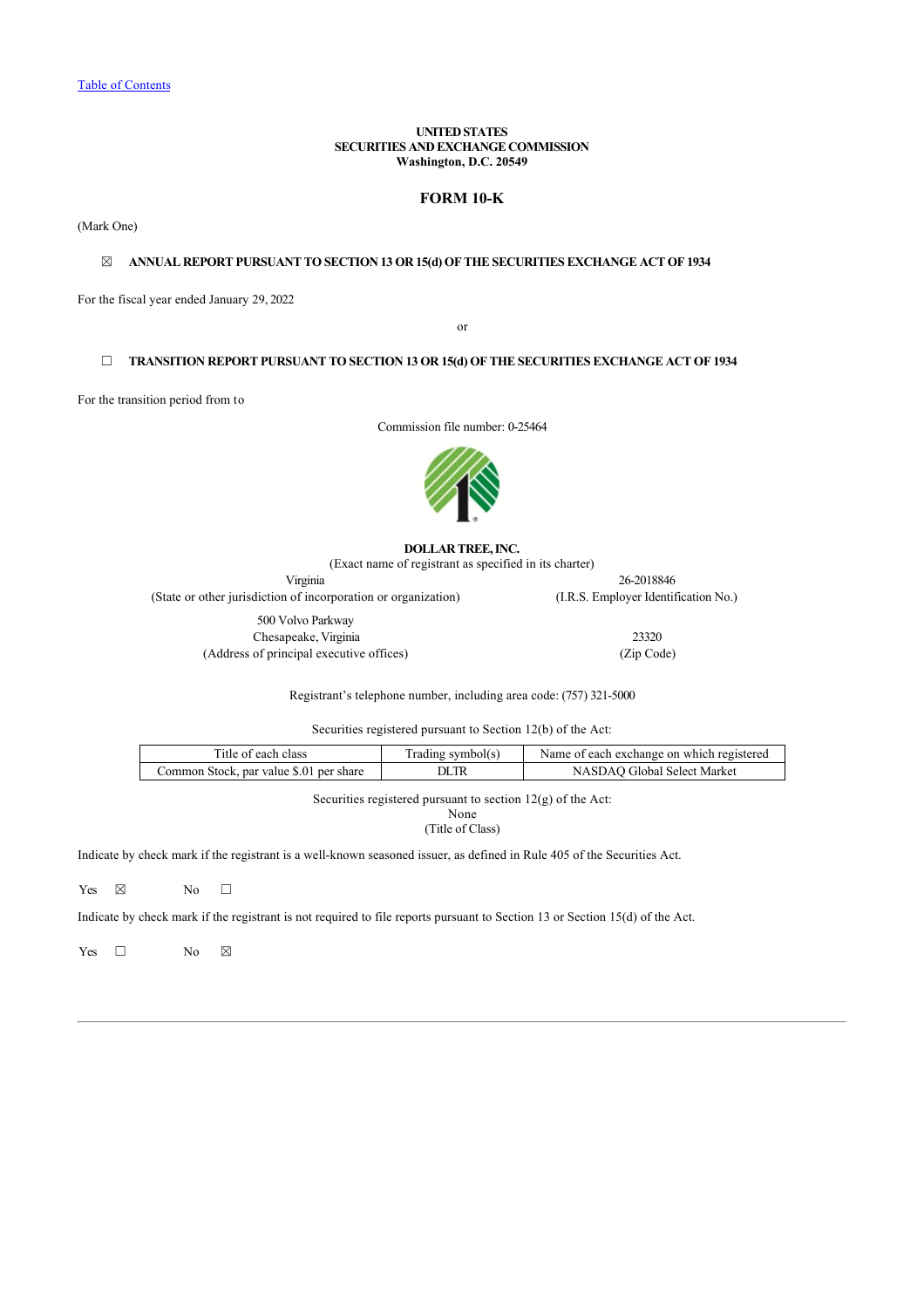Indicate by check mark whether the registrant (1) has filed all reports required to be filed by Section 13 or 15(d) of the Securities Exchange Act of 1934 during the preceding 12 months (or for such shorter period that the registrant was required to file such reports), and (2) has been subject to such filing requirements for the past 90 days.

Yes  $\boxtimes$  No  $\Box$ 

Indicate by check mark whether the registrant has submitted electronically every Interactive Data File required to be submitted pursuant to Rule 405 of Regulation S-T (§ 232.405 of this chapter) during the preceding 12 months (or for such shorter period that the registrant was required to submit such files).

Yes  $\boxtimes$  No  $\Box$ 

Indicate by check mark whether the registrant is a large accelerated filer, an accelerated filer, a non-accelerated filer, a smaller reporting company, or an emerging growth company. See the definitions of "large accelerated filer," "accelerated filer," "smaller reporting company," and "emerging growth company" in Rule 12b-2 of the Exchange Act.

| Large accelerated filer | Accelerated filer         |  |
|-------------------------|---------------------------|--|
| Non-accelerated filer   | Smaller reporting company |  |
|                         | Emerging growth company   |  |

If an emerging growth company, indicate by check mark if the registrant has elected not to use the extended transition period for complying with any new or revised financial accounting standards provided pursuant to Section 13(a) of the Exchange Act.

 $\Box$ 

Indicate by check mark whether the registrant has filed a report on and attestation to its management's assessment of the effectiveness of its internal control over financial reporting under Section 404(b) of the Sarbanes-Oxley Act (15 U.S.C. 7262(b)) by the registered public accounting firm that prepared or issued its audit report.

 $\nabla$ 

Indicate by check mark whether the registrant is a shell company (as defined in Rule 12b-2 of the Act).

Yes  $\Box$  No  $\boxtimes$ 

The aggregate market value of common stock held by non-affiliates of the registrant on July 30, 2021, the last business day of the registrant's most recently completed second fiscal quarter, was \$22,404,353,447, based upon the closing sale price for the registrant's common stock on such date. For purposes of this computation, all executive officers and directors have been deemed to be affiliates. Such determination should not be deemed to be an admission that such executive officers and directors are, in fact, affiliates of the registrant.

On March 7, 2022, there were 225,110,329 shares of the registrant's common stock outstanding.

### DOCUMENTS INCORPORATED BY REFERENCE

<span id="page-2-0"></span>The information called for in Items 10, 11, 12, 13 and 14 of Part III, to the extent not set forth herein, is incorporated by reference to the definitive Proxy Statement for the 2022 Annual Meeting of Stockholders, which will be filed with the Securities and Exchange Commission within 120 days of the registrant's fiscal year ended January 29, 2022.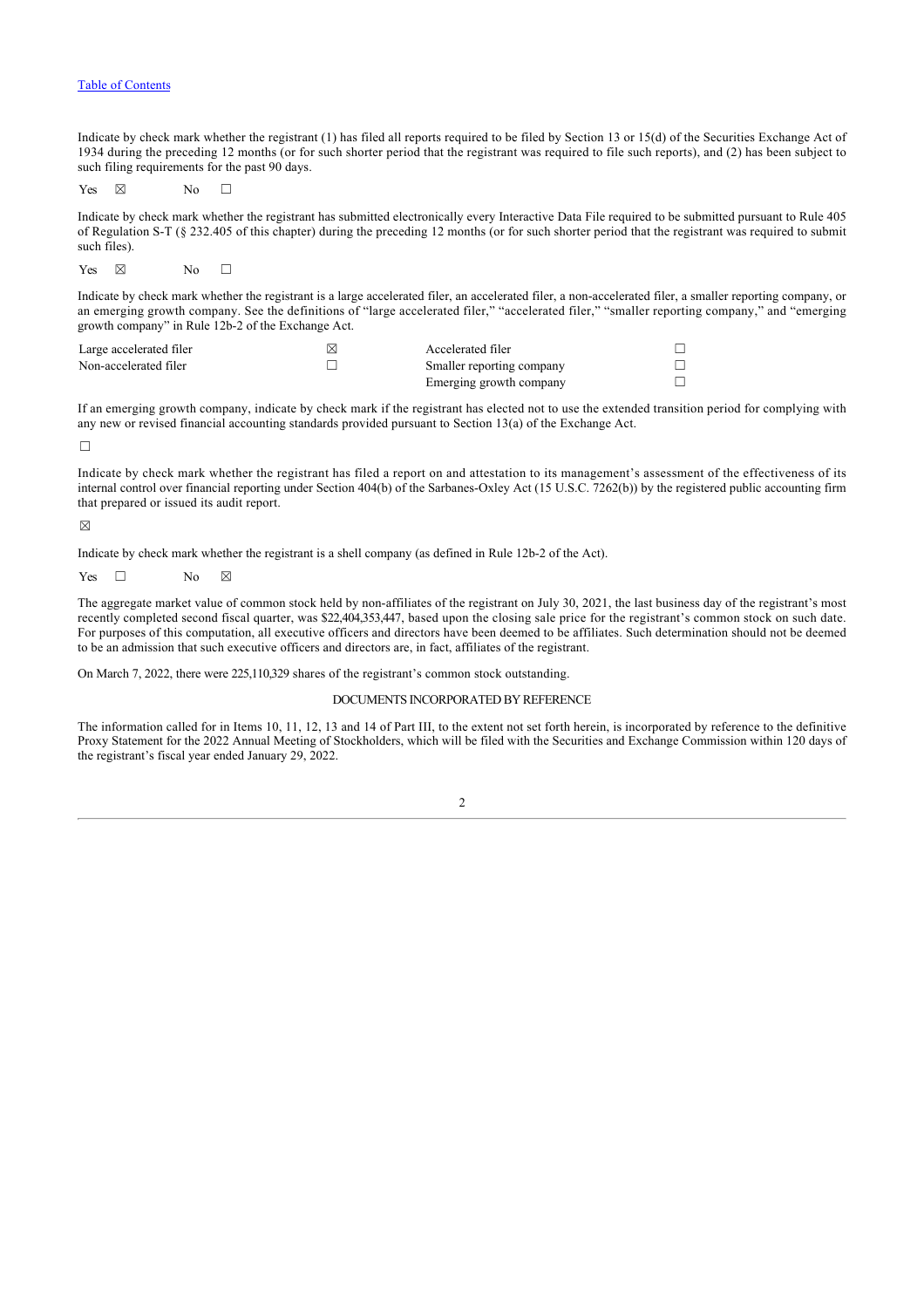# **DOLLAR TREE, INC. FORM 10-K FOR THE FISCAL YEAR ENDED JANUARY 29, 2022 TABLE OF CONTENTS**

**Page**

# **PART I**

| Item 1.           | <b>Business</b>                                                                                   | $\mathcal{I}$                   |
|-------------------|---------------------------------------------------------------------------------------------------|---------------------------------|
| Item 1A.          | <b>Risk Factors</b>                                                                               | $\overline{\mathbf{u}}$         |
| Item 1B.          | <b>Unresolved Staff Comments</b>                                                                  |                                 |
| Item 2.           | Properties                                                                                        | $\frac{22}{23}$ $\frac{23}{24}$ |
| Item 3.           | <b>Legal Proceedings</b>                                                                          |                                 |
| Item 4.           | <b>Mine Safety Disclosures</b>                                                                    |                                 |
|                   | <b>PART II</b>                                                                                    |                                 |
| Item 5.           | Market for Registrant's Common Equity, Related Stockholder Matters and Issuer Purchases of Equity |                                 |
|                   | <b>Securities</b>                                                                                 | <u>25</u>                       |
| Item 6.           | Reserved                                                                                          | $\frac{26}{5}$                  |
| Item 7.           | Management's Discussion and Analysis of Financial Condition and Results of Operations             | $\frac{26}{5}$                  |
| Item 7A.          | <b>Quantitative and Qualitative Disclosures About Market Risk</b>                                 | $\frac{38}{39}$                 |
| Item 8.           | <b>Financial Statements and Supplementary Data</b>                                                |                                 |
| Item 9.           | Changes in and Disagreements With Accountants on Accounting and Financial Disclosure              | 67                              |
| Item 9A.          | <b>Controls and Procedures</b>                                                                    | 67                              |
| Item 9B.          | <b>Other Information</b>                                                                          | 69                              |
| Item 9C.          | Disclosure Regarding Foreign Jurisdictions that Prevent Inspections                               | 69                              |
|                   | <b>PART III</b>                                                                                   |                                 |
| Item $10$ .       | Directors, Executive Officers and Corporate Governance                                            | 69                              |
| Item 11.          | <b>Executive Compensation</b>                                                                     | 69                              |
| Item 12.          | Security Ownership of Certain Beneficial Owners and Management and Related Stockholder Matters    | 69                              |
| Item 13.          | Certain Relationships and Related Transactions, and Director Independence                         | $\overline{20}$                 |
| Item 14.          | <b>Principal Accountant Fees and Services</b>                                                     | 70                              |
|                   | <b>PART IV</b>                                                                                    |                                 |
| Item 15.          | <b>Exhibit and Financial Statement Schedules</b>                                                  | <u>70</u>                       |
| Item 16.          | Form 10-K Summary                                                                                 | <u>72</u>                       |
| <b>Signatures</b> |                                                                                                   | $\overline{13}$                 |
|                   |                                                                                                   |                                 |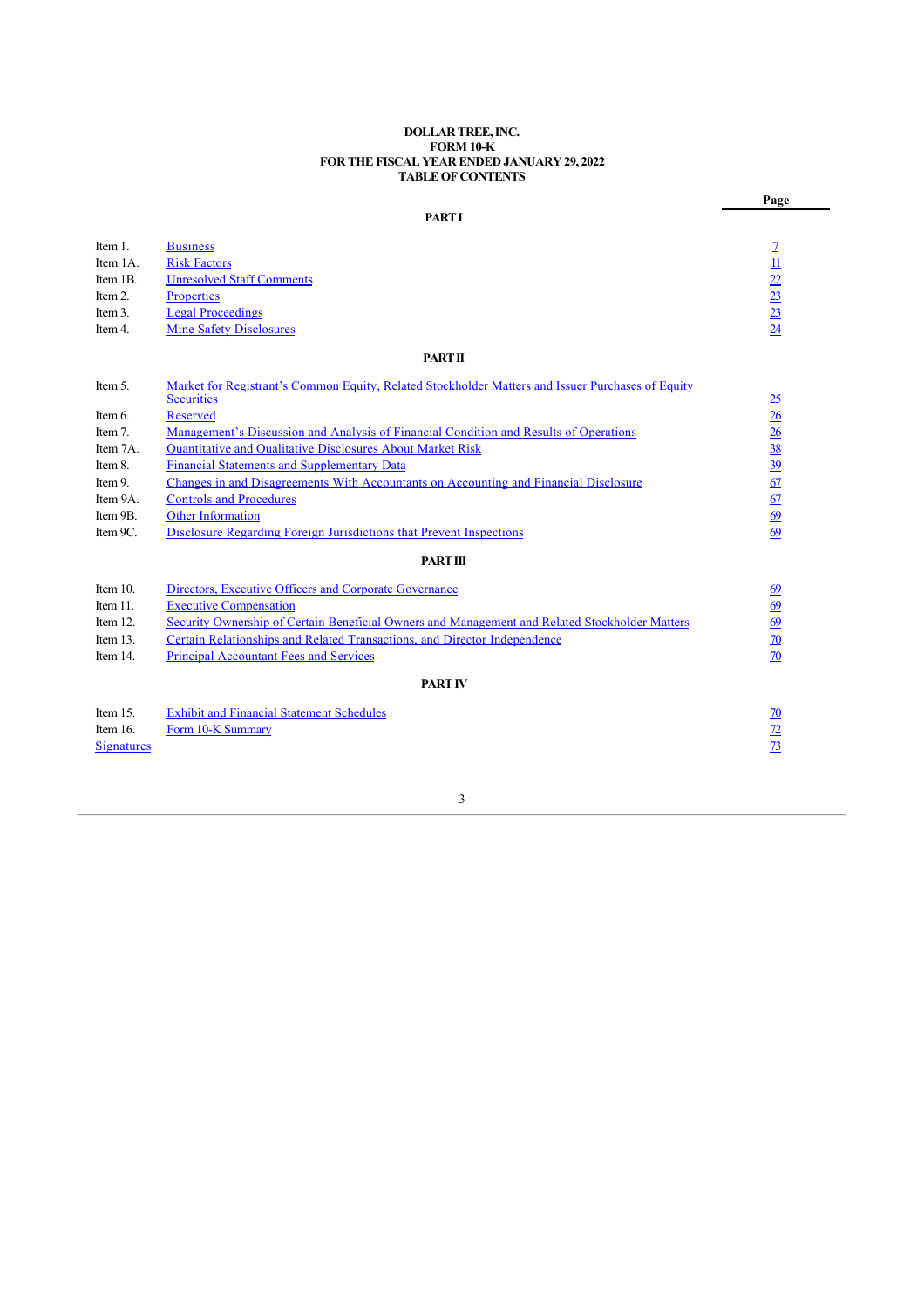# **Cautionary Note Regarding Forward-Looking Statements**

This Annual Report on Form 10-K contains "forward-looking statements" as that term is used in the Private Securities Litigation Reform Act of 1995. Forward-looking statements can be identified by the fact that they address future events, developments and results and do not relate strictly to historical facts. Any statements contained herein that are not statements of historical facts may be deemed to be forward-looking statements. Forward-looking statements include, without limitation, statements preceded by, followed by or including words such as "believe," "anticipate," "expect," "intend," "plan," "view," "target" or "estimate," "may," "will," "should," "predict," "possible," "potential," "continue," "strategy," and similar expressions. For example, our forward-looking statements include, without limitation, statements regarding:

•The potential effect of general business or economic conditions on our business, including the direct and indirect effects of the COVID-19 pandemic, inflation, labor shortages, consumer spending levels, and unemployment in our markets;

•The uncertainty of the impact of the COVID-19 pandemic and public health measures on our business and results of operations, including uncertainties surrounding shipping delays and other disruptions in our supply chain or sources of supply, the physical and financial health of our customers, and the effectiveness and duration of government assistance programs to individuals, households and businesses to support consumer spending;

•Our expectations regarding higher oceanic shipping and domestic freight and fuel costs, and our plans to manage these cost increases;

•Our expectations regarding increased expenses for higher wages and bonuses paid to associates, including increases in the minimum wage by States and localities, potential federal legislation increasing the minimum wage, and a potential increase in the minimum salary for exempt store managers;

•Our expectations regarding continued disruptions and delays in shipping from China and other parts of Asia, and the impact of such disruptions and delays on our product availability, product mix, sales, and merchandise margin.

•Our growth plans, including our plans to add, renovate, re-banner, expand, remodel, relocate or close stores and any related costs or charges, our leasing strategy for future expansion, and our ability to renew leases at existing store locations;

•Our anticipated sales, comparable store net sales, net sales growth, gross profit margin, costs of goods sold (including product mix), shrink rates, earnings and earnings growth, inventory levels, selling, general and administrative and other fixed costs, and our ability to leverage those costs;

•The expected and possible outcome, costs, and impact of pending or potential litigation, arbitrations, other legal proceedings or governmental investigations, including (a) the proceeding by the U.S. Food and Drug Administration ("FDA") arising out of or relating to: (i) products manufactured by certain Chinese factories, (ii) the inspection by the FDA and the U.S. Department of Agriculture ("USDA") and pending FDA compliance process with respect to our West Memphis, Arkansas Family Dollar distribution center ("Arkansas FDA Matter"), (iii) a voluntary retail level product recall we initiated in February 2022 in connection with the Arkansas FDA Matter, (b) several proposed class action complaints filed against Family Dollar pertaining to circumstances underlying the Arkansas FDA Matter, (c) the federal grand jury subpoena relating to issues associated with our West Memphis, Arkansas Family Dollar distribution center, and/or (d) the facts relating to the matters described in (a), (b) or (c) above;

•Our plans to renovate existing Family Dollar stores and build new stores in the H2 store format, including an increase in the number of stores with freezers and coolers and the roll-out of adult beverages, and the performance of that format on our results of operations;

•Our plans and expectations relating to the introduction of additional price points above \$1 in our Dollar Tree stores;

•Our plans relating to new store openings and new store concepts such as Dollar Tree *Plus* and our Combination Store format;

•The impact of trade relations and the ongoing trade dispute between the United States and China, including the actual and potential effect of Section 301 tariffs on Chinese goods imposed by the United States Trade Representative, uncertainties surrounding the policies of the current presidential administration, and other potential impediments to imports;

•Our expectations regarding an increase in imports and the resulting payment of a higher amount of Section 301 tariffs in 2022;

•The reliability of, and cost associated with, our sources of supply, particularly imported goods such as those sourced from China and domestic goods which are in higher demand as a result of the COVID-19 pandemic;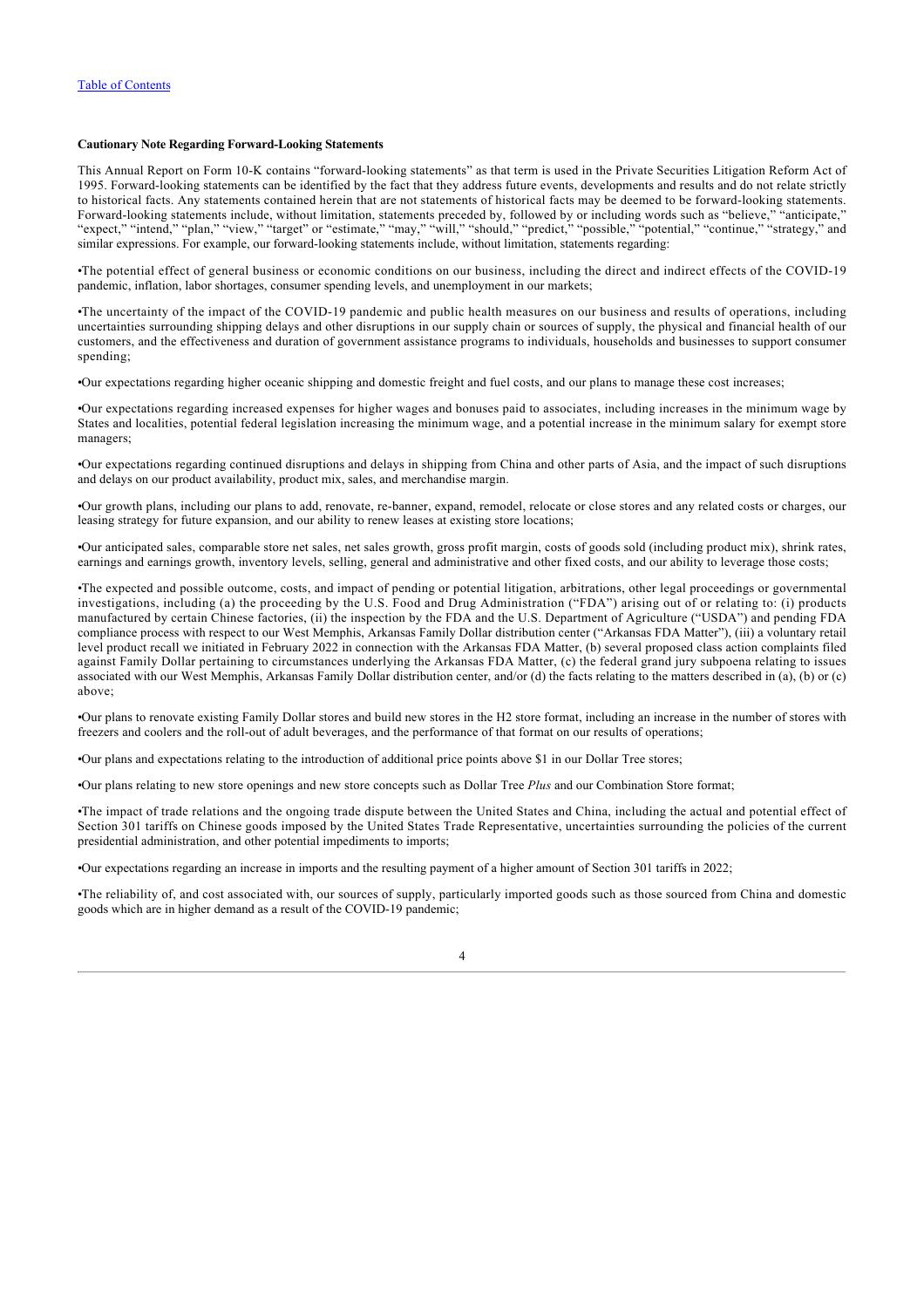•The effect of changes in labor laws, and the effect of the Fair Labor Standards Act as it relates to the qualification of our managers for exempt status, minimum wage and health care law;

•Our seasonal sales patterns and customer demand including those relating to the important holiday selling seasons and party merchandise;

•The average size and productivity of our stores, including those to be added in 2022 and beyond;

•Our cash needs, including our ability to fund our future capital expenditures, working capital requirements and repurchases of common stock under our repurchase program, and our ability to service our debt obligations, including our expected annual interest expense;

•Our expectations regarding the construction of new distribution centers and the capabilities of our distribution center network;

•Our expectations regarding higher commodity and other costs associated with the build-out of new stores and the renovation of existing stores, and construction, permitting and inspection delays related to new store openings;

•Our expectations regarding competition and our potential for long-term growth;

•Our assessment of the impact on us of certain actions by activist shareholders and our potential responses to these actions;

•Our assessment of the materiality and impact on our business of recent accounting pronouncements adopted by the Financial Accounting Standards Board;

•Management's estimates and expectations as they relate to income tax liabilities, deferred income taxes, uncertain tax positions, and recognition of stock-based compensation; and

•Management's estimates associated with our critical accounting estimates, including inventory valuation, self-insurance liabilities and valuations for our goodwill and indefinite-lived intangible assets impairment analyses.

A forward-looking statement is neither a prediction nor a guarantee of future results, events or circumstances. You should not place undue reliance on forward-looking statements, which speak only as of the date of this Annual Report on Form 10-K. Our forward-looking statements are all based on currently available operating, financial and business information. The outcome of the events described in these forward-looking statements is [subject to a variety of factors, including, but not limited to, the risks and uncertainties discussed under "Item 1A. Risk Factors," "Item 7.](#page-26-1) Management's Discussion and Analysis of Financial Condition and Results of Operations" and elsewhere in this Form 10-K.

We cannot assure you that the results, events and circumstances reflected in the forward-looking statements will be achieved or occur, and actual results, events or circumstances could differ materially from those described in the forward-looking statements. Moreover, new risks and uncertainties emerge from time to time and it is not possible for us to predict all risks and uncertainties that could have an impact on our forwardlooking statements.

We do not undertake to publicly update or revise any forward-looking statements after the date of this Form 10-K, whether as a result of new information, future events, or otherwise.

Investors should also be aware that while we do, from time to time, communicate with securities analysts and others, it is against our policy to disclose to them any material, nonpublic information or other confidential commercial information. Accordingly, shareholders should not assume that we agree with any statement or report issued by any securities analyst regardless of the content of the statement or report. Furthermore, we have a policy against confirming projections, forecasts or opinions issued by others. Thus, to the extent that reports issued by securities analysts contain any projections, forecasts or opinions, such reports are not our responsibility.

# **Introductory Note**

Unless otherwise stated, references to "we," "our" and "us" generally refer to Dollar Tree, Inc. and its direct and indirect subsidiaries on a consolidated basis. Unless specifically indicated otherwise, any references to "2022" or "fiscal 2022," "2021" or "fiscal 2021," "2020" or "fiscal 2020," and "2019" or "fiscal 2019," relate to as of or for the years ended January 28, 2023, January 29, 2022, January 30, 2021 and February 1, 2020, respectively.

## **Available Information**

Our annual reports on Form 10-K, quarterly reports on Form 10-Q, current reports on Form 8-K and amendments to those reports filed or furnished pursuant to Section 13(a) or 15(d) of the Securities Exchange Act of 1934 are available free of charge on our website

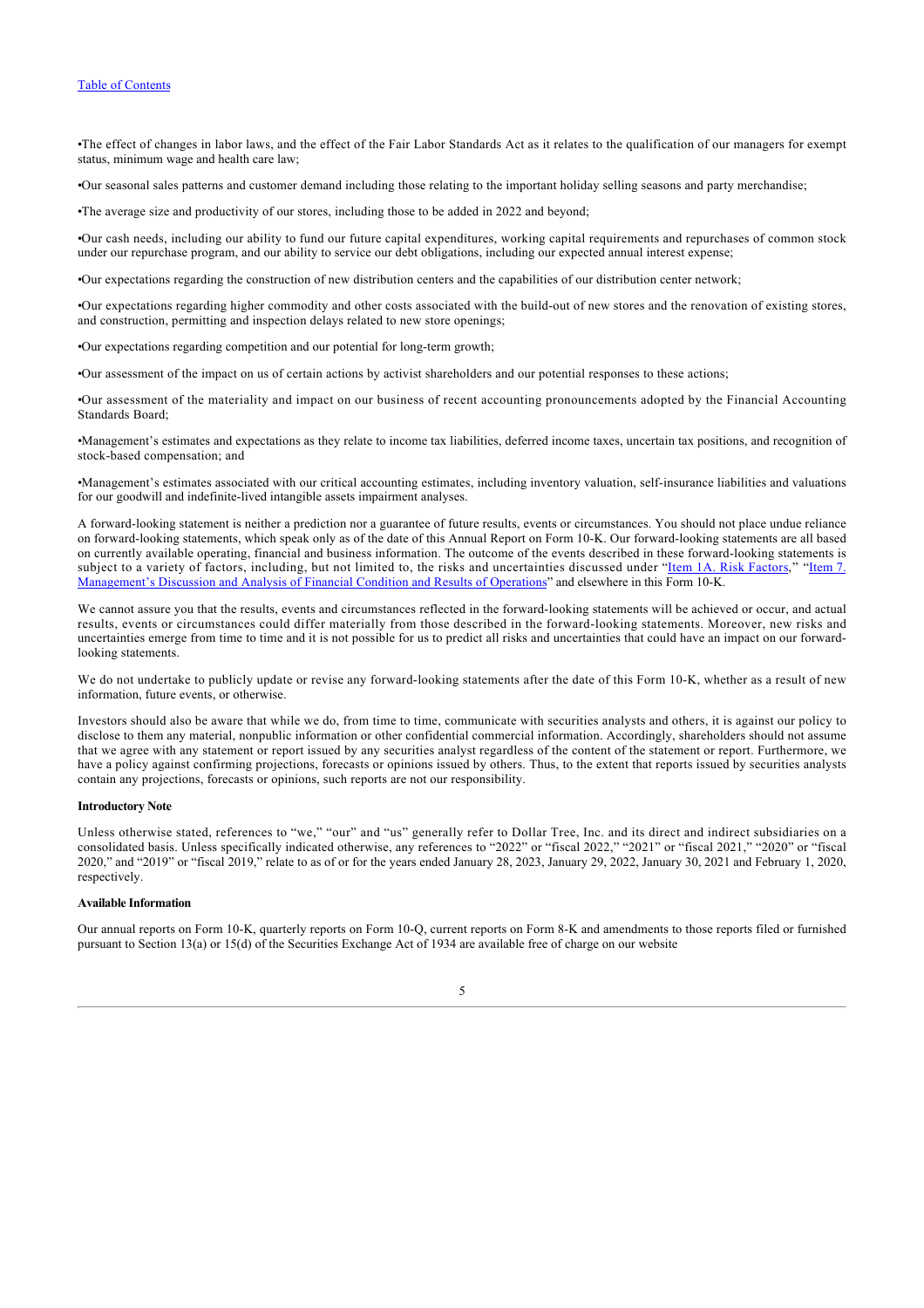at www.dollartree.com as soon as reasonably practicable after electronic filing of such reports with the Securities and Exchange Commission ("SEC").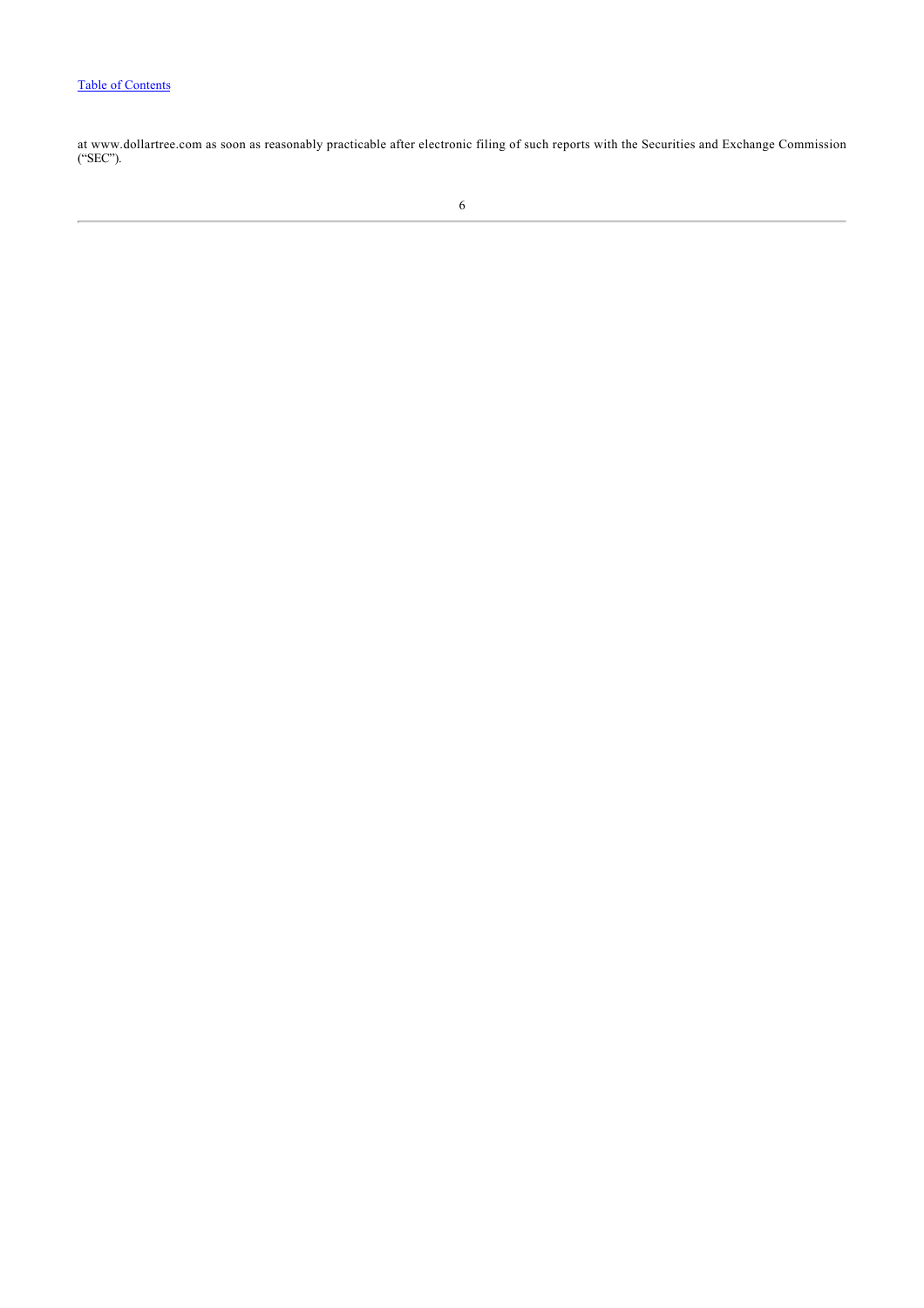# **PART I**

# <span id="page-7-0"></span>**Item 1. Business**

#### **Overview**

We are a leading operator of discount variety stores with a solid history of growth and performance. Our stores operate under the brand names of Dollar Tree, Family Dollar and Dollar Tree Canada. At January 29, 2022, we operated 16,077 discount variety retail stores across 48 states and five Canadian provinces and over the long-term, we believe that the market can support more than 10,000 Dollar Tree stores and 15,000 Family Dollar stores across the United States, and approximately 1,000 Dollar Tree stores in Canada. We believe the convenience and value we offer are key factors in serving and growing our base of loyal customers.

We operate in two reporting business segments: Dollar Tree and Family Dollar. For discussion of the operating results of our reporting business segments, refer to "[Item 7. Management's Discussion and Analysis of Financial Condition and Results of Operations"](#page-26-1) under the caption "Segment Information" and [Note 11](#page-64-0) to our consolidated financial statements.

We execute a dual-banner strategy that aims to offer the best of our brands in various store formats to serve customers in all types of geographic markets. Dollar Tree is the leading operator of discount variety stores offering merchandise predominantly at the fixed price point of \$1.25. Dollar Tree stores serve a broad range of income customers in suburban locations, striving continuously to "Wow" the customer with a compelling, fun and fresh merchandise assortment comprising a variety of the things the customer wants and needs, all at incredible values in bright, clean and friendly stores. Family Dollar operates general merchandise retail discount stores providing customers with a selection of competitively-priced merchandise in convenient neighborhood stores. Family Dollar primarily serves a lower than average income customer in urban and rural locations, offering great values on everyday items.

We are committed to growing our combined business through new store openings and through our store relocation, expansion and remodel program. We plan to open new stores in underserved markets and to strategically increase our presence in our existing markets. We are executing our strategic initiatives including Dollar Tree *Plus* and the Family Dollar H2 and Combination Store (or Combo Store) format initiatives. We are focused on revitalizing our assortment in every store by leveraging the complementary merchandise expertise of each segment, including Dollar Tree's sourcing and product development expertise and Family Dollar's consumer package goods and national brands sourcing expertise. These initiatives are discussed further in the overview of each segment below.

# **Corporate Culture**

We believe that honesty and integrity, and treating people fairly and with respect are core values within our corporate culture. We believe that running a business, and certainly a public company, carries with it a responsibility to be above reproach when making operational and financial decisions. Our executive management team visits and shops at our stores like every customer, and ideas and individual creativity on the part of our associates are encouraged, particularly from our store managers who know their stores and their customers. We have standards for store displays, merchandise presentation, and store operations. We maintain an open door policy for all associates. Our distribution centers are operated based on objective measures of performance and virtually everyone in our store support center is available to assist associates in our stores and distribution centers. For more information, see Human Capital Resources below.

Our disclosure committee meets at least quarterly and monitors our internal controls over financial reporting to ensure that our public filings contain discussions about the potential risks our business faces. We believe that we have appropriate controls in place to be able to certify our financial statements. Additionally, we have complied with the listing requirements for the Nasdaq Global Select Market.

#### **Dollar Tree**

The Dollar Tree segment includes 8,061 stores operating under the Dollar Tree and Dollar Tree Canada brands, 15 distribution centers in the United States and two in Canada. Our stores predominantly range from 8,000 - 10,000 selling square feet. During the third quarter of 2021, we announced our new pricing initiative to increase the price point on a majority of our \$1.00 merchandise to a new \$1.25 price point across our Dollar Tree stores in the United States. We believe that the new pricing strategy will enable us to introduce new products and expand our merchandise assortment in Dollar Tree stores while maintaining great value for our customers. At January 29, 2022, the new price point was rolled out to more than 5,800 of our stores and we completed the rollout to the remaining stores in the first quarter of 2022. We continue to implement our Dollar Tree *Plus* initiative which provides our customers with extraordinary value in discretionary categories priced at the \$3 and \$5 price points. During 2021, we entered into a partnership with Instacart and as of January 29, 2022, our customers can shop online and receive same-day delivery from nearly 7,000 Dollar Tree stores without having to visit a store.

In our Dollar Tree Canada stores, we sell items principally for \$1.25(CAD) or less. Our revenue and assets in Canada are not material. We are the owners of several trademarks including "Dollar Tree" and the "Dollar Tree" logo.

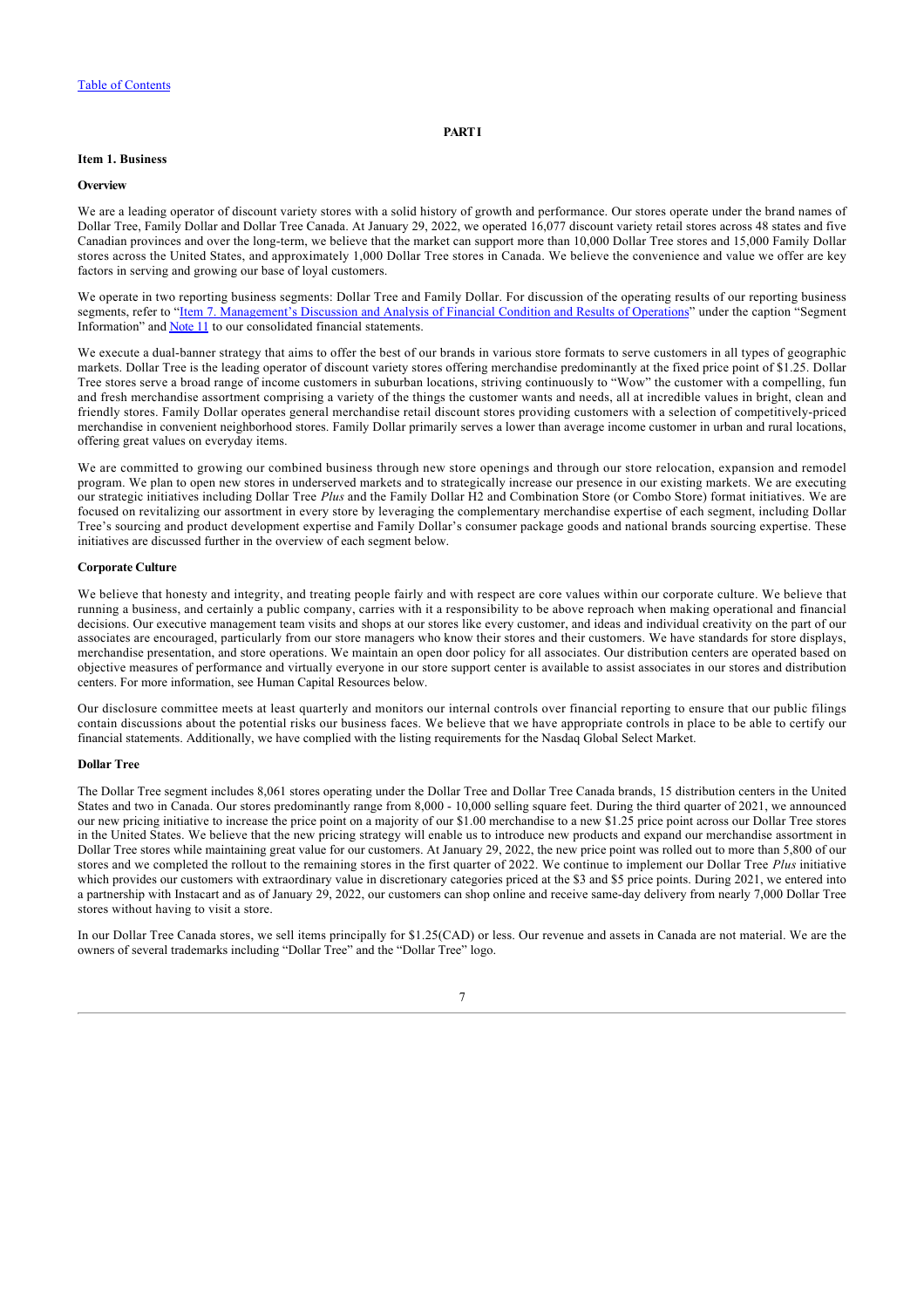We strive to exceed our customers' expectations of the variety and quality of products they can purchase by offering items we believe typically sell for higher prices elsewhere. We buy approximately 57% to 59% of our merchandise domestically and import the remaining 41% to 43%. Our domestic purchases include basic, home, closeouts and promotional merchandise. We believe our mix of imported and domestic merchandise affords our buyers flexibility that allows them to consistently exceed our customers' expectations. In addition, direct relationships with manufacturers permit us to select from a broad range of products and customize packaging, product sizes and package quantities that meet our customers' needs.

We carry approximately 7,000 items in our Dollar Tree stores and as of the end of fiscal 2021 approximately 30% of our items are automatically replenished. The remaining items are pushed to the stores and a portion can be reordered by our store managers on a weekly basis. Through automatic replenishment and our store managers' ability to order product, each store manager is able to satisfy the demands of their particular customer base.

We maintain a balanced selection of products within traditional variety store categories. We offer a wide selection of everyday basic products and we supplement these basic, everyday items with seasonal, closeout and promotional merchandise. We attempt to keep certain basic consumable merchandise in our stores continuously to establish our stores as a destination and increase traffic in our stores. Closeout and promotional merchandise is purchased opportunistically and represents less than 10% of our purchases.

The merchandise mix in our Dollar Tree stores consists of:

•consumable merchandise, which includes everyday consumables such as household paper and chemicals, food, candy, health and personal care products, and in many stores, frozen and refrigerated food;

•variety merchandise, which includes toys, durable housewares, gifts, stationery, party goods, greeting cards, softlines, arts and crafts supplies and other items; and

•seasonal goods, which include, among others, Christmas, Easter, Halloween and Valentine's Day merchandise.

For information regarding the amounts and percentages of our net sales contributed by the above merchandise categories for the last three fiscal years, please refer to **Note 11** to our consolidated financial statements.

#### **Family Dollar**

In our 8,016 Family Dollar stores, we sell merchandise at prices that generally range from \$1.00 to \$10.00. Our stores predominantly range from 6,000 - 8,000 selling square feet. The Family Dollar segment consists of our store operations under the Family Dollar brand and 11 distribution centers. We have two primary initiatives for our Family Dollar stores, the H2 format and our Combo Store format, both of which incorporate elements of our Dollar Tree stores into Family Dollar stores. The H2 model stores include approximately 20 Dollar Tree \$1.25 merchandise sections and establish a minimum number of freezer and cooler doors, throughout the store. As of January 29, 2022, we operated approximately 3,815 H2 stores. The Combo Store format, which was designed specifically for small towns and rural communities with populations of 3,000 to 4,000 residents, blends Family Dollar's great value and assortment with select Dollar Tree merchandise categories under one roof. As of January 29, 2022, we operated more than 240 Combo Stores. Our new and renovated H2 and Combo Stores have higher sales and operating income margins compared with legacy Family Dollar stores. During 2021, we entered into a partnership with Instacart and as of January 29, 2022, our customers can shop online and receive same-day delivery from more than 6,000 Family Dollar stores without having to visit a store. We are the owners of the trademarks "Family Dollar," "Family Dollar Stores" and other names and designs of certain merchandise sold in Family Dollar stores.

Our Family Dollar stores provide customers with a quality, high-value assortment of basic necessities and seasonal merchandise. We offer competitively-priced national brands from leading manufacturers alongside name brand equivalent-value, lower-priced private labels. We purchase merchandise from a wide variety of suppliers and generally have not experienced difficulty in obtaining adequate quantities of merchandise. In fiscal 2021, we purchased approximately 14% of our merchandise through our relationship with McLane Company, Inc., which distributes consumable merchandise from multiple manufacturers. In addition, approximately 16% of our merchandise is imported directly.

While the number of items in a given store can vary based on the store's size, geographic location, merchandising initiatives and other factors, our typical Family Dollar store generally carries approximately 7,600 basic items alongside items that are ever-changing and seasonally-relevant throughout the year.

The merchandise mix in our Family Dollar stores consists of:

•consumable merchandise, which includes food and beverages, tobacco, health and personal care products, household chemicals, paper products, hardware and automotive supplies, diapers, batteries, and pet food and supplies;

•home products, which include housewares, home décor, giftware, and domestics, including comforters, sheets and towels;

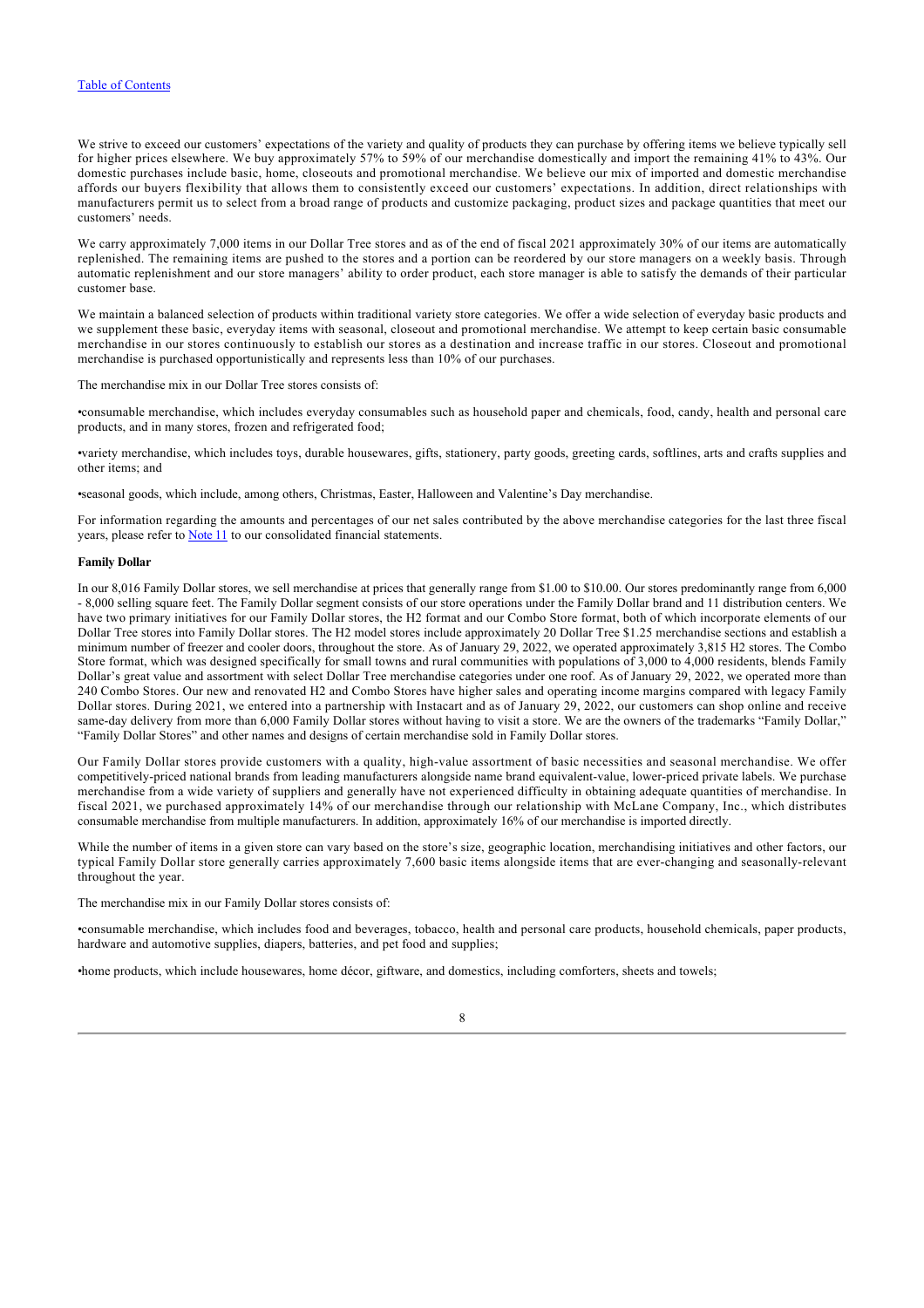•apparel and accessories merchandise, which includes clothing, fashion accessories and shoes; and

•seasonal and electronics merchandise, which includes Christmas, Easter, Halloween and Valentine's Day merchandise, personal electronics, including pre-paid cellular phones and services, stationery and school supplies, and toys.

For information regarding the amounts and percentages of our net sales contributed by the above merchandise categories for the last three fiscal years, please refer to **Note 11** to our consolidated financial statements.

#### **Purchasing**

We believe our substantial buying power and our flexibility in making sourcing decisions contributes to our successful purchasing strategy, which includes targeted merchandise margin goals by category. We leverage our merchandising team to source products that can be sold in both Dollar Tree and Family Dollar stores. We also believe our ability to negotiate with our vendor partners allows us to minimize the margin impact of economic pressures such as tariffs. We buy products on an order-by-order basis and have no material long-term purchase contracts or other assurances of continued product supply or guaranteed product cost. Historically, no vendor has accounted for more than 10% of total merchandise purchased by us.

Our merchandise systems provide us with valuable sales information to assist our buyers and improve product allocation to our stores. We use this information to target our inventory levels in our distribution centers and stores in order to plan for capacity and labor needs.

#### **Distribution**

A strong and efficient distribution network is critical to our ability to grow and to maintain a low-cost operating structure. We currently operate 26 distribution centers in the United States, 15 of which are primarily dedicated to serving our Dollar Tree stores and 11 distribution centers primarily serve our Family Dollar stores. Our St. George, Utah distribution center, which is a legacy Family Dollar facility, services both Dollar Tree and Family Dollar stores and we expect future distribution centers to be built with the capability to service both Dollar Tree and Family Dollar stores. New distribution sites are strategically located to reduce stem miles, maintain flexibility and improve efficiency in our store service areas. We expect to complete a significant expansion of our Ocala, Florida distribution center in 2024 which will include more modern automation.

Our Dollar Tree stores receive approximately 91% of their inventory from our distribution centers via contract carriers and our Family Dollar stores receive approximately 71% of their inventory from our distribution centers. The remaining store inventory, primarily perishable consumable items and other vendor-maintained display items, are delivered directly to our stores from vendors. Our Family Dollar stores receive approximately 14% of their merchandise from McLane Company, Inc. For more information on our distribution center network, see "[Item 2. Properties.](#page-23-0)"

#### **Seasonality**

[For information on the impact of seasonality, see "Item 1A. Risk Factors" and "Item 7. Management's Discussion and Analysis of Financial](#page-26-1) Condition and Results of Operations."

### **Competition**

Our segment of the retail industry is fragmented and highly competitive and we expect competition to increase in the future. We operate in the discount retail sector, which is currently and is expected to continue to be highly competitive with respect to price, store location, merchandise quality, assortment and presentation, and customer service, including merchandise delivery and checkout options. Our competitors include singleprice dollar stores, multi-price dollar stores, mass merchandisers, on-line retailers, discount retailers, drug stores, convenience stores, independently-operated discount stores, grocery stores and a wide variety of other retailers. In addition, several competitors have sections within their stores devoted to "one dollar" price point merchandise, which further increases competition. We believe we differentiate ourselves from other retailers by providing high-value, high-quality, low-cost merchandise in attractively-designed stores that are conveniently located. Our sales and profits could be reduced by increases in competition. There are no significant economic barriers for others to enter our retail sector.

# **Government Regulation**

We are subject to a wide variety of local, state and federal laws and regulations within the United States and Canada. Compliance with these laws and regulations often requires the dedication of our associates' time and attention, as well as financial resources. In fiscal 2021, compliance with these laws and regulations did not have a material effect on our capital expenditures, earnings or competitive position.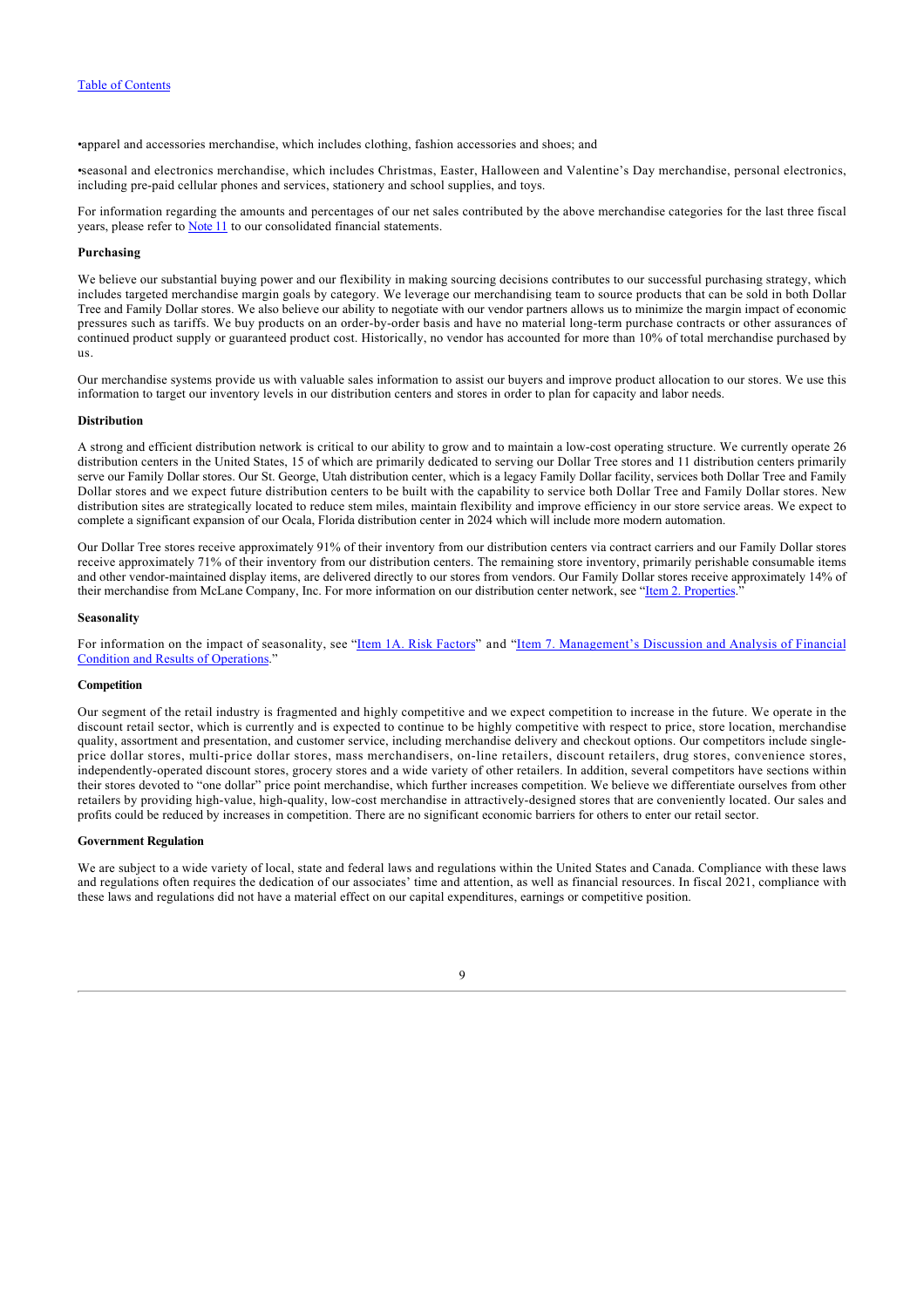# **Human Capital Resources**

Our business success is built upon our dedicated, passionate and diverse associates who work and live in the communities we serve. Our goal is to provide a working environment that is welcoming and inclusive, offers competitive pay and benefits, supports the growth and development of our associates, and affirms our corporate values and mission. We recruit and hire in the communities we serve using local job fairs, social media as well as local community service partners to provide part-time and full-time jobs that can become lasting careers. Our Human Resources team, with oversight from our Board of Directors and its committees, develops and executes programs for compensation and benefits, onboarding and training, professional development, performance management, retention and succession planning.

We greatly value our people and invest in their personal well-being and professional growth through various human capital programs and initiatives, including the following:

•*Compensation and benefits.* We are committed to providing market-competitive pay for all positions and we are a pay-for-performance organization, offering performance-based compensation opportunities at nearly all levels of the organization, including hourly-paid positions. We strive to ensure gender and racial pay equity for employees performing equal or substantially similar work. Full-time associates can participate in our Retirement Savings Plan, which provides a dollar for dollar match on the first 5% of employee contributions and all associates can participate in our Employee Stock Purchase Plan. All full-time and part-time associates are eligible for competitive health and welfare benefits, including medical, dental, vision, disability, life insurance and other benefits. We also offer a voluntary benefit called "pay any-day," which allows associates to advance their payday earnings for flexibility in meeting their bills and expenses.

•*Health, wellness and family resources.* In addition to making health and welfare benefits available to our associates, we also support our associates and members of their household through our Employee Assistance Program, which includes financial and legal services, as well as expert counsel in areas such as parenting, family issues and resilience skills. We offer primary caregiver and parental leave to support our associates while they are starting or growing their families and we have a program that provides financial support to associates recovering from natural disasters and personal hardships. To support our associates with high school-aged children, we launched a scholarship program in 2021 to provide access to financial support in their pursuit of higher education.

•*Talent development and retention.* We believe in the growth and development of our associates and are committed to building a culture of learning in which associates are given the opportunity to enhance their skills at every stage of their career. To support this objective, we provide a multitude of professional and leadership development experiences, including online and instructor-led trainings that enable associates to consume relevant learning content for their current role and future career growth. To remove barriers to education, we launched an education assistance program in 2021 that provides tuition reimbursement, as well as discounted tuition at over 200 colleges and universities for our associates and their families. Our associates also receive personalized coaching and advisement on degree programs that meet their needs. Retention of our associates is a focus for all leaders and we continue to strive to improve our turnover rate. We monitor associate turnover as we know our success depends on retaining and engaging talent in all areas of the business. To identify high-potential talent, leadership assesses talent at the store manager level and above on a regular basis through structured talent reviews and succession planning paired with customized development plans. This focus on talent resulted in more than 48,500 promotions in fiscal 2021.

•*Diversity, equity and inclusion.* We believe our associates should mirror our diverse customer base and the communities we serve. Our goal is to create and support a culture of inclusion among a diverse and inclusive workforce where the individual differences of our associates are understood, respected and appreciated. To further this goal, we launched a Diversity, Equity and Inclusion (DEI) Executive Council in 2020 comprised of senior leaders from every department within the company. The DEI Executive Council is charged with creating and implementing DEIfocused strategies consistent with our business goals, catalyzing cultural change throughout the organization and driving accountability at the senior management level for progress on key DEI objectives. In addition, we have provided associate training on DEI topics and committed to forming a number of employee resource groups that are intended to serve as platforms for discussion and support among communities of associates within targeted demographics. Our plan is for each employee resource group to have an executive sponsor who is a member of the DEI Executive Council.

•*Workplace safety.* We strive to maintain a safe working environment for our associates with a safety program designed to promote accident prevention. Among other things, our environmental health and safety department establishes standard safety protocols and operating procedures across the company, and our field managers are responsible for overseeing associate safety training and conducting store safety audits. In response to the COVID-19 pandemic, we implemented several changes to protect our associates and our customers and to ensure adherence to Centers for Disease Control and Prevention (CDC) recommendations. During 2020, we provided personal protective equipment including masks, gloves and sanitizers for our store and distribution center associates, installed plexiglass sneeze guards at all store registers and

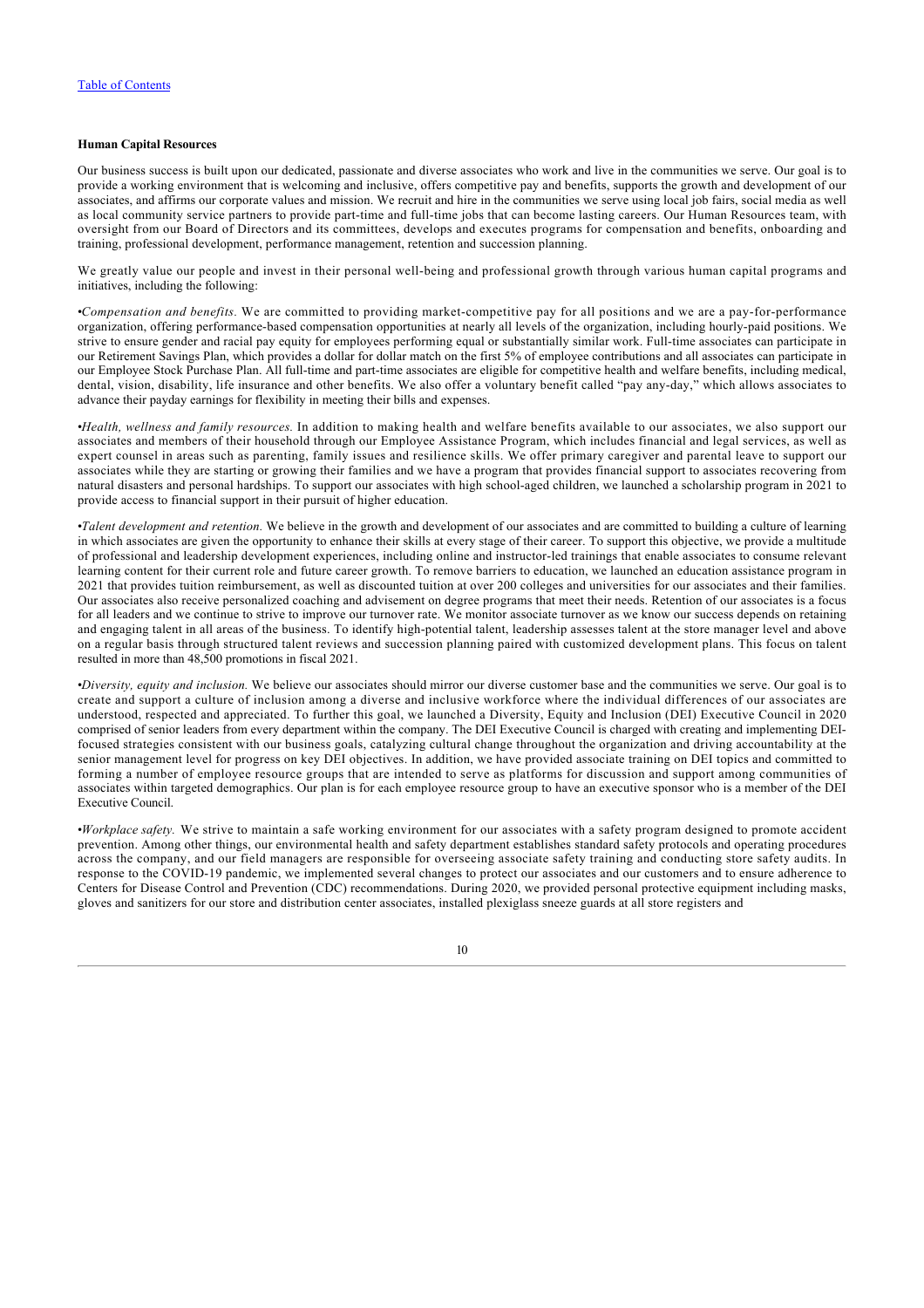enabled the majority of our store support center teams to work remotely. We provided wage premiums for store and distribution center hourly associates, provided minimum guaranteed sales bonuses for store managers and pay continuation for associates who tested positive for COVID-19.

•*Communication and Engagement.* We believe that our associates are critical to our business and the right culture is essential to creating an environment of high engagement and inclusivity in which Associates thrive. It is important to listen to Associate feedback and perspectives on various matters affecting their relationship with the company. As a result, we have launched a culture assessment that enables us to define the culture we aspire to be, measure the culture we are today and close the gaps so we realize our goals, execute on our business strategies and create a compelling associate experience within the organization.

As of January 29, 2022, we employed more than 210,500 associates, as follows:

|                             | <b>Store and Distribution Center Associates</b> |                      |                                                  |              |
|-----------------------------|-------------------------------------------------|----------------------|--------------------------------------------------|--------------|
|                             | <b>Dollar Tree</b>                              | <b>Family Dollar</b> | <b>Store Support Center</b><br><b>Associates</b> | <b>Total</b> |
| <b>Full-time Associates</b> | 28,759                                          | 30,521               | 2.606                                            | 61.886       |
| Part-time Associates        | 101.795                                         | 46,878               |                                                  | 148,679      |
| Total                       | 130.554                                         | 77.399               | 2.612                                            | 210,565      |

Part-time associates work an average of less than 30 hours per week and the number of part-time associates fluctuates depending on seasonal needs.

We consider our relationship with our associates to be good, and have not experienced significant interruptions of operations due to labor disagreements.

### <span id="page-11-0"></span>**Item 1A. Risk Factors**

An investment in our common stock involves a high degree of risk. Any failure to meet market expectations, including our comparable store sales growth rate, earnings and earnings per share or new store openings, could cause the market price of our stock to decline. You should carefully consider the specific risk factors listed below together with all other information included or incorporated in this report and other filings that we make from time to time with the SEC, including our consolidated financial statements and accompanying notes. However, the risks and uncertainties that we face are not limited to those described below and those set forth in our SEC filings. Additional risks and uncertainties not presently known to us or that we currently believe to be immaterial may also arise. In such event, our business, financial condition, results of operations or prospects could be materially adversely affected.

### **Profitability and Operational Risks**

### *Our profitability is vulnerable to increases in oceanic shipping costs, domestic freight and fuel costs, wage and benefit costs and other operating costs.*

Future increases in costs such as wage and benefit costs, ocean shipping rates, domestic freight costs, fuel and energy costs, the cost of merchandise (including the substitution of higher cost domestic goods), duties and tariffs, merchandise loss (due to theft, damage, or errors) and store occupancy costs would reduce our profitability. We expect material increases in wage rates and labor costs as well as in shipping rates, freight and fuel costs in 2022. We have incurred additional costs as a result of recent minimum wage increases by certain states and localities and we expect additional minimum wage increases by states and localities in 2022. In addition, the federal minimum wage may increase depending on the outcome of legislation proposed in Congress, and the current administration may consider raising the minimum salary for store managers who have exempt status under the Fair Labor Standards Act. Separately, government or industry actions addressing the impact of climate change may result in increases in merchandise or operating costs.

In our Dollar Tree segment, we raised our primary price point on merchandise to \$1.25 in fiscal 2021. In addition, we continue to implement our Dollar Tree *Plus* initiative which provides our customers with discretionary categories priced at the \$3 and \$5 price points. Although we have increased our price points at Dollar Tree stores, we remain dependent on our ability to adjust our product assortment, to operate more efficiently or to increase our comparable store net sales in order to offset cost increases. Supply chain constraints and higher commodity costs could make it more difficult for us to obtain sufficient quantities of certain products and could negatively affect our product assortment and merchandise costs. We can give no assurance that we will be able to adjust our product assortment, operate more efficiently or increase our comparable store net sales in the future. Although Family Dollar, unlike Dollar Tree, can raise the price of merchandise, customers may buy fewer products if prices were to increase. Please see ["Item 7.](#page-26-1)

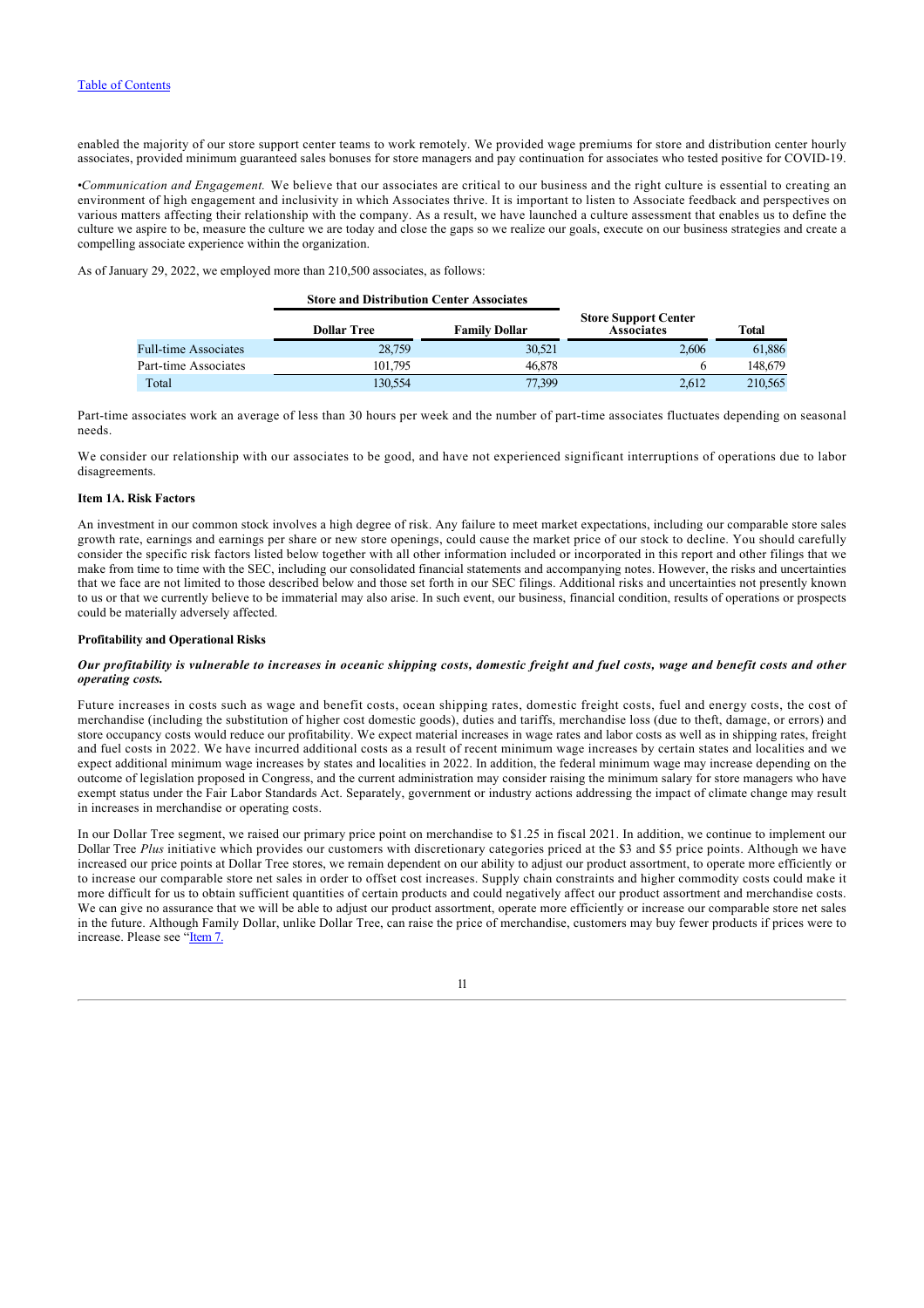[Management's Discussion and Analysis of Financial Condition and Results of Operations](#page-26-1)" for further discussion of the effect of economic factors on our operations.

## *We are experiencing higher costs and disruptions in our distribution network, which have had and could have an adverse impact on our sales, margins and profitability.*

Our success is dependent on our ability to import or transport merchandise to our distribution centers and then truck merchandise to our stores in a timely and cost-effective manner. We rely heavily on third parties including ocean carriers and truckers in that process. We may not anticipate, respond to or control all of the challenges of operating our distribution network. Additionally, when a shipping or trucking line fails to deliver on its commitments or our distribution centers fail to operate effectively, we could experience increased freight costs or merchandise shortages that could lead to lost sales. We are experiencing ocean shipping disruptions, trucking shortages, increased ocean shipping rates and increased trucking and fuel costs. In the last several years, we have incurred higher distribution costs due to a variety of factors. Some of the factors that have had and could have an adverse effect on our distribution network or costs in 2022 are:

•*Shipping costs.* We are experiencing unprecedented increases in shipping rates from the Trans-Pacific ocean carriers due to various factors, including higher demand, a continued increase in spot market rates and the limited availability of shipping capacity. In fiscal 2021, we found it necessary to rely on an increasingly expensive spot market and other alternative sources to make up the shortfall in our shipping needs when contracted carriers were unable or unwilling to execute on all of our annual contracts. Import and domestic freight costs will present cost pressure in the first half of fiscal 2022 due to the annualization of fiscal 2021 rates. In addition, diesel fuel prices are expected to be significantly higher in fiscal 2022 and may increase further because of international tensions. There is a risk that our estimated annual freight costs for fiscal 2022 could be higher than we expect if our carrier contract rates for 2022 exceed our expectations, our carriers do not fulfill their contractual commitments to us and we find it necessary to increase our use of the spot market, and/or the spot market rates during 2022 are higher than anticipated. A significant increase in our freight costs could have a material adverse impact on our business and results of operations. Changes in import duties, import quotas and other trade sanctions could also increase our costs.

*•Shipping disruptions.* There is currently a shortage of shipping capacity from China and other parts of Asia, and as a result we are experiencing significant delays in importing our goods. We have also experienced issues with port congestion and pandemic-related port closings and ship diversions. Our receipt of imported merchandise has been and may be further disrupted or delayed as a result of these or other factors. Delays could potentially have a material adverse impact on future product availability, product mix, sales and merchandise margin, especially at Dollar Tree, if the delays do not improve. These and other disruptions adversely impacted Trans-Pacific shipping in 2021 and are expected to continue to affect shipping from China, where we buy a significant portion of our merchandise, and we cannot predict when the disruptions will end. In addition, our supply chain may be disrupted as a result of other international events such as armed conflict, war, economic sanctions or acts of terrorism.

•*Efficient operations and management.* Distribution centers and other aspects of our distribution network are difficult to operate efficiently, and we have experienced and could continue to experience a reduction in operating efficiency resulting in delayed shipments of merchandise to our stores as a result of high associate turnover and challenges in attracting and retaining an adequate and reliable workforce. Although we have offered signon bonuses, enhanced wages and other inducements in certain markets to address the shortage of labor at our distribution centers, such measures have increased our costs and are expected to continue to increase our costs, which could have an adverse effect on our margins and profitability. There can be no assurances that such measures will be adequate to attract and retain the workforce necessary for the efficient operation of our distribution centers.

•*Trucking costs.* We have experienced significant increases in trucking costs due to the truck driver shortage and other factors. The truck driver shortage has also required us to increase our use of more expensive surge carriers to transport our merchandise. We expect our trucking costs to continue to increase in the future.

•*Diesel fuel costs.* We have experienced volatility in diesel fuel costs and are expecting increases to continue in fiscal 2022 and may worsen, for example, because of the impact of international events such as trade restrictions on Russia on oil prices.

•*Vulnerability to natural or man-made disasters, including climate change.* A fire, explosion or natural disaster at a port or any of our distribution facilities could result in a loss of merchandise and impair our ability to adequately stock our stores. Some facilities are vulnerable to earthquakes, hurricanes, tornadoes or floods, and an increase in the severity and frequency of extreme weather events and patterns may increase our operating costs, disrupt our supply chain, change customer buying patterns, result in store closures and impede physical access to our stores.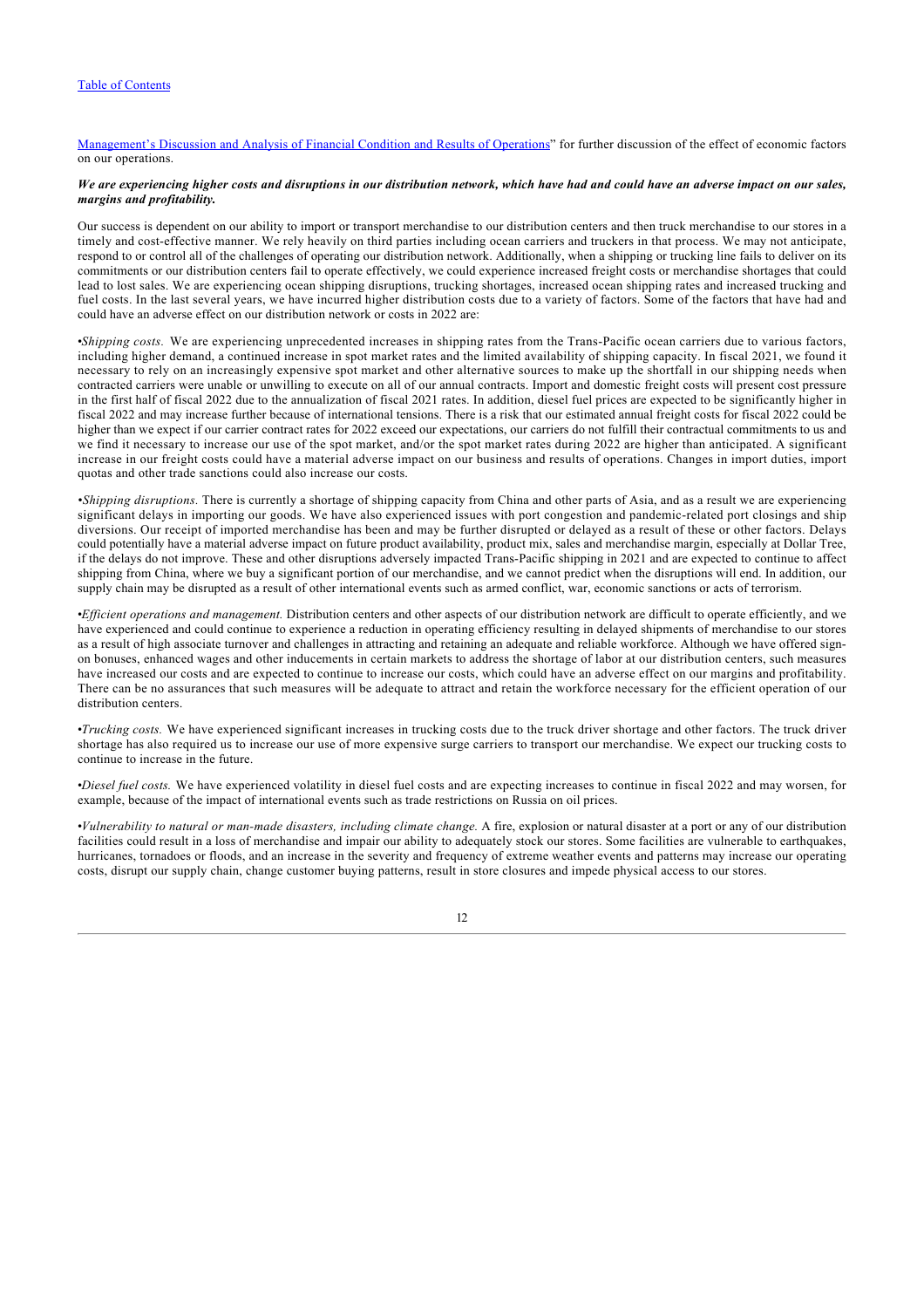•*Labor disagreement.* Labor disagreements, disruptions or strikes, including at ports, may result in lost sales due to delays in the delivery of merchandise to our distribution centers or stores and increase our costs. For example, the union collective bargaining agreement that governs the wages and benefits of a large number of longshoremen at ports in California, Oregon, and Washington is scheduled to expire on July 1, 2022, unless extended or a new contract is negotiated. If the parties are unable to agree on a new or extended collective bargaining agreement, there could be additional shipping delays and disruptions which could adversely affect the availability of imported merchandise and increase our costs.

•*Direct-to-store deliveries.* We rely on a limited number of suppliers for certain consumable merchandise, including frozen and refrigerated products. In fiscal 2021, we purchased and delivered approximately 14% of our merchandise for our Family Dollar segment through our relationship with McLane Company, Inc., which distributes consumable merchandise from multiple manufacturers. We also rely on third parties to deliver frozen and refrigerated product, as well as chocolate in the summer, to our Dollar Tree stores. To the extent that supply chain disruptions and higher costs affect our suppliers, we may be subject to delays or reductions in deliveries and higher costs for merchandise. A substantial disruption in our relationship with or in service levels from these suppliers could have a material adverse impact on our business and results of operations.

# *We may stop selling or recall certain products for safety-related or other issues.*

We may stop selling or recall certain products produced by certain manufacturers for safety-related or other issues, including product contamination, product content such as lead, spoilage or other adulteration, improper manufacturing processes, improper testing, product mislabeling or product tampering. We may also stop selling or recall products if the products, the operations of our suppliers, or our operations violate applicable laws or regulations, including food, drug and cosmetic safety laws, or raise potential health and safety-related issues, including improper storage, product mishandling, contamination or other adulteration, or when our suppliers' products cause injury, illness or death. On February 18, 2022, following a prior FDA and USDA inspection of Family Dollar Distribution Center 202 in Arkansas ("DC 202"), and subsequent issuance by the FDA of Form 483 observations primarily regarding rodent infestation at DC 202, as well as other items that require remediation, we initiated a voluntary retail-level product recall of FDA and USDA-regulated products stored and shipped to approximately 400 stores from DC 202 from January 1, 2021 through such date (the "Recall"). Any recall may require significant management attention, and could result in significant and unexpected costs, lost sales, compliance or enforcement actions by governmental authorities, and/or product liability claims or lawsuits. In addition, our sale of adulterated products could subject us to claims of false or deceptive advertising or other criticism. A significant product liability or other legal judgment against us, a related regulatory enforcement action or a product recall could materially and adversely affect our reputation, financial condition and/or results of operations. Moreover, even if a product liability, consumer fraud or other claim is unsuccessful, has no merit or is not pursued, the negative publicity surrounding assertions against the products we sell could materially and adversely affect our business, reputation and/or profitability. Additionally, the pending Recall has led, and any future product recall may lead, to increased scrutiny of our operations by regulatory agencies, requiring further management attention and potential legal fees and other expenses. Also see "*Litigation, arbitration and government proceedings may adversely affect our business, financial condition and/or results of operations"* on page 18 for, among other things, a description of legal proceedings relating to issues associated with DC 202*.*

#### *Our business and results of operations could be materially harmed if we experience a decline in consumer confidence and spending as a result of consumer concerns about the quality and safety of our products.*

We could experience a decline in consumer confidence and spending in connection with product recalls if our customers become concerned about the quality and safety of the products we sell. To date, other than with respect to the stores temporarily closed to permit the removal and destruction of relevant inventory, we have not experienced significant lost sales in connection with the Recall, but there can be no assurances that consumer confidence in the quality and safety of our products resulting from the Recall will not decline in the future. If there is a decline in consumer confidence in our products, our reputation may be adversely affected and we may experience additional lost sales which could have a material adverse impact on our business and results of operations.

#### *Inflation or other adverse change or downturn in economic conditions could impact our sales or profitability.*

A deterioration in economic conditions, whether related to the COVID-19 pandemic or otherwise, could reduce consumer spending or cause customers to shift their spending to products we either do not sell or do not sell as profitably. Adverse economic conditions such as a recession could disrupt consumer spending and significantly reduce our sales, decrease our inventory turnover, cause greater markdowns or reduce our profitability due to lower margins. Other factors that could result in or exacerbate adverse economic conditions include inflation, higher unemployment, consumer debt levels, trade disputes, as well as adverse climate or weather conditions, epidemics, terrorism or international tensions, including armed conflict and economic sanctions.

Furthermore, factors that could adversely affect consumer disposable income could decrease our customers' spending on products we sell. Factors that could reduce our customers' disposable income and over which we exercise no influence include but are not limited to, the COVID-19 pandemic and other adverse economic conditions described below as well as increases in fuel or other

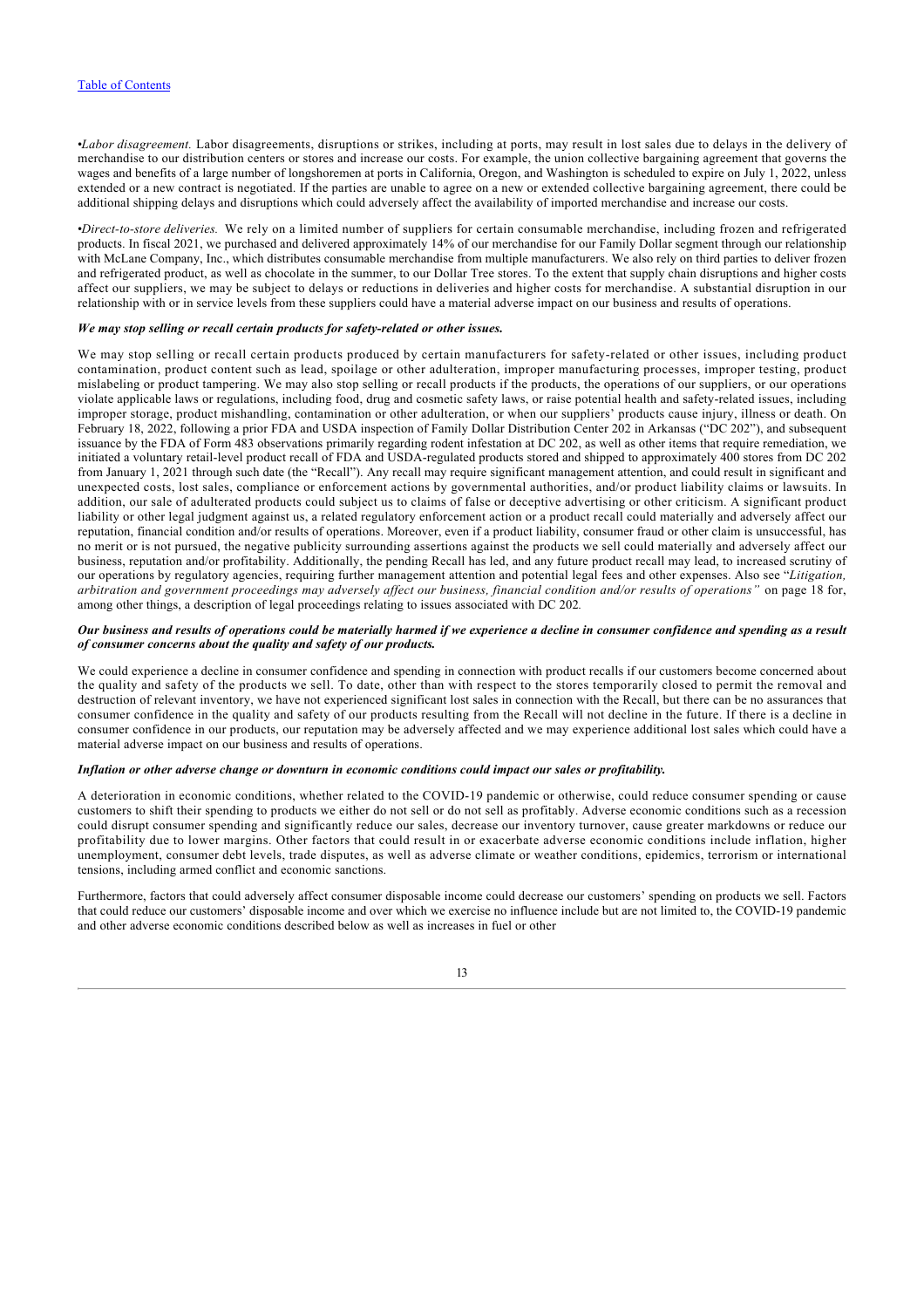energy costs and interest rates, lack of available credit, higher tax rates and other changes in tax laws, increasing healthcare costs, and changes in, decreases in, or elimination of, government subsidies such as unemployment and food assistance programs.

Although governmental authorities adopted substantial measures, including fiscal and monetary stimulus, to provide economic assistance to individual households and businesses and support economic stability during the COVID-19 pandemic and the related recession, certain of the government assistance payments to households were temporary and were permitted to expire. There can be no assurance that current or future governmental efforts to support the economy during the pandemic or a recession will be sufficient to support future consumer spending at levels experienced in fiscal 2021 or mitigate the negative effect of the pandemic on the economy. If consumer spending on the goods we sell declines as a result, there could be a material adverse impact on our business and results of operations.

Many of the factors identified above that affect disposable income, as well as commodity rates, transportation costs (including the costs of diesel fuel), costs of labor, insurance and healthcare, foreign exchange rate fluctuations, lease costs, barriers or increased costs associated with international trade and other economic factors also affect our ability to implement our corporate strategy effectively, our cost of goods sold and our selling, general and administrative expenses, and may have other adverse consequences which we are unable to fully anticipate or control, all of which may adversely affect our sales or profitability. We have limited or no ability to control many of these factors.

### *If the COVID-19 pandemic and associated disruptions worsen or continue longer than expected, there could be a material adverse impact on our business and results of operations.*

The continuing COVID-19 pandemic arising from a novel strain of coronavirus and its variants has caused on-going direct and indirect economic disruptions that have adversely affected, and are expected to continue to adversely affect, elements of our business. The COVID-19 pandemic, related public health measures and associated economic and social impacts have already contributed to, among other things, significant increases in the cost of operating our stores and distribution centers, decreased foot traffic in our stores, disruptions in the patterns of consumer demand and traffic, and an increase in demand for online sales (which is an insignificant part of our business), home deliveries (which we began providing in 2021 through our partnership with Instacart) or curbside deliveries (which we do not offer), and changes in the labor markets.

There continues to be uncertainty and unpredictability about the impact of COVID-19-related issues on our financial and operating results in future periods. If the pandemic worsens or continues longer than expected, governments may reinstate or extend business or personal restrictions, and we could be forced to curtail or restrict operations or incur additional costs. We might also experience new disruptions in our supply chain and sources of supply, suffer facility closures or encounter additional difficulties in hiring or retaining the workforce required for our business. These circumstances, if applicable for an extended duration or across significant parts of our operating footprint, or if they fall during particularly meaningful holiday seasons, could have a material adverse effect on our business and results of operations.

We are unable to predict the full extent to which COVID-19-related issues will affect the economy and our customers, associates, suppliers, vendors, other business partners or our business, results of operations and financial condition. If the economic consequences of the pandemic are prolonged and/or worsen, it could amplify many of the other risks described in this Form 10-K.

#### *Risks associated with our domestic and foreign suppliers could adversely affect our financial performance.*

We are dependent on our vendors to supply merchandise in a timely and efficient manner. If a vendor fails to deliver on its commitments due to financial or other difficulties, we could experience merchandise shortages which could lead to lost sales or increased merchandise costs if alternative sources must be used.

We rely on the timely availability of imported goods at favorable wholesale prices. Merchandise imported directly accounts for approximately 41% to 43% of our Dollar Tree segment's total retail value purchases and 15% to 17% of our Family Dollar segment's total retail value purchases. In addition, we believe that a significant portion of our goods purchased from domestic vendors is imported. Imported goods are generally less expensive than domestic goods and result in higher profit margins. A disruption in the flow of our imported merchandise or an increase in the cost of those goods may significantly decrease our profits. Risks associated with our reliance on imported goods may include disruptions in the flow of or increases in the cost of imported goods because of factors such as:

•duties, tariffs or other restrictions on trade, including Section 301 tariffs that have already been imposed on imported Chinese goods, and it is uncertain whether the current presidential administration will reduce these tariffs in the future. We are currently expecting the amount of Section 301 tariffs we pay in 2022 to increase above 2021 levels because the amount of our imports is expected to increase;

•raw material shortages, work stoppages, government travel restrictions, strikes and political unrest, including any impact on vendors or shipping arising from epidemics and related travel restrictions, such as the COVID-19 pandemic;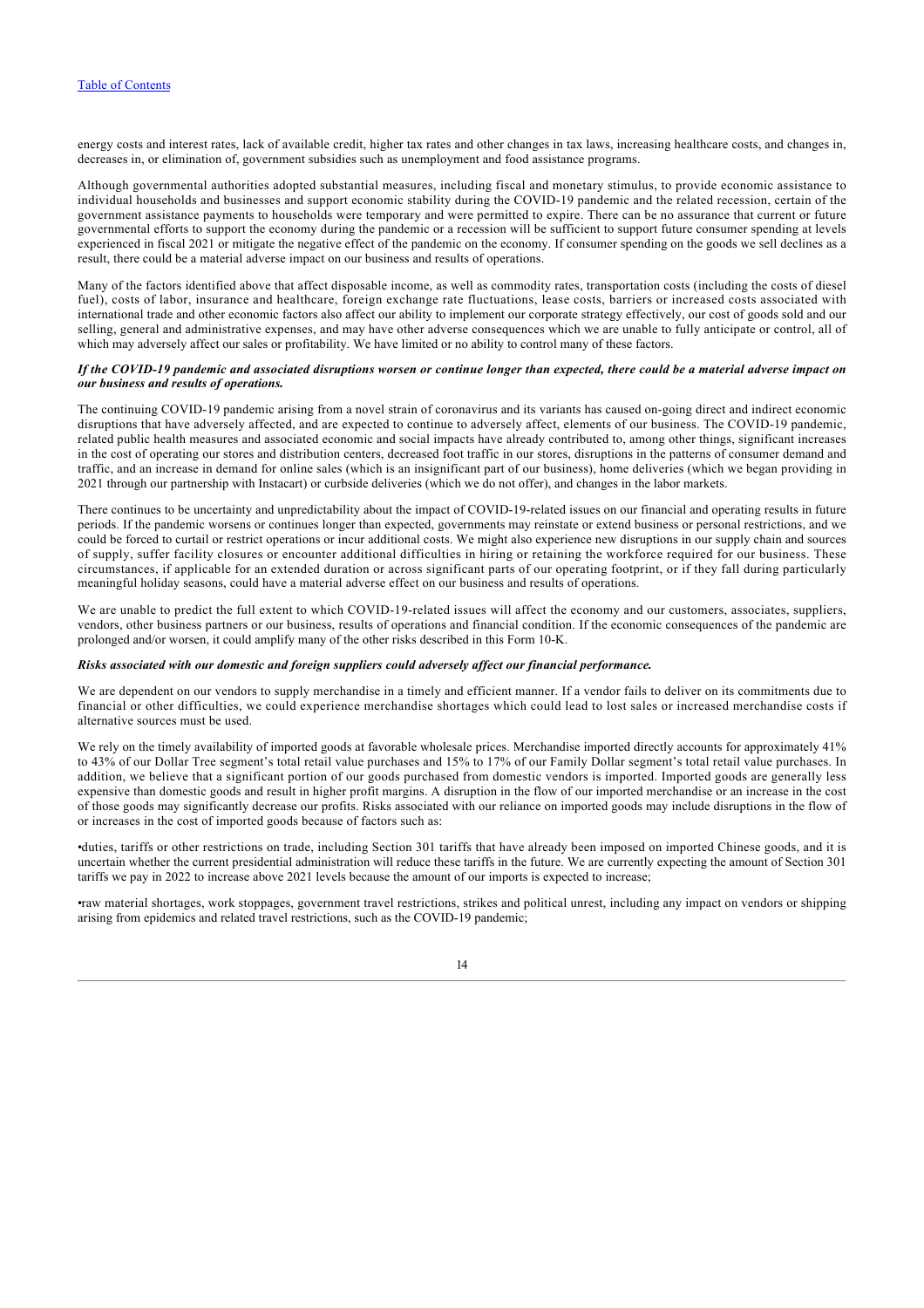•economic crises in the United States or abroad and international disputes or conflicts, including war and economic sanctions;

•changes in currency exchange rates or policies and local economic conditions, including inflation (including energy prices and raw material costs) in the country of origin;

•potential changes to, or withdrawal of the United States from, international trade agreements or the failure of the United States to maintain normal trade relations with China and other countries;

•changes in leadership and the political climate in countries from which we import products and their relations with the United States; and

•failure of manufacturers outside the United States to meet food, drug and cosmetic safety and labeling requirements or environmental standards set by government regulators or consumer expectations.

See ["Item 7. Management's Discussion and Analysis of Financial Condition and Results of Operations](#page-26-1)" for further discussion of the effect of foreign suppliers on our operations.

#### *Our supply chain may be disrupted by changes in United States trade policy with China.*

We rely on domestic and foreign suppliers to provide us with merchandise in a timely manner and at favorable prices. Among our foreign suppliers, China is the source of a substantial majority of our imports. A disruption in the flow of our imported merchandise from China or an increase in the cost of those goods may significantly decrease our profits.

The United States has scaled back punitive Section 301 tariffs on certain Chinese imports based on an agreement reached with China in 2020. However, there is uncertainty as to the actions that may be taken under the current presidential administration with respect to U.S. trade policy with China, including whether the administration will support reductions in tariffs. The imposition of any new U.S. tariffs on Chinese imports or the taking of other actions against China in the future, and any responses by China, could impair our ability to meet customer demand and could result in lost sales or an increase in our cost of merchandise, which would have a material adverse impact on our business and results of operations.

#### *Our growth is dependent on our ability to increase sales in existing stores and to expand our square footage profitably.*

Existing store sales growth is critical to good operating results and is dependent on a variety of factors including merchandise quality, relevance and availability, store operations and customer satisfaction. In addition, increased competition could adversely affect our sales. Failure to meet our sales targets, including in our renovated stores, could result in our needing to record material non-cash impairment charges related to our intangible assets. We believe increasing sales at Family Dollar depends in significant part on the success of the H2 renovations and Combo Store concepts.

Our highest sales periods are during the Christmas and Easter seasons, and we generally realize a disproportionate amount of our net sales and our operating and net income during the fourth quarter. In anticipation, we stock extra inventory and hire many temporary employees to prepare our stores. A reduction in sales during these periods could adversely affect our operating results, particularly operating and net income, to a greater extent than if a reduction occurred at other times of the year. Untimely merchandise delays due to receiving or distribution problems could have a similar effect.

When Easter is observed earlier in the year, the selling season is shorter and, as a result, our sales could be adversely affected. Easter was observed on April 4, 2021 and will be observed on April 17, 2022.

Expanding our square footage profitably depends on a number of uncertainties, including our ability to locate, lease, build out and open or expand stores in suitable locations on a timely basis under favorable economic terms. We also open or expand stores within our established geographic markets, where new or expanded stores may draw sales away from our existing stores. Obtaining an increasing number of profitable stores is an ever-increasing challenge.

In addition, our expansion is dependent upon third-party developers' abilities to acquire land, obtain financing, and secure necessary permits and approvals. We have experienced higher commodity and other costs associated with the build-out of new stores and the renovation of existing stores. We have also experienced delays in new store openings due to inspection, permitting and contractor delays. We anticipate these increased costs and delays may continue for the foreseeable future, which could adversely affect our profitability. Further, we may not manage our expansion effectively, and our failure to achieve our expansion plans could materially and adversely affect our business, financial condition and results of operations.

#### *Our profitability is affected by the mix of products we sell.*

Our gross profit margin decreases when we increase the proportion of higher cost goods we sell. For example, some of our consumable products carry higher costs than other goods, so our gross profit margin will be negatively impacted as the percentage of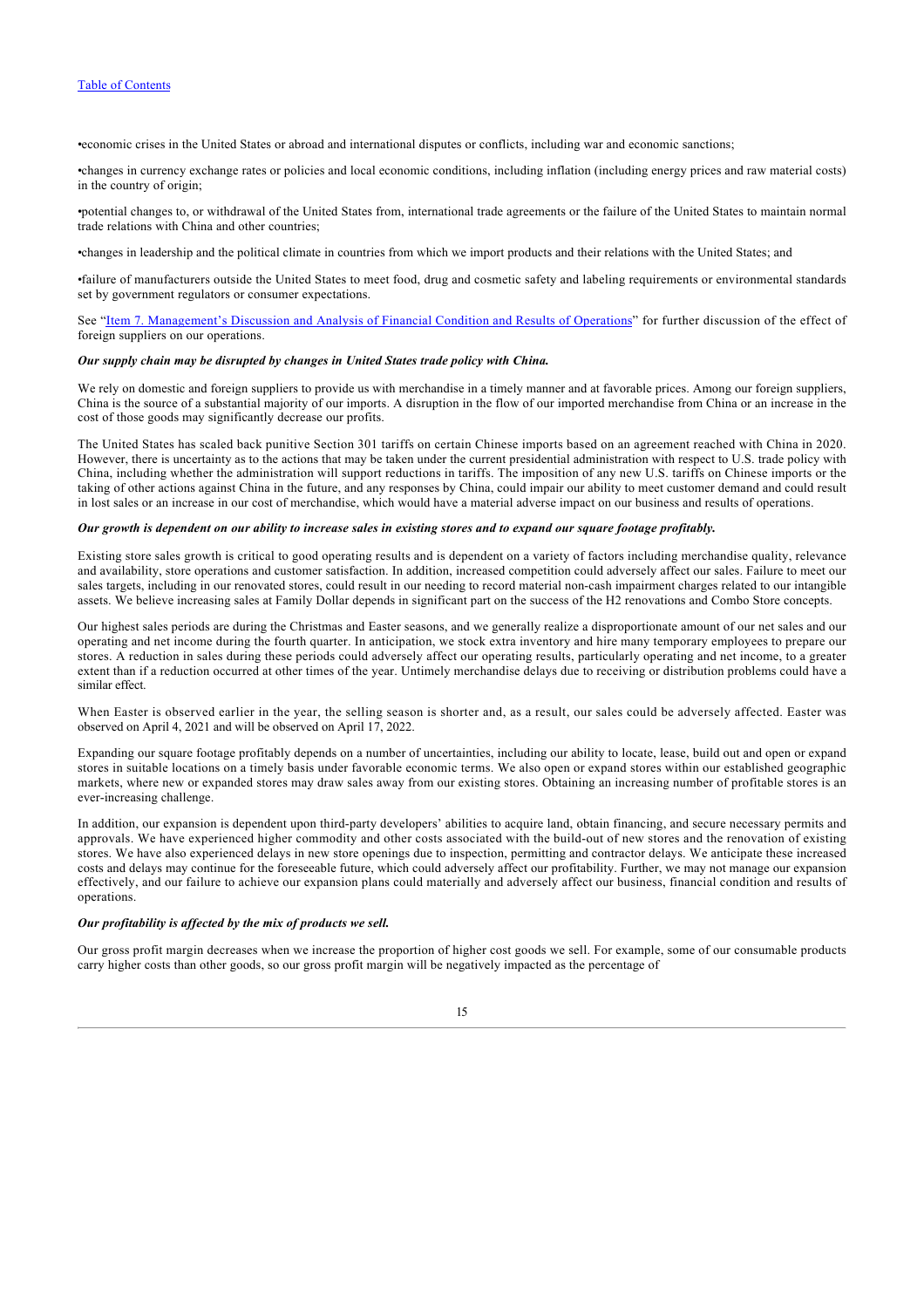our sales from higher cost consumable products increases. Imported merchandise is generally lower cost than domestic goods. Our product mix is affected by the supply of goods, including imported goods, and could be negatively impacted by various factors, including the COVID-19 pandemic and oceanic shipping and port disruptions.

In our Family Dollar segment, our success also depends on our ability to select and obtain sufficient quantities of relevant merchandise at prices that allow us to sell such merchandise at profitable and appropriate prices. A sales price that is too high causes products to be less attractive to our customers and our sales at Family Dollar could suffer. We are continuing to refine our pricing strategy at Family Dollar to drive customer loyalty and have a strategic pricing team to improve our value and to increase profitability. Inability to successfully implement our pricing strategies at Family Dollar could have a negative effect on our business.

In addition, our Family Dollar segment has a substantial number of private brand items and the number of items has been increasing. We believe our success in maintaining broad market acceptance of our private brands depends on many factors, including our pricing, costs, quality and customer perception. We may not achieve or maintain our expected sales for our private brands and, as a result, our business and results of operations could be adversely impacted. Additionally, the increased number of private brands could negatively impact our existing relationships with our non-private brand suppliers.

### *Pressure from competitors may reduce our sales and profits.*

The retail industry is highly competitive. The marketplace is highly fragmented as many different retailers compete for market share by utilizing a variety of store formats and merchandising strategies, including mobile and online shopping. We expect competition to increase in the future. There are no significant economic barriers for others to enter our retail sector. Some of our current or potential competitors have greater financial resources than we do. We cannot guarantee that we will continue to be able to compete successfully against existing or future competitors or that doing so will not require substantial capital expenditures. Please see "[Item 1. Business](#page-7-0)" for further discussion of the effect of competition on our operations.

#### *Our business could be adversely affected if we fail to attract and retain qualified associates and key personnel.*

Our growth and performance is dependent on the skills, experience and contributions of our associates, executives and key personnel for both Dollar Tree and Family Dollar. Various factors, including the ongoing pandemic, constraints on overall labor availability, wage rates, regulatory or legislative impacts, and benefit costs could impact our ability to attract and retain qualified associates at our stores, distribution centers and corporate offices.

We are experiencing a shortage of associates and applicants to fill staffing requirements at our distribution centers, stores and corporate offices due to the current labor shortage affecting businesses. This has adversely affected the operating efficiency of our distribution centers and stores and our ability to transport merchandise from our distribution centers to our stores. If we are unable to attract and retain qualified associates for our distribution centers and stores in the future, our business and results of operations may be adversely affected.

#### **Risks Relating to Strategic Initiatives**

# *We may not be successful in implementing or in anticipating the impact of important strategic initiatives, and our plans for implementing such initiatives may be altered or delayed due to various factors, which may have an adverse impact on our business and financial results.*

We have adopted important strategic initiatives that are designed to create growth, improve our results of operations and drive long-term shareholder value, including:

•the conversion of our basic product price from \$1.00 to \$1.25 for the vast majority of merchandise in all Dollar Tree stores;

•the expansion of a multi-price initiative in Dollar Tree stores referred to as Dollar Tree *Plus*;

•the introduction of selected Dollar Tree merchandise into Family Dollar stores;

•the roll-out of the Combo Store format that combines a Dollar Tree store and Family Dollar store in a single location;

•the renovation of Family Dollar stores to the H2 format;

•our partnership with Instacart to provide home delivery of merchandise purchased online;

•our plans relating to new store openings for Dollar Tree and Family Dollar generally; and

•the continued integration of the operations of Family Dollar with Dollar Tree.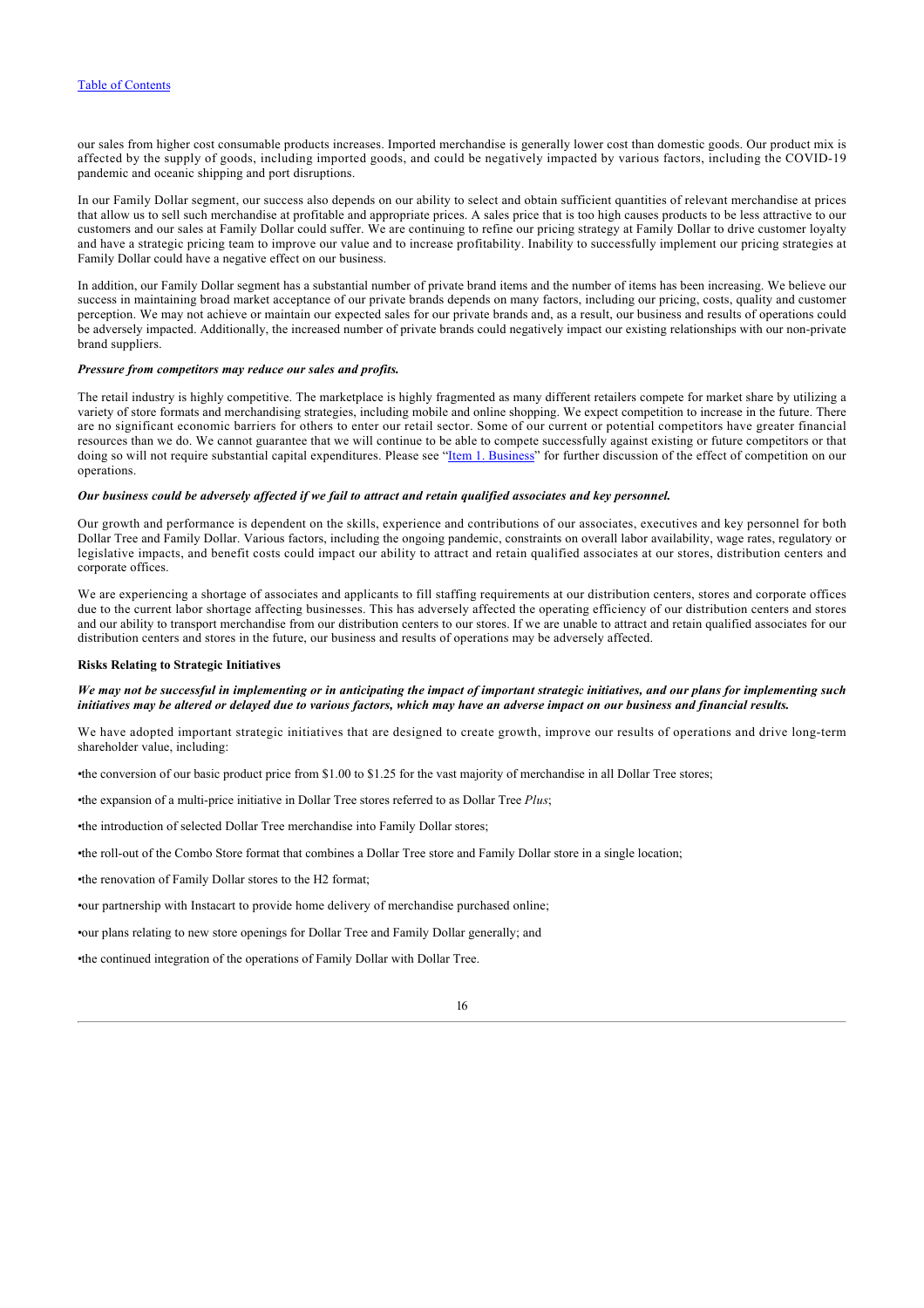The implementation and timing of these strategic initiatives are subject to various risks and uncertainties, including the acceptance of the amount of price increases by customers and others as justified or reasonable; customer acceptance of new store concepts and merchandise offerings; construction and permitting delays relating to new and renovated stores; the availability of desirable real estate locations for lease at reasonable rates; the impact of the COVID-19 pandemic and associated issues; the success of our integration strategies; and other factors beyond our control. In addition, several of these initiatives depend on the timeliness, cost and availability of adequate levels of the appropriate domestic and imported merchandise, our ability to execute on our plans and expectations with respect to those initiatives and the continued success of our integration of Family Dollar merchandising, supply chain and operations with those of Dollar Tree. To the extent that shipping delays, supply chain disruptions and other distribution logistics adversely affect the availability of merchandise necessary to implement our strategic initiatives, we may delay or reduce our planned rate of implementation of one or more of those initiatives.

The rollout of our initiative to add price points above \$1 in Dollar Tree stores is subject to additional risks and uncertainties relating to, among other things, provisions in our leases and/or third-party waivers tied to single or \$1 price points, and compliance with the terms of our leases and state and local consumer laws, which may restrict price increases deemed unjustified in certain circumstances.

There can be no assurance that we will be able to implement important strategic initiatives in accordance with our expectations or that they will generate expected returns, which may result in an adverse impact on our business and financial results.

#### *We could incur losses due to impairment of long-lived assets, goodwill and intangible assets.*

Under U.S. generally accepted accounting principles, we review our long-lived assets for impairment whenever economic events or changes in circumstances indicate that the carrying value of an asset may not be recoverable. Identifiable intangible assets with an indefinite useful life, including goodwill, are not amortized but are evaluated annually for impairment. A more frequent evaluation is performed if events or circumstances indicate that impairment could have occurred.

In fiscal 2019, we recorded a \$313.0 million non-cash pre-tax and after-tax goodwill impairment charge related to our Family Dollar reporting unit. The impairment was a result of business challenges including slower sales growth, higher freight, shrink and store labor costs. Should we experience similar business challenges or significant negative industry or general economic trends, we could recognize additional impairments to our goodwill, intangible assets and other long-lived assets. We monitor key assumptions and other factors utilized in our goodwill impairment analysis, and if business or other market conditions develop that are materially different than we currently anticipate, we will conduct an additional impairment evaluation. Any reduction in or impairment of the value of goodwill or intangible assets will result in a charge against earnings, which could have a material adverse impact on our reported results of operations and financial condition. For additional information on goodwill impairments please refer to [Note 1](#page-47-0) to our consolidated financial statements under the caption "Goodwill and Nonamortizing Intangible Assets."

# **Cybersecurity and Technology Risks**

### *We rely on computer and technology systems in our operations, and any material failure, inadequacy, interruption or security failure of those systems including because of a cyber-attack could harm our ability to effectively operate and grow our business and could adversely affect our financial results.*

We rely extensively on our computer and technology systems and, in certain cases, those of third-party service providers to manage inventory, process credit card and customer transactions and summarize results. Our ability to effectively manage our business and coordinate the distribution and sale of our merchandise depends significantly on the confidentiality, integrity and availability of these systems and on our ability to successfully integrate the Dollar Tree and Family Dollar systems. We also rely on third-party providers and platforms for some of these computer and technology systems and support.

Although we have operational safeguards in place, they may not be effective in preventing the failure of these systems or platforms to operate effectively and be available to us. This may be as the result of deliberate breach in the security of these systems or platforms by bad actors, including through malicious software, ransomware and other cyber-attacks, which may originate from state actors and may increase during times of international tensions. Failures may also be caused by various other factors, including power outages, catastrophic events, physical theft, computer and network failures, inadequate or ineffective redundancy, problems with transitioning to upgraded or replacement systems or platforms, flaws in third-party software or services, errors or improper use by our employees or third party service providers.

If these systems are damaged or fail to function properly, we may incur substantial costs to repair or replace them, may experience loss of critical data and interruptions or delays in our ability to manage inventories or process customer transactions and may receive negative publicity, which could adversely affect our results of operations and business. In addition, remediation of any problems with our systems could take an extensive amount of time and could result in significant, unplanned expenses.

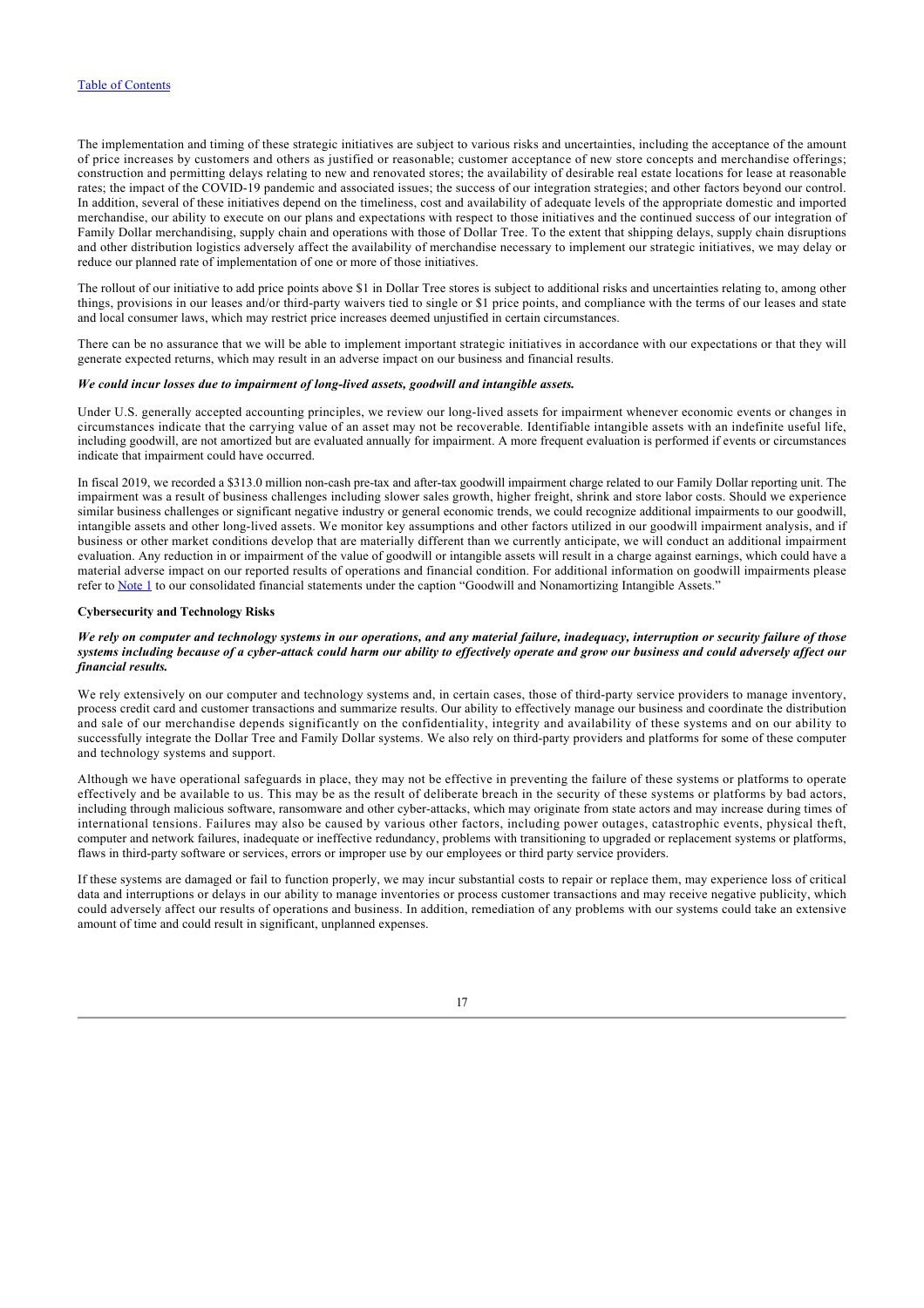## *The potential unauthorized access to customer information may violate privacy laws and could damage our business reputation, subject us to negative publicity, litigation and costs, and adversely affect our results of operations or business.*

Many of our information technology systems, such as those we use for our point-of-sale, web and mobile platforms, including online and mobile payment systems, and for administrative functions, including human resources, payroll, accounting, and internal and external communications, contain personal, financial or other confidential information that is entrusted to us by our customers and associates as well as proprietary and other confidential information related to our business and suppliers.

We have procedures and technology in place to safeguard our customers' personal information (including debit and credit card information), our associates' private data, suppliers' data, and our business records and intellectual property and other sensitive information. Despite these measures, we have experienced attempted and ongoing cyber-attacks, which are rapidly evolving. Perpetrators, who may include well-funded state actors, are becoming increasingly sophisticated and difficult to detect. We and/or our third party suppliers may be vulnerable to, and unable to anticipate, detect and appropriately respond to such cyber-security attacks, including data security breaches and data loss.

We are subject to laws and regulations in various jurisdictions in which we operate regarding privacy, data protection and data security, including those related to the collection, storage, handling, use, disclosure, transfer and security of personal data. For example, the California Consumer Privacy Act, which became effective on January 1, 2020, and the California Privacy Rights Act of 2020, which will become effective on January 1, 2023, impose responsibilities on us for the handling, disclosure and deletion of personal information for consumers who reside in California. These laws permit California to assess potentially significant fines for data privacy violations and create a right for individuals to bring class action suits seeking damages for violations. Our efforts to comply with California's consumer privacy laws and other similar privacy and data protection laws may impose significant costs and challenges that are likely to increase over time, and we could incur substantial penalties or be subject to litigation related to violation of existing or future data privacy laws and regulations.

Likewise, we are subject to the Payment Card Industry Data Security Standards ("PCI-DSS") which is mandated by the card brands and administered through the Payment Card Industry Security Standards Council. As a Level 1 Merchant, we are subject to assessment and attestation for PCI-DSS compliance on an annual basis. A failure to meet and maintain compliance with PCI-DSS requirements could result in our inability to continue to accept credit cards as a form of payment, which would materially impact our ability to sell our products. In addition, our credibility and reputation within the business community and with our customers may be affected, which could result in our customers discontinuing the use of debit or credit cards in our stores or not shopping in our stores altogether. Non-compliance with PCI-DSS requirements also may subject us to recurring and accumulating fines until compliance is achieved. Considerable investments to strengthen our information security could also be required should we ever be deemed to be non-compliant.

Moreover, significant capital investments and other expenditures could also be required to remedy cyber-security problems and prevent future security breaches, including costs associated with additional security technologies, personnel, experts and services (e.g., credit-monitoring services) for those whose data has been breached. These costs, which could be material, could adversely impact our results of operations in the period in which they are incurred and may not meaningfully limit the success of future attempts to breach our information technology systems.

The unavailability of our information technology systems or the failure of those systems or software to perform as anticipated for any reason and any inability to respond to, or recover from, such an event, could disrupt our business, decrease performance and increase overhead costs. If we are unable to secure our customers' credit card and confidential information, or other private data relating to our associates, suppliers or our business, we could be subject to negative publicity, costly government enforcement actions or private litigation and increased costs. Any of these factors could have a material adverse effect on our results of operations or business.

#### **Legal and Regulatory Risks**

### *Litigation, arbitration and government proceedings may adversely affect our business, financial condition and/or results of operations.*

Our business is subject to the risk of litigation and arbitration involving employees, consumers, suppliers, competitors, shareholders, government agencies, or others through private actions, class actions, derivative actions, governmental investigations, administrative proceedings, regulatory actions, mass arbitration or other similar actions.

In addition, due to the types of products that we store and sell, our operations are subject to regulatory oversight by the FDA, the USDA, the Occupational Health and Safety Administration, and other federal, state, local and applicable foreign governmental authorities. If such authorities believe that we have failed to comply with applicable regulations and/or procedures, they may require prompt corrective action, and/or proceed directly to other forms of enforcement action, including the imposition of operating restrictions, including a ceasing of operations in one or more facilities, enjoining and restraining certain violations of applicable law

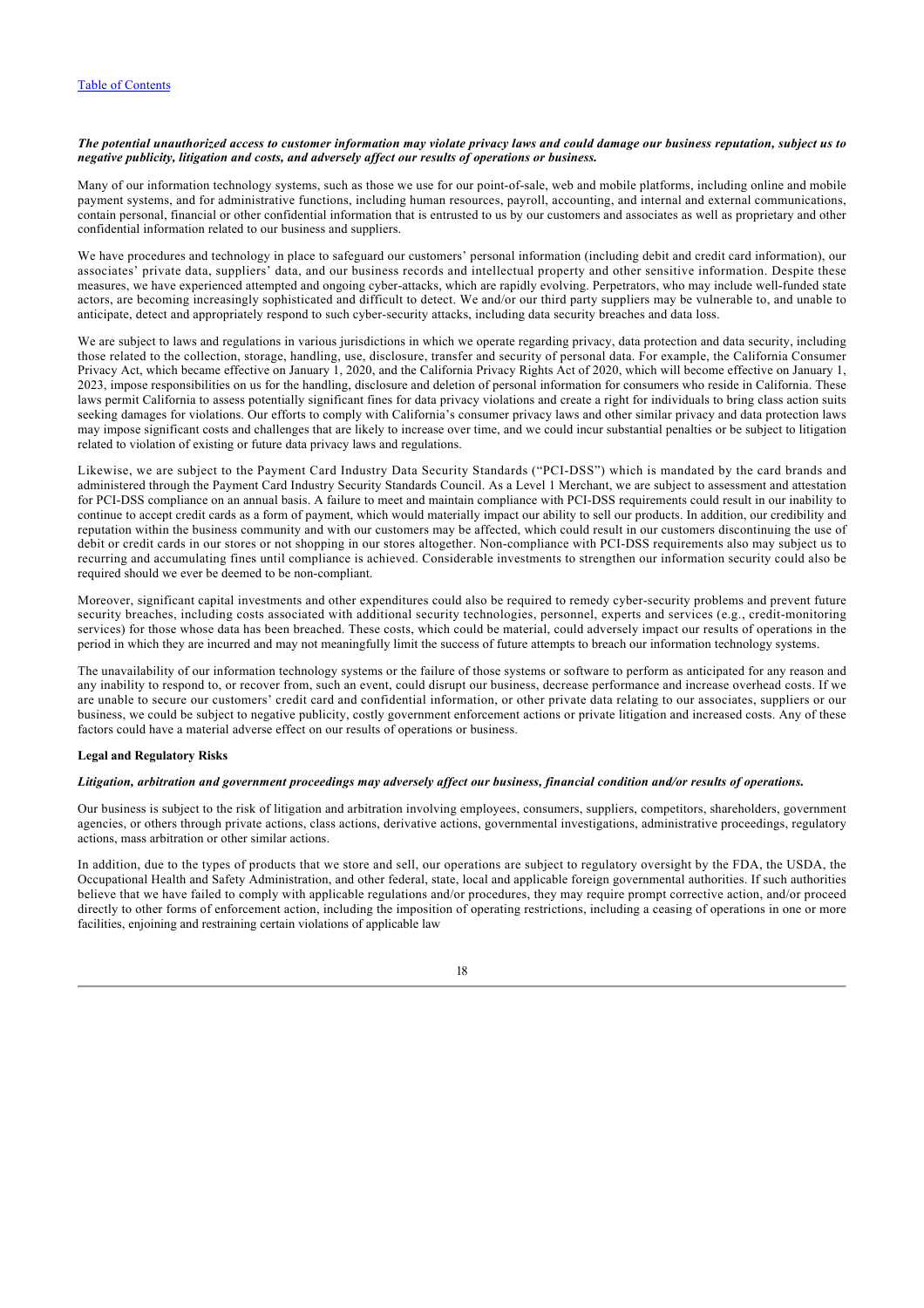pertaining to products, seizure of products, and assessing civil or criminal sanctions or penalties. Any adverse regulatory action, depending on its magnitude, may restrict us from effectively selling our products and could have a material adverse effect on our business, financial condition and/or results of operations. From January 11, 2022 through February 11, 2022, DC 202 was inspected by the FDA and USDA. On February 11, 2022, the FDA issued Form 483 observations primarily regarding rodent infestation at DC 202, as well as other items that require remediation. In connection therewith, we initiated the Recall, temporarily closed DC 202 for extensive cleaning, temporarily closed the affected stores to permit the removal and destruction of inventory subject to the Recall, ceased sales of relevant inventory subject to the Recall, committed to the FDA to continue to cease the shipment of FDA-regulated products from DC 202 until FDA approval is received, and initiated corrective actions at DC 202 intended to ensure that these issues will not recur when shipment of FDA-regulated products recommences. If the FDA and/or other governmental authorities are not satisfied with these corrective actions or observe issues in our other distribution centers or stores, they may initiate other enforcement or administrative actions, which may have a material adverse effect on our business, financial condition and/or results of operations. Also see "*We may stop selling or recall certain products for safety-related issues"* on page 13.

We have received the following class action complaints related to issues associated with DC 202 (and anticipate additional lawsuits of a similar nature):

On February 22, 2022, a proposed class action complaint was filed in the Circuit Court of Pope County, Arkansas, alleging various causes of action on behalf of the citizens of Arkansas who purchased "contaminated products" covered by the Recall from January 1, 2021 through the date of such Recall. Plaintiffs seek restitution, disgorgement, damages, attorney fees, costs and expenses, punitive damages and such further relief (in each case in unspecified amounts), as the Court deems just and proper.

On February 23, 2022, a proposed class action complaint was filed in the U.S. District Court for the Southern District of Mississippi, Northern Division, alleging various causes of action related to the sale of products that may be contaminated by virtue of a rodent infestation and other unsanitary conditions in stores throughout Mississippi, Arkansas, Louisiana, Alabama, Missouri and Tennessee. Plaintiffs seek damages, attorney fees and costs, punitive damages and the replacement of, or refund of money paid to purchase the relevant products, and any other legal relief available for their claims (in each case in unspecified amounts), including equitable and injunctive relief.

On February 25, 2022, a proposed class action complaint was filed in the U.S. District Court for the Eastern District of Virginia, on behalf of all persons who purchased products subject to the Recall (with a subclass for all persons residing in the State of Tennessee who purchased products subject to the Recall), alleging breach of the implied warranty of merchantability and unjust enrichment. Plaintiffs seek restitution, damages, interest, punitive damages, attorney fees, costs and expenses, and such further relief (in each case in unspecified amounts), as the Court deems just and equitable.

On March 2, 2022, a proposed class action complaint was filed in the U.S. District Court for the Western District of Louisiana, alleging various causes of action related to the sale of products that may be contaminated by virtue of rodent infestation and other unsanitary conditions in stores throughout Louisiana, Mississippi, Arkansas, Alabama, Missouri and Tennessee. Plaintiffs seek damages, attorney fees and costs, punitive damages and the replacement of, or refund of money paid to purchase the relevant products, and any other legal relief available for their claims (in each case in unspecified amounts), including equitable and injunctive relief.

On March 4, 2022, a proposed class action complaint was filed in the U.S. District Court for the Western District of Tennessee, alleging various causes of action related to the sale of products that may be contaminated by virtue of rodent infestation and other unsanitary conditions in stores throughout Tennessee, Louisiana, Mississippi, Arkansas, Alabama, and Missouri. Plaintiffs seek damages, attorney fees and costs, punitive damages and the replacement of, or refund of money paid to purchase the relevant products, and any other legal relief available for their claims (in each case in unspecified amounts), including equitable and injunctive relief.

On March 7, 2022, a proposed class action complaint was filed in the U.S. District Court for the Southern District of Alabama, alleging various causes of action related to the sale of products that may be contaminated by virtue of rodent infestation and other unsanitary conditions in stores throughout Alabama, Louisiana, Mississippi, Arkansas, Tennessee, and Missouri. Plaintiffs seek damages, attorney fees and costs, punitive damages and the replacement of, or refund of money paid to purchase the relevant products, and any other legal relief available for their claims (in each case in unspecified amounts), including equitable and injunctive relief.

On March 8, 2022, a proposed class action complaint was filed in the U.S. District Court for the Western District of Missouri, alleging various causes of action related to the sale of products that may be contaminated by virtue of rodent infestation and other unsanitary conditions in stores throughout Missouri, Arkansas, Louisiana, Mississippi, Alabama and Tennessee. Plaintiffs seek damages, attorney fees and costs, punitive damages and the replacement of, or refund of money paid to purchase the relevant products, and any other legal relief available for their claims (in each case in unspecified amounts), including equitable and injunctive relief.

On March 10, 2022, a proposed class action complaint was filed in the U.S. District Court for the Eastern District of Arkansas, Delta Division, alleging various causes of action related to the sale of products that may be contaminated by virtue of rodent infestation and other unsanitary conditions in stores throughout Arkansas, Louisiana, Mississippi, Alabama, Tennessee and Missouri. Plaintiffs seek damages, attorney fees and costs, punitive damages and the replacement of, or refund of money paid to purchase the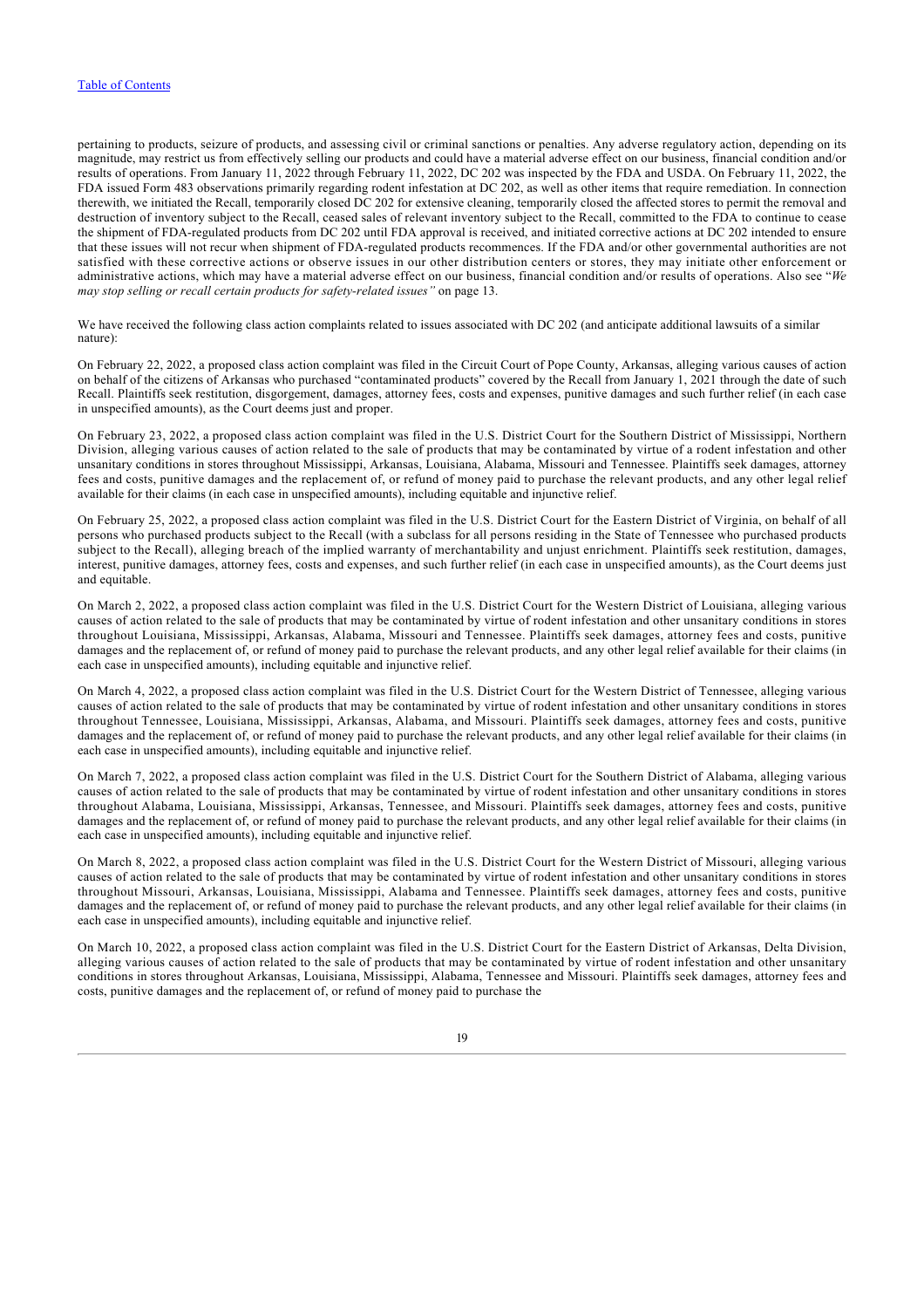relevant products, and any other legal relief available for their claims (in each case in unspecified amounts), including equitable and injunctive relief.

On March 10, 2022, a proposed class action complaint was filed in the U.S. District Court for the Western District of Tennessee, Memphis Division, on behalf of all persons who purchased products subject to the Recall (with a subclass for all persons residing in the State of Tennessee who purchased products subject to the Recall), alleging breach of the implied warranty of merchantability, violation of the Tennessee Consumer Protection Act, and unjust enrichment. Plaintiffs seek refunds of unjust benefits, damages, interest, punitive damages, attorney fees, costs and expenses, and such further relief (in each case in unspecified amounts), as the Court deems just and equitable.

We intend to vigorously defend ourselves in the foregoing (and any similar) litigations. Although we have recently received the complaints, we do not believe that any of them will, individually or in the aggregate, have a material adverse effect on our business or financial condition. However, we cannot assure that these litigations, individually or in the aggregate, will not have a material adverse effect on our results of operations for the period or year in which they are reserved or resolved.

On March 1, 2022, a federal grand jury subpoena was issued to us by the Eastern District of Arkansas requesting the production of information, documents and records pertaining to pests, sanitation and compliance with law regarding certain of our procedures and products. We intend to cooperate fully with the subpoena and any related investigation, however, no assurance can be given as to the timing or outcome of this matter.

Three personal injury lawsuits are pending against us and our vendors alleging that certain talc products that were sold by the company in the past caused cancer. We intend to vigorously defend against these claims. Although we have been able to resolve previous talc lawsuits against us without material loss to the company, given the inherent uncertainties and high potential losses of talc litigation there can be no assurances regarding the outcome of pending or future cases. Future costs to litigate these cases are not known but may be significant, and it is uncertain whether our costs will be covered by insurance. In addition, although we have indemnification rights against our vendors in several of these cases, it is uncertain whether the vendors will have the financial ability to carry out their obligations. We do not believe that any of these lawsuits will, individually or in the aggregate, have a material adverse effect on our business or financial condition. However, we cannot assure that these lawsuits, individually or in the aggregate, will not have a material adverse effect on our results of operations for the period or year in which they are reserved or resolved.

Our products (or our storage and handling of such products) could also cause illness or injury, harm our reputation, and subject us to litigation. We are dependent on our vendors to ensure that the products we buy comply with all applicable safety standards. However, product liability, personal injury or other claims may be asserted against us relating to product contamination, product tampering, mislabeling, recall and other safety issues with respect to the products that we sell, or with respect to our handling or storage of such products, including as a result of the issues raised by the pending Arkansas FDA Matter (which has led to increased scrutiny of our operations by regulatory agencies, requiring further management attention and potential legal fees and other expenses). A significant product liability or other legal judgment against us, a related regulatory compliance or enforcement action or a product recall could materially and adversely affect our reputation, financial condition and/or results of operations. Moreover, even if a product liability, consumer fraud or other claim is unsuccessful, has no merit or is not pursued, the negative publicity surrounding assertions against the products we sell could materially and adversely affect our reputation. We seek but may not be successful in obtaining contractual indemnification from our vendors, where appropriate, or insurance coverage, and if we do not have adequate contractual indemnification or insurance available, such product liability or safety claims could adversely affect our business, financial condition and/or results of operations. Our ability to obtain the benefit of contractual indemnification from foreign vendors may be hindered by our ability to enforce contractual indemnification obligations against such vendors. Our litigation-related expenses could increase as well, which also could have a materially negative impact on our financial condition and/or results of operations even if a product liability claim is unsuccessful or is not fully pursued.

The outcome of such matters is difficult to assess or quantify. Plaintiffs in these types of lawsuits or proceedings may seek recovery of very large or indeterminate amounts, and the magnitude of the potential loss may remain unknown for substantial periods of time. In addition, certain of these matters, if decided adversely to us or settled by us, may result in an expense that may be material to our financial statements as a whole or may negatively affect our operating results if changes to our business operations are required. The cost to defend current and future litigation or proceedings, including arbitrations, may be significant. There also may be adverse publicity associated with litigation, including litigation related to product or food safety, customer information and environmental or safety requirements, which could negatively affect customer perception of our business, regardless of whether the allegations are valid or whether we are ultimately found liable.

For a discussion of current legal matters, please see "[Item 3. Legal Proceedings](#page-23-1)" and [Note 4](#page-54-0) to our consolidated financial statements under the caption "Contingencies." Resolution of these matters, if decided against us, could have a material adverse effect on our results of operations, accrued liabilities or cash flows.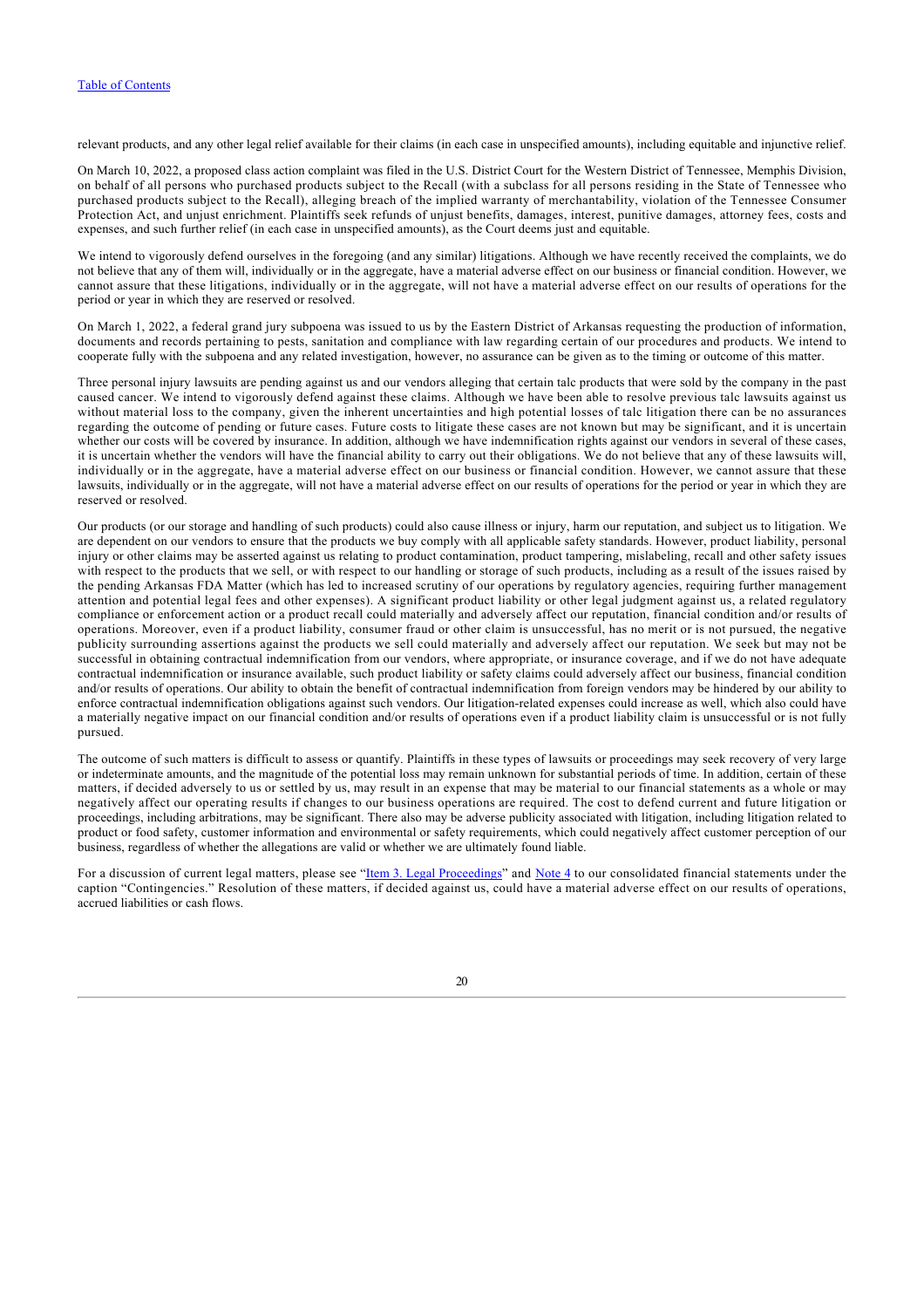# *Changes in laws and government regulations, or our failure to adequately estimate the impact of such changes, could increase our expenses, expose us to legal risks or otherwise adversely affect us.*

Our business is subject to a wide array of laws and regulations, and changes to those laws and regulations could have an adverse effect on our business. In addition, the adoption of new environmental laws and regulations in connection with climate change and the transition to a low carbon economy, including any federal or state laws enacted to regulate greenhouse gas emissions, could significantly increase our operating or merchandise costs or reduce the demand for our products. These laws and regulations may include, but are not limited to, requirements relating to hazardous waste materials, recycling, single-use plastics, extended producer responsibility, use of refrigerants, carbon pricing or carbon taxes, product energy efficiency standards and product labeling. If carbon pricing or carbon taxes are adopted, there is a significant risk that the cost of merchandise from our suppliers will increase and adversely affect our business and results of operations.

In addition, significant changes in laws or regulations that impact our relationship with our workforce, such as minimum wage increases, health care, labor laws or workplace safety, could increase our expenses and adversely affect our operations. An increase in federal corporate tax rates also could adversely affect our profitability. Changes in other regulatory areas, such as consumer credit, privacy and information security, product and food safety, energy or environmental protection, and tariff and other trade restrictions, among others, could cause our expenses to increase or result in product recalls. Further, if we fail to comply with applicable laws and regulations, including wage and hour laws, we could be subject to legal risk, including government enforcement action and class action civil litigation, which could adversely affect our results of operations.

#### **Risks Relating to Indebtedness**

#### *Our substantial indebtedness could adversely affect our financial condition, limit our ability to obtain additional financing, restrict our operations and make us more vulnerable to economic downturns and competitive pressures.*

Our substantial level of indebtedness could adversely affect our ability to fulfill our obligations and have a negative impact on our financing options and liquidity position. As of January 29, 2022, our total indebtedness is \$3.45 billion. We may in the future incur substantial additional indebtedness. In addition, we have \$1.5 billion of additional borrowing availability under our revolving credit facility, less amounts outstanding for letters of credit totaling \$46.0 million.

In addition, our credit ratings impact the cost and availability of future borrowings and, accordingly, our cost of capital. Our ratings reflect the opinions of the ratings agencies of our financial strength, operating performance and ability to meet our debt obligations. There can be no assurance that we will achieve a particular rating or maintain a particular rating in the future.

### *The terms of the agreements governing our indebtedness may restrict our current and future operations, particularly our ability to respond to changes or to pursue our business strategies, and could adversely affect our capital resources, financial condition and liquidity.*

The agreements that govern our indebtedness contain a number of restrictive covenants that impose significant operating and financial restrictions on us and may limit our ability to engage in acts that may be in our long-term best interests, including, among other things, restrictions on our ability to incur liens; make changes in lines of business, subject to certain exceptions; and consolidate or merge with or into, or sell all or substantially all of our assets to, another person.

In addition, certain of these agreements require us to comply with certain financial maintenance covenants. Our ability to satisfy these financial maintenance covenants can be affected by events beyond our control, and we cannot assure you that we will meet them.

A breach of the covenants under these agreements could result in an event of default under the applicable indebtedness, which, if not cured or waived, could result in us having to repay our borrowings before their due dates. Such default may allow the debt holders to accelerate the related debt and may result in the acceleration of any other debt to which a cross-acceleration or cross-default provision applies. If we are forced to refinance these borrowings on less favorable terms or if we were to experience difficulty in refinancing the debt prior to maturity, our results of operations or financial condition could be materially affected. In addition, an event of default under our credit facilities may permit the lenders to terminate all commitments to extend further credit. In the event our lenders or holders of notes accelerate the repayment of such borrowings, we cannot assure you that we will have sufficient assets to repay such indebtedness.

As a result of these restrictions, we may be limited in how we conduct our business; unable to raise additional debt financing to operate during general economic or business downturns; or unable to compete effectively, take advantage of new business opportunities or grow in accordance with our plans.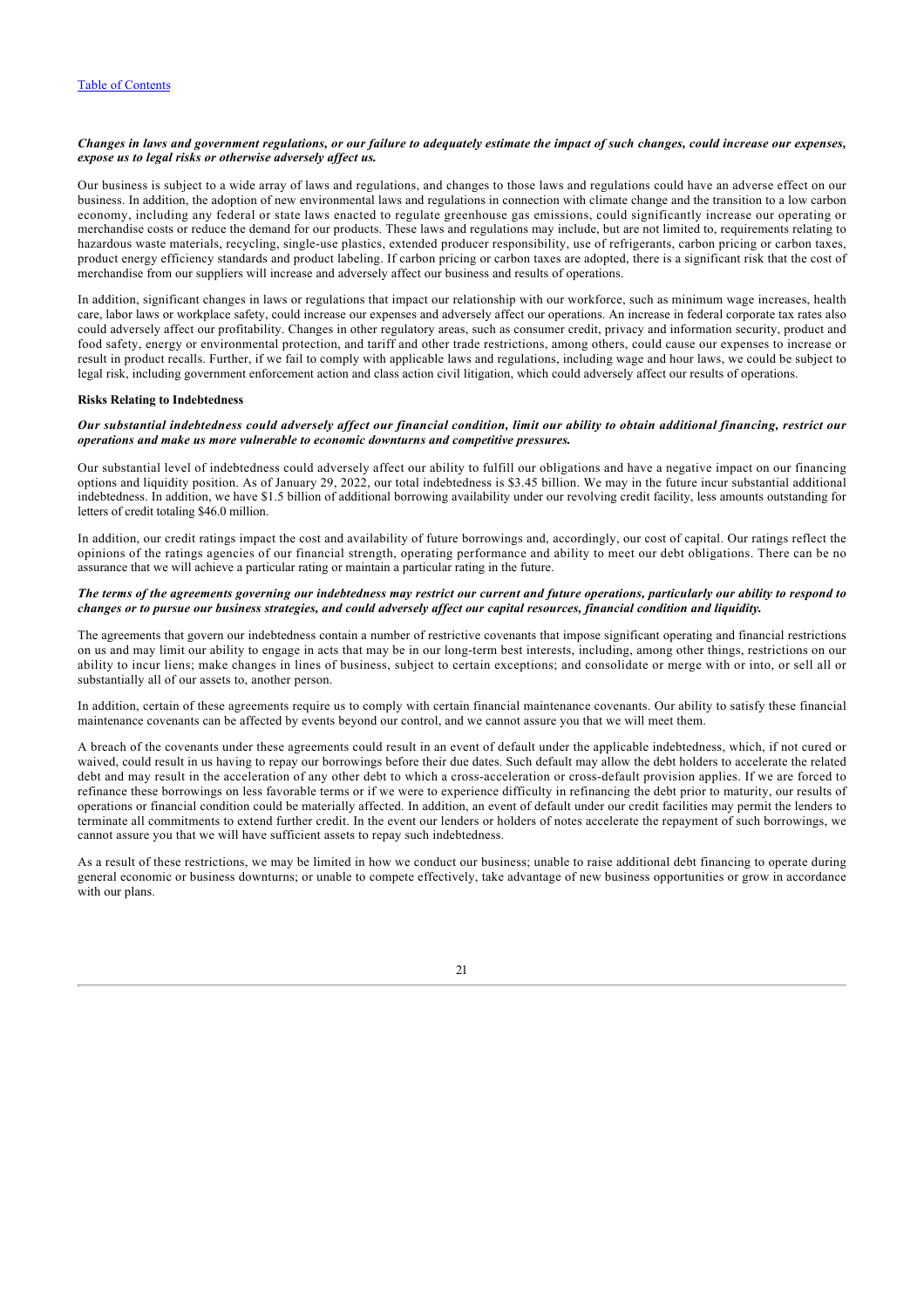# *Our variable-rate indebtedness subjects us to interest rate risk, which could cause our annual debt service obligations to increase significantly.*

Our revolving credit facility is subject to variable rates that expose us to interest rate risk. We may also incur additional indebtedness subject to variable rates in the future. Interest rates, while historically low, may increase. When interest rates increase, our debt service obligations on the variable rate indebtedness increase even though the amount borrowed remains the same, and our net income decreases. Although we may enter into interest rate swaps involving the exchange of floating-for fixed-rate interest payments, to reduce interest rate volatility, we cannot assure you we will choose to or be able to do so.

Borrowings under our revolving credit facility bear interest at a rate derived from the Secured Overnight Financing Rate ("SOFR"). SOFR is a relatively new reference rate and has a very limited history. The future performance of SOFR cannot be predicted based on its limited historical performance. Since the initial publication of SOFR in April 2018, changes in SOFR have, on occasion, been more volatile than changes in other benchmark or market rates, such as United States dollar LIBOR. Additionally, any successor rate to SOFR under our revolving credit facility may not have the same characteristics as SOFR or LIBOR. As a result, the amount of interest we may pay on our revolving credit facility is difficult to predict.

#### **Risks Relating to Our Common Stock**

# *Our business or the value of our common stock could be negatively affected as a result of actions by shareholders.*

We value constructive input from investors and regularly engage in dialogue with our shareholders regarding strategy and performance. The Board of Directors and management team are committed to acting in the best interests of all of our shareholders. There is no assurance that the actions taken by the Board of Directors and management in seeking to maintain constructive engagement with our shareholders will be successful. Shareholders who disagree with our strategy or the way we are managed may seek to effect change in the future, through various strategies that could include private engagement, publicity campaigns, proxy contests, and litigation. Responding to these actions may be costly and timeconsuming, disrupt our operations, divert the attention of our Board of Directors, management and employees, and impact our relationship with investors, vendors, and other third parties. A change in the composition of our Board of Directors in response to shareholder engagement may result in changes to our business plans, operations, strategies, initiatives, governance, management and risk factors, which could be materially different from those described in this report. The perceived uncertainty as to our future direction resulting from these strategies could also affect the market price and volatility of our common stock.

#### *The price of our common stock is subject to market and other conditions and may be volatile.*

The market price of our common stock may fluctuate significantly in response to a number of factors. These factors, some of which may be beyond our control, include the perceived prospects and actual results of operations of our business; changes in estimates of our results of operations by analysts, investors or us; trading activity by our large shareholders; trading activity by sophisticated algorithms (high-frequency trading); our actual results of operations relative to estimates or expectations; actions or announcements by us or our competitors; litigation and judicial decisions; legislative or regulatory actions or changes; and changes in general economic or market conditions. In addition, the stock market in general has from time to time experienced extreme price and volume fluctuations. These market fluctuations could reduce the market price of our common stock for reasons unrelated to our operating performance.

# *Certain provisions in our Articles of Incorporation and By-Laws could delay or discourage a change of control transaction that may be in a shareholder's best interest.*

Our Articles of Incorporation and By-Laws contain provisions that may delay or discourage a takeover attempt that a shareholder might consider in his/her best interest. These provisions, among other things:

•provide that only the Board of Directors, the chairman of the Board or the chief executive officer may call special meetings of the shareholders;

•establish certain advance notice procedures for nominations of candidates for election as directors and for shareholder proposals to be considered at shareholders' meetings; and

•permit the Board of Directors, without further action of the shareholders, to issue and fix the terms of preferred stock, which may have rights senior to those of the common stock.

However, we believe that these provisions allow our Board of Directors to negotiate a higher price in the event of a takeover attempt which would be in the best interest of our shareholders.

# <span id="page-22-0"></span>**Item 1B. Unresolved Staff Comments**

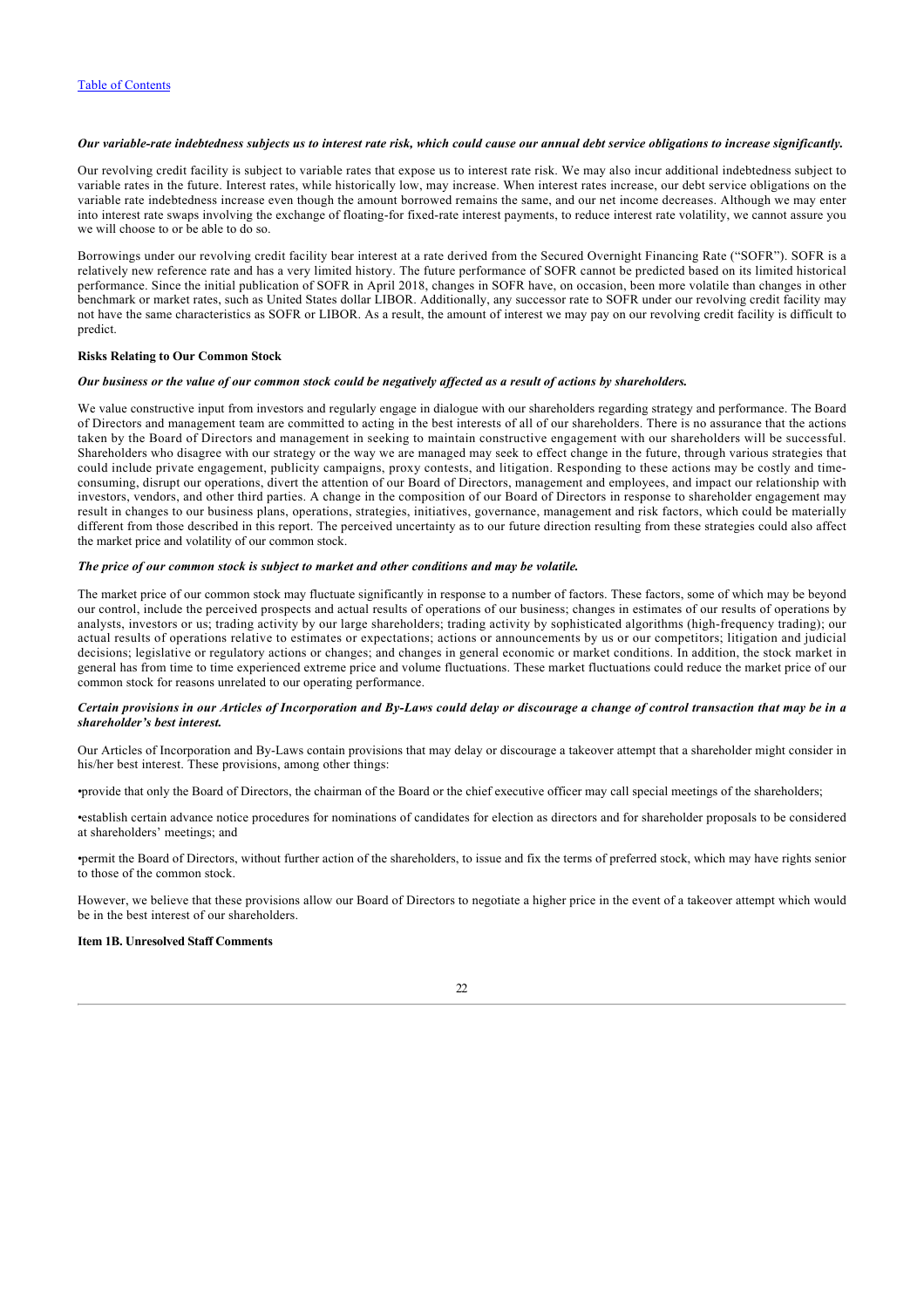None.

#### <span id="page-23-0"></span>**Item 2. Properties**

As of January 29, 2022, we operated 15,840 stores across the contiguous United States and the District of Columbia and operated 237 stores within five Canadian provinces.

The Dollar Tree segment includes 8,061 stores operating under the Dollar Tree and Dollar Tree Canada brands with stores predominantly ranging from 8,000 - 10,000 selling square feet. The Family Dollar segment includes 8,016 stores operating under the Family Dollar brand with stores predominantly ranging from 6,000 - 8,000 selling square feet. For additional information on store counts and square footage by segment for the [years ended January 29, 2022 and January 30, 2021, see "Item 7. Management's Discussion and Analysis of Financial Condition and Results of](#page-26-1) Operations" under the caption "Overview."

We lease the vast majority of our stores and expect to lease the majority of our new stores as we expand. Our leases typically provide for a short initial lease term, generally between five and ten years, with options to extend; in some cases we have initial lease terms of up to fifteen years. We believe this leasing strategy enhances our flexibility to pursue various expansion opportunities resulting from changing market conditions. As current leases expire, we believe that we will be able to obtain lease renewals, if desired, for present store locations, or to obtain leases for equivalent or better locations in the same general area.

Our network of distribution centers is strategically located throughout the United States to support our stores. As of January 29, 2022, we operated 26 distribution centers occupying a total of 24.0 million square feet, 15 of which are primarily dedicated to serving our Dollar Tree stores and 11 distribution centers primarily serve our Family Dollar stores. Our St. George, Utah distribution center services both Family Dollar and Dollar Tree stores and we expect future distribution centers to be built with the capability to service both Dollar Tree and Family Dollar stores. Our distribution network supports multiple store formats including H2, Combo Stores and Dollar Tree *Plus.* We ship to our H2 format stores from our Family Dollar distribution centers and we ship to our Dollar Tree *Plus* format stores from our Dollar Tree distribution centers. Our Combo Stores receive shipments from both Dollar Tree and Family Dollar distribution centers. We believe our distribution center network is currently capable of supporting approximately \$35.3 billion in annual sales in the United States. Except for 0.4 million square feet of our distribution center in San Bernardino, California, all of our distribution center capacity is owned.

Each of our distribution centers contains advanced materials handling technologies, including radio-frequency inventory tracking equipment and specialized information systems. With the exception of four of our facilities, each of our distribution centers in the United States also contains automated conveyor and sorting systems.

Distribution services in Canada are provided by a third party from facilities in British Columbia and Ontario.

Our store support center in Chesapeake, Virginia is located in an approximately 0.5 million square foot office tower that we own in the Summit Pointe development. We are also developing additional parcels on our Summit Pointe property for mixed-use purposes and began leasing some portions during fiscal 2020.

For more information on financing of our new, expanded and renovated stores, distribution centers and the Summit Pointe development activities, see "[Item 7. Management's Discussion and Analysis of Financial Condition and Results of Operations](#page-26-1)" under the caption "Funding Requirements."

# <span id="page-23-1"></span>**Item 3. Legal Proceedings**

From time to time, we are defendants in ordinary, routine litigation or proceedings incidental to our business, including allegations regarding:

•employment-related matters;

•infringement of intellectual property rights;

•personal injury/wrongful death claims;

•real estate matters;

•environmental and safety issues; and

•product safety matters, which may include regulatory matters.

In addition, we are currently defendants in national and state proceedings and responding to the regulatory matters described in [Note 4](#page-54-0) to our consolidated financial statements under the caption "Contingencies." These include several proposed class action complaints that have been filed against, as well as a federal grand jury subpoena that has been issued to, Family Dollar related to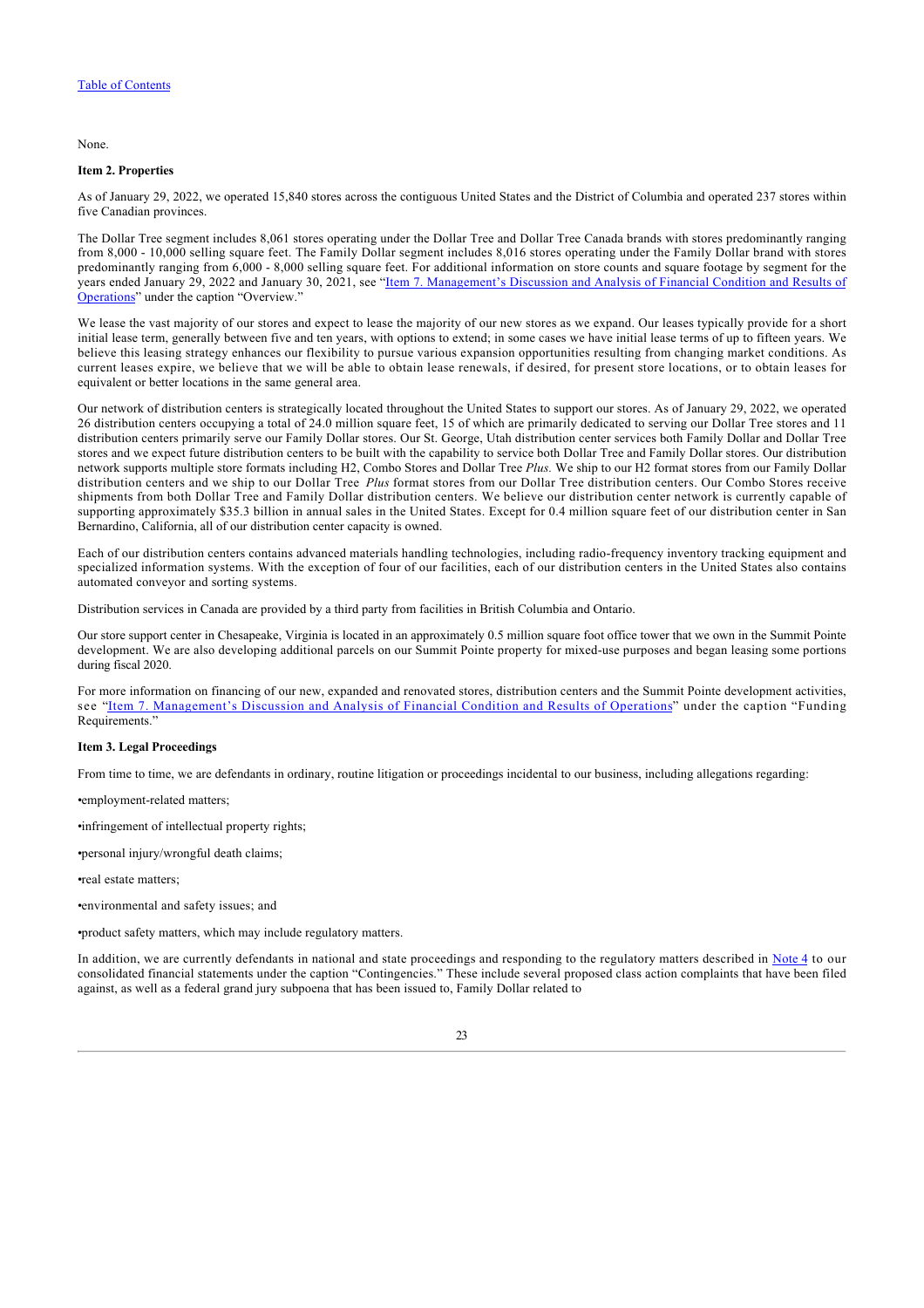issues associated with our West Memphis, Arkansas distribution center as well as Talc litigation. For a further description of these matters and their impact, see "[Item 1A. Risk Factors"](#page-11-0): "*We may stop selling or recall certain products for safety-related issues"* on page 13 and "*Litigation, arbitration and government proceedings may adversely affect our business, financial condition and/or results of operations"* on page 18. Such description is incorporated by reference herein.

We will vigorously defend ourselves in these matters. We do not believe that any of these matters will, individually or in the aggregate, have a material effect on our business or financial condition. We cannot give assurance, however, that one or more of these matters will not have a material effect on our results of operations for the period or year in which they are reserved or resolved. Based on the information available, including the amount of time remaining before trial, the results of discovery and the judgment of internal and external counsel, we may be unable to express an opinion as to the outcome of those matters which are not close to being resolved and may be unable to estimate a loss or potential range of loss.

### <span id="page-24-0"></span>**Item 4. Mine Safety Disclosures**

None.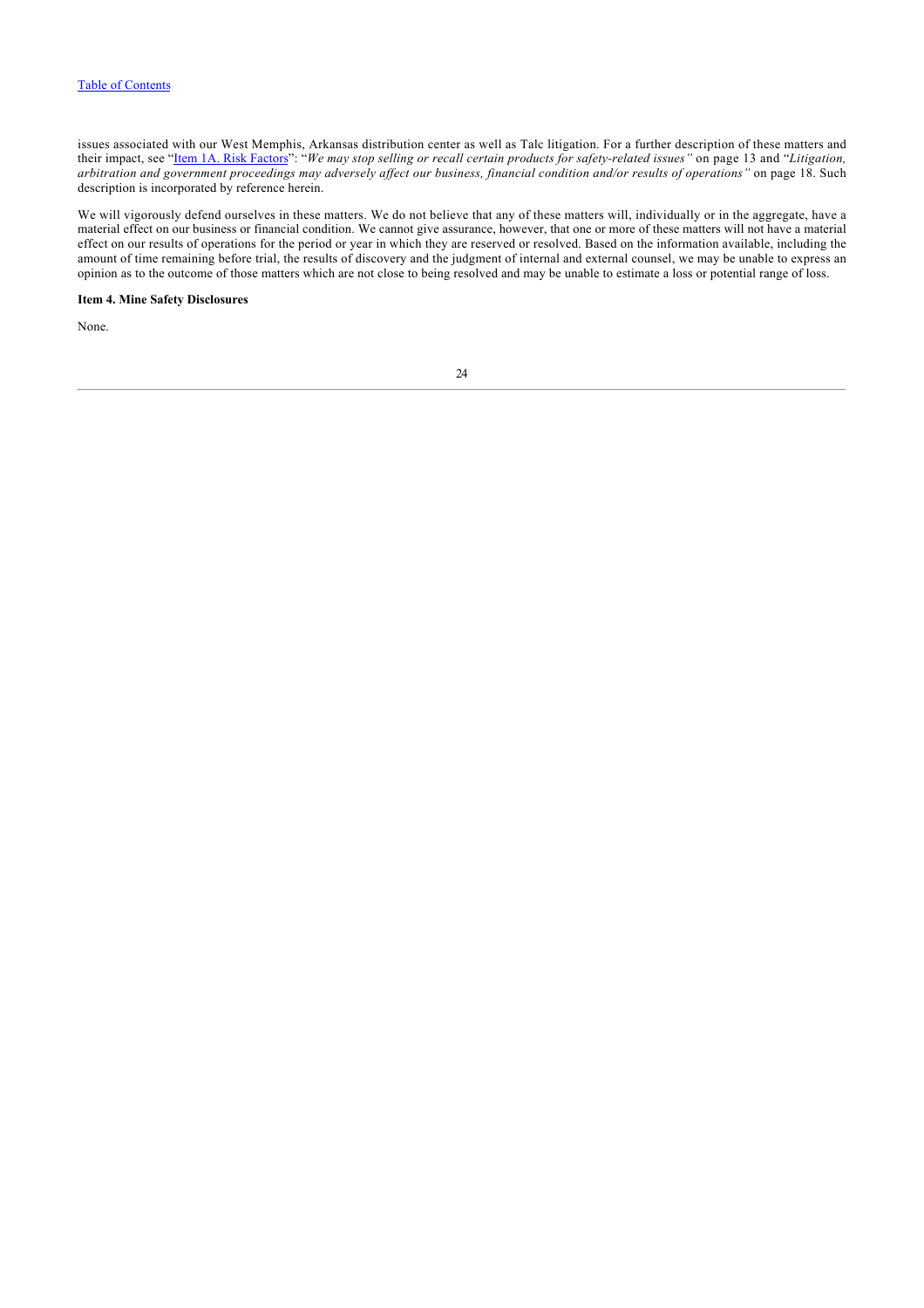# **PART II**

# <span id="page-25-0"></span>**Item 5. Market for Registrant's Common Equity, Related Stockholder Matters and Issuer Purchases of Equity Securities**

Our common stock is traded on **The Nasdaq Global Select Market**® under the symbol "DLTR." As of March 7, 2022, we had 2,191 shareholders of record.

#### **Issuer Purchases of Equity Securities**

During fiscal 2021, 2020 and 2019, we repurchased 9,156,898, 3,982,478 and 1,967,355 shares of common stock, respectively, on the open market at a total cost of \$950.0 million, \$400.0 million and \$200.0 million, respectively. The fiscal 2021 share repurchases occurred prior to the fourth quarter. As of January 29, 2022, we had \$2.5 billion remaining under Board repurchase authorization. The repurchase authorization does not have an expiration date.

# **Stockholder Matters**

We anticipate that substantially all of our cash flow from operations in the foreseeable future will be retained for the development and expansion of our business, the repayment of indebtedness and, as authorized by our Board of Directors, the repurchase of stock. We do not anticipate paying cash dividends on our common stock in the foreseeable future.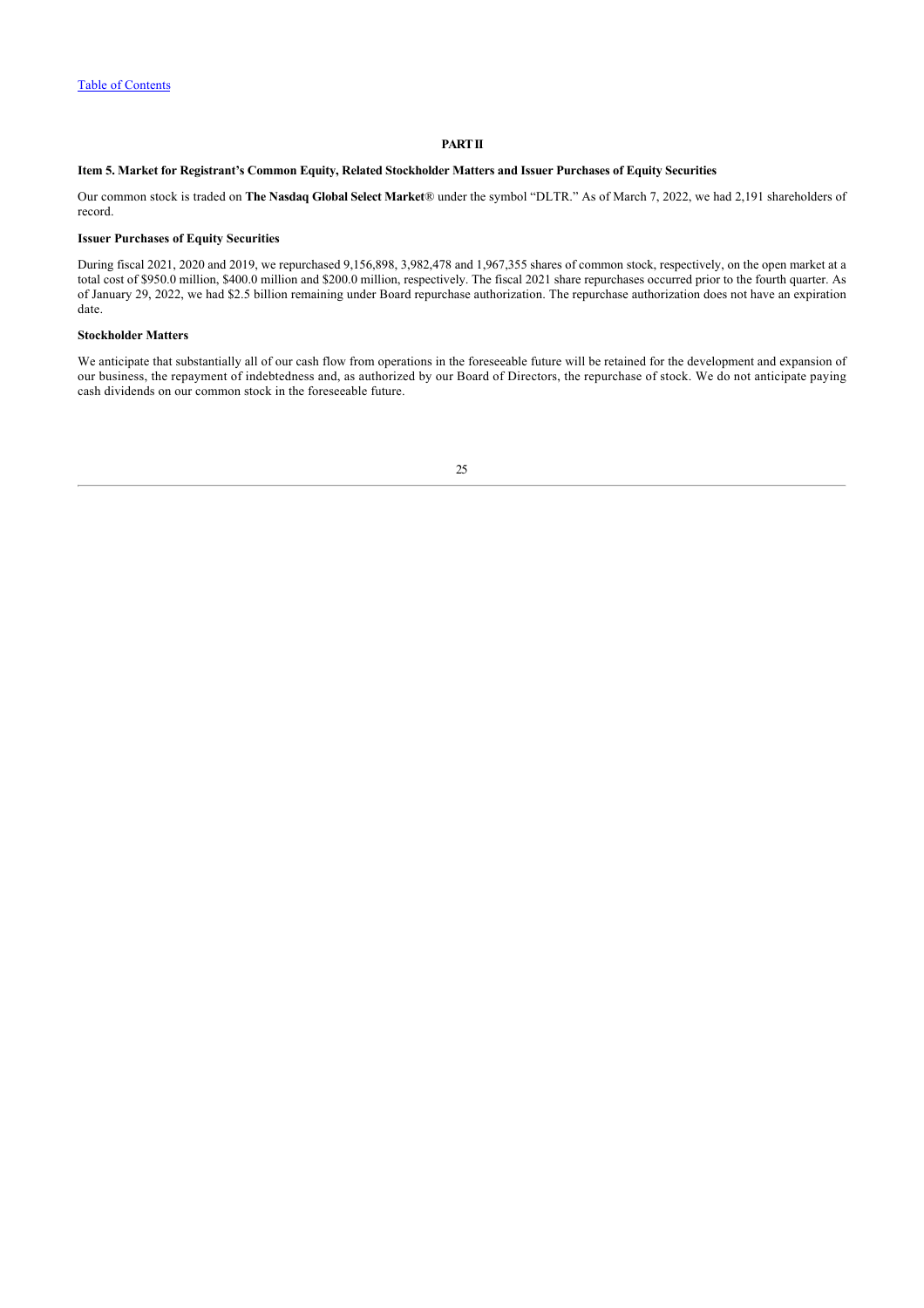# **Stock Performance Graph**

The following graph sets forth the yearly percentage change in the cumulative total shareholder return on our common stock during the five fiscal years ended January 29, 2022, compared with the cumulative total returns of the S&P 500 Index and the S&P Retailing Index. The comparison assumes that \$100 was invested in our common stock on January 28, 2017, and, in each of the foregoing indices on January 28, 2017, and that dividends were reinvested. The stock price performance shown in the graph is not necessarily indicative of future price performance.

**COMPARISON OF 5 YEAR CUMULATIVE TOTAL RETURN\*** 



\*\$100 invested on 1/28/17 in stock or 1/31/17 in index, including reinvestment of dividends. Indexes calculated on month-end basis.

Copyright® 2022 Standard & Poor's, a division of S&P Global. All rights reserved.

|                     | Year Ended          |                     |                     |                     |                     |                     |  |  |  |
|---------------------|---------------------|---------------------|---------------------|---------------------|---------------------|---------------------|--|--|--|
|                     | January 28,<br>2017 | February 3,<br>2018 | February 2,<br>2019 | February 1,<br>2020 | January 30,<br>2021 | January 29,<br>2022 |  |  |  |
| Dollar Tree, Inc.   | $100.00$ \$         | 146.97 \$           | 130.57 \$           | 117.58 \$           | 137.29 \$           | 173.52              |  |  |  |
| S&P 500 Index       | 100.00              | 126.41              | 123.48              | 150.26              | 176.18              | 217.21              |  |  |  |
| S&P Retailing Index | 100.00              | 148.34              | 159.89              | 190.43              | 278.09              | 296.49              |  |  |  |

#### <span id="page-26-0"></span>**Item 6. Reserved**

# <span id="page-26-1"></span>**Item 7. Management's Discussion and Analysis of Financial Condition and Results of Operations**

This section of Form 10-K generally discusses 2021 and 2020 events and results and year-to-year comparisons between 2021 and 2020. Discussions of 2019 items and year-to-year comparisons between 2020 and 2019 that are not included in this Form 10-K can be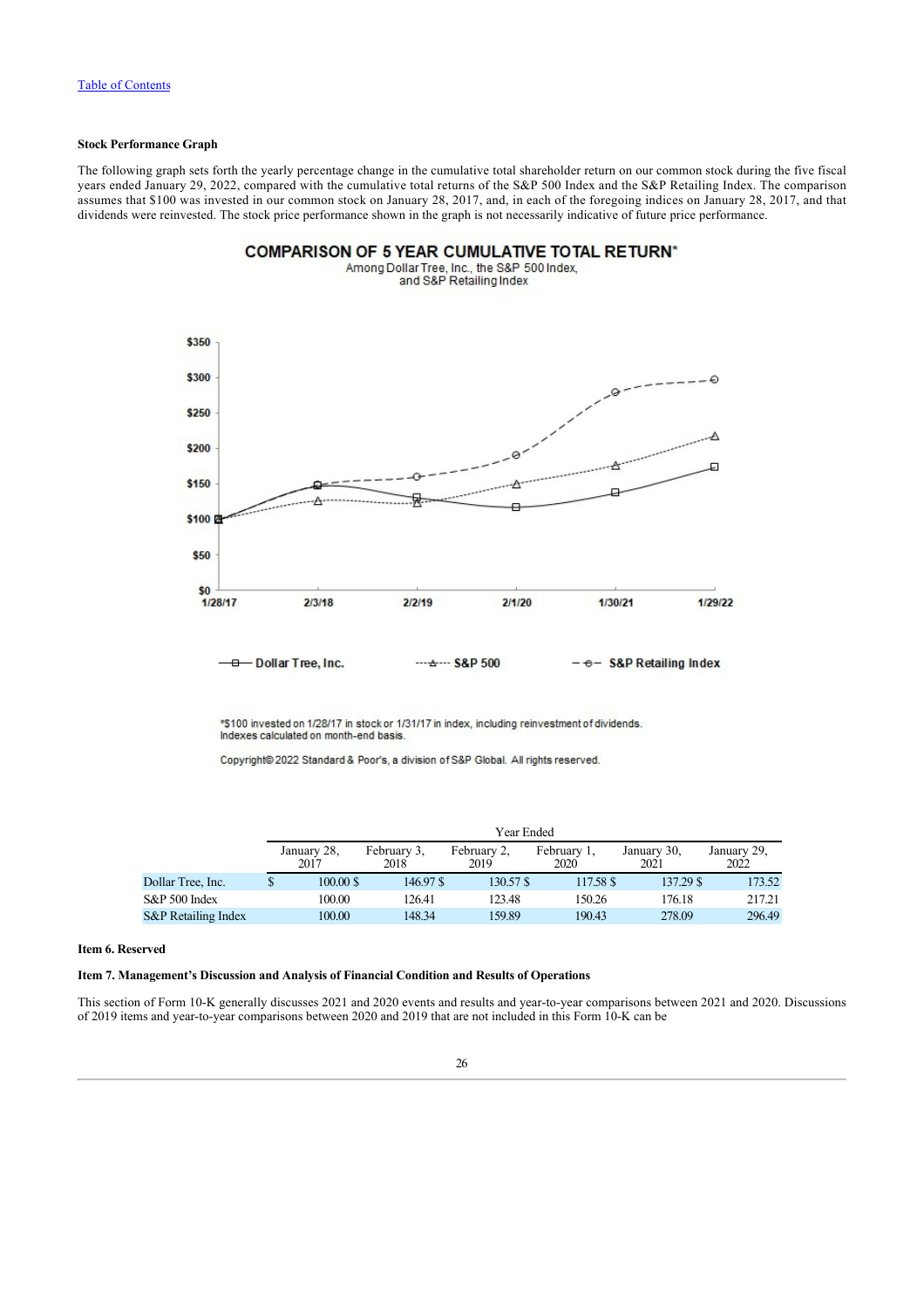found in "Management's Discussion and Analysis of Financial Condition and Results of Operations" in Part II, Item 7 of our Annual Report on Form 10-K for the fiscal year ended January 30, 2021.

In Management's Discussion and Analysis, we explain the general financial condition and the results of operations for our company, including, factors that affect our business, analysis of annual changes in certain line items in the consolidated financial statements, performance of each of our operating segments, expenditures incurred for capital projects and sources of funding for future expenditures. As you read Management's [Discussion and Analysis, please refer to our consolidated financial statements and related notes, included in "Item 8. Financial Statements and](#page-38-1) Supplementary Data" of this Form 10-K.

## **Initiatives and Recent Developments**

Our initiatives, as well as other recent developments that have had or are expected to have a significant effect on our operations are listed below:

#### **•Dollar Tree**

◦In September 2021, we announced our new \$1.25 price point initiative and as of January 29, 2022, we increased the price point on a majority of our \$1 merchandise to \$1.25 in more than 5,800 legacy Dollar Tree stores. We completed the rollout of this initiative to all Dollar Tree stores during the first quarter of fiscal 2022. To date, the increase in the price point has more than offset the decline in the number of units sold. We expect to see a greater lift in gross margin in the first half of the year as we sell through our current inventory. We plan to invest in new products and modify existing products to provide greater value for our customers and increase customer traffic and store productivity.

◦After a successful launch of the Instacart platform in the Family Dollar segment, we began testing the online service delivery at Dollar Tree stores in the third quarter of fiscal 2021. As of January 29, 2022, the Instacart platform covers nearly 7,000 Dollar Tree stores. This enables our customers to shop online and receive same-day delivery without having to visit a store.

◦In fiscal 2021, we continued to implement our Dollar Tree *Plus* initiative which introduces products priced at the \$3 and \$5 price points and provides our customers with extraordinary value in discretionary categories. As of January 29, 2022, we have approximately 660 Dollar Tree *Plus* stores. We plan to accelerate the implementation of the Dollar Tree *Plus* initiative in fiscal 2022 by adding the concept to an additional 1,500 stores.

◦The roll-out of our Crafter's Square initiative to all of our Dollar Tree stores was completed during fiscal 2020. The Crafter's Square assortment carries mark-ups which are higher than our average mark-up.

## **•Family Dollar**

◦In March 2019, we announced plans for a store optimization program for Family Dollar. For fiscal 2019, this program included rolling out a new model for both new and renovated Family Dollar stores, internally known as H2, re-bannering selected stores to the Dollar Tree brand, closing under-performing stores, and installing adult beverages and expanding freezers and coolers in selected stores. Our H2 stores have significantly improved merchandise offerings throughout the store, including the addition of approximately 20 Dollar Tree \$1.00 merchandise sections (which transitioned to \$1.25 in the first quarter of 2022) and establishing a minimum number of freezer and cooler doors. These stores have higher customer traffic and provide a higher average comparable store net sales lift, when compared to non-renovated stores, in the first year following renovation. H2 stores perform well in a variety of locations and especially in locations where our Family Dollar stores have been most challenged in the past. As of January 29, 2022, we have approximately 3,815 H2 stores and we plan to complete 800 H2 store renovations in fiscal 2022. In addition, we added adult beverage to 275 stores in fiscal 2021. We believe the addition of adult beverage to our assortment will drive traffic to our stores.

◦Building on the success of the H2 format, in March 2021, we announced the development of a new combination store format. Combo Stores leverage the strengths of the Dollar Tree and Family Dollar brands under one roof to serve small towns across the country. We are taking Family Dollar's great value and assortment and blending in select Dollar Tree merchandise categories, creating a new store format targeted for small towns and rural communities with populations of 3,000 to 4,000 residents. As of January 29, 2022, we had more than 240 Combo Stores in operation. Due to the success of this initiative, we plan to accelerate expansion of the program in fiscal 2022 by adding 400 new, renovated, or relocated Combo Stores.

◦After a successful pilot program in 2020, in February 2021, we entered into a partnership with Instacart, which covers more than 6,000 Family Dollar stores across the United States as of January 29, 2022.

◦In fiscal 2019, the results of our annual goodwill impairment test showed that the fair value of the Family Dollar reporting unit was lower than its carrying value resulting in a \$313.0 million non-cash pre-tax and after-tax goodwill impairment charge.

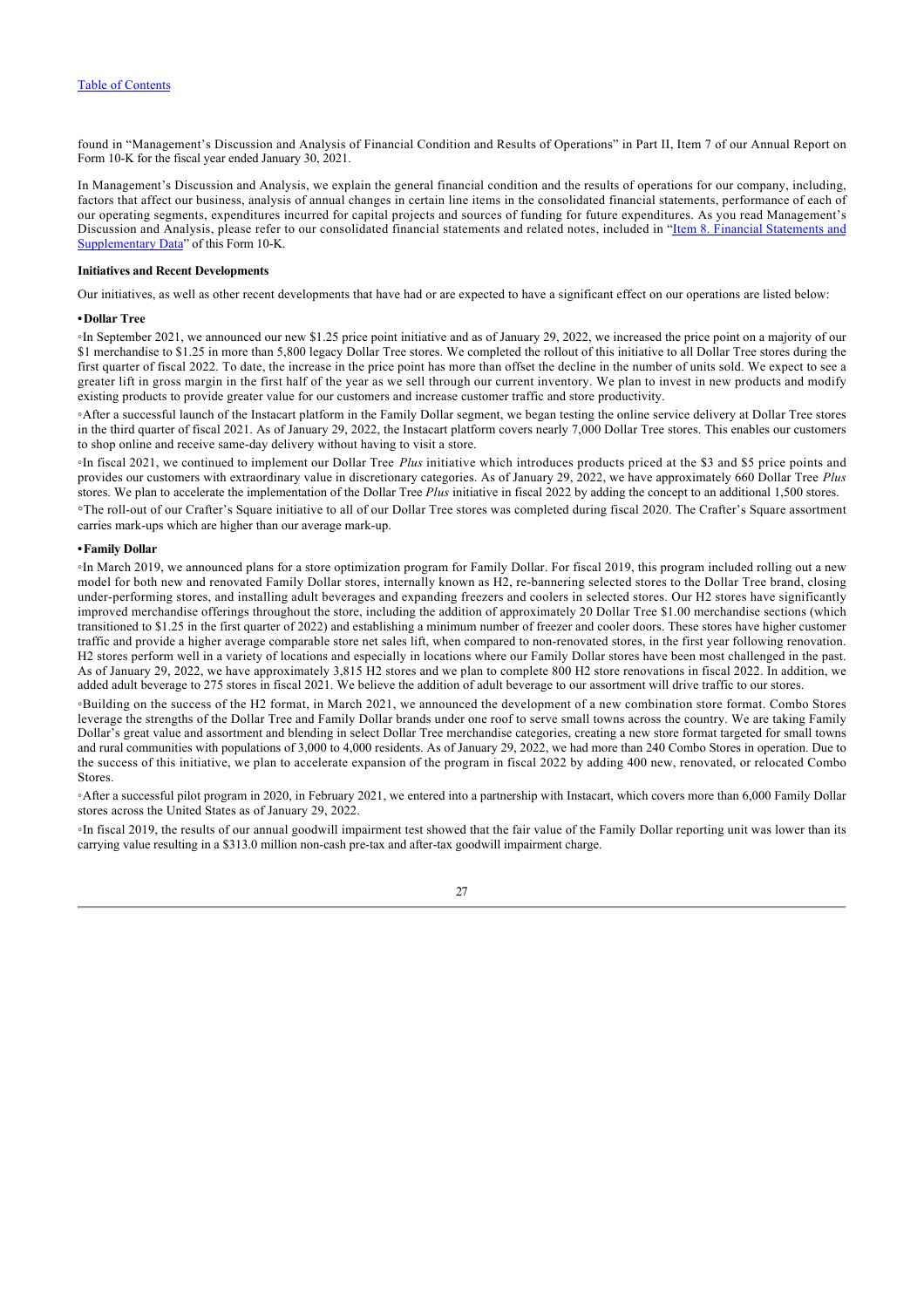◦In fiscal 2019, we substantially completed the consolidation of the store support center in Matthews, North Carolina to our Summit Pointe development in Chesapeake, Virginia.

◦On February 11, 2022, the FDA issued Form 483 observations primarily regarding rodent infestation at DC 202, as well as other items that require remediation. We initiated a voluntary retail-level product recall of FDA and USDA-regulated products stored and shipped to approximately 400 stores from DC 202 from January 1, 2021 through February 18, 2022, temporarily closed DC 202 for extensive cleaning, temporarily closed approximately 400 affected stores to permit the removal and destruction of inventory subject to the recall, ceased sales of relevant inventory subject to the recall, committed to the FDA to continue to cease the shipment of FDA-regulated products from DC 202 until FDA approval is received, and initiated corrective actions at DC 202 intended to ensure that these issues will not recur when shipment of FDA-regulated products recommences. The recall may have material adverse consequences. See "[Item 3. Legal Proceedings](#page-23-1)" and [Note 4](#page-54-0) to our consolidated financial statements under the caption "Contingencies" for information concerning the proposed class action complaints filed against Family Dollar related to these matters. We anticipate additional lawsuits of a similar nature related to the recall. See also "[Item 1A. Risk Factors"](#page-11-0): "*Litigation, arbitration and government proceedings may adversely affect our business, financial condition and/or results of operations*" and "*We may stop selling or recall certain products for safety-related issues*."

#### **•Supply Chain**

◦In the third quarter of 2019, we opened a new 1.2 million square foot distribution center in Morrow County, Ohio.

◦In the third quarter of 2020, we opened a new 1.2 million square foot distribution center in Rosenberg, Texas and opened the first phase of our new Ocala, Florida distribution center.

◦The following factors have impacted our operations in fiscal 2021 and we expect these challenges to continue in fiscal 2022:

▪*Shipping Delays:* We rely heavily on Trans-Pacific shipping to acquire merchandise for our stores, and we are experiencing significant shipping delays as a result of the shipping capacity shortage which have negatively impacted our sales and the availability of product in the stores. We are also experiencing issues with port congestion and pandemic-related port closings and ship diversions. If the shipping delays do not improve they would continue to have a material adverse impact on product availability and product mix, and on our sales and merchandise margin. Sales could be negatively impacted if imported goods do not arrive in time to stock our stores, including the timely delivery of adequate levels of seasonal merchandise for the important Christmas holidays. If higher cost domestic goods are substituted for delayed imports, our merchandise margin could be adversely impacted. To address delays in shipments, we are prioritizing product categories for shipment in an effort to obtain seasonal assortments in advance of holiday seasons, adding and evaluating the use of long-term and short-term chartered vessels, and adding alternative sources of supply from North American factories.

▪*Freight Costs:* We are experiencing significantly higher international and domestic freight costs as a result of disruptions in the global supply chain. This trend is likely to continue. The combination of increased demand and limited availability of Trans-Pacific shipping capacity has caused spot market prices to increase substantially. We are a large importer of merchandise from Asia and particularly sensitive to freight costs. Import and domestic freight costs will present cost pressure in the first half of fiscal 2022 due to the annualization of fiscal 2021 rates. In addition, diesel fuel prices are expected to be significantly higher in fiscal 2022 and may increase further because of international tensions. We are working to reduce our freight costs by using chartered vessels, evaluating and securing long-term contracts with our carriers for vessels dedicated in large part to our needs, and adding alternative sources of supply that do not rely on Trans-Pacific shipping.

▪*Labor Shortage:* We are experiencing a shortage of associates and applicants to fill staffing requirements at our distribution centers due to the current labor shortage affecting businesses. This has adversely affected the operating efficiency of our distribution centers and our ability to transport merchandise from our distribution centers to our stores. The steps we have taken to address the labor shortage at our distribution centers include hosting national hiring events, paying sign-on bonuses, offering enhanced wages in select competitive markets, which is expected to increase our costs by more than \$30.0 million in fiscal 2022, and paying tuition reimbursement.

#### **•Minimum Wage Increases, Wage Investments and Store Labor Shortages**

In 2022, the minimum wage has increased in certain States and localities. In addition, the federal minimum wage may increase depending on the outcome of legislation proposed in Congress. Minimum wage increases in States and localities and wage investments in certain markets are expected to increase our costs by more than \$165.0 million in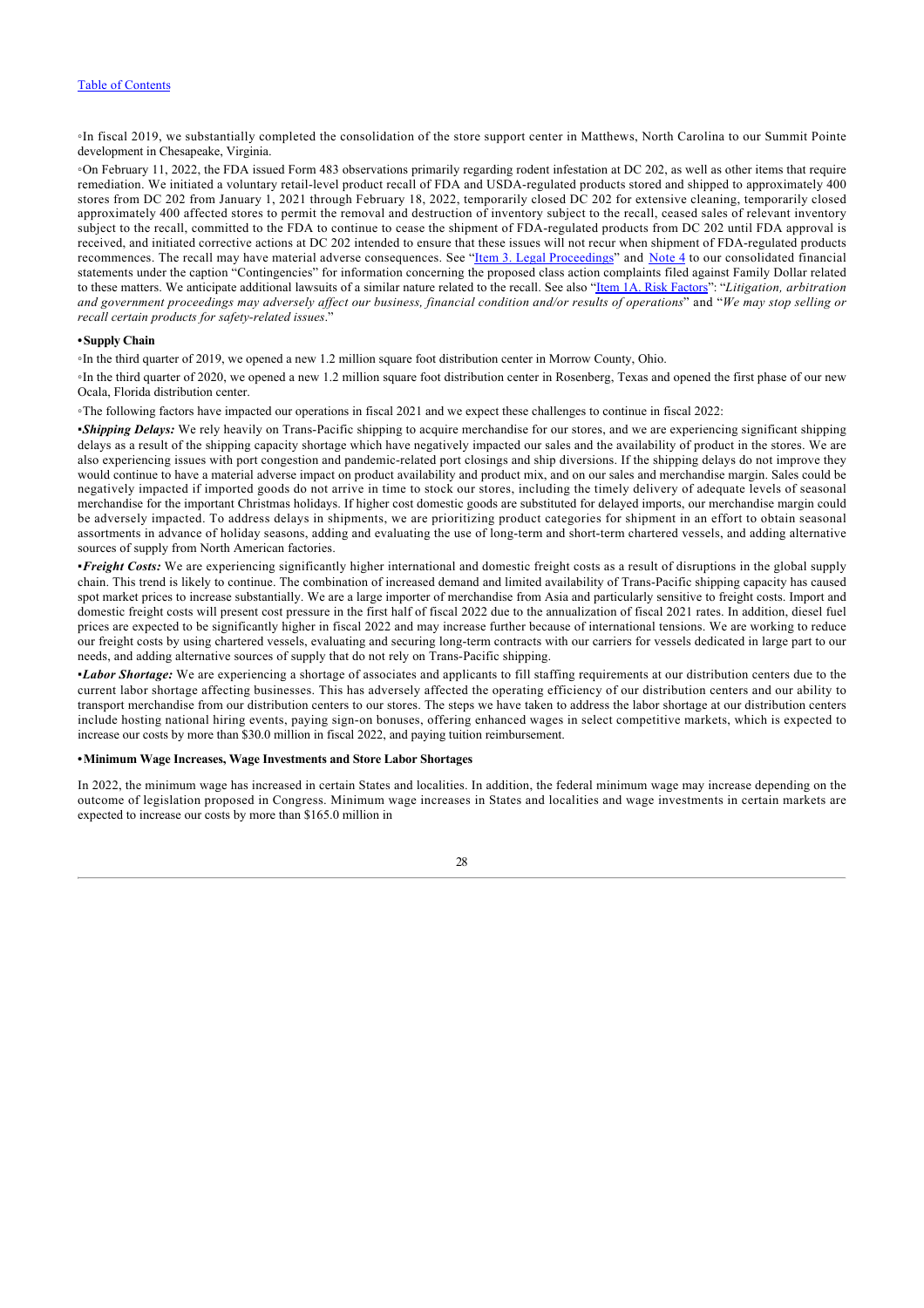2022. We are also experiencing a shortage of associates and applicants to fill staffing requirements at our stores due to the current labor shortage affecting businesses.

#### **•Build-out and Construction Costs and Delays**

We have experienced higher commodity and other costs associated with the build-out of new stores and the renovation of existing stores. In addition, we have experienced delays in new store openings due to inspection, permitting and contractor delays. We anticipate these increased costs and delays may continue for the foreseeable future.

# **•Impact of COVID-19**

As an essential business, our stores and distribution centers have remained open during the pandemic; however, our business trends and financial results in 2020 were materially different than in prior years. Our results of operations in fiscal 2020 include approximately \$279.0 million of COVID-19 related expenses and these expenses totaled \$33.5 million in fiscal 2021 and we expect them to be minimal in fiscal 2022.

The future impact of COVID-19 on our customers and our business is difficult to predict. The course of the pandemic, the effectiveness of health measures such as vaccines, and the impact of ongoing economic stabilization efforts is uncertain and government assistance payments may not provide enough funding to support future consumer spending at levels experienced during fiscal 2020 and 2021. For example, although the American Rescue Plan Act of 2021 ("Rescue Act"), which was enacted on March 11, 2021, provided U.S. government funding to address the continuing impact of COVID-19 on the economy, public health, individuals and businesses, some of the enacted benefits, including \$1,400 direct payments to individuals and supplemental unemployment benefits, were temporary and have been discontinued. Given the level of volatility and uncertainty surrounding the future impact of COVID-19 on our customers, suppliers and the broader economies in the locations that we operate as well as uncertainty around the future impact on our supply chain and the global supply chain, it is challenging to predict our future operations and financial results.

#### **•Long-term Debt**

◦During the fourth quarter of 2019, we prepaid \$500.0 million of the \$750.0 million Senior Floating Rate Notes due 2020 and accelerated the expensing of \$0.3 million of deferred financing costs.

◦During the first quarter of 2020, we repaid the remaining \$250.0 million outstanding under the Senior Floating Rate Notes.

◦During the first quarter of 2020, we preemptively drew \$750.0 million on our revolving credit facility to reduce our exposure to potential short-term liquidity risk in the banking system as a result of the COVID-19 pandemic, all of which was repaid by the end of the third quarter of 2020.

◦During the fourth quarter of 2020, we repaid the \$300.0 million 5.00% Senior Notes that we assumed upon the acquisition of Family Dollar.

◦During the fourth quarter of 2021, we refinanced our long-term debt obligations as follows:

▪We completed the registered offering of \$800.0 million of 2.65% Senior Notes due 2031 and \$400.0 million of 3.375% Senior Notes due 2051 and used the proceeds of the offering to redeem the \$1.0 billion 2023 Notes, which resulted in our incurring a \$43.8 million prepayment penalty and we accelerated the expensing of \$2.7 million of deferred financing and original issue discount costs associated with the 2023 Notes;

▪We entered into a credit agreement for a \$1.5 billion revolving credit facility, which replaced our then-existing \$1.25 billion revolving credit facility.

For additional information regarding the risks related to our business and operations, including risks relating to the implementation of our Dollar Tree and Family Dollar initiatives, see "[Item 1A. Risk Factors.](#page-11-0)"

#### **Overview**

We are a leading operator of more than 16,000 retail discount stores and we conduct our operations in two reporting segments. Our Dollar Tree segment is the leading operator of discount variety stores offering merchandise predominantly at the fixed price of \$1.25. Our Family Dollar segment operates general merchandise retail discount stores providing consumers with a selection of competitively-priced merchandise in convenient neighborhood stores.

Our net sales are derived from the sale of merchandise. Two major factors tend to affect our net sales trends. First is our success at opening new stores. Second is the performance of stores once they are open. Sales vary at our existing stores from one year to the next. We refer to this as a change in comparable store net sales, because we include only those stores that are open throughout both of the periods being compared, beginning after the first fifteen months of operation. We include sales from stores expanded or remodeled

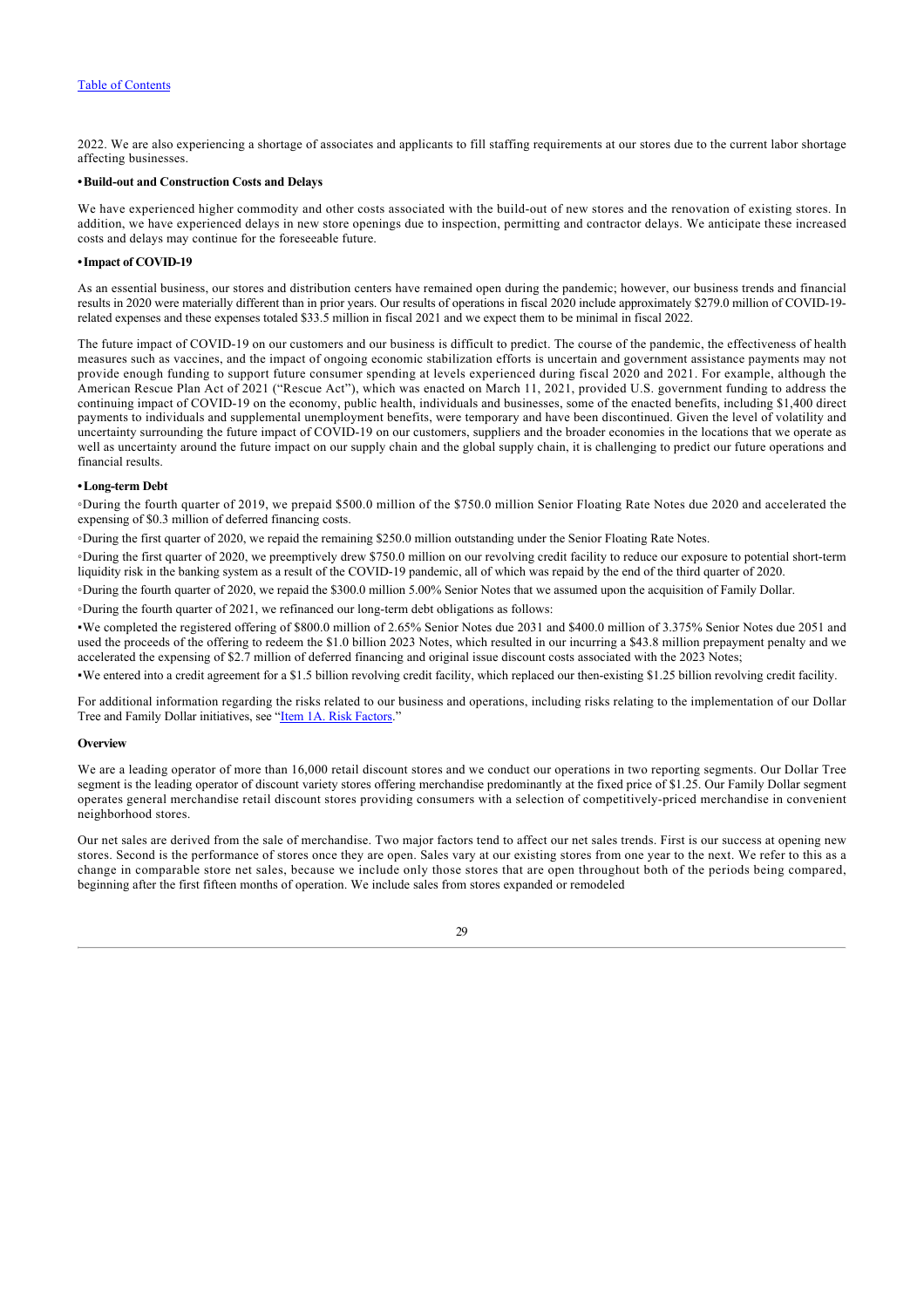during the year in the calculation of comparable store net sales, which has the effect of increasing our comparable store net sales. The term 'expanded' also includes stores that are relocated. Stores that have been re-bannered are considered to be new stores and are not included in the calculation of the comparable store net sales change until after the first fifteen months of operation under the new brand.

At January 29, 2022, we operated stores in 48 states and the District of Columbia, as well as stores in five Canadian provinces. A breakdown of store counts and square footage by segment for the years ended January 29, 2022 and January 30, 2021 is as follows:

|                                           | Year Ended  |                  |        |             |                      |        |  |  |  |
|-------------------------------------------|-------------|------------------|--------|-------------|----------------------|--------|--|--|--|
|                                           |             | January 29, 2022 |        |             | January 30, 2021     |        |  |  |  |
|                                           | Dollar Tree | Family Dollar    | Total  | Dollar Tree | <b>Family Dollar</b> | Total  |  |  |  |
| <b>Store Count:</b>                       |             |                  |        |             |                      |        |  |  |  |
| Beginning                                 | 7,805       | 7,880            | 15,685 | 7,505       | 7,783                | 15,288 |  |  |  |
| New stores                                | 311         | 225              | 536    | 341         | 156                  | 497    |  |  |  |
| Re-bannered stores                        |             | (1)              |        | (4)         | 5                    |        |  |  |  |
| Closings                                  | (56)        | (88)             | (144)  | (37)        | (64)                 | (101)  |  |  |  |
| Ending                                    | 8,061       | 8,016            | 16,077 | 7,805       | 7,880                | 15,685 |  |  |  |
| Relocations                               | 56          | 68               | 124    | 49          | 39                   | 88     |  |  |  |
| <b>Selling Square Feet (in millions):</b> |             |                  |        |             |                      |        |  |  |  |
| Beginning                                 | 67.4        | 57.7             | 125.1  | 64.6        | 56.7                 | 121.3  |  |  |  |
| New stores                                | 2.7         | 2.0              | 4.7    | 3.1         | 1.3                  | 4.4    |  |  |  |
| Re-bannered stores                        |             | ۰                |        | (0.1)       | 0.1                  |        |  |  |  |
| Closings                                  | (0.5)       | (0.6)            | (1.1)  | (0.3)       | (0.5)                | (0.8)  |  |  |  |
| Relocations                               | 0.1         | 0.1              | 0.2    | 0.1         | 0.1                  | 0.2    |  |  |  |
| Ending                                    | 69.7        | 59.2             | 128.9  | 67.4        | 57.7                 | 125.1  |  |  |  |

Stores are included as re-banners when they close or open, respectively. Comparable store net sales for Dollar Tree may be negatively affected when a Family Dollar store is re-bannered near an existing Dollar Tree store.

The average size of stores opened in 2021 was approximately 8,760 selling square feet (or about 11,050 gross square feet) for the Dollar Tree segment and 8,880 selling square feet (or about 10,990 gross square feet) for the Family Dollar segment. For 2022, we continue to plan to open stores that are 8,000 - 10,000 selling square feet (or about 10,000 - 12,000 gross square feet) for both the Dollar Tree segment and the Family Dollar segment. We believe that these size stores are in the ranges of our optimal sizes operationally and give our customers a shopping environment which invites them to shop longer, buy more and make return visits.

Fiscal 2021, fiscal 2020 and fiscal 2019 each included 52 weeks.

The percentage change in comparable store net sales on a constant currency basis for the fiscal year ended January 29, 2022, as compared with the preceding year, is as follows:

|                       | Sales Growth | Change in Customer Traffic | Change in Average Ticket |
|-----------------------|--------------|----------------------------|--------------------------|
| Consolidated          | $1.0\%$      | $(3.3)\%$                  | $4.5\%$                  |
| Dollar Tree Segment   | $2.1\%$      | (1.8)%                     | 3.9%                     |
| Family Dollar Segment | (0.1)%       | $(5.6)\%$                  | 5.7%                     |

Constant currency basis refers to the calculation excluding the impact of currency exchange rate fluctuations. We calculated the constant currency basis change by translating the current year's comparable store net sales in Canada using the prior year's currency exchange rates. We believe that the constant currency basis provides a more accurate measure of comparable store net sales performance. Comparable store net sales are positively affected by our expanded and relocated stores, which we include in the calculation, and are negatively affected when we open new stores, rebanner stores or expand stores near existing stores.

# **Results of Operations**

Our results of operations and year-over-year changes are discussed in the following section. Note that gross profit margin is calculated as gross profit (i.e., net sales less cost of sales) divided by net sales. The selling, general and administrative expense rate and operating income margin are calculated by dividing the applicable amount by total revenue.

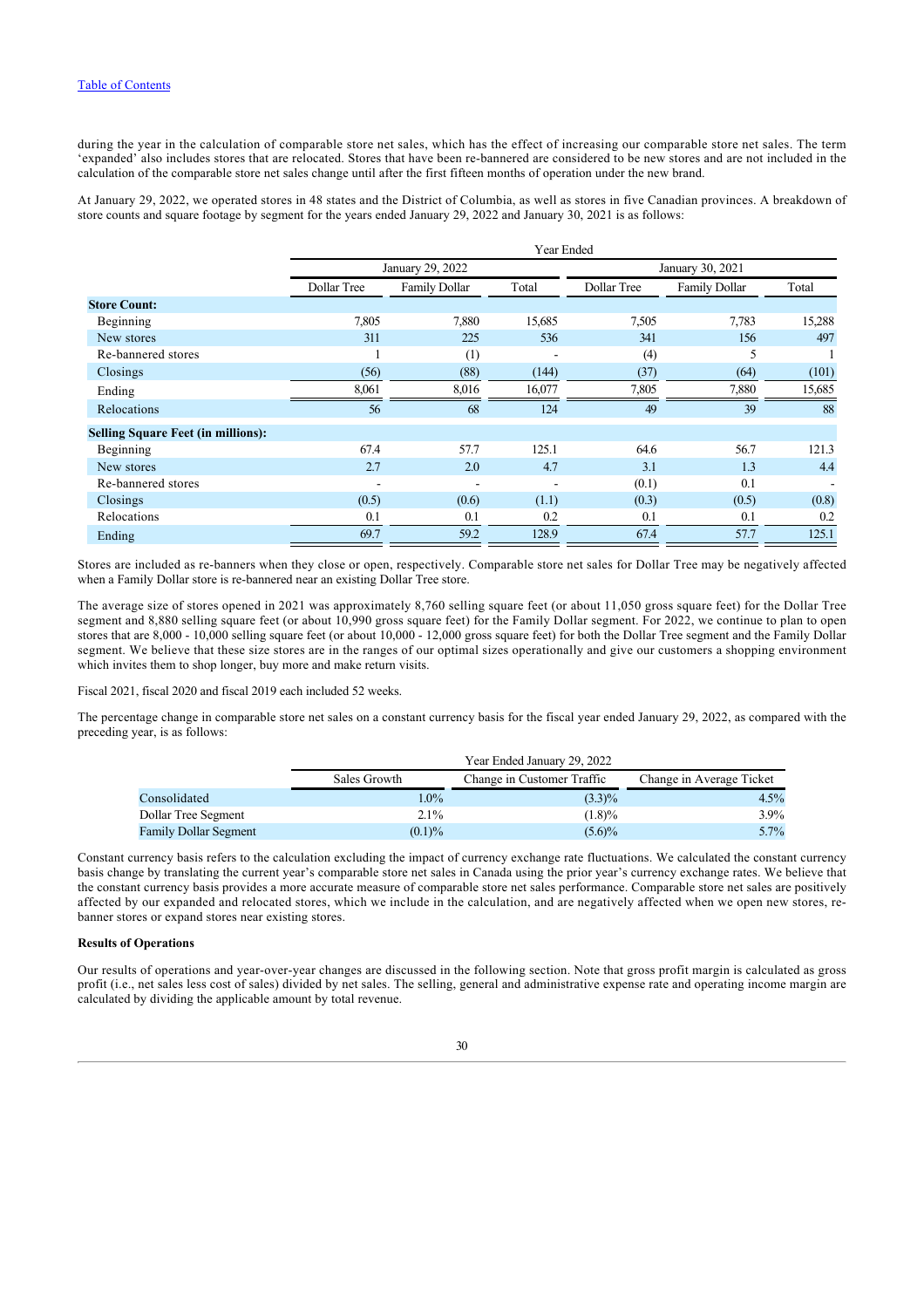# *Net Sales*

|                                                                    | Year Ended          |  |                     |  |                     | Percentage Change              |  |
|--------------------------------------------------------------------|---------------------|--|---------------------|--|---------------------|--------------------------------|--|
| (dollars in millions)                                              | January 29,<br>2022 |  | January 30,<br>2021 |  | February 1,<br>2020 | Fiscal 2021 vs. Fiscal<br>2020 |  |
| Net sales                                                          | 26,309.8            |  | 25,508.4            |  | 23,610.8            | $3.1\%$                        |  |
| Comparable store net sales change,<br>on a constant currency basis | 1.0%                |  | $6.1\%$             |  | 1.8%                |                                |  |

The increase in net sales from 2020 to 2021 was a result of sales of \$703.4 million at new stores and a comparable store net sales increase in the Dollar Tree segment, partially offset by a net decrease in sales in the current year from stores closed in fiscal 2021 and fiscal 2020.

Enterprise comparable store net sales increased 1.0% on a constant currency basis in 2021, as a result of a 4.5% increase in average ticket and a 3.3% decrease in customer traffic. Comparable store net sales increased 1.1% when including the impact of Canadian currency fluctuations. On a constant currency basis, comparable store net sales increased 2.1% in the Dollar Tree segment and decreased 0.1% in the Family Dollar segment.

In 2020, the Dollar Tree segment had a comparable store net sales increase of 2.2% and the Family Dollar segment had a comparable store net sales increase of 10.5%. The Family Dollar segment increase was due to higher demand for essential products in the early stages of the COVID-19 pandemic and higher demand for discretionary items later in 2020.

# *Gross Profit*

|                       |                     | Percentage Change   |                     |                                |
|-----------------------|---------------------|---------------------|---------------------|--------------------------------|
| (dollars in millions) | January 29,<br>2022 | January 30,<br>2021 | February 1,<br>2020 | Fiscal 2021 vs. Fiscal<br>2020 |
| Gross profit          | 7.725.9             | 7.787.4             | 7,040.7             | $(0.8)\%$                      |
| Gross profit margin   | 29.4%               | 30.5%               | 29.8%               | $(1.1)\%$                      |

The decrease in gross profit margin from 2020 to 2021 was a result of the net of the following:

•Merchandise cost, including freight, increased 140 basis points in 2021 compared to 2020 resulting primarily from higher freight costs in both segments, partially offset by increased initial mark-on in both segments and higher sales of lower cost discretionary merchandise in the Dollar Tree segment, primarily due to higher Easter seasonal sell-through.

•Markdown costs increased 10 basis points resulting from a reserve for a product recall and higher clearance markdowns on the Family Dollar segment, partially offset by lower seasonal markdowns on the Dollar Tree segment and \$10.4 million of uninsured markdown costs for stores affected by civil unrest in 2020.

•Occupancy costs increased 5 basis points primarily due to the loss of leverage from the comparable store net sales decrease on the Family Dollar segment.

•Distribution costs decreased 5 basis points resulting from COVID-19-related expenses in 2020 of \$36.3 million, including COVID-19 premium pay for all hourly associates for all hours worked from March 8, 2020 through January 2, 2021, partially offset by hourly wage increases at the distribution centers in 2021 and higher depreciation costs on the Dollar Tree segment resulting from the two new distribution centers. COVID-19-related expenses at the distribution centers in 2021 were \$8.8 million.

•Shrink costs decreased 40 basis points resulting from favorable inventory results in relation to accruals and decreases in the accrual rates on both the Family Dollar and Dollar Tree segments in the current year.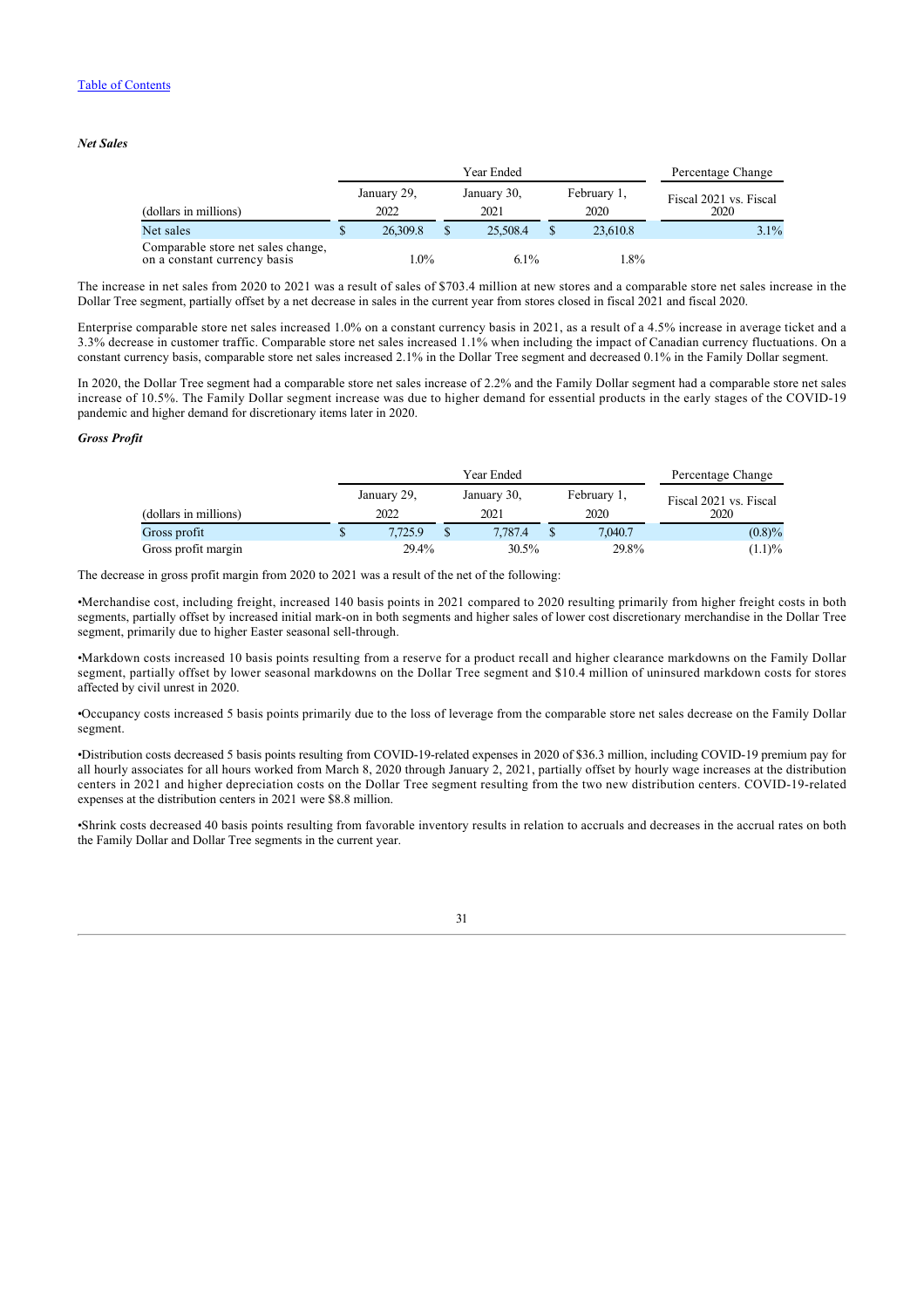# *Selling, General and Administrative Expenses*

|                                                     |    |                     | Percentage Change |                     |               |                     |                                |
|-----------------------------------------------------|----|---------------------|-------------------|---------------------|---------------|---------------------|--------------------------------|
| (dollars in millions)                               |    | January 29,<br>2022 |                   | January 30,<br>2021 |               | February 1,<br>2020 | Fiscal 2021 vs. Fiscal<br>2020 |
| Selling, general and administrative<br>expenses     | ۰D | 5.925.9             | S                 | 5,900.4             | <sup>\$</sup> | 5,778.5             | $0.4\%$                        |
| Selling, general and administrative<br>expense rate |    | 22.5%               |                   | 23.1%               |               | 24.5%               | $(0.6)\%$                      |

The decrease in the selling, general and administrative expense rate from 2020 to 2021 was the result of the net of the following:

•Payroll expenses decreased 70 basis points primarily due to lower COVID-19-related store payroll costs and lower incentive and stock compensation expenses, partially offset by minimum wage increases in the current year and higher health care costs. Fiscal 2021 and 2020 included \$17.6 million and \$212.6 million, respectively of COVID-19-related payroll costs. The COVID-19 expenses in 2021 were primarily for quarantine and sick pay as well as the related payroll taxes. The prior year expenses were for store payroll costs for a wage premium paid to all store hourly associates for all hours worked from March 8, 2020 through September 26, 2020, bonuses for certain field management associates, guaranteed bonus payouts and Thank You bonuses for store managers, quarantine pay and sick pay as well as the related payroll taxes.

•Other selling, general and administrative expenses increased 10 basis points primarily due to higher debit and credit fees as a result of increased debit and credit card penetration and higher advertising costs.

We recorded a non-cash goodwill impairment charge of \$313.0 million in fiscal 2019, as discussed further in [Note 1](#page-47-0) to our consolidated financial statements under the caption "Goodwill and Nonamortizing Intangible Assets." Excluding the goodwill impairment charge in 2019, the selling, general and administrative expense rate was 23.2% in 2019.

# *Operating Income*

|                         |                     |                     | Percentage Change |                     |                                |
|-------------------------|---------------------|---------------------|-------------------|---------------------|--------------------------------|
| (dollars in millions)   | January 29,<br>2022 | January 30,<br>2021 |                   | February 1,<br>2020 | Fiscal 2021 vs. Fiscal<br>2020 |
| Operating income        | 1.811.4             | 1.887.9             |                   | 1,262.2             | $(4.1)\%$                      |
| Operating income margin | $6.9\%$             | $7.4\%$             |                   | 5.3%                | $(0.5)\%$                      |

Operating income margin decreased to 6.9% in fiscal 2021 compared to 7.4% in fiscal 2020. In the current year, the decrease in gross profit margin was partially offset by the decrease in the selling, general and administrative expense rate, as described above. Operating income in fiscal 2021 included \$33.5 million of COVID-19-related expenses. Operating income in fiscal 2020 included \$279.0 million of COVID-19-related expenses and \$18.2 million of uninsured expenses related to civil unrest.

Excluding the non-cash goodwill impairment charge in 2019, operating income margin was 6.7% in 2019.

# *Interest Expense, Net*

|                       |             | Percentage Change |             |  |             |                        |  |  |
|-----------------------|-------------|-------------------|-------------|--|-------------|------------------------|--|--|
|                       | January 29, |                   | January 30, |  | February 1, | Fiscal 2021 vs. Fiscal |  |  |
| (dollars in millions) | 2022        |                   | 2021        |  | 2020        | 2020                   |  |  |
| Interest expense, net | 78.9        |                   | 147.3       |  | 162.1       | 21.5%                  |  |  |

Interest expense, net increased \$31.6 million in fiscal 2021 compared to the prior year, resulting from the refinancing of our debt in the fourth quarter of 2021, which resulted in prepayment penalties of \$43.8 million and the acceleration of the expensing of \$2.7 million of amortizable non-cash deferred financing costs. These increases were partially offset by lower average debt outstanding in the current year.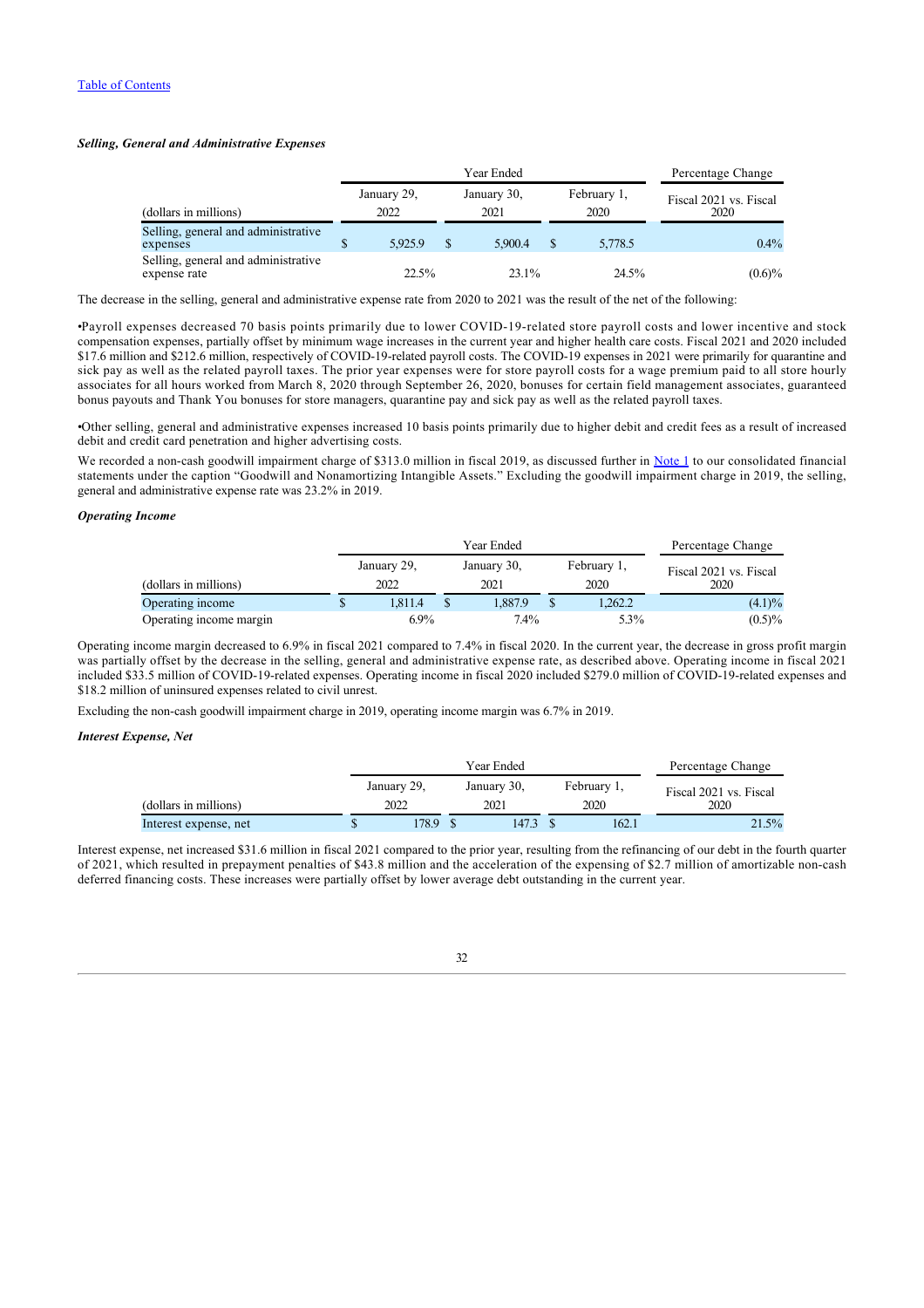# *Provision for Income taxes*

| (dollars in millions)      |  |                     | Percentage Change |                     |  |                     |                                |
|----------------------------|--|---------------------|-------------------|---------------------|--|---------------------|--------------------------------|
|                            |  | January 29,<br>2022 |                   | January 30,<br>2021 |  | February 1,<br>2020 | Fiscal 2021 vs. Fiscal<br>2020 |
| Provision for income taxes |  | 304.3               |                   | 397.9               |  | 271.7               | $(23.5)\%$                     |
| Effective tax rate         |  | 18.6%               |                   | 22.9%               |  | 24.7%               | $(4.3)\%$                      |

The effective tax rate for 2021 was 18.6% compared to 22.9% for 2020. The 2021 effective rate decreased compared to the prior year rate primarily resulting from a deferred tax benefit related to state entity restructuring in the current year and additional tax deductions in the current year related to restricted stock vesting. In the prior year, the restricted stock vesting resulted in an increase in tax expense.

# **Segment Information**

We operate a chain of more than 16,000 retail discount stores in 48 states and five Canadian provinces. Our operations are conducted in two reporting business segments: Dollar Tree and Family Dollar. We define our segments as those operations whose results our chief operating decision maker ("CODM") regularly reviews to analyze performance and allocate resources.

We measure the results of our segments using, among other measures, each segment's net sales, gross profit and operating income. The CODM reviews these metrics for each of our reporting segments. We may revise the measurement of each segment's operating income, as determined by the information regularly reviewed by the CODM. If the measurement of a segment changes, prior period amounts and balances are reclassified to be comparable to the current period's presentation. Corporate, support and Other consists primarily of store support center costs that are considered shared services and therefore these selling, general and administrative costs are excluded from our two reporting business segments. These costs include operating expenses for our store support center and the results of operations for our Summit Pointe property in Chesapeake, Virginia. The Family Dollar segment "Operating income" includes advertising revenue, which is a component of "Other revenue" in the accompanying consolidated income statements. Prior year amounts have been reclassified to conform to the current year presentation.

# *Dollar Tree*

The following table summarizes the operating results of the Dollar Tree segment:

|                         |   |                     | Percentage Change |                     |    |                     |                                |
|-------------------------|---|---------------------|-------------------|---------------------|----|---------------------|--------------------------------|
| (dollars in millions)   |   | January 29,<br>2022 |                   | January 30,<br>2021 |    | February 1,<br>2020 | Fiscal 2021 vs. Fiscal<br>2020 |
| Net sales               | D | 13.922.1            |                   | 13,265.0            | \$ | 12,507.9            | $5.0\%$                        |
| Gross profit            |   | 4,603.6             |                   | 4,543.8             |    | 4.342.9             | 1.3%                           |
| Gross profit margin     |   | $33.1\%$            |                   | 34.3%               |    | 34.7%               | $(1.2)\%$                      |
| Operating income        |   | 1.607.0             | S                 | 1.598.0             | S  | 1,670.2             | $0.6\%$                        |
| Operating income margin |   | $11.5\%$            |                   | $12.0\%$            |    | 13.4%               | $(0.5)\%$                      |

Net sales for the Dollar Tree segment increased 5.0%, or \$657.1 million, in 2021 compared to 2020 due to sales from new stores of \$446.2 million and a 2.1% increase in comparable store net sales. Average ticket increased 3.9% and customer traffic declined 1.8% in 2021.

Gross profit margin for the Dollar Tree segment decreased to  $33.1\%$  in 2021 from 34.3% in 2020. The decrease is due to the net of the following:

•Merchandise cost, including freight, increased 170 basis points due primarily to higher freight costs, partially offset by increased initial mark-on and higher sales of higher margin discretionary merchandise, including higher seasonal sell-through.

•Markdown costs decreased 5 basis points resulting from lower seasonal markdowns in the current year due to improved seasonal sell-through, partially offset by increased dated product markdowns.

•Distribution costs decreased 5 basis points resulting primarily from lower COVID-19-related expenses in the current year, partially offset by higher depreciation costs related to two new distribution centers and higher hourly wages in the current year. Total distribution center COVID-19-related expenses were approximately \$5.9 million and \$21.3 million for fiscal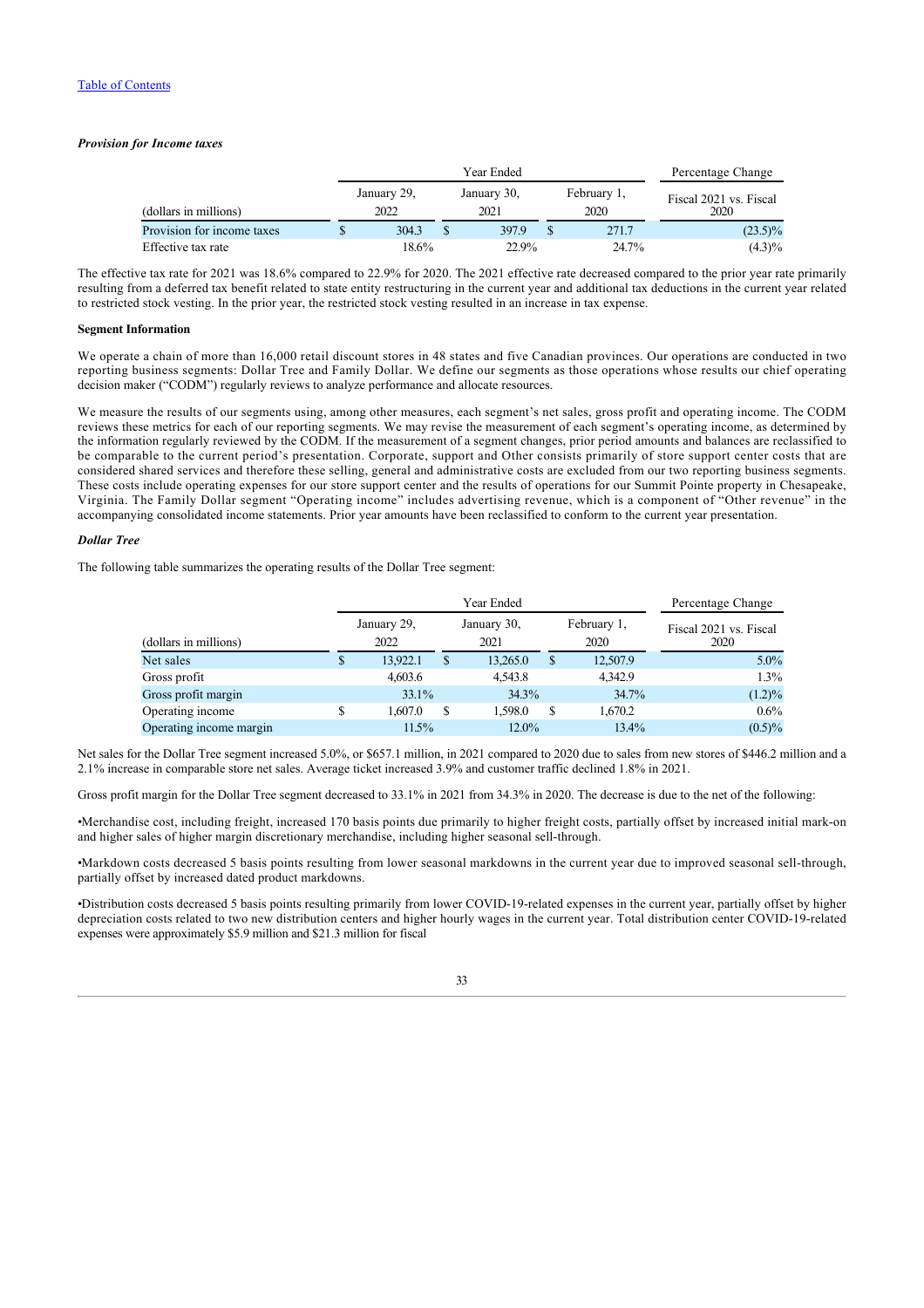2021 and 2020, respectively. COVID-19-related expenses in 2020 included a wage premium paid to all distribution center hourly associates for all hours worked from March 8, 2020 through January 2, 2021.

•Occupancy costs decreased 5 basis points resulting from the leverage from the comparable store net sales increase in the current year.

•Shrink costs decreased 40 basis points resulting from favorable inventory results in relation to accruals in the current year and a decrease in the shrink accrual rate.

Operating income margin for the Dollar Tree segment decreased to 11.5% in 2021 compared to 12.0% in 2020. The decrease in operating income margin in 2021 was the result of lower gross profit margin as noted above, partially offset by a lower selling, general and administrative expense rate. The selling, general and administrative expense rate decreased to 21.5% in 2021 compared to 22.3% in 2020 primarily resulting from a decrease in payroll expenses of 65 basis points primarily due to lower COVID-19-related store payroll costs and lower incentive compensation expenses, partially offset by minimum wage increases and higher health insurance costs. Fiscal 2021 and fiscal 2020 included \$9.5 million and \$124.2 million, respectively, of COVID-19-related payroll expenses. COVID-19 expenses in the current year were primarily for quarantine and sick pay as well as the related payroll taxes. In the prior year, COVID-19-related payroll expenses included store payroll costs for a wage premium paid to all store hourly associates for all hours worked from March 8, 2020 to September 26, 2020, bonuses for certain field management associates, quarantine pay and sick pay as well as the related payroll taxes.

Operating income in fiscal 2021 included \$19.2 million of COVID-19-related expenses. Operating income in fiscal 2020 included \$161.1 million of COVID-19-related expenses and \$5.4 million of uninsured costs related to civil unrest.

# *Family Dollar*

The following table summarizes the operating results of the Family Dollar segment:

|                         |                     | Percentage Change |                     |   |                     |                                |
|-------------------------|---------------------|-------------------|---------------------|---|---------------------|--------------------------------|
| (dollars in millions)   | January 29,<br>2022 |                   | January 30,<br>2021 |   | February 1,<br>2020 | Fiscal 2021 vs. Fiscal<br>2020 |
| Net sales               | 12,387.7            | S                 | 12,243.4            | S | 11,102.9            | $1.2\%$                        |
| Gross profit            | 3.122.3             |                   | 3,243.6             |   | 2,697.8             | $(3.7)\%$                      |
| Gross profit margin     | $25.2\%$            |                   | 26.5%               |   | 24.3%               | $(1.3)\%$                      |
| Operating income (loss) | 543.1               |                   | 655.6               |   | (74.9)              | $(17.2)\%$                     |
| Operating income margin | 4.4%                |                   | $5.4\%$             |   | (0.7)%              | $(1.0)\%$                      |

Net sales for the Family Dollar segment increased \$144.3 million, or 1.2%, in 2021 compared to 2020 due to \$257.2 million of new store sales, partially offset by a comparable store net sales decrease of 0.1%. Average ticket increased 5.7% and customer traffic declined 5.6% in 2021.

Gross profit margin for the Family Dollar segment decreased to 25.2% in 2021 compared to 26.5% in 2020. The decrease is due to the net of the following:

•Merchandise cost, including freight, increased 130 basis points primarily due to higher freight costs, partially offset by higher initial mark-on.

•Markdown costs increased 20 basis points resulting from an increased reserve for a product recall and higher clearance markdowns, partially offset by \$7.5 million of uninsured markdowns for stores affected by civil unrest in the prior year.

•Occupancy costs increased 15 basis points as a result of the loss of leverage from the comparable store net sales decrease and higher real estate tax expenses.

•Shrink expense decreased 35 basis points resulting from favorable physical inventory results in relation to accruals and a decrease in the shrink accrual rate.

•Distribution costs decreased 5 basis points primarily due to lower COVID-19-related costs, partially offset by higher hourly wages. Total distribution center COVID-19-related expenses were \$2.9 million and \$15.0 million for 2021 and 2020, respectively. COVID-19-related expenses in the prior year included a wage premium for all distribution center hourly associates for all hours worked beginning March 8, 2020 through January 2, 2021.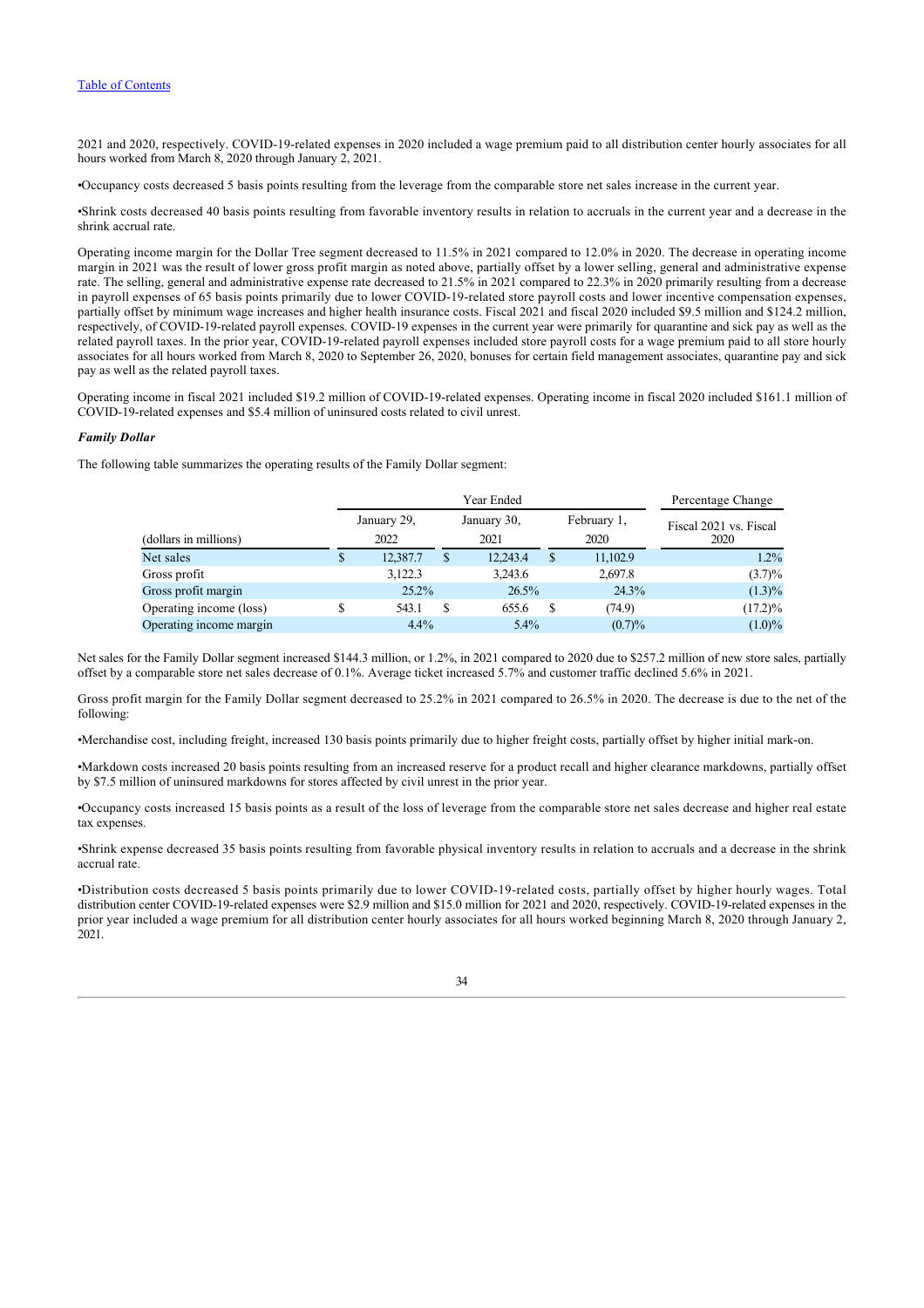Operating income margin decreased to 4.4% in 2021 compared to 5.4% in 2020, resulting from the gross margin decrease noted above, partially offset by a decrease in the selling, general and administrative expense rate. The selling, general and administrative expense rate was 20.9% in 2021 compared to 21.1% in 2020. The decrease was due to the net of the following:

•Payroll expenses decreased 50 basis points primarily due to lower COVID-19-related store payroll costs and lower incentive compensation expenses, partially offset by minimum wage increases and the loss of leverage from the comparable store net sales decrease. COVID-19-related payroll expenses for 2021 and 2020 were \$8.1 million and \$88.4 million, respectively. COVID-19 expenses in the current year were primarily for quarantine and sick pay as well as the related payroll taxes. The prior year included a wage premium paid to all store hourly associates for all hours worked from March 8, 2020 to September 26, 2020, bonuses for certain field management associates, guaranteed bonus payouts and Thank You bonuses for store managers, quarantine pay and sick pay as well as the related payroll taxes.

•Store facility costs decreased 5 basis points primarily due to lower telecommunication expenses and lower repairs and maintenance expenses. Fiscal 2020 included \$2.8 million of incremental repairs and maintenance expenses for stores damaged by civil unrest.

•Other selling, general and administrative expenses increased 25 basis points primarily due to an increase in advertising expenses, increases in tax reserves and the loss of leverage from the comparable store net sales decrease. Promotional advertising was lower in the prior year due to the COVID-19 pandemic.

•Depreciation and amortization expense increased 10 basis points primarily due to the loss of leverage from the comparable store net sales decrease and expenditures associated with the store renovation program.

Operating income in fiscal 2021 included \$13.9 million of COVID-19-related expenses. Fiscal 2020 included \$115.5 million for COVID-19-related expenses and \$12.8 million of uninsured costs related to civil unrest. Excluding the \$313.0 million non-cash goodwill impairment charge in 2019, operating income margin for the Family Dollar segment was 2.1% in 2019.

#### **Liquidity and Capital Resources**

Our business requires capital to build and open new stores, expand and renovate existing stores, expand our distribution network and operate our existing stores. Our working capital requirements for existing stores are seasonal in nature and typically reach their peak in the months of September and October. Historically, we have satisfied our seasonal working capital requirements for existing stores and have funded our store opening and distribution network expansion programs from internally generated funds and borrowings under our credit facilities.

The following table compares cash flow-related information for the years ended January 29, 2022, January 30, 2021 and February 1, 2020:

|                                 | Year Ended          |              |  |                     |  |                     |  |  |  |  |
|---------------------------------|---------------------|--------------|--|---------------------|--|---------------------|--|--|--|--|
| (in millions)                   | January 29,<br>2022 |              |  | January 30,<br>2021 |  | February 1,<br>2020 |  |  |  |  |
| Net cash provided by (used in): |                     |              |  |                     |  |                     |  |  |  |  |
| Operating activities            | \$                  | $1,431.5$ \$ |  | $2,716.3$ \$        |  | 1,869.8             |  |  |  |  |
| Investing activities            |                     | (1,019.9)    |  | (889.7)             |  | (1,020.2)           |  |  |  |  |
| Financing activities            |                     | (836.5)      |  | (949.9)             |  | (709.8)             |  |  |  |  |

# *Operating Activities*

Net cash provided by operating activities decreased \$1,284.8 million in 2021 compared to 2020 primarily as a result of higher inventory levels and lower current liabilities, partially offset by higher accounts payable.

## *Investing Activities*

Net cash used in investing activities increased \$130.2 million in 2021 compared with 2020 primarily due to higher capital expenditures in the current year.

#### *Financing Activities*

Net cash used in financing activities decreased \$113.4 million in 2021 compared to 2020 primarily due to the following:

•On December 1, 2021, we completed the registered offering of \$800.0 million aggregate principal amount of Senior Notes due 2031 and \$400.0 million aggregate principal amount of Senior Notes due 2051 and used the proceeds of the offering to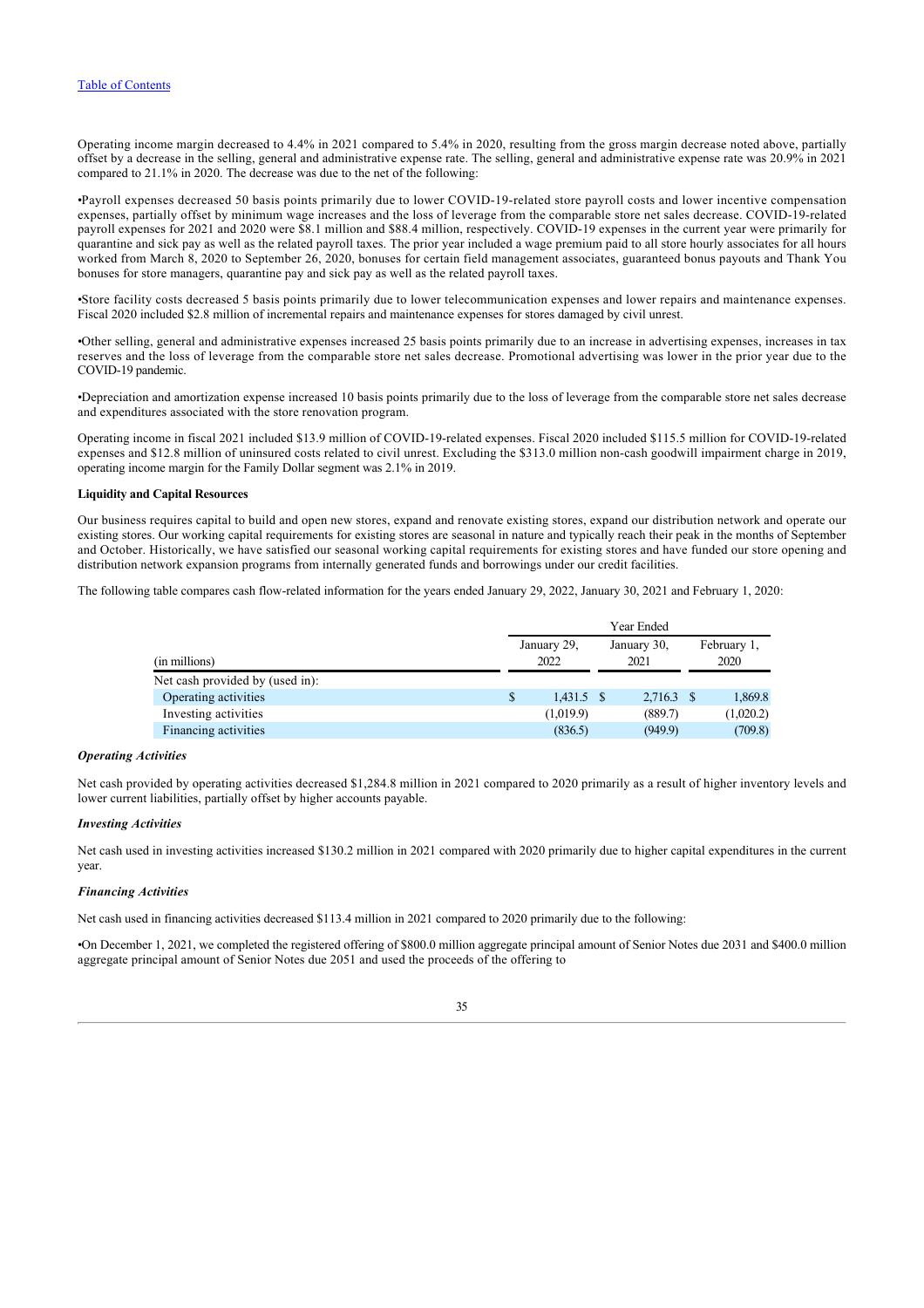redeem the \$1.0 billion 2023 Notes, which resulted in our incurring a \$43.8 million prepayment penalty. In addition, in connection with the registering of these senior notes and the refinancing of our revolving line of credit, we paid \$15.5 million in deferred financing costs.

•In 2021, we paid \$950.0 million in cash for stock repurchases compared to \$400.0 million in the prior year.

•In 2020, we also repaid the remaining \$250.0 million of our \$750.0 million Floating Rate Notes and the \$300.0 million 5% Senior Notes.

At January 29, 2022, our long-term borrowings were \$3.45 billion and we had \$1.5 billion available under our revolving credit facility, less amounts outstanding for standby letters of credit totaling \$46.0 million. For additional detail on our long-term borrowings and other commitments, refer to the discussion of Funding Requirements below, as well as [Note 4](#page-54-0) and [Note 5](#page-56-0) to our consolidated financial statements.

### *Share Repurchases*

We repurchased 9,156,898, 3,982,478 and 1,967,355 shares of common stock on the open market in fiscal 2021, fiscal 2020 and fiscal 2019, respectively, for \$950.0 million, \$400.0 million and \$200.0 million, respectively. At January 29, 2022, we had \$2.5 billion remaining under Board repurchase authorization.

#### **Funding Requirements**

## *Overview*

We expect our cash needs for opening new stores and expanding and renovating existing stores in fiscal 2022 to total approximately \$748.0 million, which includes capital expenditures, initial inventory and pre-opening costs.

Our estimated capital expenditures for fiscal 2022 are approximately \$1.3 billion, including planned expenditures for our new and expanded stores, store renovations, distribution center expansions and the development of additional parcels on our Summit Pointe property, located in Chesapeake, Virginia, for mixed-use purposes. We believe that we can adequately fund our working capital requirements and planned capital expenditures for the foreseeable future from net cash provided by operations and potential borrowings under our revolving credit facility.

Our material contractual obligations consist of long-term debt and related interest payments and operating lease obligations. Additionally, we have commitments related to ocean shipping contracts, software license and support agreements, telecommunication services and store technology assets and maintenance for our stores. Other commitments include letters of credit for imported merchandise, standby letters of credit that serve as collateral for our large-deductible insurance programs and surety bonds that serve as collateral for utility payments at our stores and self-insured insurance programs. For additional information regarding these obligations, including amounts outstanding at January 29, 2022, refer to [Note 4](#page-54-0), [Note 5](#page-56-0) and [Note 6](#page-59-0) to our consolidated financial statements.

### **Critical Accounting Estimates**

The preparation of financial statements requires the use of estimates. Certain of our estimates require a high level of judgment and have the potential to have a material effect on the financial statements if actual results vary significantly from those estimates. Following is a discussion of the estimates that we consider critical.

## *Inventory Valuation*

As discussed in [Note 1](#page-47-0) to our consolidated financial statements under the caption "Merchandise Inventories," inventories at the distribution centers are stated at the lower of cost or net realizable value with cost determined on a weighted-average basis. Cost is assigned to store inventories using the retail inventory method on a weighted-average basis. Under the retail inventory method, the valuation of inventories at cost and the resulting gross margins are computed by applying a calculated cost-to-retail ratio to the retail value of inventories. The retail inventory method is an averaging method that is widely used in the retail industry and results in valuing inventories at lower of cost or market when markdowns are taken as a reduction of the retail value of inventories on a timely basis.

Inventory valuation methods require certain management estimates and judgments, including estimates of future merchandise markdowns and shrink, which significantly affect the ending inventory valuation at cost as well as the resulting gross margins. The averaging required in applying the retail inventory method and the estimates of shrink and markdowns could, under certain circumstances, result in costs not being recorded in the proper period.

We estimate our markdown reserve based on the consideration of a variety of factors, including, but not limited to, quantities of slow moving or seasonal carryover merchandise on hand, historical markdown statistics and future merchandising plans. The accuracy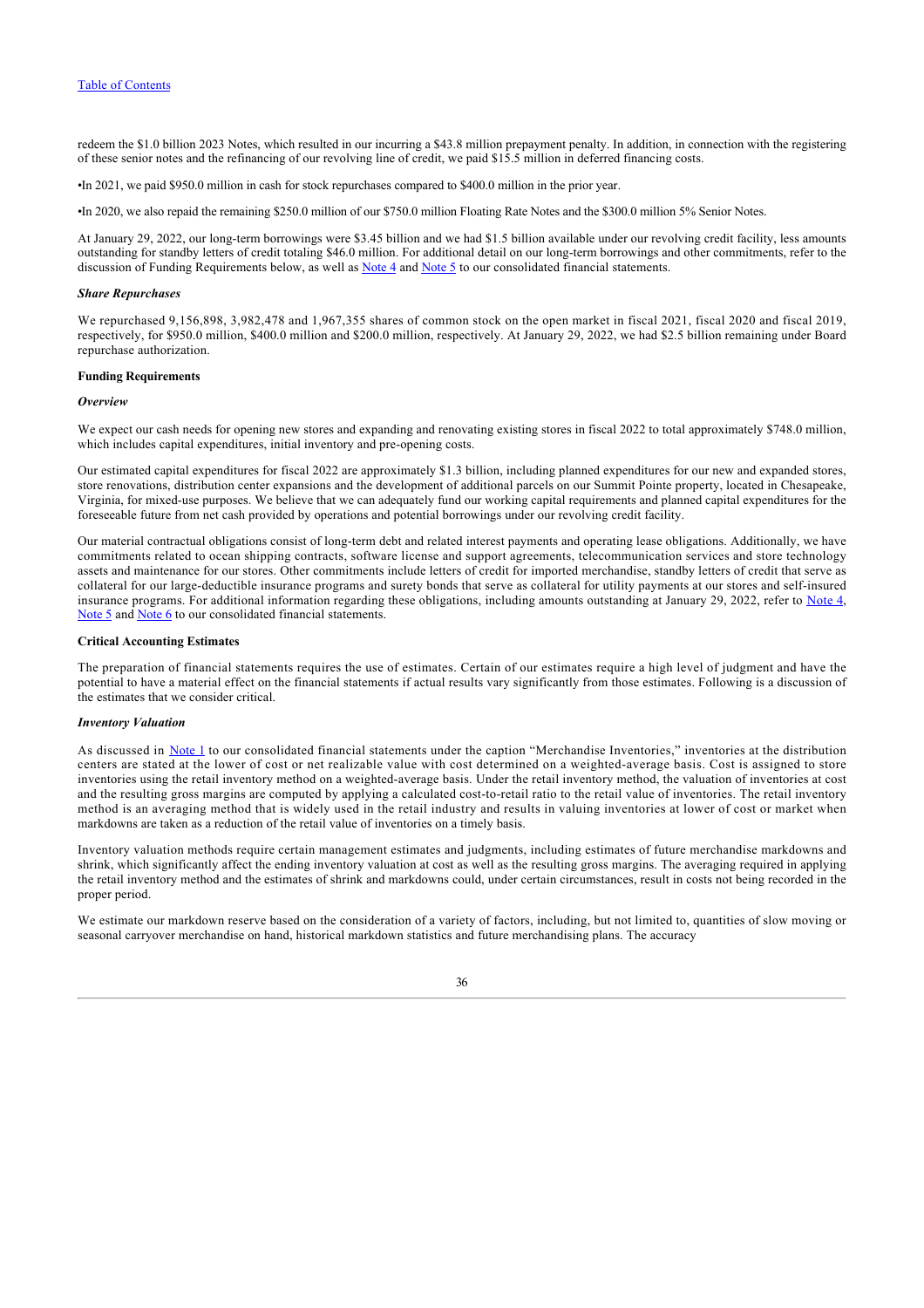of our estimates can be affected by many factors, some of which are outside of our control, including changes in economic conditions and consumer buying trends. Historically, we have not experienced significant differences in our estimated reserve for markdowns compared with actual results.

Our accrual for shrink is based on the actual, historical shrink results of our most recent physical inventories adjusted, if necessary, for current economic conditions and business trends. These estimates are compared to actual results as physical inventory counts are taken and reconciled to the general ledger. Our physical inventory counts are generally taken between January and October of each year; therefore, the shrink accrual recorded at January 29, 2022 is based on estimated shrink for most of 2021, including the fourth quarter. The amounts recorded in the current year reflect the Dollar Tree and Family Dollar segments' historical results. We periodically adjust our shrink estimates to reflect our best estimates based on the factors described and, historically, these adjustments have not been material.

Our management believes that our application of the retail inventory method results in an inventory valuation that reasonably approximates cost and results in carrying inventory at the lower of cost or market each year on a consistent basis.

### *Self-Insurance Liabilities*

The liabilities related to our self-insurance programs for workers' compensation and general liability are estimates that require judgment and the use of assumptions. Semiannually, we obtain third-party actuarial valuations to aid in valuing the liabilities and in determining the amount to accrue during the year. These actuarial valuations are estimates based on our historical loss development factors and the related accruals are adjusted as management's estimates change.

Management's estimate for self-insurance liabilities could vary from the ultimate loss sustained given the difficulty in predicting future events; however, historically, the net total of these differences has not had a material effect on our financial condition or results of operations.

#### *Goodwill and Indefinite-Lived Intangible Assets*

Goodwill and indefinite-lived intangible assets are initially recorded at their fair values. These assets are not amortized but are evaluated annually for impairment. A more frequent evaluation is performed if events or circumstances indicate that impairment could have occurred. Such events or circumstances could include, but are not limited to, significant negative industry or economic trends, unanticipated changes in the competitive environment and a significant sustained decline in the market price of our stock.

For purposes of our goodwill impairment evaluation, the reporting units are Family Dollar, Dollar Tree and Dollar Tree Canada. Goodwill has been assigned to the reporting units based on prior business combinations related to the brands. In the event a qualitative assessment of the fair value of a reporting unit indicates it is more likely than not that the fair value is less than the carrying amount, we then estimate the fair value using a combination of a market multiple method and a discounted cash flow method. Under the market multiple approach, we estimate a fair value based on comparable companies' market multiples of revenues and earnings before interest, taxes, depreciation and amortization ("EBITDA") and adjusted for a control premium. Under the discounted cash flow approach, we project future cash flows which are discounted using a weighted-average cost of capital analysis that reflects current market conditions, adjusted for specific reporting unit risks (primarily the uncertainty of achieving projected operating cash flows). If the carrying amount of a reporting unit exceeds its estimated fair value, an impairment loss is recognized in an amount equal to that excess.

The Family Dollar goodwill and trade name comprise a substantial portion of our goodwill and indefinite-lived intangible assets and management's judgment utilized in the Family Dollar goodwill and trade name impairment evaluations is critical. The computations require management to make estimates and assumptions and actual results may differ significantly, particularly if there are significant adverse changes in the operating environment. Critical assumptions that are used as part of a quantitative Family Dollar goodwill evaluation include:

•*The potential future revenue, EBITDA and cash flows of the reporting unit.* The projections use management's assumptions about economic and market conditions over the projected period as well as our estimates of future performance and reporting unit revenue, gross margin, expenses and other factors. The resulting revenue, EBITDA and cash flow estimates are based on our most recent business operating plans, and various growth rates are assumed for years beyond the current business plan period. We did not perform a quantitative evaluation in fiscal 2021; however, we believe that the assumptions, estimates and rates used in our fiscal 2020 impairment evaluations are reasonable. Variations in the assumptions, estimates and rates could result in significantly different estimates of fair value.

•*Selection of an appropriate discount rate.* Calculating the present value of future cash flows requires the selection of an appropriate discount rate, which is based on a weighted-average cost of capital analysis. The discount rate is affected by changes in short-term interest rates and longterm yield as well as variances in the typical capital structure of marketplace participants. Given current economic conditions, it is possible that the discount rate will fluctuate in the near term. During

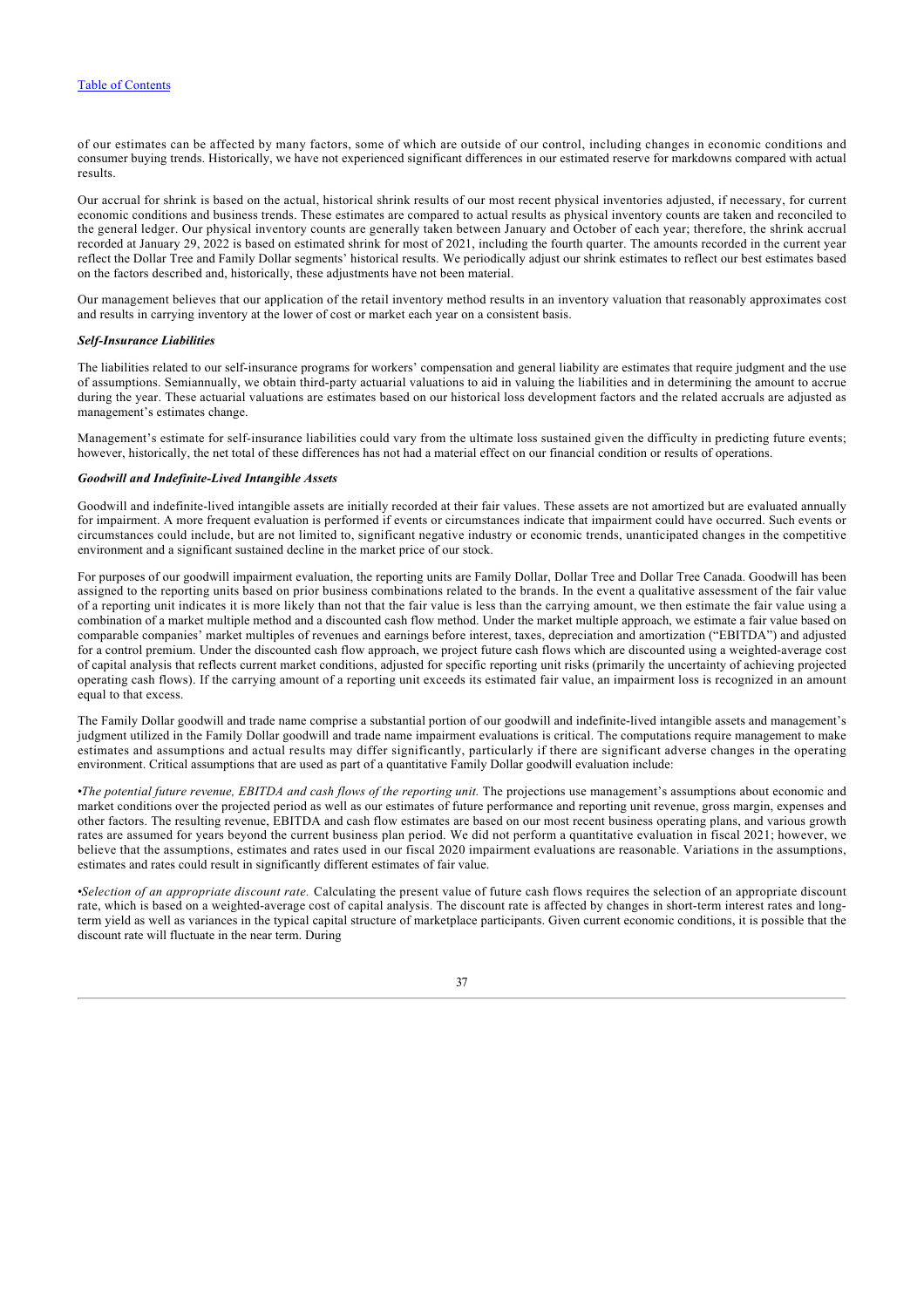fiscal 2020, we engaged third party experts to assist in the determination of the weighted-average cost of capital used to discount the cash flows for our Family Dollar reporting unit. We did not perform a quantitative analysis in fiscal 2021; however, the weighted-average cost of capital used to discount the cash flows for our evaluation was 8.25% for our fiscal 2020 analysis.

Indefinite-lived intangible assets, such as the Family Dollar trade name, are not subject to amortization but are reviewed at least annually for impairment. The indefinite-lived intangible asset impairment evaluations are performed by comparing the fair value of the indefinite-lived intangible assets to their carrying values. We estimate the fair value of our trade name intangible asset based on an income approach using the relief-fromroyalty method. This approach is dependent upon a number of factors, including estimates of future growth and trends, royalty rates, discount rates and other variables. We base our fair value estimates on assumptions we believe to be reasonable, but which are inherently uncertain. The discount rate includes a premium compared to the discount used for the Family Dollar goodwill impairment evaluation due to the inherently higher risk profile of intangible assets compared to the overall reporting unit.

Our evaluation of goodwill did not result in impairment charges being recorded in fiscal 2021 or 2020. A non-cash impairment charge of \$313.0 million was recorded in fiscal 2019 related to the Family Dollar reporting unit. Our evaluation of the Family Dollar trade name did not result in impairment charges during fiscal 2021, 2020 or 2019. Based on the results of the 2020 quantitative evaluation, the fair value of the Family Dollar reporting unit exceeded its carrying value by a significant margin and the fair value of the Family Dollar trade name exceeded its carrying value by approximately 7.5%.

For additional information related to goodwill and indefinite-lived intangible assets, including the related impairment evaluations, refer to [Note 1](#page-47-0) to our consolidated financial statements under the caption "Goodwill and Nonamortizing Intangible Assets." For additional information related to uncertainties associated with the key assumptions and any potential events and/or circumstances that could have a negative effect on the key assumptions, please refer to "[Item 1A. Risk Factors"](#page-11-0) and elsewhere within this "Item 7. Management's Discussion and Analysis of Financial Condition and Results of Operations." If our assumptions and related estimates change in the future, we may be required to record impairment charges against earnings in future periods. Any impairment charges that we may take in the future could be material to our results of operations and financial condition.

### **Item 7A. Quantitative and Qualitative Disclosures About Market Risk**

We are exposed to various types of market risk in the normal course of our business, including the impact of interest rate changes and diesel fuel cost changes. We may enter into interest rate or diesel fuel swaps to manage exposure to interest rate and diesel fuel price changes. We do not enter into derivative instruments for any purpose other than cash flow hedging and we do not hold derivative instruments for trading purposes.

### **Interest Rate Risk**

<span id="page-38-0"></span>Our exposure to interest rate risk relates to our revolving credit facility, as borrowings under the revolving credit facility bear interest at SOFR, reset periodically, plus 0.10%, plus 0.875% to 1.50% as determined by our credit ratings and leverage ratio. At January 29, 2022, there were no borrowings outstanding under the revolving credit facility.

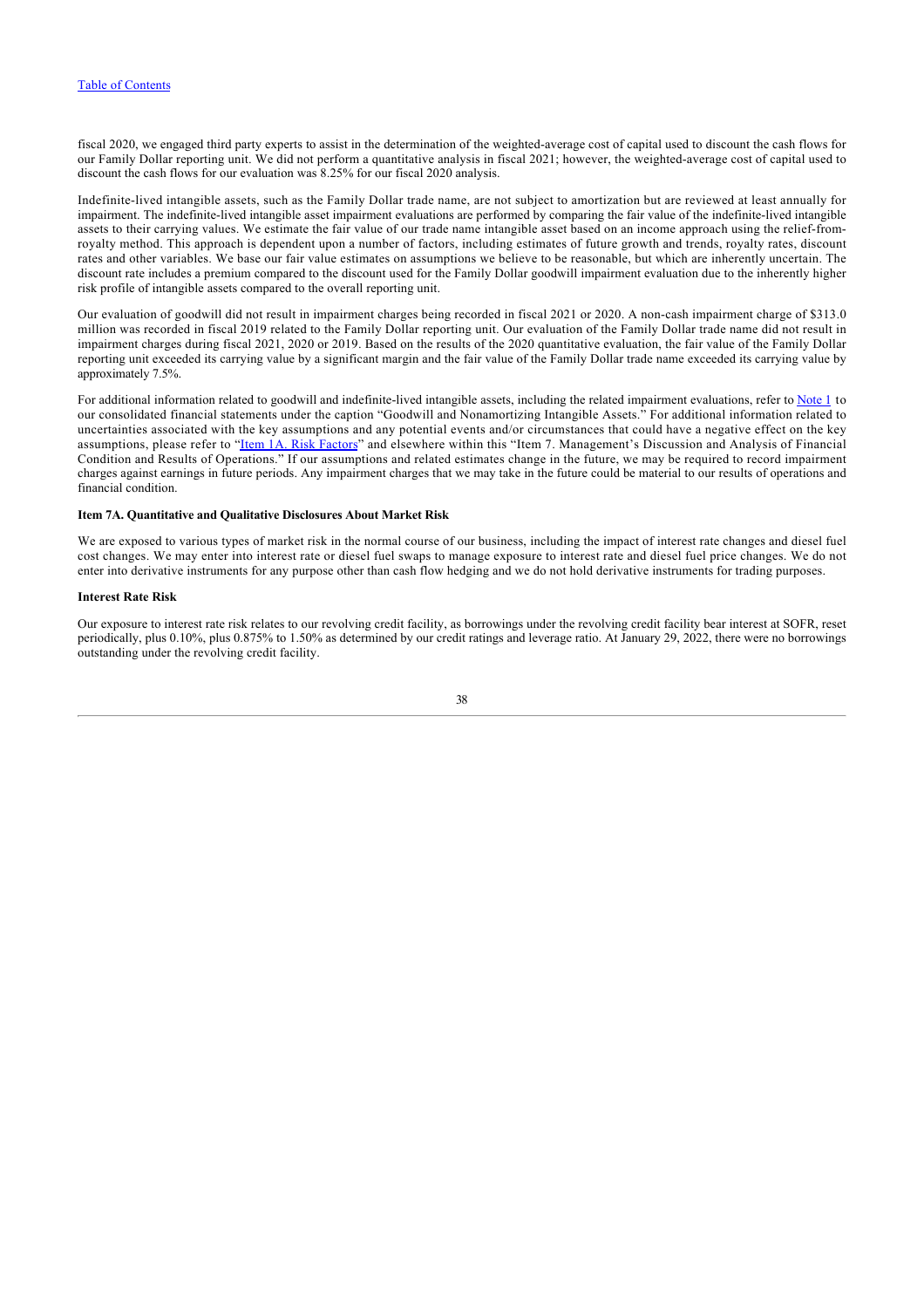# **Item 8. Financial Statements and Supplementary Data**

# **INDEX TO CONSOLIDATED FINANCIAL STATEMENTS**

<span id="page-39-0"></span>

|                                                                         | Page             |
|-------------------------------------------------------------------------|------------------|
| Report of Independent Registered Public Accounting Firm (PCAOB ID: 185) | $\underline{40}$ |
| <b>Consolidated Income Statements</b>                                   | 42               |
| <b>Consolidated Statements of Comprehensive Income</b>                  | 43               |
| <b>Consolidated Balance Sheets</b>                                      | $\underline{44}$ |
| <b>Consolidated Statements of Shareholders' Equity</b>                  | $\overline{45}$  |
| <b>Consolidated Statements of Cash Flows</b>                            | $\overline{46}$  |
| <b>Notes to Consolidated Financial Statements</b>                       | $\overline{47}$  |
| Note 1 - Summary of Significant Accounting Policies                     | $\frac{47}{1}$   |
| Note 2 - Supplemental Balance Sheet Information                         | <u>51</u>        |
| Note 3 - Income Taxes                                                   | $\frac{52}{5}$   |
| Note 4 - Commitments and Contingencies                                  | <u>54</u>        |
| Note 5 - Long-Term Debt                                                 | 57               |
| Note 6 - Leases                                                         | 59               |
| Note 7 - Fair Value Measurements                                        | 60               |
| Note 8 - Shareholders' Equity                                           | <u>61</u>        |
| Note 9 - Employee Benefit Plans                                         | 61               |
| Note 10 - Stock-Based Compensation Plans                                | 62               |
| Note 11 - Segments and Disaggregated Revenue                            | 64               |
|                                                                         |                  |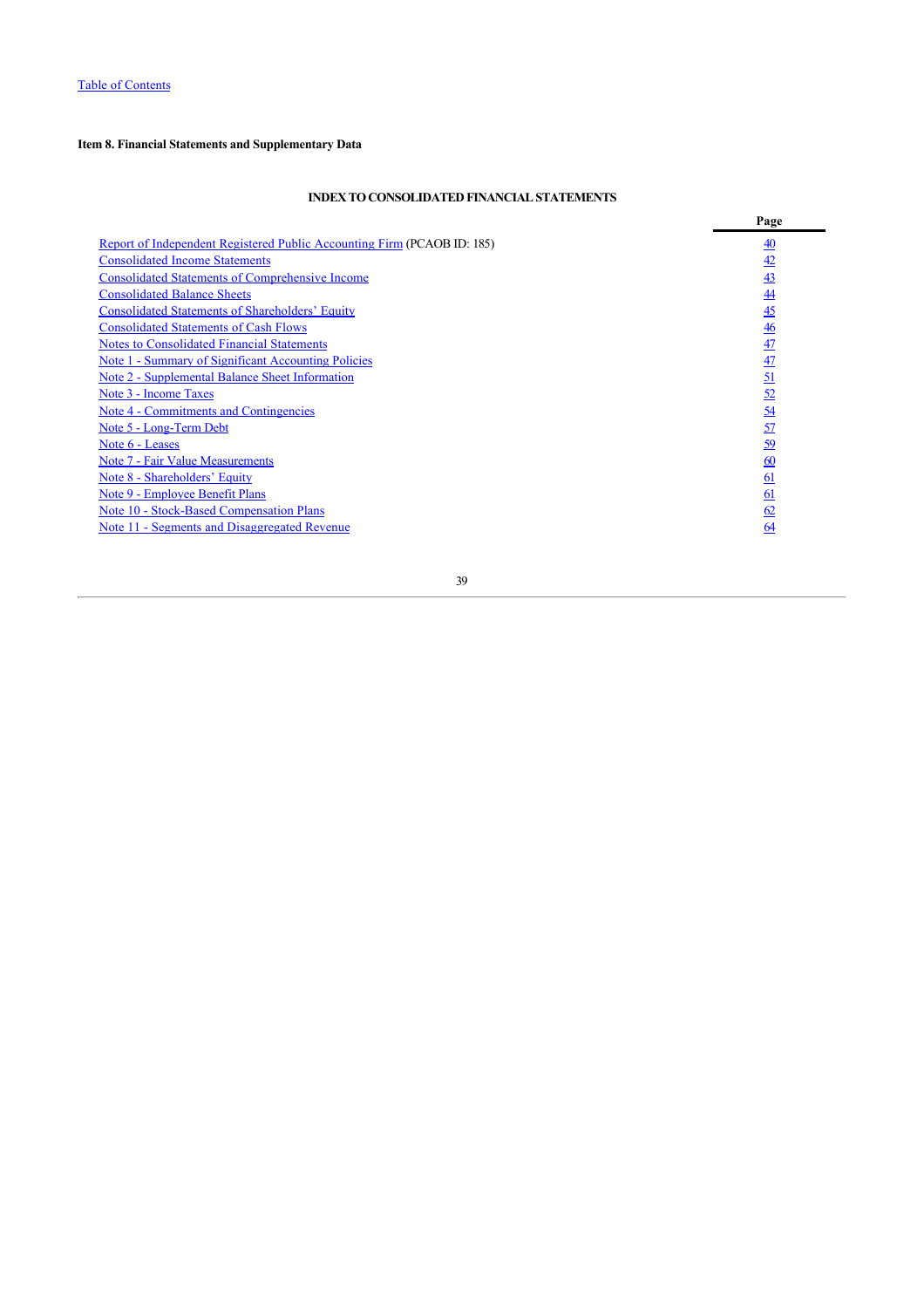## **Report of Independent Registered Public Accounting Firm**

To the Shareholders and Board of Directors Dollar Tree, Inc.:

### *Opinion on the Consolidated Financial Statements*

We have audited the accompanying consolidated balance sheets of Dollar Tree, Inc. and subsidiaries (the Company) as of January 29, 2022 and January 30, 2021, the related consolidated income statements, and statements of comprehensive income, shareholders' equity, and cash flows for each of the years in the three-year period ended January 29, 2022, and the related notes (collectively, the consolidated financial statements). In our opinion, the consolidated financial statements present fairly, in all material respects, the financial position of the Company as of January 29, 2022 and January 30, 2021, and the results of its operations and its cash flows for each of the years in the three‑year period ended January 29, 2022, in conformity with U.S. generally accepted accounting principles.

We also have audited, in accordance with the standards of the Public Company Accounting Oversight Board (United States) (PCAOB), the Company's internal control over financial reporting as of January 29, 2022, based on criteria established in *Internal Control - Integrated Framework (2013)* issued by the Committee of Sponsoring Organizations of the Treadway Commission, and our report dated March 15, 2022 expressed an unqualified opinion on the effectiveness of the Company's internal control over financial reporting.

## *Basis for Opinion*

These consolidated financial statements are the responsibility of the Company's management. Our responsibility is to express an opinion on these consolidated financial statements based on our audits. We are a public accounting firm registered with the PCAOB and are required to be independent with respect to the Company in accordance with the U.S. federal securities laws and the applicable rules and regulations of the Securities and Exchange Commission and the PCAOB.

We conducted our audits in accordance with the standards of the PCAOB. Those standards require that we plan and perform the audit to obtain reasonable assurance about whether the consolidated financial statements are free of material misstatement, whether due to error or fraud. Our audits included performing procedures to assess the risks of material misstatement of the consolidated financial statements, whether due to error or fraud, and performing procedures that respond to those risks. Such procedures included examining, on a test basis, evidence regarding the amounts and disclosures in the consolidated financial statements. Our audits also included evaluating the accounting principles used and significant estimates made by management, as well as evaluating the overall presentation of the consolidated financial statements. We believe that our audits provide a reasonable basis for our opinion.

### *Critical Audit Matter*

The critical audit matter communicated below is a matter arising from the current period audit of the consolidated financial statements that was communicated or required to be communicated to the audit committee and that: (1) relates to accounts or disclosures that are material to the consolidated financial statements and (2) involved our especially challenging, subjective, or complex judgments. The communication of a critical audit matter does not alter in any way our opinion on the consolidated financial statements, taken as a whole, and we are not, by communicating the critical audit matter below, providing a separate opinion on the critical audit matter or on the accounts or disclosures to which it relates.

#### *Estimated self‑insurance liability*

As discussed in Note 1 to the consolidated financial statements, the Company considers actuarial assumptions to estimate its self-insurance liability. As of January 29, 2022, the Company recorded an estimated liability of \$317 million.

We identified the evaluation of the estimated self-insurance liability as a critical audit matter. The estimation process involves auditor judgment and actuarial expertise to evaluate the actuarial methods and assumptions that are used to estimate future claim payments. Specifically, the evaluation includes the assumptions related to the loss development factors and expected loss rates which are primarily driven by historical claims paid and incurred data.

The following are the primary procedures we performed to address this critical audit matter. We evaluated the design and tested the operating effectiveness of certain internal controls over the Company's self‑insurance liability estimation process. This included controls related to (1) the selection of the actuarial methods, and the development of the loss development factors and expected loss rates used to calculate the liability, and (2) the completeness and accuracy of historical claims paid and incurred data. We assessed the Company's estimate of the liability by testing a selection of certain data, including claims data, utilized by the Company's actuary by comparing it to relevant documentation. We involved actuarial professionals with specialized skills and knowledge, who assisted in: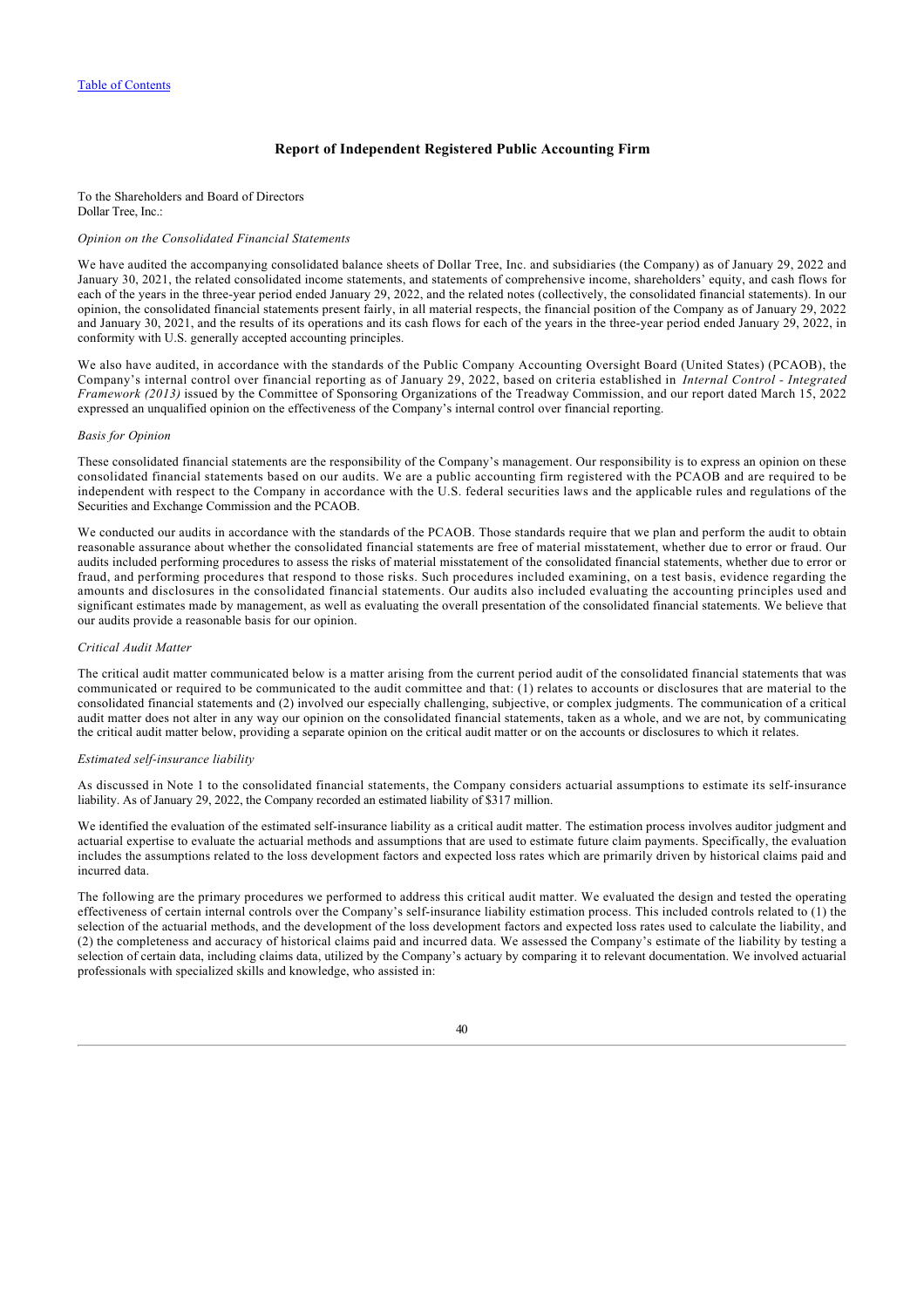•assessing the Company's actuarial methods by comparing them to generally accepted actuarial methodologies; and

•evaluating the Company's actuarial estimates and assumptions related to the loss development factors and expected loss rates, by comparing them to generally accepted actuarial methodologies and the Company's historical data and trends.

# /s/ KPMG LLP

We have served as the Company's auditor since 1987.

<span id="page-41-0"></span>Norfolk, Virginia March 15, 2022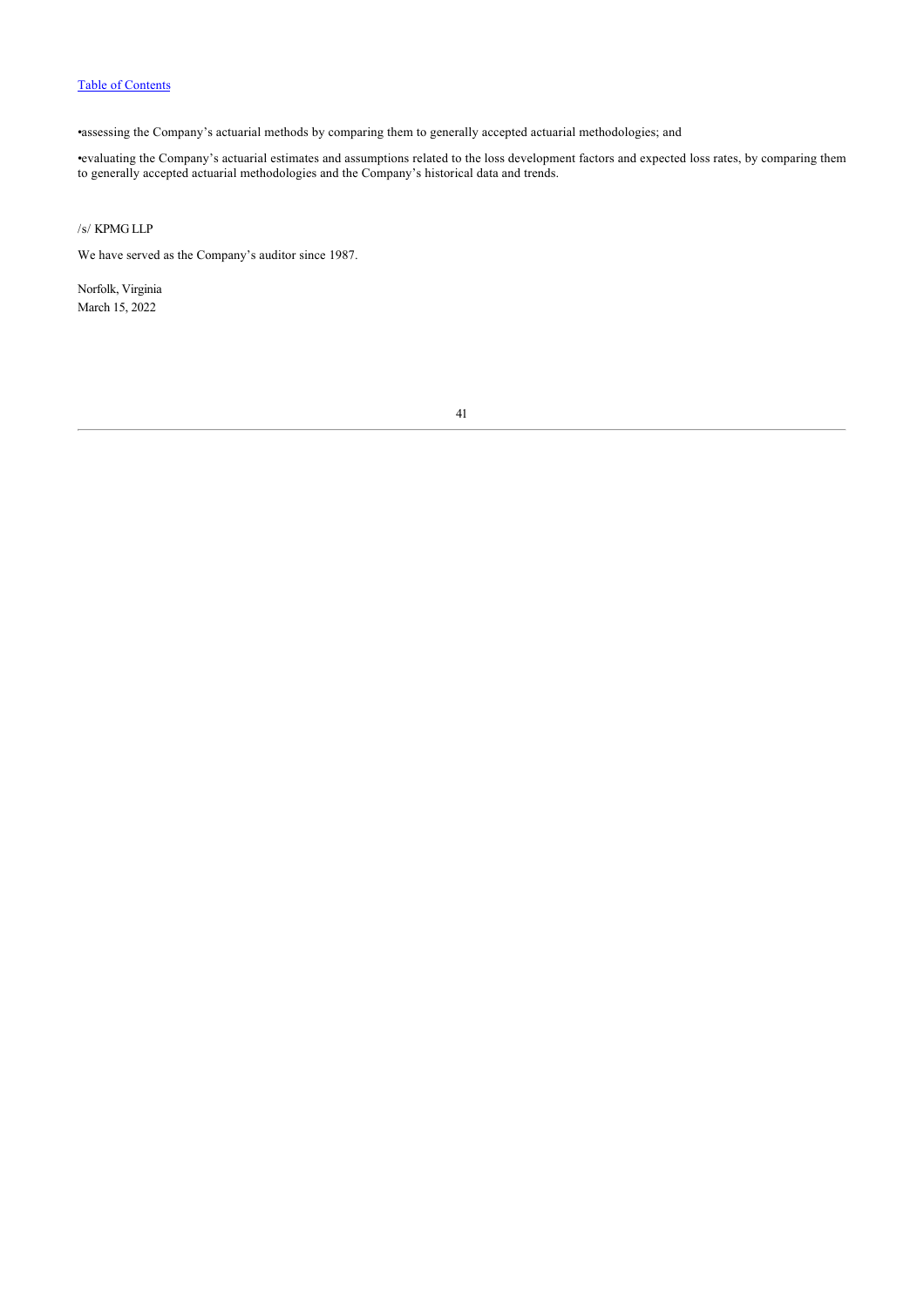### **DOLLAR TREE, INC. CONSOLIDATED INCOME STATEMENTS**

|                                                                                | Year Ended          |                     |             |                     |          |
|--------------------------------------------------------------------------------|---------------------|---------------------|-------------|---------------------|----------|
| (in millions, except per share data)                                           | January 29,<br>2022 | January 30,<br>2021 |             | February 1,<br>2020 |          |
| Net sales                                                                      | \$<br>26,309.8 \$   |                     | 25,508.4 \$ |                     | 23,610.8 |
| Other revenue                                                                  | 11.4                |                     | 0.9         |                     |          |
| Total revenue                                                                  | 26,321.2            |                     | 25,509.3    |                     | 23,610.8 |
| Cost of sales                                                                  | 18,583.9            |                     | 17,721.0    |                     | 16,570.1 |
| Selling, general and administrative expenses, excluding Goodwill<br>impairment | 5,925.9             |                     | 5,900.4     |                     | 5,465.5  |
| Goodwill impairment                                                            |                     |                     |             |                     | 313.0    |
| Selling, general and administrative expenses                                   | 5,925.9             |                     | 5,900.4     |                     | 5,778.5  |
| Operating income                                                               | 1,811.4             |                     | 1,887.9     |                     | 1,262.2  |
| Interest expense, net                                                          | 178.9               |                     | 147.3       |                     | 162.1    |
| Other expense, net                                                             | 0.3                 |                     | 0.8         |                     | 1.4      |
| Income before income taxes                                                     | 1,632.2             |                     | 1,739.8     |                     | 1,098.7  |
| Provision for income taxes                                                     | 304.3               |                     | 397.9       |                     | 271.7    |
| Net income                                                                     | \$<br>1,327.9       | S                   | 1,341.9     | \$                  | 827.0    |
| Basic net income per share                                                     | 5.83                | S                   | 5.68        |                     | 3.49     |
| Diluted net income per share                                                   | 5.80                | S                   | 5.65        | S                   | 3.47     |

<span id="page-42-0"></span>See accompanying Notes to Consolidated Financial Statements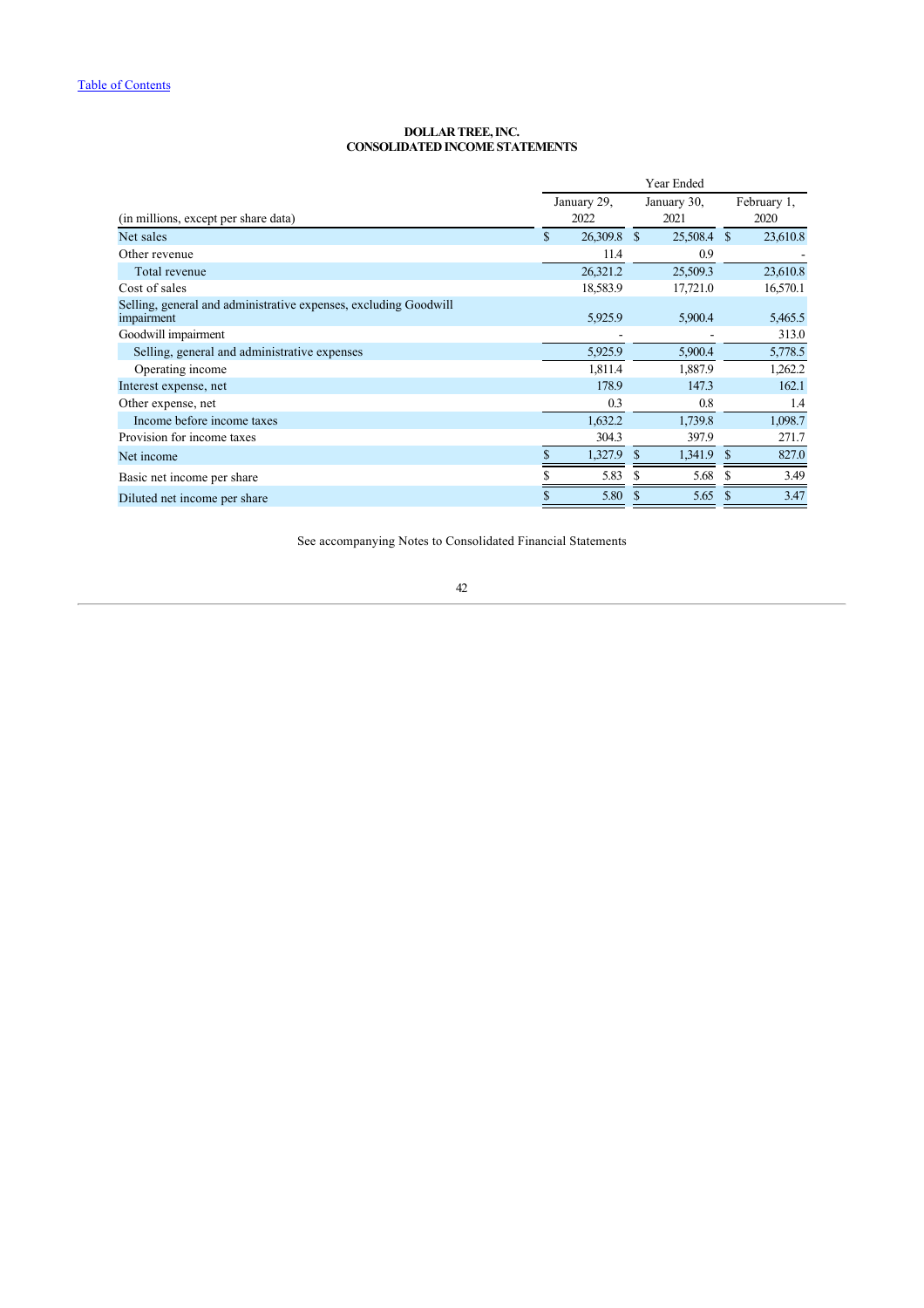## **DOLLAR TREE, INC. CONSOLIDATED STATEMENTS OF COMPREHENSIVE INCOME**

|                                          | Year Ended  |         |  |              |  |             |  |  |  |      |
|------------------------------------------|-------------|---------|--|--------------|--|-------------|--|--|--|------|
|                                          | January 29, |         |  | January 30,  |  | February 1, |  |  |  |      |
| (in millions)                            |             | 2022    |  | 2021         |  |             |  |  |  | 2020 |
| Net income                               |             | 1,327.9 |  | $1,341.9$ \$ |  | 827.0       |  |  |  |      |
|                                          |             |         |  |              |  |             |  |  |  |      |
| Foreign currency translation adjustments |             |         |  | 4.6          |  | (1.5)       |  |  |  |      |
|                                          |             |         |  |              |  |             |  |  |  |      |
| Total comprehensive income               |             | 1.327.9 |  | $1.346.5$ \$ |  | 825.5       |  |  |  |      |
|                                          |             |         |  |              |  |             |  |  |  |      |

<span id="page-43-0"></span>See accompanying Notes to Consolidated Financial Statements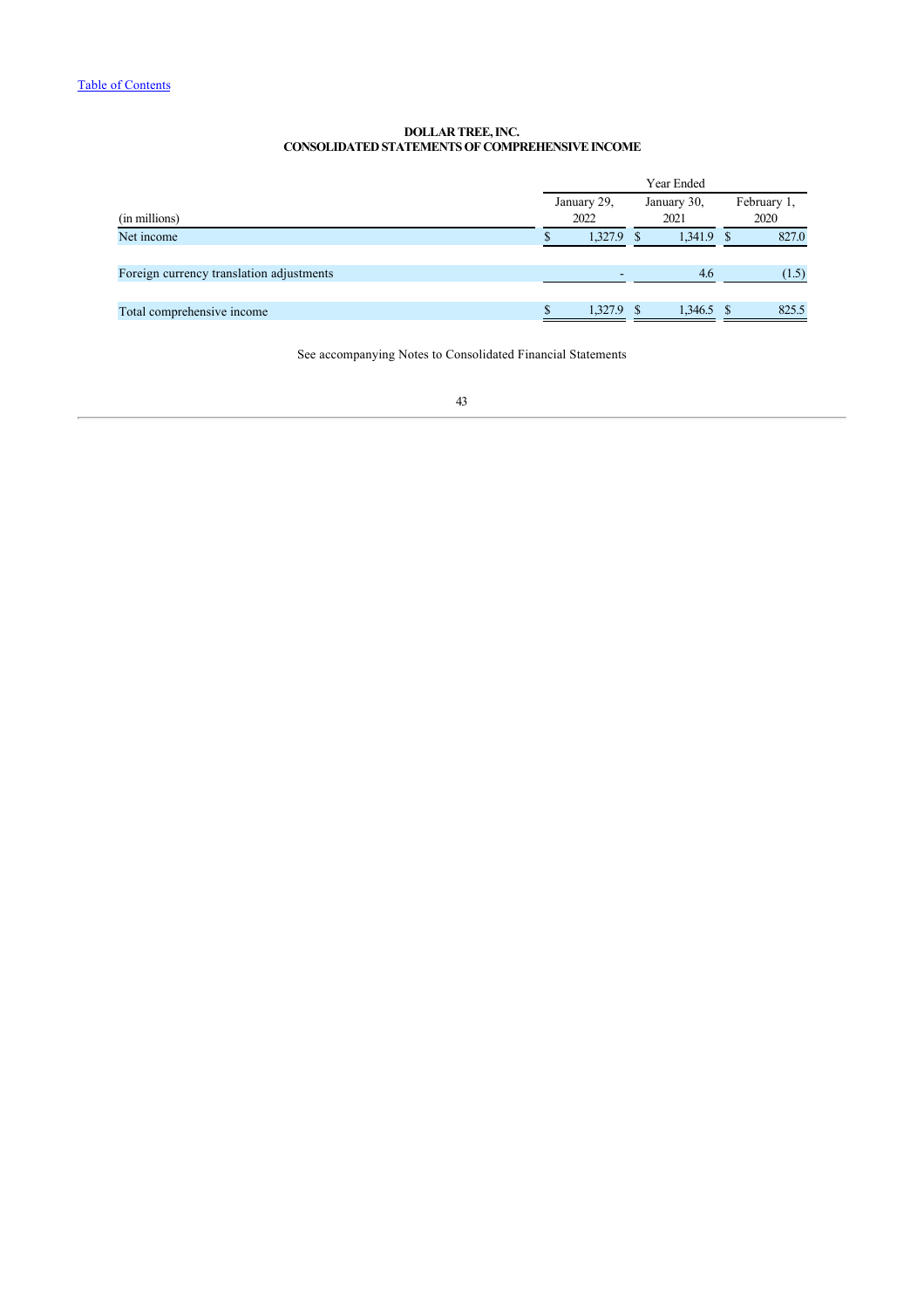### **DOLLAR TREE, INC. CONSOLIDATED BALANCE SHEETS**

| <b>ASSETS</b>                                                                                                                                                                                  |          |
|------------------------------------------------------------------------------------------------------------------------------------------------------------------------------------------------|----------|
|                                                                                                                                                                                                |          |
| Current assets:                                                                                                                                                                                |          |
| <sup>\$</sup><br>984.9 \$<br>Cash and cash equivalents                                                                                                                                         | 1,416.7  |
| Merchandise inventories<br>4,367.3                                                                                                                                                             | 3,427.0  |
| Other current assets<br>257.0                                                                                                                                                                  | 207.1    |
| Total current assets<br>5,609.2                                                                                                                                                                | 5,050.8  |
| Property, plant and equipment, net of accumulated depreciation of \$5,363.8 and \$4,765.0,<br>4,477.3<br>respectively                                                                          | 4,116.3  |
| Restricted cash<br>53.4                                                                                                                                                                        | 46.9     |
| Operating lease right-of-use assets<br>6.425.3                                                                                                                                                 | 6.324.1  |
| Goodwill<br>1,984.4                                                                                                                                                                            | 1,984.4  |
| 3,100.0<br>Trade name intangible asset                                                                                                                                                         | 3,100.0  |
| Deferred tax asset<br>20.3                                                                                                                                                                     | 23.2     |
| Other assets<br>51.9                                                                                                                                                                           | 50.3     |
| \$<br>21,721.8<br>-\$<br>Total assets                                                                                                                                                          | 20,696.0 |
| <b>LIABILITIES AND SHAREHOLDERS' EQUITY</b>                                                                                                                                                    |          |
| Current liabilities:                                                                                                                                                                           |          |
| $\mathbf S$<br>$1.407.8$ \$<br>Current portion of operating lease liabilities                                                                                                                  | 1.348.2  |
| Accounts payable<br>1,884.2                                                                                                                                                                    | 1,480.5  |
| 82.6<br>Income taxes payable                                                                                                                                                                   | 86.3     |
| Other current liabilities<br>802.0                                                                                                                                                             | 815.3    |
| Total current liabilities<br>4,176.6                                                                                                                                                           | 3,730.3  |
| Long-term debt, net<br>3,417.0                                                                                                                                                                 | 3,226.2  |
| Operating lease liabilities, long-term<br>5,145.5                                                                                                                                              | 5,065.5  |
| Deferred income taxes, net<br>987.2                                                                                                                                                            | 1.013.5  |
| 20.9<br>Income taxes payable, long-term                                                                                                                                                        | 22.6     |
| Other liabilities<br>256.1                                                                                                                                                                     | 352.6    |
| <b>Total liabilities</b><br>14,003.3                                                                                                                                                           | 13,410.7 |
| Commitments and contingencies (Note 4)                                                                                                                                                         |          |
| Shareholders' equity:                                                                                                                                                                          |          |
| Common stock, par value \$0.01; 600,000,000 shares authorized, 225,100,198 and<br>233, 383, 199 shares issued and outstanding at January 29, 2022 and January 30, 2021,<br>2.2<br>respectively | 2.3      |
| Additional paid-in capital<br>1.243.9                                                                                                                                                          | 2,138.5  |
| Accumulated other comprehensive loss<br>(35.2)                                                                                                                                                 | (35.2)   |
| Retained earnings<br>6,507.6                                                                                                                                                                   | 5,179.7  |
| 7,718.5<br>Total shareholders' equity                                                                                                                                                          | 7,285.3  |
| $\mathbf S$<br>21.721.8 \$<br>Total liabilities and shareholders' equity                                                                                                                       | 20.696.0 |

<span id="page-44-0"></span>See accompanying Notes to Consolidated Financial Statements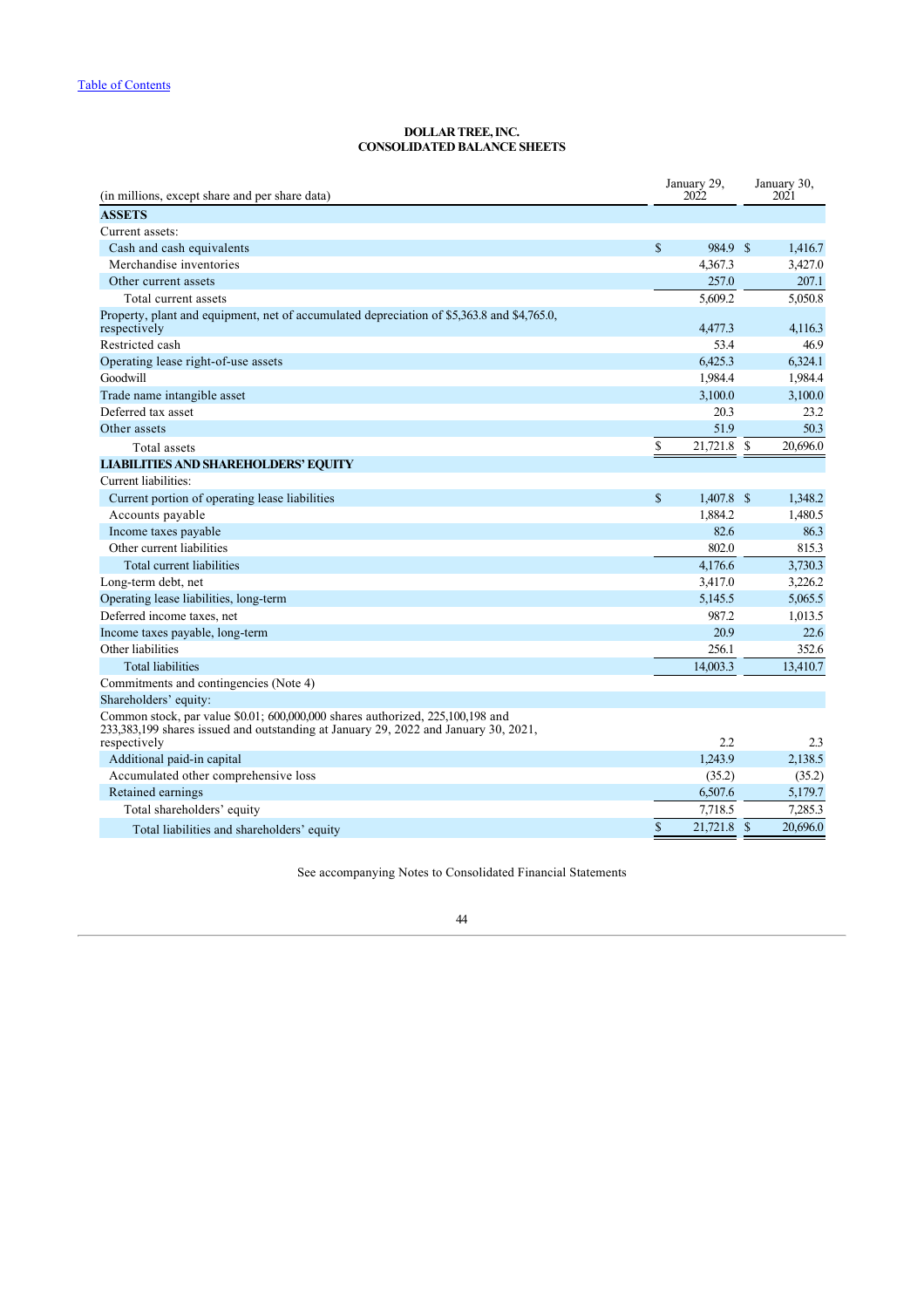### **DOLLAR TREE, INC. CONSOLIDATED STATEMENTS OF SHAREHOLDERS' EQUITY YEARS ENDED JANUARY 29, 2022, JANUARY 30, 2021, AND FEBRUARY 1, 2020**

| (in millions)                                             | Common<br>Stock<br><b>Shares</b> | Common<br>Stock   | Additional<br>Paid-in<br>Capital | Accumulated<br>Other<br>Comprehensive<br>Loss | Retained<br>Earnings | Shareholders'<br>Equity  |
|-----------------------------------------------------------|----------------------------------|-------------------|----------------------------------|-----------------------------------------------|----------------------|--------------------------|
| Balance at February 2, 2019                               | 238.1 S                          | $2.4 \text{ } $s$ | $2,602.7$ \$                     | $(38.3)$ \$                                   | $3,076.1$ \$         | 5,642.9                  |
| Cumulative effect of adopted accounting<br>standards, net |                                  |                   |                                  |                                               | (65.3)               | (65.3)                   |
| Net income                                                |                                  |                   |                                  |                                               | 827.0                | 827.0                    |
| Total other comprehensive loss                            |                                  |                   |                                  | (1.5)                                         |                      | (1.5)                    |
| Issuance of stock under Employee Stock<br>Purchase Plan   | 0.1                              |                   | 9.4                              |                                               |                      | 9.4                      |
| Exercise of stock options                                 |                                  |                   | 5.8                              |                                               |                      | 5.8                      |
| Stock-based compensation, net                             | 0.4                              |                   | 36.5                             |                                               |                      | 36.5                     |
| Repurchase of stock                                       | (1.9)                            |                   | (200.0)                          |                                               |                      | (200.0)                  |
| Balance at February 1, 2020                               | 236.7                            | 2.4               | 2,454.4                          | (39.8)                                        | 3,837.8              | 6,254.8                  |
| Net income                                                |                                  |                   |                                  |                                               | 1,341.9              | 1,341.9                  |
| Total other comprehensive income                          |                                  |                   |                                  | 4.6                                           |                      | 4.6                      |
| Issuance of stock under Employee Stock<br>Purchase Plan   | 0.2                              |                   | 10.0                             |                                               |                      | 10.0                     |
| Exercise of stock options                                 | 0.1                              |                   | 7.0                              |                                               |                      | 7.0                      |
| Stock-based compensation, net                             | 0.4                              |                   | 67.0                             |                                               |                      | 67.0                     |
| Repurchase of stock                                       | (4.0)                            | (0.1)             | (399.9)                          |                                               |                      | (400.0)                  |
| Balance at January 30, 2021                               | 233.4                            | 2.3               | 2,138.5                          | (35.2)                                        | 5,179.7              | 7,285.3                  |
| Net income                                                |                                  |                   |                                  |                                               | 1,327.9              | 1,327.9                  |
| Issuance of stock under Employee Stock<br>Purchase Plan   | 0.1                              |                   | 10.4                             |                                               |                      | 10.4                     |
| Exercise of stock options                                 | 0.1                              |                   | 7.4                              |                                               |                      | 7.4                      |
| Stock-based compensation, net                             | 0.7                              |                   | 37.5                             |                                               |                      | 37.5                     |
| Repurchase of stock                                       | (9.2)                            | (0.1)             | (949.9)                          |                                               |                      | (950.0)                  |
| Balance at January 29, 2022                               | 225.1                            | S<br>2.2          | <sup>\$</sup><br>$1,243.9$ \$    | (35.2)                                        | -S<br>6,507.6        | <sup>\$</sup><br>7,718.5 |

<span id="page-45-0"></span>See accompanying Notes to Consolidated Financial Statements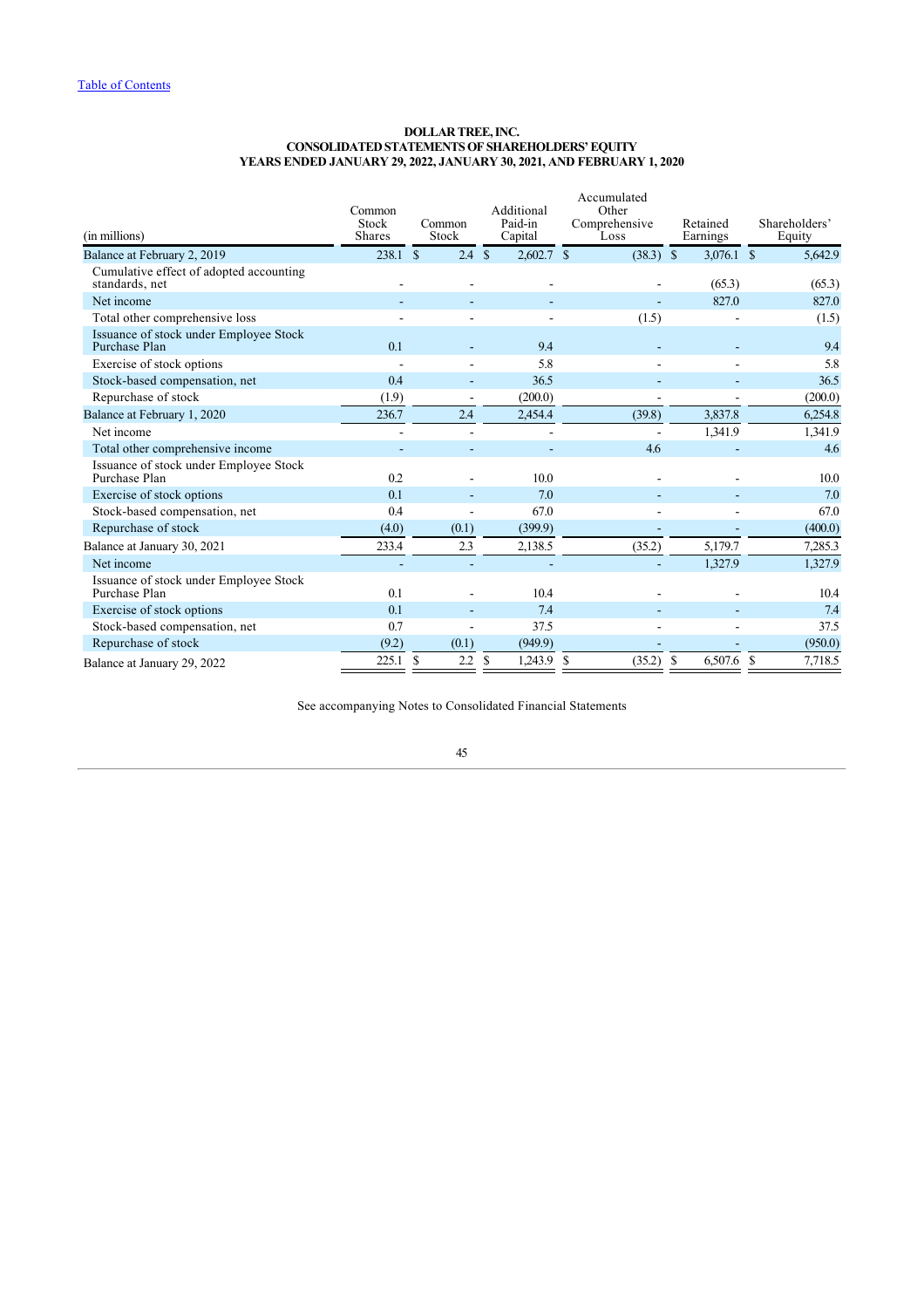#### **DOLLAR TREE, INC. CONSOLIDATED STATEMENTS OF CASH FLOWS**

|                                                                                   | Year Ended  |                     |                         |         |                        |  |  |
|-----------------------------------------------------------------------------------|-------------|---------------------|-------------------------|---------|------------------------|--|--|
| (in millions)                                                                     |             | January 29,<br>2022 | January 30,<br>2021     |         | February 1,<br>2020    |  |  |
| Cash flows from operating activities:                                             |             |                     |                         |         |                        |  |  |
| Net income                                                                        | $\mathbf S$ | 1,327.9 \$          | 1,341.9 \$              |         | 827.0                  |  |  |
| Adjustments to reconcile net income to net cash provided by operating activities: |             |                     |                         |         |                        |  |  |
| Goodwill impairment                                                               |             |                     |                         |         | 313.0                  |  |  |
| Depreciation and amortization                                                     |             | 716.0               | 686.6                   |         | 645.4                  |  |  |
| Provision for deferred income taxes                                               |             | (23.2)              |                         | 30.7    | 9.1                    |  |  |
| Stock-based compensation expense                                                  |             | 79.9                |                         | 83.9    | 61.4                   |  |  |
| Amortization of debt discount and debt-issuance costs                             |             | 8.9                 |                         | 4.0     | 6.9                    |  |  |
| Other non-cash adjustments to net income                                          |             | 11.2                |                         | 19.0    | 24.5                   |  |  |
| Loss on debt extinguishment                                                       |             | 43.8                |                         |         |                        |  |  |
| Changes in operating assets and liabilities:                                      |             |                     |                         |         |                        |  |  |
| Merchandise inventories                                                           |             | (940.4)             |                         | 97.1    | 13.6                   |  |  |
| Other current assets                                                              |             | (49.9)              |                         | 1.7     | (8.4)                  |  |  |
| Other assets                                                                      |             | (2.6)               |                         | (7.0)   | 8.2                    |  |  |
| Accounts payable                                                                  |             | 403.8               | 142.6                   |         | (79.8)                 |  |  |
| Income taxes payable                                                              |             | (3.7)               |                         | 23.6    | 2.7                    |  |  |
| Other current liabilities                                                         |             | (36.5)              | 203.4                   |         | 24.3                   |  |  |
| Other liabilities                                                                 |             | (98.2)              |                         | 88.2    | (14.6)                 |  |  |
| Operating lease right-of-use assets and liabilities, net                          |             | (5.5)               |                         | 0.6     | 36.5                   |  |  |
| Net cash provided by operating activities                                         |             | 1,431.5             | 2,716.3                 |         | 1,869.8                |  |  |
| Cash flows from investing activities:                                             |             |                     |                         |         |                        |  |  |
| Capital expenditures                                                              |             | (1,021.2)           | (898.8)                 |         | (1,034.8)              |  |  |
| Proceeds from governmental grant                                                  |             | 2.9                 |                         |         | 16.5                   |  |  |
| Proceeds from (payments for) fixed asset disposition                              |             | (1.6)               |                         | 9.1     | (1.9)                  |  |  |
| Net cash used in investing activities                                             |             | (1,019.9)           | (889.7)                 |         | (1,020.2)              |  |  |
| Cash flows from financing activities:                                             |             |                     |                         |         |                        |  |  |
| Proceeds from long-term debt, net of discount                                     |             | 1.197.4             |                         |         |                        |  |  |
| Principal payments for long-term debt                                             |             | (1,000.0)           | (550.0)                 |         | (500.0)                |  |  |
| Debt-issuance and debt extinguishment costs                                       |             | (59.3)              |                         |         |                        |  |  |
| Proceeds from revolving credit facility                                           |             |                     | 750.0                   |         |                        |  |  |
| Repayments of revolving credit facility                                           |             |                     | (750.0)                 |         |                        |  |  |
| Proceeds from stock issued pursuant to stock-based compensation plans             |             | 17.8                |                         | 17.0    | 15.2                   |  |  |
| Cash paid for taxes on exercises/vesting of stock-based compensation              |             | (42.4)              | (16.9)                  |         | (25.0)                 |  |  |
| Payments for repurchase of stock                                                  |             | (950.0)             | (400.0)                 |         | (200.0)                |  |  |
| Net cash used in financing activities                                             |             | (836.5)             | (949.9)                 |         | (709.8)                |  |  |
| Effect of exchange rate changes on cash, cash equivalents and restricted cash     |             | (0.4)               |                         | 0.9     | (0.5)                  |  |  |
| Net increase (decrease) in cash, cash equivalents and restricted cash             |             | (425.3)             | 877.6                   |         | 139.3                  |  |  |
| Cash, cash equivalents and restricted cash at beginning of year                   |             | 1,463.6             | 586.0                   |         | 446.7                  |  |  |
| Cash, cash equivalents and restricted cash at end of year                         | $\mathbf S$ | 1,038.3             | $\mathbf{s}$<br>1,463.6 |         | $\mathcal{S}$<br>586.0 |  |  |
| Supplemental disclosure of cash flow information:                                 |             |                     |                         |         |                        |  |  |
| Cash paid for:                                                                    |             |                     |                         |         |                        |  |  |
| Interest, net of amounts capitalized                                              | \$          | 176.1 S             | 152.9                   |         | <sup>\$</sup><br>170.2 |  |  |
| Income taxes                                                                      | $\mathbf S$ | $363.4$ \$          |                         | 357.7   | $\mathcal{S}$<br>266.8 |  |  |
| Non-cash transactions:                                                            |             |                     |                         |         |                        |  |  |
| Right-of-use assets obtained in exchange for new operating lease liabilities      | \$          | 1,495.3             | \$<br>1,440.2           |         | 1,286.1<br>\$          |  |  |
| Accrued capital expenditures                                                      | S           | 68.3 \$             |                         | 44.9 \$ | 51.1                   |  |  |

<span id="page-46-0"></span>See accompanying Notes to Consolidated Financial Statements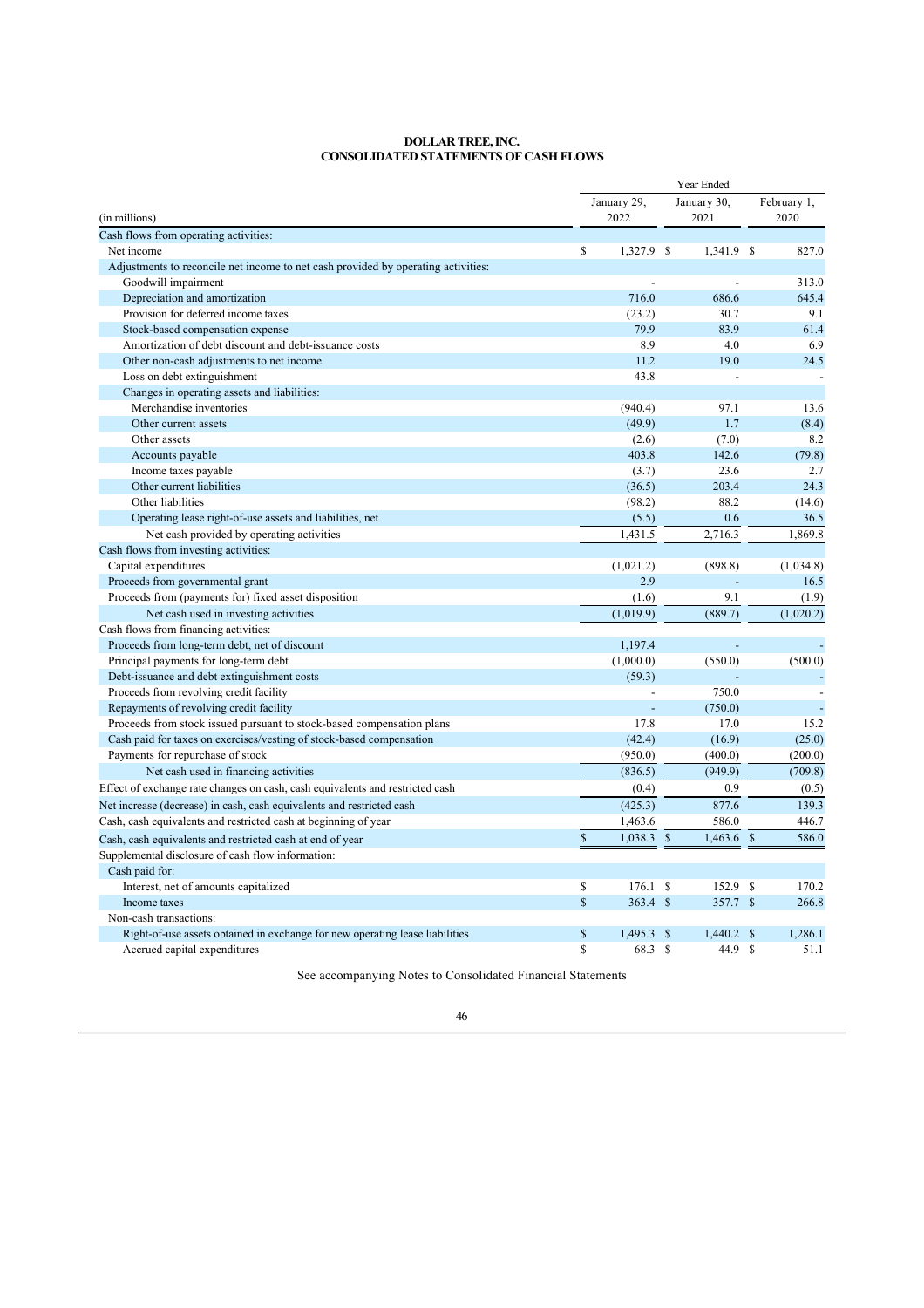## **DOLLAR TREE, INC. NOTES TO CONSOLIDATED FINANCIAL STATEMENTS**

#### <span id="page-47-0"></span>**Note 1 - Summary of Significant Accounting Policies**

#### **Description of Business**

Unless otherwise stated, references to "we," "us," and "our" in this annual report on Form 10-K refer to Dollar Tree, Inc. and its direct and indirect subsidiaries on a consolidated basis.

We are a leading operator of discount retail stores in the United States and Canada. Below are those accounting policies that we consider to be significant.

### **Principles of Consolidation and Basis of Presentation**

The consolidated financial statements include the financial statements of Dollar Tree, Inc., and its wholly-owned subsidiaries. All significant intercompany balances and transactions have been eliminated in consolidation. Certain prior year amounts have been reclassified to conform to the current year presentation.

### **Segment Information**

At January 29, 2022, we operate more than

16,000 retail discount stores in 48 states and five Canadian provinces. Our operations are conducted in two reporting business segments: Dollar Tree and Family Dollar. We define our segments as those operations whose results our chief operating decision maker ("CODM") regularly reviews to analyze performance and allocate resources.

The Dollar Tree segment is the leading operator of discount variety stores offering merchandise predominantly at the fixed price point of \$1.25. The Dollar Tree segment includes our operations under the "Dollar Tree" and "Dollar Tree Canada" brands, 15 distribution centers in the United States and two distribution centers in Canada.

The Family Dollar segment operates a chain of general merchandise retail discount stores providing consumers with a selection of competitivelypriced merchandise in convenient neighborhood stores. The Family Dollar segment consists of our operations under the "Family Dollar" brand and 11 distribution centers.

Refer to [Note 11](#page-64-0) for additional information regarding our operating segments.

### **Foreign Currency**

The functional currencies of certain of our international subsidiaries are the local currencies of the countries in which the subsidiaries are located. Foreign currency denominated assets and liabilities are translated into U.S. dollars using the exchange rates in effect at the consolidated balance sheet date. Results of operations and cash flows are translated using the average exchange rates throughout the period. The effect of exchange rate fluctuations on translation of assets and liabilities is included as a component of shareholders' equity in accumulated other comprehensive loss. Gains and losses from foreign currency transactions, which are included in "Other expense, net" have not been significant.

#### **Fiscal Year**

Our fiscal year is a 52-week or 53-week period ending on the Saturday closest to January 31. References to "2021" or "fiscal 2021," "2020" or "fiscal 2020," and "2019" or "fiscal 2019" relate to the 52-week fiscal years ended January 29, 2022, January 30, 2021, and February 1, 2020, respectively.

#### **Use of Estimates**

The preparation of financial statements in conformity with U.S. generally accepted accounting principles ("GAAP") requires management to make estimates and assumptions that affect the reported amounts of assets and liabilities and disclosures of contingent assets and liabilities at the date of the consolidated financial statements and the reported amounts of revenues and expenses during the reporting period. Actual results could differ from those estimates.

#### **Cash and Cash Equivalents**

Cash and cash equivalents at January 29, 2022 and January 30, 2021 includes \$680.6 million and \$1,135.0 million, respectively, of investments primarily in money market securities which are valued at cost, which approximates fair value. We consider all highly-liquid debt instruments with original maturities of three months or less to be cash equivalents. The majority of payments due from financial institutions for the settlement of debit card and credit card transactions process within three business days, and therefore are classified as cash and cash equivalents.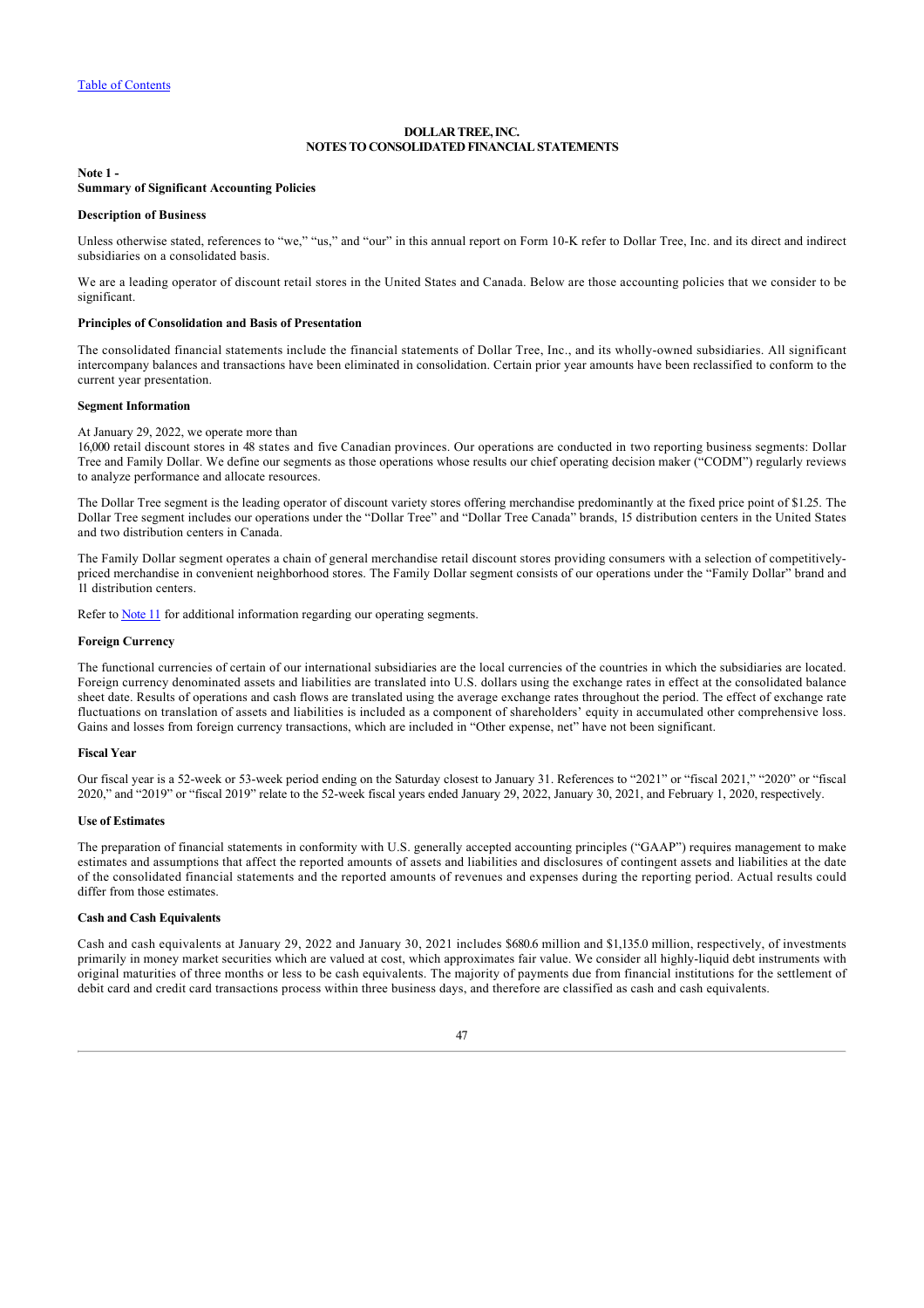## **Merchandise Inventories**

Merchandise inventories at our distribution centers are stated at the lower of cost or net realizable value, determined on a weighted-average cost basis. Cost is assigned to store inventories using the retail inventory method on a weighted-average basis. Under the retail inventory method, the valuation of inventories at cost and the resulting gross margins are computed by applying a calculated cost-to-retail ratio to the retail value of inventories.

Costs directly associated with warehousing and distribution are capitalized as merchandise inventories. Total warehousing and distribution costs capitalized into inventory amounted to \$203.2 million and \$172.7 million at January 29, 2022 and January 30, 2021, respectively.

### **Property, Plant and Equipment**

Property, plant and equipment are stated at cost and depreciated using the straight-line method over the estimated useful lives of the respective assets as follows:

| <b>Buildings</b>                  | 39 to 40 years |
|-----------------------------------|----------------|
| Furniture, fixtures and equipment | 3 to 15 years  |

Leasehold improvements are amortized over the shorter of the estimated useful lives of the respective assets or the related lease terms. Amortization is included in "Selling, general and administrative expenses" in the accompanying consolidated income statements.

Costs incurred related to software developed for internal use are capitalized and amortized, generally over three years.

#### **Capitalized Interest**

We capitalize interest on borrowed funds during the construction of certain property and equipment. We capitalized \$1.1 million, \$3.2 million and \$2.4 million of interest costs in the years ended January 29, 2022, January 30, 2021 and February 1, 2020, respectively.

## **Insurance Reserves and Restricted Cash**

We utilize a combination of insurance and self-insurance programs, including a wholly-owned captive insurance entity, to provide for the potential liabilities for certain risks, including workers' compensation, general liability and automobile liability. Liabilities associated with the risks that are retained by us are not discounted and are estimated, in part, by considering claims experience, exposure and severity factors and other actuarial assumptions.

Dollar Tree Insurance, Inc., a South Carolina-based wholly-owned captive insurance subsidiary of ours, charges the operating subsidiary companies premiums to insure the retained workers' compensation, general liability and automobile liability exposures. Pursuant to South Carolina insurance regulations, Dollar Tree Insurance, Inc. maintains certain levels of cash and cash equivalents related to its self-insured exposures.

We also maintain certain cash balances related to our insurance programs, which are held in trust and restricted as to withdrawal or use. These amounts are reflected in "Restricted cash" in the accompanying consolidated balance sheets.

#### **Lease Accounting**

In the first quarter of fiscal 2019, we adopted Accounting Standards Update ("ASU") No. 2016-02, "*Leases (Topic 842)"* and subsequent amendments, using the optional effective date transition method provided by accounting pronouncement, ASU No. 2018-11, *"Leases (Topic 842): Targeted Improvements"* and recorded a cumulative effect adjustment to beginning retained earnings. Adoption of the standard resulted in the recognition of Operating lease right-of-use assets and Operating lease liabilities of \$6.2 billion and \$6.1 billion, respectively, and a reduction to Retained earnings of \$65.3 million, net of tax, as of February 3, 2019. For fiscal 2019, the adoption of the standard did not have a material impact on our consolidated income statements or consolidated statements of cash flows.

Our lease portfolio primarily consists of leases for our retail store locations and we also lease vehicles and trailers, as well as distribution center space and equipment. We determine if an arrangement is a lease at inception by evaluating whether the arrangement conveys the right to use an identified asset and whether we obtain substantially all of the economic benefits from and have the ability to direct the use of the asset. Leases with an initial term of 12 months or less are not recorded on the consolidated balance sheets. We recognize expense for these leases on a straight-line basis over the lease term. For leases with an initial term in excess of 12 months, operating lease right-of-use assets and operating lease liabilities are recognized based on the present value of the future lease payments over the committed lease term at the lease commencement date.

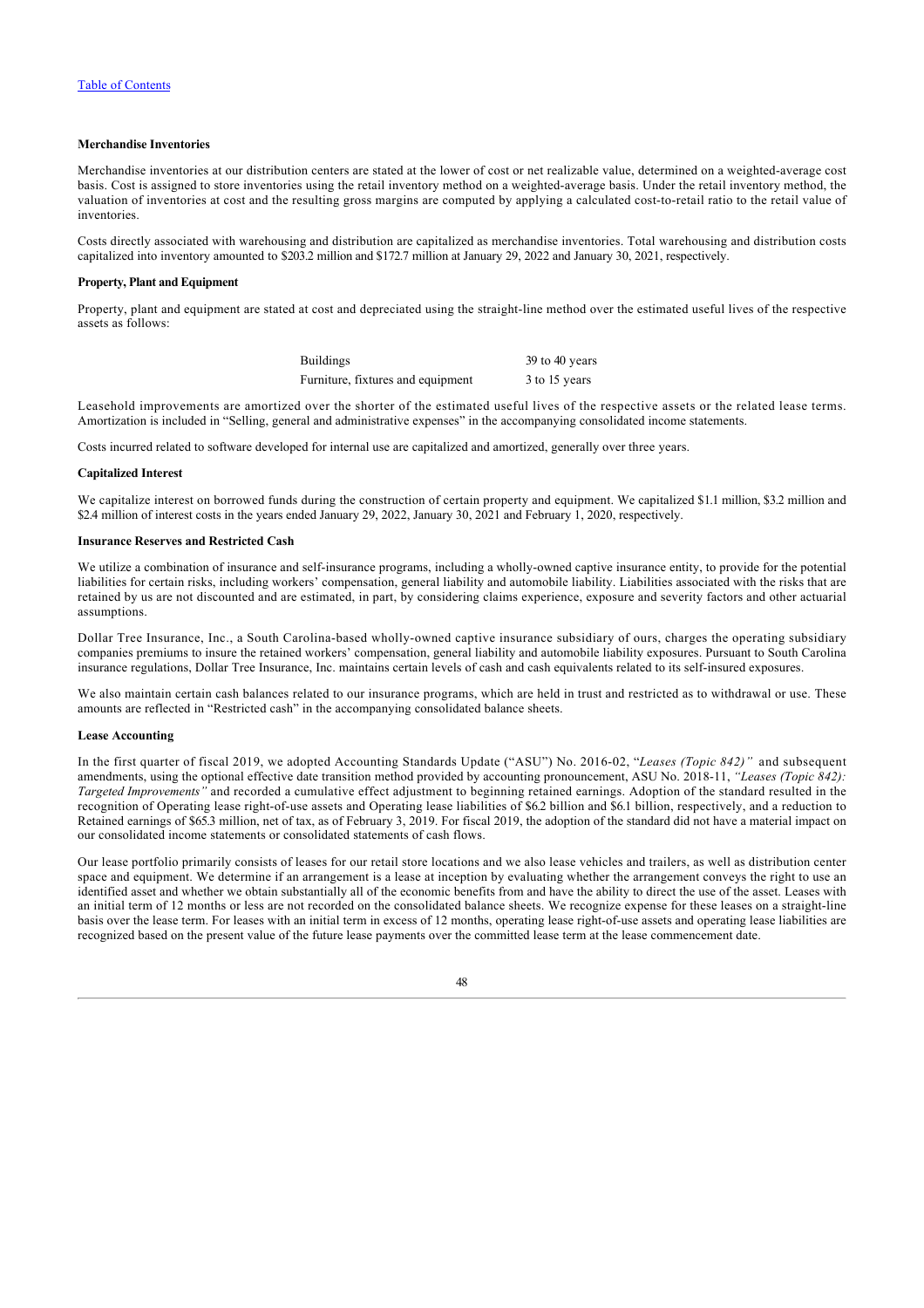As most of our leases do not provide an implicit rate, we use our incremental borrowing rate in determining the present value of future lease payments. Inputs to the calculation of our incremental borrowing rate include the valuations and yields of our outstanding senior notes and their credit spreads over comparable U.S. Treasury rates, adjusted to a collateralized basis by estimating the credit spread improvement that would result from an upgrade of one ratings classification. Most leases include one or more options to renew and the exercise of renewal options is at our sole discretion. We do not include renewal options in our determination of the lease term unless the renewals are deemed to be reasonably certain. Operating lease expense for lease payments not yet paid is recognized on a straight-line basis over the lease term. The operating lease right-of-use asset is reduced by lease incentives, which has the effect of lowering the operating lease expense. Operating lease right-of-use assets are periodically reviewed for impairment losses. We use the long-lived assets impairment guidance in ASC Subtopic 360-10, *"Property, Plant, and Equipment - Overall,"* to determine whether a right-of-use asset is impaired, and if so, the amount of the impairment loss to recognize.

We have real estate leases that typically include payments related to non-lease components, such as common area maintenance, as well as payments for real estate taxes and insurance which are not considered components of the lease. These payments are generally variable and based on actual costs incurred by the lessor. These costs are expensed as incurred as variable lease costs and excluded for the purpose of calculating the right-of-use asset and lease liability. A smaller number of real estate leases contain fixed payments for common area maintenance, real estate taxes and insurance. These fixed payments are considered part of the lease payment and included in the right-of-use asset and lease liability. In addition, certain of our lease agreements include rental payments based on a percentage of retail sales over contractual levels and others include rental payments adjusted periodically for inflation. These payments are expensed as incurred as variable lease costs. Our lease agreements do not contain any material residual value guarantees or material restrictive financial covenants.

Purchased leases with terms which were either favorable or unfavorable as compared to prevailing market rates at the date of acquisition are amortized over the remaining lease terms, including, in some cases, an assumed renewal. Amortization expense, net of \$38.5 million, \$48.1 million and \$52.9 million was recognized in "Selling, general and administrative expenses" in 2021, 2020 and 2019, respectively, related to these lease rights.

### **Impairment of Long-Lived Assets and Long-Lived Assets to be Disposed of**

We review our long-lived assets and certain identifiable intangible assets for impairment whenever events or changes in circumstances indicate that the carrying amount of an asset may not be recoverable. Recoverability of assets to be held and used is measured by comparing the carrying amount of an asset to future net undiscounted cash flows expected to be generated by the asset. If such assets are considered to be impaired, the impairment to be recognized is measured as the amount by which the carrying amount of the assets exceeds the fair value of the assets based on discounted cash flows or other readily available evidence of fair value, if any. Assets to be disposed of are reported at the lower of the carrying amount or fair value less costs to sell. In fiscal 2021, 2020 and 2019, we recorded charges of \$4.4 million, \$4.6 million and \$9.1 million, respectively, to write down certain assets, including \$3.9 million, \$3.8 million and \$8.5 million in fiscal 2021, 2020 and 2019, respectively, to write down Operating lease right-of-use assets. These charges are recorded as a component of "Selling, general and administrative expenses" in the accompanying consolidated income statements.

### **Goodwill and Nonamortizing Intangible Assets**

Goodwill and nonamortizing intangible assets, including the Family Dollar trade name, are not amortized, but rather tested for impairment at least annually. In addition, goodwill and nonamortizing intangible assets will be tested on an interim basis if an event or circumstance indicates that it is more likely than not that an impairment loss has been incurred.

We perform a qualitative assessment to determine whether it is more likely than not that the Family Dollar trade name is impaired. If we determine that it is more likely than not that an impairment exists, we evaluate the Family Dollar trade name for impairment by comparing its fair value, based on an income approach using the relief-from-royalty method, to its carrying value. If the carrying value of the asset exceeds its estimated fair value, an impairment loss is recognized in an amount equal to that excess.

Subsequent to the evaluation of the Family Dollar trade name for impairment, we perform a goodwill impairment evaluation. In the event that a qualitative assessment of the fair value of a reporting unit indicates it is more likely than not that the fair value is less than the carrying amount, we then estimate the fair value of the reporting unit using a combination of a market multiple method and a discounted cash flow method. We recognize goodwill impairment for the amount by which the reporting unit's carrying amount exceeds its estimated fair value, not to exceed the total carrying amount of goodwill allocated to the reporting unit.

Our reporting units are determined in accordance with the provisions of ASC Topic 350, *"Intangibles - Goodwill and Other."* We perform our annual impairment testing of goodwill and nonamortizing intangible assets during the fourth quarter of each year.

The annual goodwill impairment evaluations in 2021 and 2020 did not result in impairment. The 2019 goodwill impairment evaluation indicated that the fair value of the Family Dollar reporting unit was lower than its carrying value resulting in a \$313.0 million non-cash pre-tax and after-tax goodwill impairment charge in the fourth quarter of fiscal 2019, which was recorded as a

## $\overline{49}$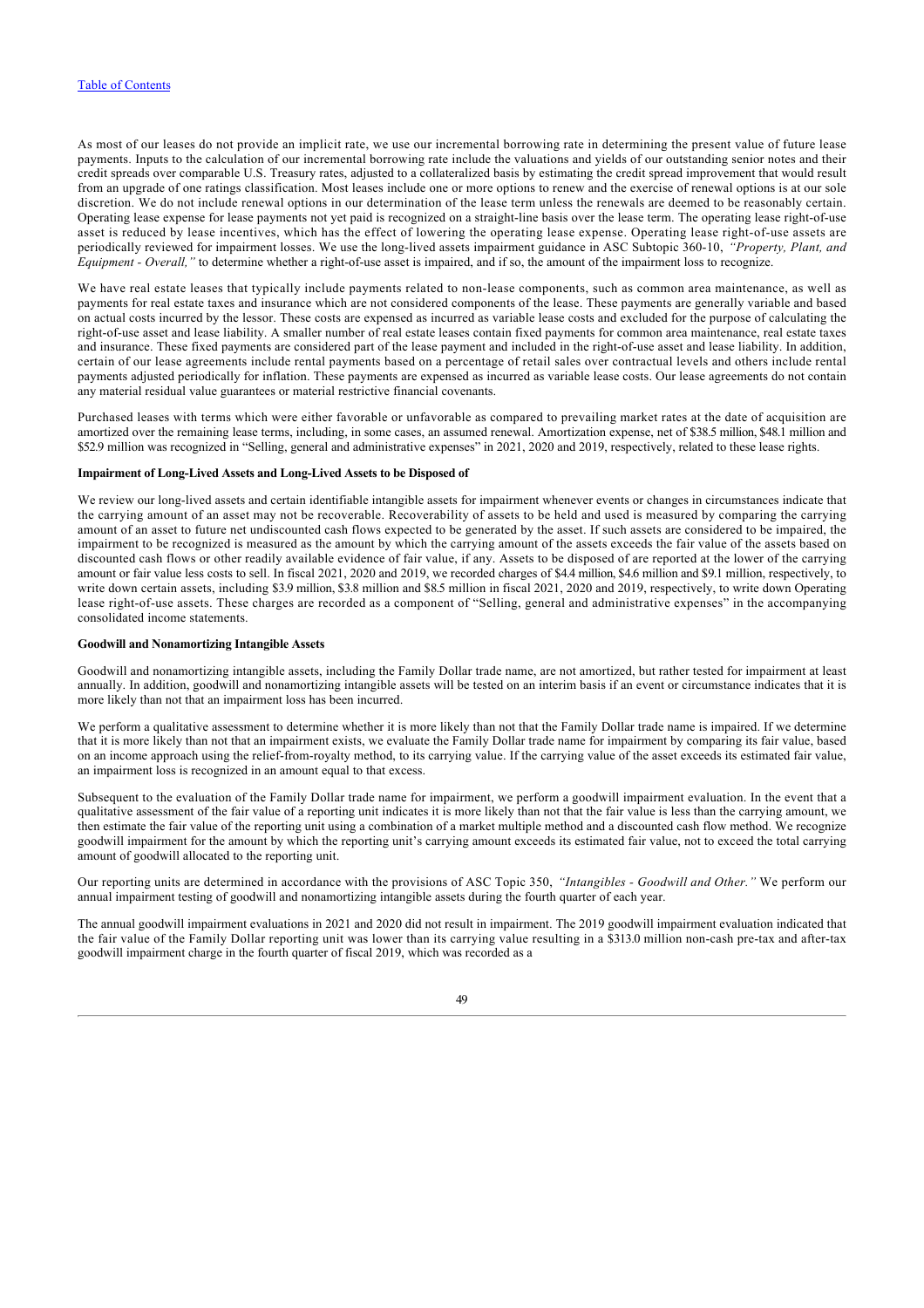component of "Selling, general and administrative expenses" in the accompanying consolidated income statements. We have recorded cumulative goodwill impairment charges totaling \$3,040.0 million, all of which relate to the Family Dollar reporting unit.

Our annual impairment evaluation of the Family Dollar trade name did not result in impairment charges during fiscal 2021, 2020 or 2019.

### **Revenue Recognition**

We recognize sales revenue, net of estimated returns and sales tax, at the time the customer tenders payment for and takes control of the merchandise.

## **Taxes Collected**

We report taxes assessed by a governmental authority that are directly imposed on revenue-producing transactions (i.e., sales tax) on a net (excluded from revenue) basis.

### **Cost of Sales**

We include the cost of merchandise, warehousing and distribution costs, and certain occupancy costs in cost of sales.

#### **Vendor Allowances**

We receive vendor support in the form of cash payments or allowances through a variety of reimbursements such as purchase discounts, cooperative advertising, markdowns, scandowns and volume rebates. We have agreements with vendors setting forth the specific conditions for each allowance or payment. We either recognize the allowance as a reduction of current costs or defer the payment over the period the related merchandise is sold. If the payment is a reimbursement for costs incurred, it is offset against those related costs; otherwise, it is treated as a reduction to the cost of merchandise.

## **Pre-Opening Costs**

We expense pre-opening costs for new, expanded, relocated and re-bannered stores and for distribution centers, as incurred.

#### **Advertising Costs**

We expense advertising costs as they are incurred and they are included in "Selling, general and administrative expenses" within the accompanying consolidated income statements. Advertising costs, net of co-op recoveries from vendors, were \$93.9 million, \$80.8 million and \$102.9 million in fiscal 2021, 2020 and 2019, respectively.

### **Income Taxes**

Income taxes are accounted for under the asset and liability method. Deferred tax assets and liabilities are recognized for the future tax consequences attributable to differences between financial statement carrying amounts of existing assets and liabilities and their respective tax bases. Deferred tax assets and liabilities are measured using enacted tax rates expected to apply to taxable income in the years in which those temporary differences are expected to be recovered or settled. The effect on deferred tax assets and liabilities of a change in tax rates is recognized in income in the period that includes the enactment date of such change.

We recognize a financial statement benefit for a tax position if we determine that it is more likely than not that the position will be sustained upon examination.

We include interest and penalties in the provision for income tax expense and income taxes payable. We do not provide for any penalties associated with tax contingencies unless they are considered probable of assessment.

## **Stock-Based Compensation**

We recognize expense for all share-based payments to employees and non-employee directors based on their fair values. Total stock-based compensation expense for 2021, 2020 and 2019 was \$79.9 million, \$83.9 million and \$61.4 million, respectively.

We recognize expense related to the fair value of restricted stock units (RSUs) and stock options over the requisite service period on a straight-line basis or a shorter period based on the retirement eligibility of the grantee. The fair value of RSUs is determined using the closing price of our common stock on the date of grant. The fair value of stock option grants is estimated on the date of grant using the Black-Scholes option pricing model. We account for forfeitures when they occur.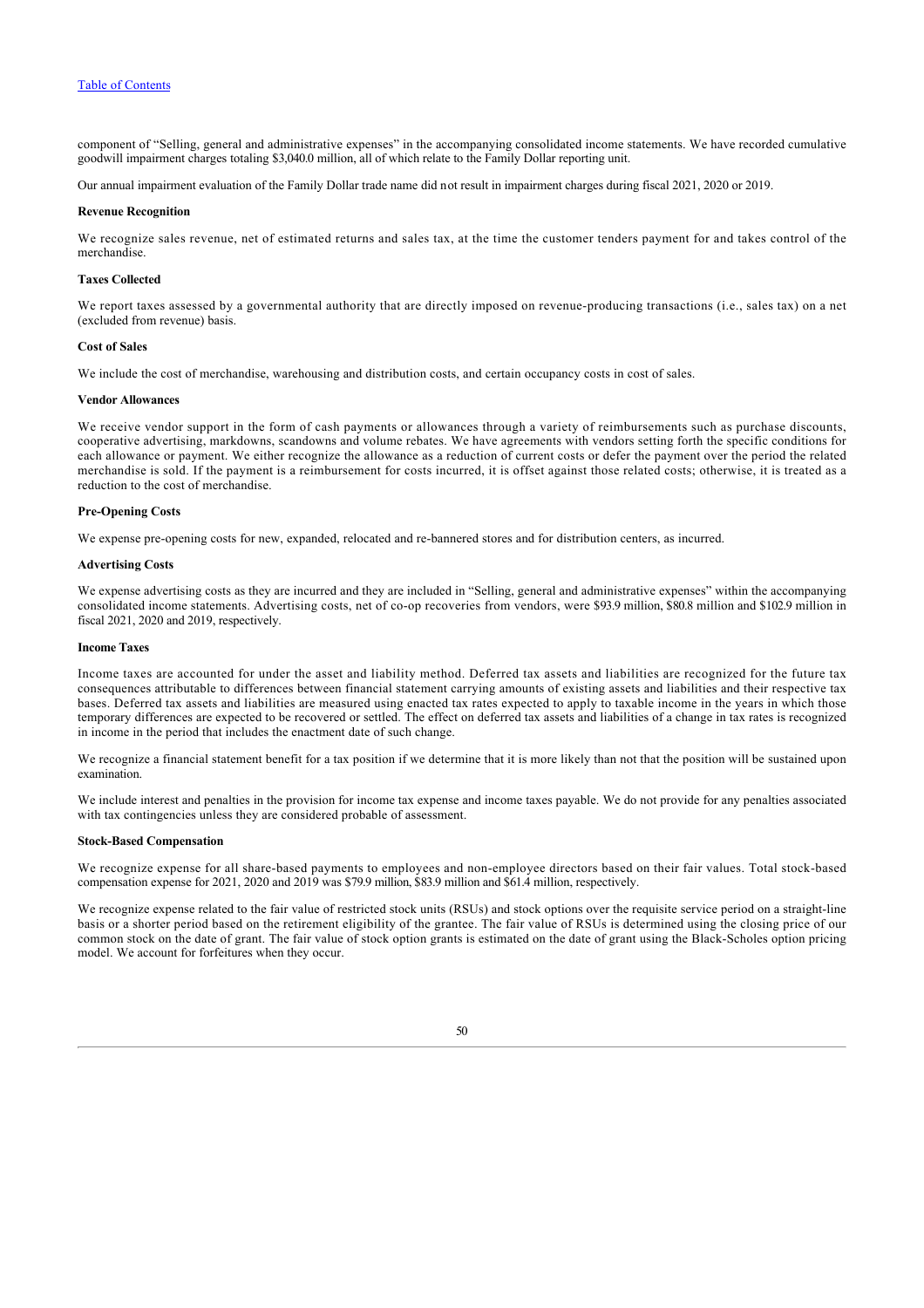## **Net Income Per Share**

Basic net income per share has been computed by dividing net income by the weighted average number of shares outstanding. Diluted net income per share reflects the potential dilution that could occur assuming the inclusion of dilutive potential shares and has been computed by dividing net income by the weighted average number of shares and dilutive potential shares outstanding. Dilutive potential shares include all outstanding stock options and unvested RSUs after applying the treasury stock method.

### <span id="page-51-0"></span>**Note 2 -**

## **Supplemental Balance Sheet Information**

## **Property, Plant and Equipment, Net**

Property, plant and equipment, net, as of January 29, 2022 and January 30, 2021 consists of the following:

|   |         |             | January 30, |
|---|---------|-------------|-------------|
|   | 2022    |             | 2021        |
| S | 239.7   |             | 238.7       |
|   | 1,568.2 |             | 1,524.0     |
|   | 2,840.1 |             | 2,631.7     |
|   | 4,704.1 |             | 4,229.4     |
|   | 489.0   |             | 257.5       |
|   | 9.841.1 |             | 8,881.3     |
|   | 5,363.8 |             | 4,765.0     |
|   | 4,477.3 |             | 4,116.3     |
|   |         | January 29, | - S         |

Depreciation expense was \$672.0 million, \$631.1 million, and \$581.9 million for the years ended January 29, 2022, January 30, 2021, and February 1, 2020, respectively.

## **Other Current Liabilities**

Other current liabilities as of January 29, 2022 and January 30, 2021 consist of the following:

<span id="page-51-1"></span>

| (in millions)                   |   | January 29,<br>2022 | January 30,<br>2021 |       |  |
|---------------------------------|---|---------------------|---------------------|-------|--|
| Taxes (other than income taxes) | S | 313.5 \$            |                     | 305.0 |  |
| Compensation and benefits       |   | 123.8               |                     | 162.8 |  |
| Insurance                       |   | 121.5               |                     | 115.4 |  |
| Accrued construction costs      |   | 68.3                |                     | 44.9  |  |
| Accrued supplies                |   | 27.4                |                     | 25.2  |  |
| Other                           |   | 147.5               |                     | 162.0 |  |
| Total other current liabilities |   | 802.0               |                     | 815.3 |  |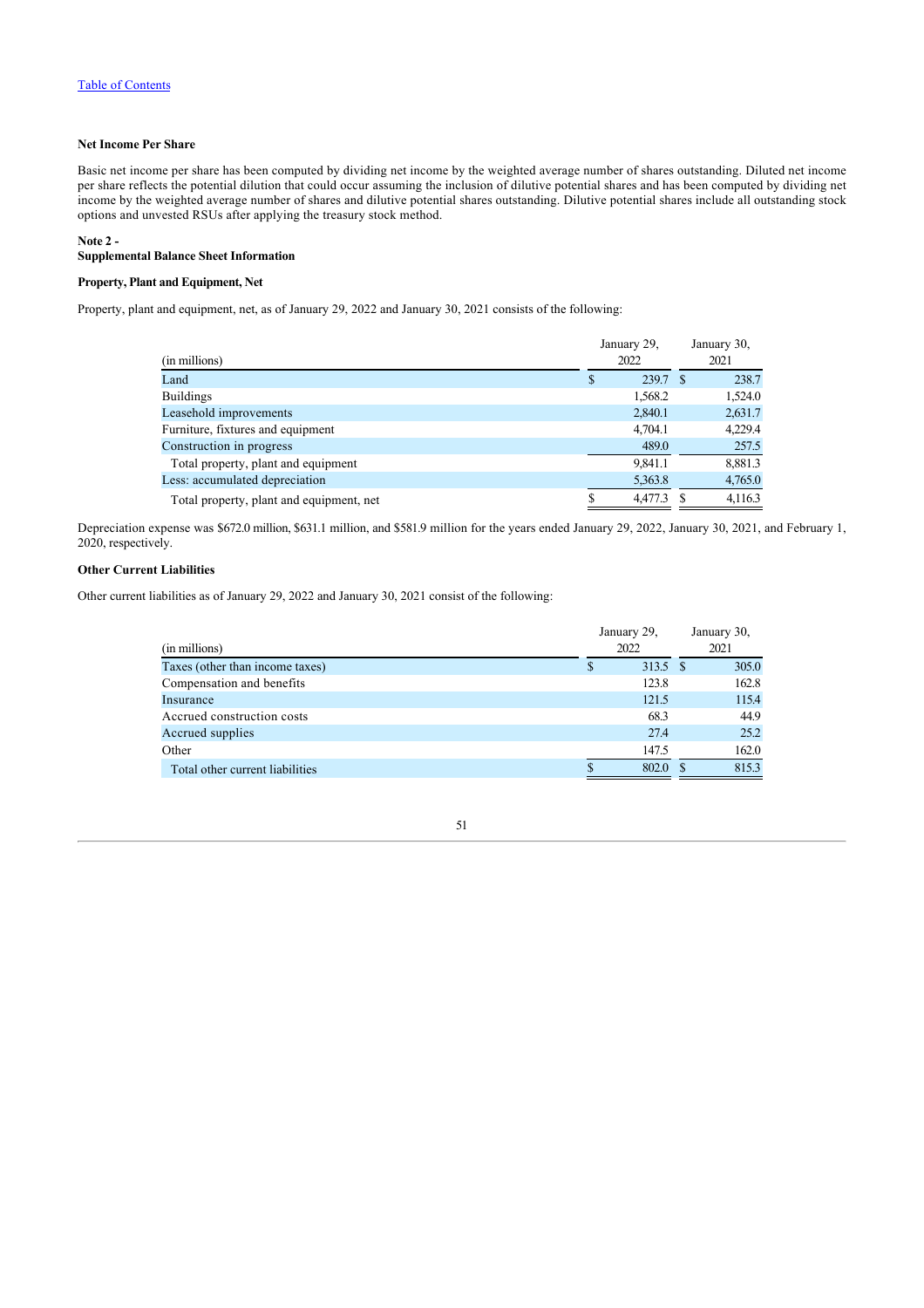### **Note 3 - Income Taxes**

The provision for income taxes consists of the following:

| Year Ended                 |                     |          |                     |              |                     |
|----------------------------|---------------------|----------|---------------------|--------------|---------------------|
| (in millions)              | January 29,<br>2022 |          | January 30,<br>2021 |              | February 1,<br>2020 |
| <b>Current taxes:</b>      |                     |          |                     |              |                     |
| Federal                    | S                   | 271.1 \$ | 279.5 \$            |              | 210.1               |
| <b>State</b>               |                     | 56.3     | 87.4                |              | 52.5                |
| Foreign                    |                     | 0.1      | 0.2                 |              | 0.1                 |
| Total current taxes        |                     | 327.5    | 367.1               |              | 262.7               |
| <b>Deferred taxes:</b>     |                     |          |                     |              |                     |
| Federal                    |                     | 50.3     | 32.6                |              | 39.2                |
| State                      |                     | (76.5)   | (3.8)               |              | (5.6)               |
| Foreign                    |                     | 3.0      | 2.0                 |              | (24.6)              |
| Total deferred taxes       |                     | (23.2)   | 30.8                |              | 9.0                 |
| Provision for income taxes |                     | 304.3    | 397.9<br>-S         | <sup>S</sup> | 271.7               |

A reconciliation of the statutory U.S. federal income tax rate and the effective tax rate follows:

|                                                                                        | Year Ended       |                  |                  |  |  |  |
|----------------------------------------------------------------------------------------|------------------|------------------|------------------|--|--|--|
|                                                                                        | January 29, 2022 | January 30, 2021 | February 1, 2020 |  |  |  |
| Statutory U.S. federal income tax rate                                                 | 21.0%            | 21.0%            | 21.0%            |  |  |  |
| Effect of:                                                                             |                  |                  |                  |  |  |  |
| State and local income taxes, net of federal income tax benefit                        | 3.7              | 3.2              | 3.7              |  |  |  |
| Non-deductible executive compensation                                                  | 0.4              | 0.4              |                  |  |  |  |
| State tax reserve release                                                              | (0.4)            | (0.5)            |                  |  |  |  |
| Incremental tax expense (benefit) of exercises/vesting of equity-based<br>compensation | (0.5)            | 0.2              | (0.4)            |  |  |  |
| Work Opportunity Tax Credit                                                            | (1.8)            | (1.6)            | (2.7)            |  |  |  |
| Deferred tax rate change                                                               | (3.8)            |                  | 0.1              |  |  |  |
| Goodwill impairment                                                                    |                  |                  | 6.0              |  |  |  |
| Change in valuation allowance                                                          |                  |                  | (2.2)            |  |  |  |
| Other, net                                                                             |                  | 0.2              | (0.8)            |  |  |  |
| Effective tax rate                                                                     | 18.6%            | 22.9%            | 24.7%            |  |  |  |

## **Goodwill Impairment**

In the fourth quarter of 2019, we recorded a goodwill impairment charge of \$313.0 million related to the Family Dollar goodwill, as further discussed in [Note 1](#page-47-0) under the caption "Goodwill and Nonamortizing Intangible Assets." As the purchase of Family Dollar was a stock acquisition, carryover basis applied for tax purposes. The impairment charge is not deductible for federal or state tax purposes and therefore there is no tax benefit related to the impairment.

## **Foreign Taxes**

United States income taxes have not been provided on accumulated but undistributed earnings of our foreign subsidiaries as we intend to permanently reinvest earnings. We do not consider the tax on the mandatory deemed repatriation of undistributed foreign earnings and profits to be material.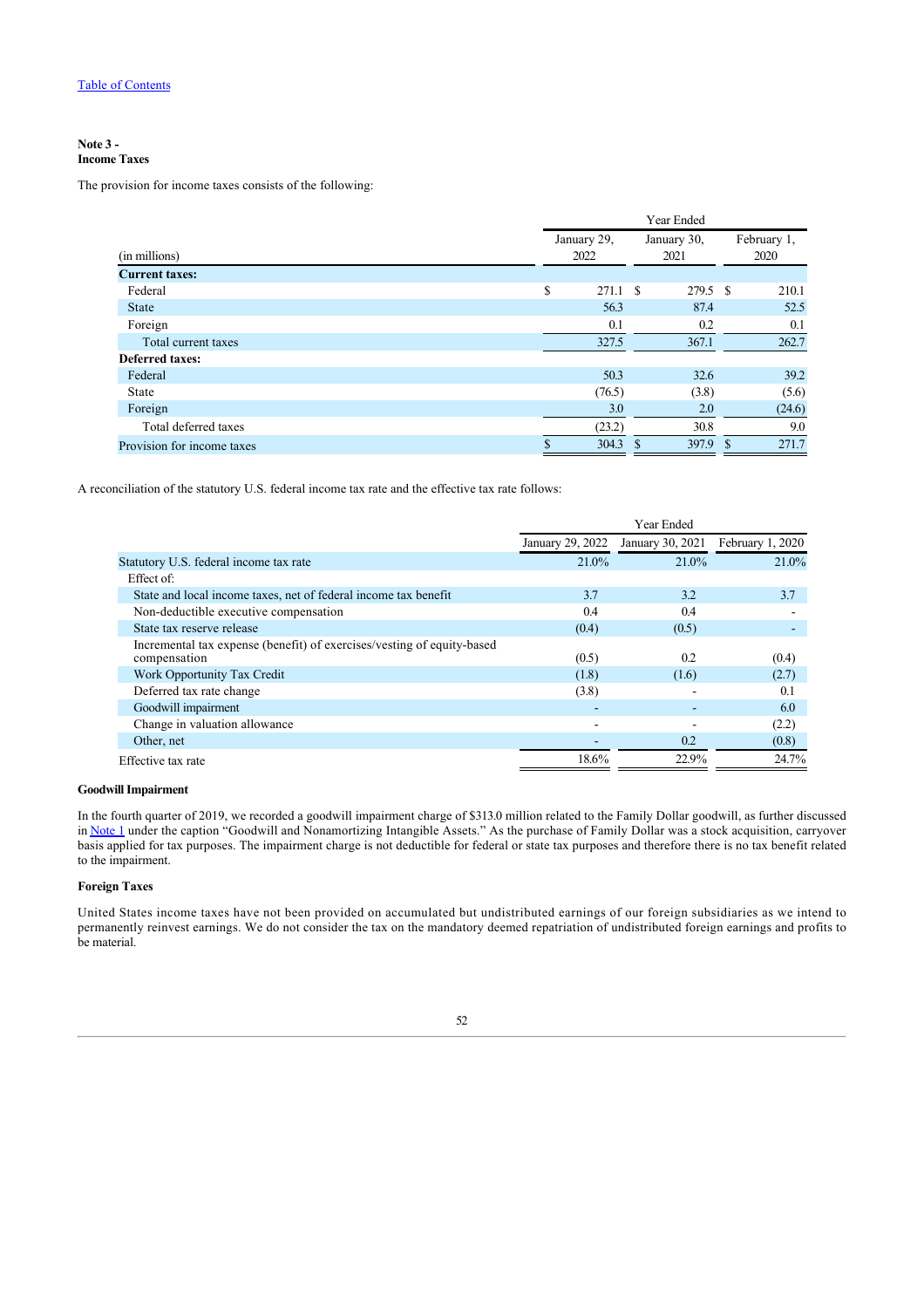## **Deferred Income Taxes**

Deferred income taxes reflect the net tax effects of temporary differences between the carrying amounts of assets and liabilities for financial reporting purposes and the amounts used for income tax purposes.

Significant components of our net deferred tax assets (liabilities) follow:

| (in millions)                                                   | January 29,<br>2022 |   | January 30,<br>2021 |
|-----------------------------------------------------------------|---------------------|---|---------------------|
| <b>Deferred tax assets:</b>                                     |                     |   |                     |
| Operating lease liabilities                                     | \$<br>$1,647.3$ \$  |   | 1,658.4             |
| Net operating losses, interest expense and credit carryforwards | 91.5                |   | 95.5                |
| Accrued expenses                                                | 50.7                |   | 72.9                |
| Accrued compensation expense                                    | 34.9                |   | 47.2                |
| Inventory                                                       | 24.4                |   |                     |
| State tax election                                              | 15.8                |   | 17.4                |
| Other                                                           | 2.4                 |   | 3.2                 |
| Total deferred tax assets                                       | 1,867.0             |   | 1,894.6             |
| Valuation allowance                                             | (13.0)              |   | (16.8)              |
| Deferred tax assets, net                                        | 1,854.0             |   | 1,877.8             |
| Deferred tax liabilities:                                       |                     |   |                     |
| Operating lease right-of-use assets                             | (1,578.4)           |   | (1,587.2)           |
| Other intangibles                                               | (780.9)             |   | (840.4)             |
| Property and equipment                                          | (435.6)             |   | (410.5)             |
| Prepaids                                                        | (26.0)              |   | (25.2)              |
| Inventory                                                       |                     |   | (4.8)               |
| Total deferred tax liabilities                                  | (2,820.9)           |   | (2,868.1)           |
| Deferred income taxes, net                                      | \$<br>(966.9)       | S | (990.3)             |

At January 29, 2022, we had certain state tax credit carryforwards, net operating loss carryforwards and capital loss carryforwards totaling \$91.5 million. Some of these carryforwards will expire, if not utilized, beginning in 2022 through 2041.

A valuation allowance of \$13.0 million, net of federal tax benefits, has been provided principally for certain state credit carryforwards and net operating loss carryforwards. Since January 30, 2021, the valuation allowance has been decreased to reflect state credits and net operating losses expected to be utilized over the carryforward period. In assessing the realizability of deferred tax assets, we consider whether it is more likely than not that some portion or all of the deferred taxes will not be realized. Based upon the availability of carrybacks of future deductible amounts and our projections for future taxable income over the periods in which the deferred tax assets are deductible, we believe it is more likely than not the remaining existing deductible temporary differences will reverse during periods in which carrybacks are available or in which we generate net taxable income.

## **Uncertain Tax Positions**

We are participating in the IRS Compliance Assurance Program ("CAP") for fiscal 2021 and we have been accepted into the program for fiscal 2022. This program accelerates the examination of key transactions with the goal of resolving any issues before the tax return is filed. Our federal tax returns have been examined and all issues have been settled through the fiscal 2019 tax year. Several states completed their examinations during fiscal 2021. In general, fiscal 2018 and forward are within the statute of limitations for state tax purposes. The statute of limitations is still open prior to fiscal 2018 for some states. In fiscal 2020, we participated in the CAP under the IRS's bridge year program and as a result, the IRS will not be completing an audit on the 2020 tax return.

The balance for unrecognized tax benefits at January 29, 2022 was \$20.9 million. The total amount of unrecognized tax benefits at January 29, 2022 that, if recognized, would affect the effective tax rate was \$16.5 million (net of the federal tax benefit).

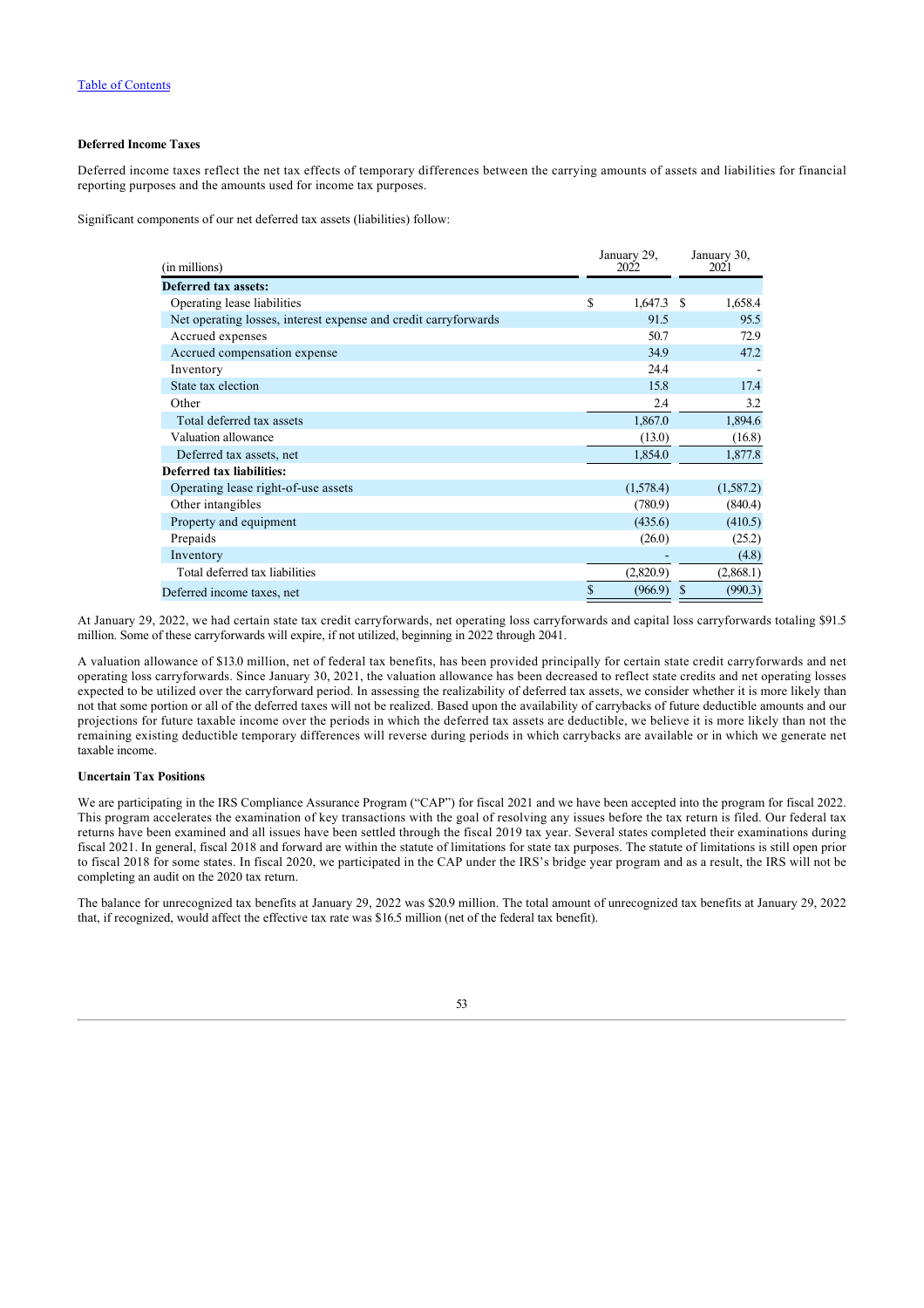The following is a reconciliation of our total gross unrecognized tax benefits:

| (in millions)                                             | January 29,<br>2022 |       |  |        |  |  |  |  | January 30,<br>2021 |
|-----------------------------------------------------------|---------------------|-------|--|--------|--|--|--|--|---------------------|
| <b>Beginning Balance</b>                                  |                     | 22.6  |  | 28.9   |  |  |  |  |                     |
| Additions for tax positions of prior years                |                     | 4.6   |  | 3.4    |  |  |  |  |                     |
| Additions, based on tax positions related to current year |                     | 2.7   |  | 1.2    |  |  |  |  |                     |
| Lapses in statutes of limitation                          |                     | (9.0) |  | (10.9) |  |  |  |  |                     |
| Ending balance                                            |                     | 20.9  |  | 22.6   |  |  |  |  |                     |

We believe it is reasonably possible that \$8.5 million to \$9.5 million of the reserve for uncertain tax positions may be reduced during the next 12 months principally as a result of the effective settlement of outstanding issues. It is also possible that state tax reserves will be reduced for audit settlements and statute expirations within the next 12 months. At this point it is not possible to estimate a range associated with the resolution of these audits. We do not expect any change to have a material impact to our consolidated financial statements.

As of January 29, 2022, we have recorded a liability for potential interest and penalties of \$2.1 million.

#### <span id="page-54-0"></span>**Note 4 -**

### **Commitments and Contingencies**

## **Purchase Obligations**

At January 29, 2022, we have commitments totaling \$229.6 million related to ocean shipping contracts and commitments of \$266.0 million related to agreements for software licenses and support, telecommunication services and store technology assets and maintenance for our stores.

## **Letters of Credit**

#### We have \$

425.0 million in Letter of Credit Reimbursement and Security Agreements with various financial institutions, under which \$257.9 million was committed to these letters of credit issued for routine purchases of imported merchandise at January 29, 2022.

At January 29, 2022, we also have \$46.0 million in standby letters of credit that serve as collateral for our large-deductible insurance programs and expire in fiscal 2022.

## **Surety Bonds**

We have issued various surety bonds that primarily serve as collateral for utility payments at our stores and self-insured insurance programs. These bonds total \$118.6 million and are committed through various dates through fiscal 2025.

#### **Contingencies**

We are defendants in legal proceedings including the class, collective, representative and large cases described below as well as individual claims in arbitration. We will vigorously defend ourselves in these matters. We do not believe that any of these matters will, individually or in the aggregate, have a material effect on our business or financial condition. We cannot give assurance, however, that one or more of these matters will not have a material effect on our results of operations for the quarter or year in which they are resolved.

We assess our legal proceedings monthly and reserves are established if a loss is probable and the amount of such loss can be reasonably estimated. For matters that have settled, we reserve the estimated settlement amount even if the settlement has not been approved by the court. Many, if not substantially all, of our legal proceedings are subject to significant uncertainties and, therefore, determining the likelihood of a loss and the measurement of any loss can be complex and subject to judgment. With respect to legal proceedings where we have determined that a loss is reasonably possible but not probable, we are unable to estimate the amount or range of the reasonably possible loss due to the inherent difficulty of predicting the outcome of and uncertainties regarding legal proceedings. Our assessments are based on estimates and assumptions that have been deemed reasonable by management, but that may prove to be incomplete or inaccurate, and unanticipated events and circumstances may occur that might cause us to change those estimates and assumptions. Management's assessment of legal proceedings could change because of future determinations or the discovery of facts which are not presently known. Accordingly, the ultimate costs of resolving these proceedings may be substantially higher or lower than currently estimated.

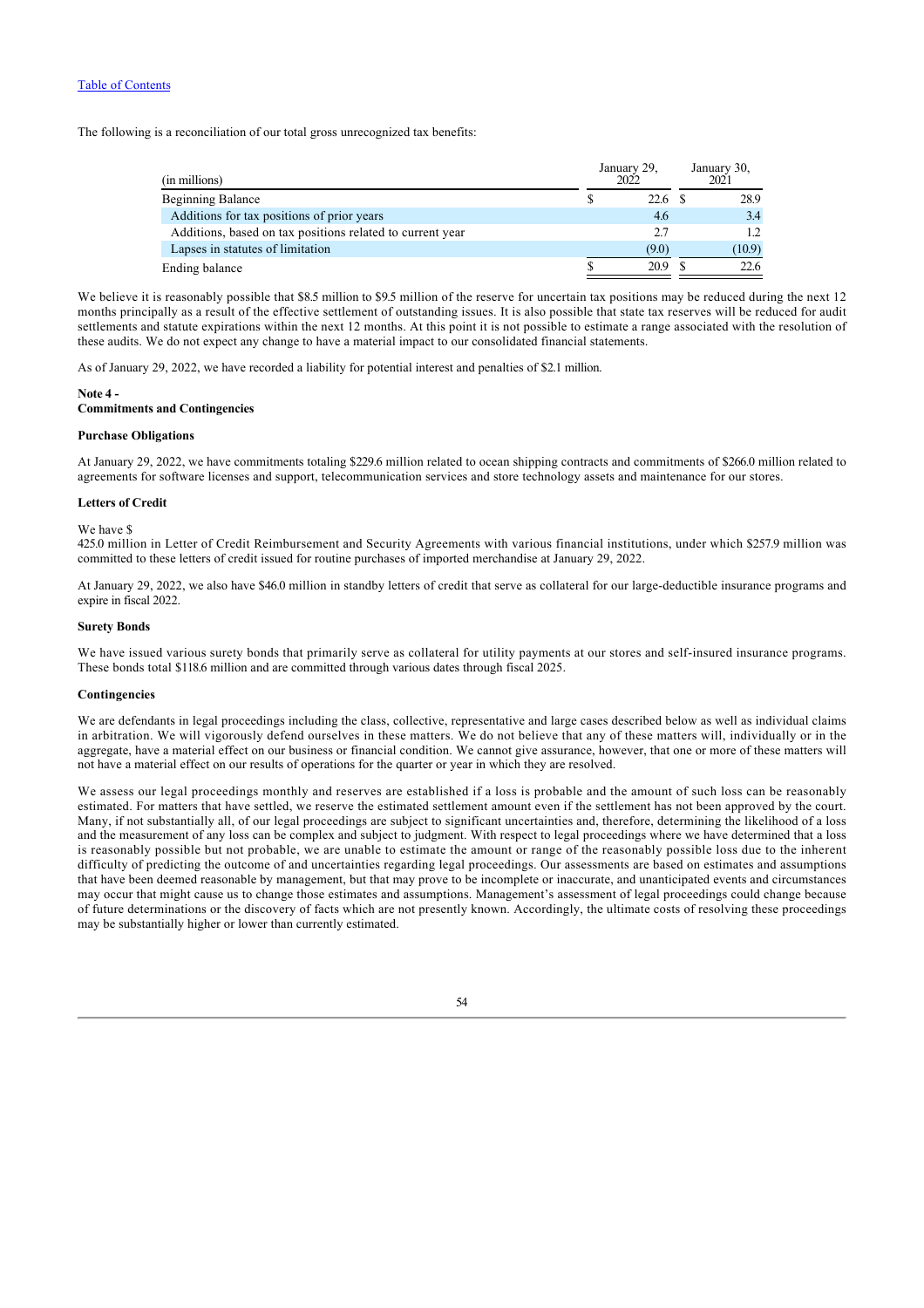## *Dollar Tree Active Matters*

The Food and Drug Administration ("FDA") has alleged that we improperly sold certain topically applied, over the counter ("OTC") products manufactured by certain Chinese factories that were on an import "alert" restriction issued by the FDA. We believe we have made significant improvements in our processes, and the FDA believes we have certain additional improvements to make, which we are addressing.

Actual or threatened California state court lawsuits have been filed against Dollar Tree and Family Dollar for similar employment-related claims brought under the Private Attorney General Act ("PAGA"). These cases may allege violations such as failure to provide employees with compliant rest and meal breaks, suitable seating and overtime pay, reimburse business expenses, pay minimum wages for all time worked, provide accurate wage statements, and timely pay wages as well as other off-the-clock and potential labor code violations.

Three personal injury lawsuits are pending against us and our vendors alleging that certain talc products that were sold by the company in the past caused cancer. Although we have been able to resolve previous talc lawsuits against us without material loss to the company, given the inherent uncertainties of litigation there can be no assurances regarding the outcome of pending or future cases. Future costs to litigate these cases are not known but may be significant, and it is uncertain whether our costs will be covered by insurance. In addition, although we have indemnification rights against our vendors in several of these cases, it is uncertain whether the vendors will have the financial ability to carry out their obligations.

### *Dollar Tree Resolved Matters*

In December 2020, a former store manager brought a class action in California state court alleging we failed to reimburse employees for business expenses and in so failing, engaged in unfair competition. The case has been resolved.

## *Family Dollar Active Matters*

On February 11, 2022, the FDA issued Form 483 observations primarily regarding rodent infestation at our West Memphis, Arkansas distribution center ("DC 202"), as well as other items that require remediation. In connection therewith, we initiated a voluntary retail-level product recall of FDA and U.S. Department of Agriculture-regulated products stored and shipped from DC 202 from January 1, 2021 through February 18, 2022 (the "Recall"), temporarily closed DC 202 for extensive cleaning, temporarily closed the affected stores to permit the removal and destruction of inventory subject to the Recall, ceased sales of relevant inventory subject to the Recall, committed to the FDA to continue to cease the shipment of FDA-regulated products from DC 202 until FDA approval is received, and initiated corrective actions at DC 202 intended to ensure that these issues will not recur when shipment of FDA-regulated products recommences. We are taking this matter extremely seriously, and are responding to all observations made in the Form 483. We are cooperating fully with the FDA, and intend to cooperate fully with any other applicable regulatory body. We recorded total charges of approximately \$34.1 million in the fourth quarter of our 2021 fiscal year in connection with the Recall, primarily attributable to inventory markdowns and related costs. The circumstances leading to the Recall (and/or the Recall itself) may have other negative impacts, which could include reputational damage, lost sales, further or additional governmental investigations and/or enforcement actions, and/or private litigation (see below), which could have a material adverse effect, individually or collectively, on our business, results of operations and/or financial condition.

We have received the following class action complaints related to issues associated with DC 202 (and anticipate additional lawsuits of a similar nature):

On February 22, 2022, a proposed class action complaint was filed in the Circuit Court of Pope County, Arkansas, alleging various causes of action on behalf of the citizens of Arkansas who purchased "contaminated products" covered by the Recall from January 1, 2021 through the date of such Recall. Plaintiffs seek restitution, disgorgement, damages, attorney fees, costs and expenses, punitive damages and such further relief (in each case in unspecified amounts), as the Court deems just and proper.

On February 23, 2022, a proposed class action complaint was filed in the U.S. District Court for the Southern District of Mississippi, Northern Division, alleging various causes of action related to the sale of products that may be contaminated by virtue of a rodent infestation and other unsanitary conditions in stores throughout Mississippi, Arkansas, Louisiana, Alabama, Missouri and Tennessee. Plaintiffs seek damages, attorney fees and costs, punitive damages and the replacement of, or refund of money paid to purchase the relevant products, and any other legal relief available for their claims (in each case in unspecified amounts), including equitable and injunctive relief.

On February 25, 2022, a proposed class action complaint was filed in the U.S. District Court for the Eastern District of Virginia, on behalf of all persons who purchased products subject to the Recall (with a subclass for all persons residing in the State of Tennessee who purchased products subject to the Recall), alleging breach of the implied warranty of merchantability and unjust enrichment. Plaintiffs seek restitution, damages, interest, punitive damages, attorney fees, costs and expenses, and such further relief (in each case in unspecified amounts), as the Court deems just and equitable.

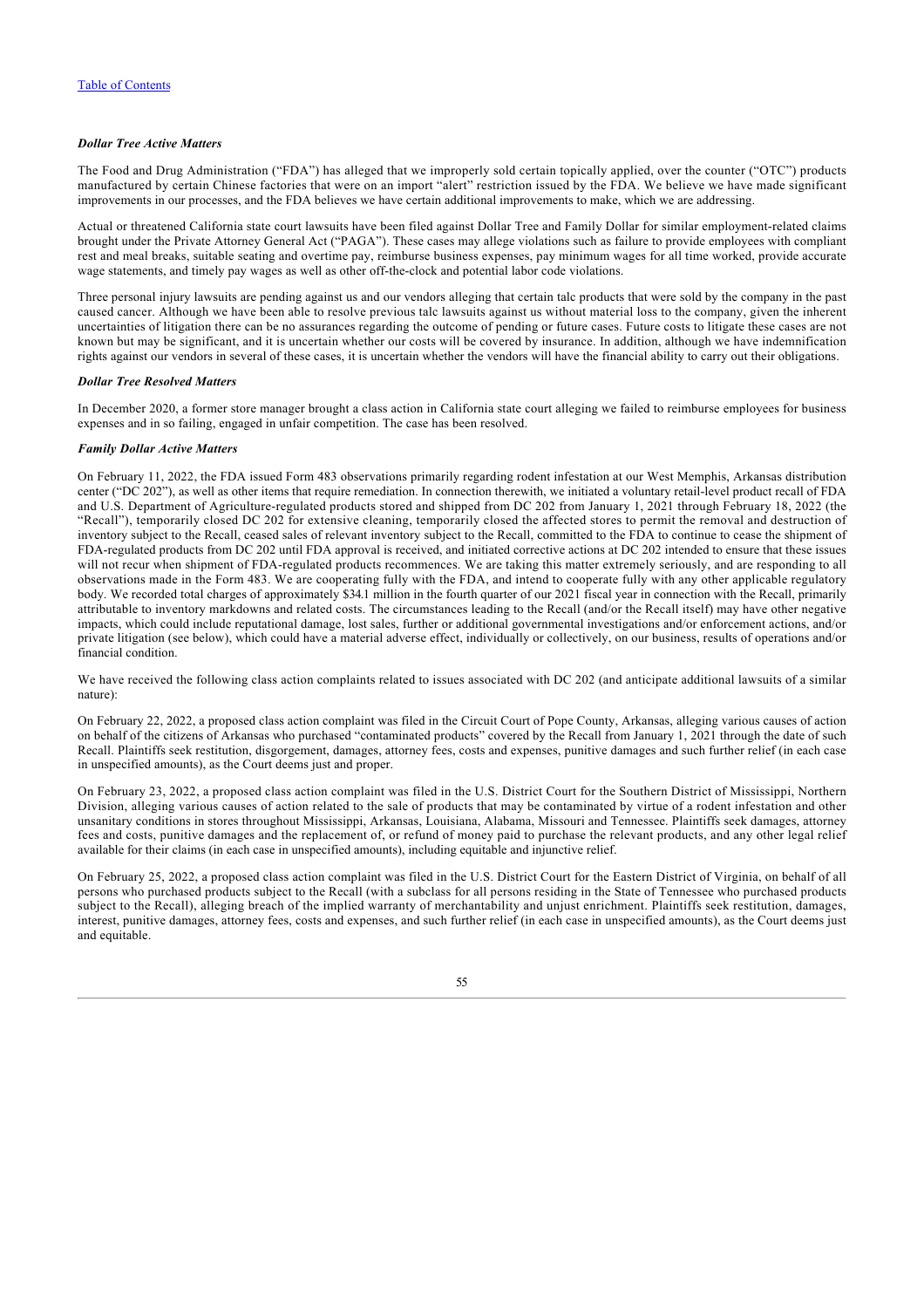On March 2, 2022, a proposed class action complaint was filed in the U.S. District Court for the Western District of Louisiana, alleging various causes of action related to the sale of products that may be contaminated by virtue of rodent infestation and other unsanitary conditions in stores throughout Louisiana, Mississippi, Arkansas, Alabama, Missouri and Tennessee. Plaintiffs seek damages, attorney fees and costs, punitive damages and the replacement of, or refund of money paid to purchase the relevant products, and any other legal relief available for their claims (in each case in unspecified amounts), including equitable and injunctive relief.

On March 4, 2022, a proposed class action complaint was filed in the U.S. District Court for the Western District of Tennessee, alleging various causes of action related to the sale of products that may be contaminated by virtue of rodent infestation and other unsanitary conditions in stores throughout Tennessee, Louisiana, Mississippi, Arkansas, Alabama, and Missouri. Plaintiffs seek damages, attorney fees and costs, punitive damages and the replacement of, or refund of money paid to purchase the relevant products, and any other legal relief available for their claims (in each case in unspecified amounts), including equitable and injunctive relief.

On March 7, 2022, a proposed class action complaint was filed in the U.S. District Court for the Southern District of Alabama, alleging various causes of action related to the sale of products that may be contaminated by virtue of rodent infestation and other unsanitary conditions in stores throughout Alabama, Louisiana, Mississippi, Arkansas, Tennessee, and Missouri. Plaintiffs seek damages, attorney fees and costs, punitive damages and the replacement of, or refund of money paid to purchase the relevant products, and any other legal relief available for their claims (in each case in unspecified amounts), including equitable and injunctive relief.

On March 8, 2022, a proposed class action complaint was filed in the U.S. District Court for the Western District of Missouri, alleging various causes of action related to the sale of products that may be contaminated by virtue of rodent infestation and other unsanitary conditions in stores throughout Missouri, Arkansas, Louisiana, Mississippi, Alabama and Tennessee. Plaintiffs seek damages, attorney fees and costs, punitive damages and the replacement of, or refund of money paid to purchase the relevant products, and any other legal relief available for their claims (in each case in unspecified amounts), including equitable and injunctive relief.

On March 10, 2022, a proposed class action complaint was filed in the U.S. District Court for the Eastern District of Arkansas, Delta Division, alleging various causes of action related to the sale of products that may be contaminated by virtue of rodent infestation and other unsanitary conditions in stores throughout Arkansas, Louisiana, Mississippi, Alabama, Tennessee and Missouri. Plaintiffs seek damages, attorney fees and costs, punitive damages and the replacement of, or refund of money paid to purchase the relevant products, and any other legal relief available for their claims (in each case in unspecified amounts), including equitable and injunctive relief.

On March 10, 2022, a proposed class action complaint was filed in the U.S. District Court for the Western District of Tennessee, Memphis Division, on behalf of all persons who purchased products subject to the Recall (with a subclass for all persons residing in the State of Tennessee who purchased products subject to the Recall), alleging breach of the implied warranty of merchantability, violation of the Tennessee Consumer Protection Act, and unjust enrichment. Plaintiffs seek refunds of unjust benefits, damages, interest, punitive damages, attorney fees, costs and expenses, and such further relief (in each case in unspecified amounts), as the Court deems just and equitable.

On March 1, 2022, a federal grand jury subpoena was issued to us by the Eastern District of Arkansas requesting the production of information, documents and records pertaining to pests, sanitation and compliance with law regarding certain of our procedures and products. We intend to cooperate fully with the subpoena and any related investigation, however, no assurance can be given as to the timing or outcome of this matter.

In August 2020 and July 2021, consumer class actions were filed against us in New York and Illinois, respectively, alleging Smoked Almonds sold by us are mislabeled because the almonds do not go through a smoking process but rather acquire their smoky taste through the use of smoked flavoring. The legal claims include consumer protection laws, negligent misrepresentations, breach of warranties, fraud and unjust enrichment.

In January, April, and September 2021, state-wide consumer class actions were filed against us by the same law firm in Georgia, Alabama and Florida, respectively, for breach of warranty based on the allegation that the coffee we sold was mislabeled because the canisters did not contain enough coffee to make the number of cups of coffee stated on the label.

Please see the description above for talc and PAGA lawsuits against Family Dollar.

### *Family Dollar Resolved Matters*

<span id="page-56-0"></span>In late 2019 and early 2020, personal injury and consumer class actions were filed alleging that we sold Zantac containing a probable carcinogen. After the lawsuits were dismissed in June 2021, plaintiffs filed an appeal.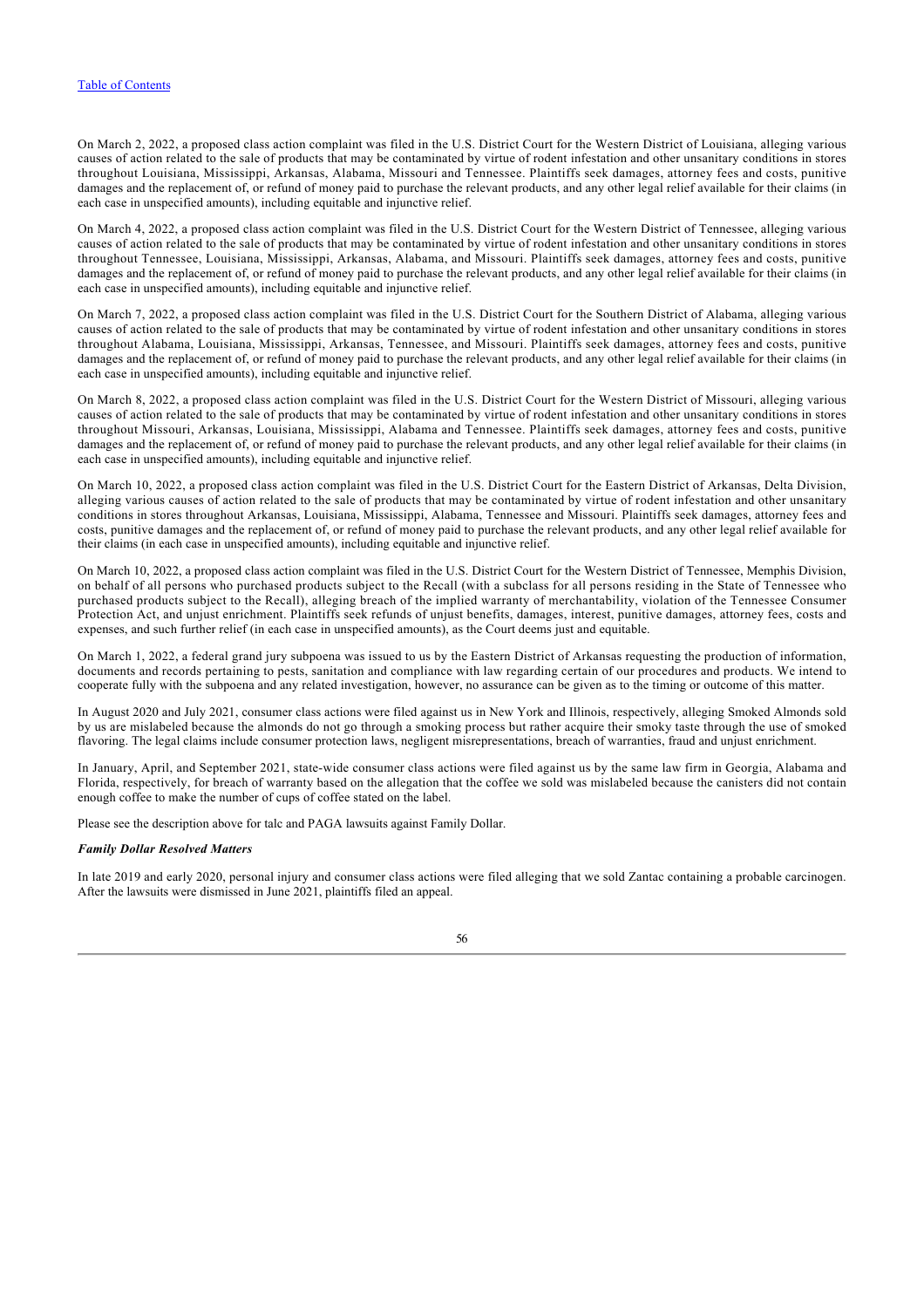## **Note 5 - Long-Term Debt**

Long-term debt at January 29, 2022 and January 30, 2021 consists of the following:

|                                                                                           | <b>January 29, 2022</b> |        |                                                                         |                          |        | <b>January 30, 2021</b>                                                 |
|-------------------------------------------------------------------------------------------|-------------------------|--------|-------------------------------------------------------------------------|--------------------------|--------|-------------------------------------------------------------------------|
| (in millions)                                                                             | Principal               |        | <b>Unamortized Debt</b><br><b>Discount and</b><br><b>Issuance Costs</b> | Principal                |        | <b>Unamortized Debt</b><br><b>Discount and</b><br><b>Issuance Costs</b> |
| \$1.5 billion Revolving Credit Facility, interest<br>payable at 1.28% at January 29, 2022 | \$                      | $-$ \$ | 6.4 \$                                                                  |                          | $-$ \$ |                                                                         |
| \$1.25 billion Revolving Credit Facility                                                  | -                       |        |                                                                         |                          |        | 5.3                                                                     |
| 3.70% Senior Notes, due 2023                                                              | -                       |        | ٠                                                                       | 1,000.0                  |        | 4.2                                                                     |
| 4.00% Senior Notes, due 2025                                                              | 1,000.0                 |        | 4.0                                                                     | 1,000.0                  |        | 5.1                                                                     |
| 4.20% Senior Notes, due 2028                                                              | 1.250.0                 |        | 8.1                                                                     | 1,250.0                  |        | 9.2                                                                     |
| 2.65% Senior Notes, due 2031                                                              | 800.0                   |        | 9.5                                                                     |                          |        |                                                                         |
| 3.375% Senior Notes, due 2051                                                             | 400.0                   |        | 5.0                                                                     | $\overline{\phantom{a}}$ |        |                                                                         |
| Total                                                                                     | 3.450.0                 |        | 33.0                                                                    | 3.250.0                  |        | 23.8                                                                    |

Maturities of long-term debt are as follows (in millions):

|   | 2022 |   | 2023 | 2024 |   | 2025         |  |   | <b>Thereafter</b> |
|---|------|---|------|------|---|--------------|--|---|-------------------|
| J |      | - | -    |      | ۰ | $0.00000$ \$ |  | ъ | 2,450.0           |

### **Revolving Credit Facility**

On December 8, 2021, we entered into a credit agreement (the "Credit Agreement"), with JPMorgan Chase Bank, N.A., as agent, and the financial institutions from time to time party thereto, providing for a \$1.5 billion revolving credit facility (the "Revolving Credit Facility"), of which up to \$350.0 million is available for letters of credit. The Revolving Credit Facility matures on December 8, 2026, subject to extensions permitted under the Credit Agreement.

Loans under the Revolving Credit Facility bear interest at the Adjusted Term SOFR Rate (as defined in the Credit Agreement) plus 1.125%, subject to adjustment based on (i) our public debt rating and (ii) our leverage ratio. At January 29, 2022, the Revolving Credit Facility bore interest at 1.28%. We pay certain commitment fees in connection with the Revolving Credit Facility. The Revolving Credit Facility allows voluntary repayment of outstanding loans at any time without premium or penalty, other than customary "breakage" costs with respect to Secured Overnight Financing Rate ("SOFR") loans. There is no required amortization under the Revolving Credit Facility.

The Revolving Credit Facility contains a number of affirmative and negative covenants that, among other things, and subject to certain significant baskets and exceptions, restrict our ability to incur subsidiary indebtedness, incur liens, sell all or substantially all of our (including our subsidiaries') assets and consummate certain fundamental changes. The Revolving Credit Facility also contains a maximum leverage ratio covenant and a minimum fixed charge coverage ratio covenant. The Credit Agreement provides for certain events of default which, if any of them occurs, would permit or require the loans under the Revolving Credit Facility to be declared due and payable and the commitments thereunder to be terminated.

In connection with entry into the Credit Agreement, we terminated all commitments and fulfilled all obligations under our existing credit agreement dated April 19, 2018. Under the previous credit agreement, in the first quarter of fiscal 2020, we preemptively drew \$750.0 million on our \$1.25 billion revolving credit facility to reduce our exposure to potential short-term liquidity risk in the banking system as a result of the COVID-19 pandemic, all of which was repaid by the end of the third quarter of fiscal 2020.

## **Senior Notes**

## *Fiscal 2018 Offering*

On April 19, 2018, we completed the registered offering of \$750.0 million aggregate principal amount of Senior Floating Rate Notes due 2020 (the "Floating Rate Notes"), \$1.0 billion aggregate principal amount of 3.70% Senior Notes due 2023 (the "2023 Notes"), \$1.0 billion aggregate principal amount of 4.00% Senior Notes due 2025 (the "2025 Notes") and \$1.25 billion aggregate principal amount of 4.20% Senior Notes due 2028 (the "2028 Notes" and together with the 2023 Notes and the 2025 Notes, the "Fixed Rate Notes"; and the Fixed Rate Notes together with the Floating Rate Notes, the "Notes").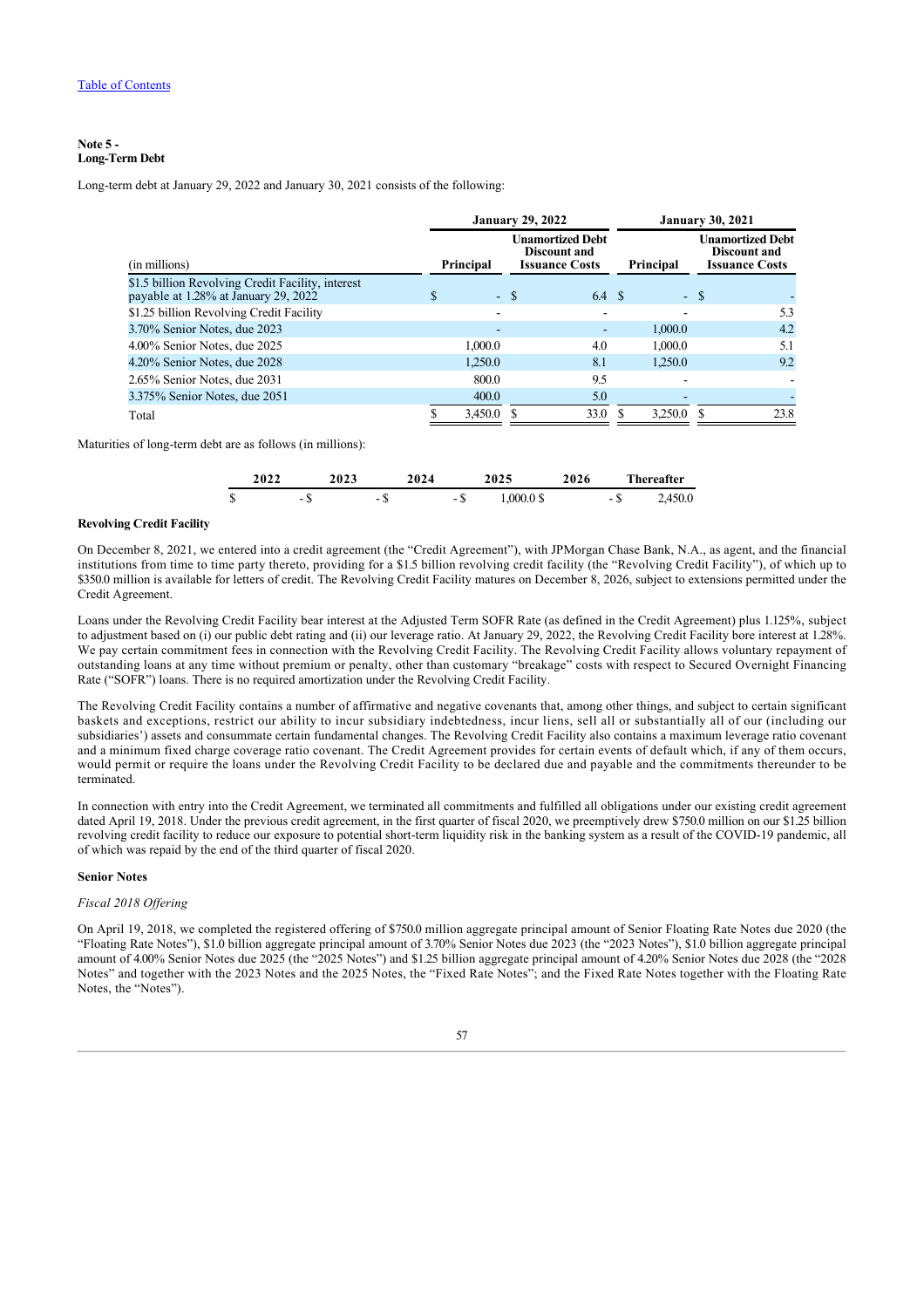The Notes were issued pursuant to an indenture, dated as of April 2, 2018 (the "Indenture"), between us and U.S. Bank National Association, as trustee, as supplemented by the First Supplemental Indenture dated as of April 19, 2018 (the "First Supplemental Indenture").

The Notes are unsecured, unsubordinated obligations of ours and rank equal in right of payment to all of our existing and future debt and other obligations that are not, by their terms, expressly subordinated in right of payment to the Notes.

The Floating Rate Notes matured on April 17, 2020 and bore interest at a floating rate, reset quarterly, equal to LIBOR plus 70 basis points. We were required to pay interest on the Floating Rate Notes quarterly, in arrears, on January 17, April 17, July 17 and October 17 of each year to holders of record on the preceding January 3, April 3, July 3 and October 3, respectively. The 2023 Notes were scheduled to mature on May 15, 2023 and bore interest at the rate of 3.70% annually. The 2025 Notes mature on May 15, 2025 and bear interest at the rate of 4.00% annually. The 2028 Notes mature on May 15, 2028 and bear interest at the rate of 4.20% annually. We are required to pay interest on the Fixed Rate Notes semiannually, in arrears, on May 15 and November 15 of each year to holders of record on the preceding May 1 and November 1, respectively.

We may redeem (or may have redeemed) the Fixed Rate Notes of each series in whole or in part, at our option, at any time and from time to time prior to (i) in the case of the 2023 Notes, April 15, 2023, (ii) in the case of the 2025 Notes, March 15, 2025 and (iii) in the case of the 2028 Notes, February 15, 2028 (the date with respect to each such series, the "Applicable Par Call Date"), in each case, at a "make-whole" price described in the First Supplemental Indenture plus accrued and unpaid interest to, but excluding, the date of redemption. In addition, on or after the Applicable Par Call Date, we may redeem the Fixed Rate Notes of the applicable series, at any time in whole or from time to time in part, at a redemption price equal to 100% of the principal amount thereof.

In the event of a Change of Control Triggering Event, as defined in the Indenture, with respect to any series, the holders of the Notes of such series may require us to purchase for cash all or a portion of their Notes of such series at a purchase price equal to 101% of the principal amount of such Notes, plus accrued and unpaid interest, if any, to, but excluding, the date of repurchase. The Indenture limits our ability and that of our subsidiaries, subject to significant baskets and exceptions, to incur certain secured debt. The First Supplemental Indenture also provides for events of default which, if any of them occurs, would permit or require the principal of and accrued interest on the Notes to become or to be declared due and payable, as applicable.

### *Fiscal 2021 Offering*

On December 1, 2021, we completed the registered offering of \$800.0 million aggregate principal amount of 2.65% Senior Notes due 2031 (the "2031 Notes") and \$400.0 million aggregate principal amount of 3.375% Senior Notes due 2051 (the "2051 Notes" and, together with the 2031 Notes, the "New Notes").

The New Notes were issued pursuant to the Indenture, as supplemented by the Second Supplemental Indenture dated as of December 1, 2021 (the "Second Supplemental Indenture").

The New Notes are unsecured, unsubordinated obligations of ours and rank equally in right of payment to all of our existing and future debt and other obligations that are not, by their terms, expressly subordinated in right of payment to the New Notes.

The 2031 Notes mature on December 1, 2031 and bear interest at the rate of 2.650% per annum. The 2051 Notes mature on December 1, 2051 and bear interest at the rate of 3.375% per annum. We are required to pay interest on the New Notes semi-annually, in arrears, on June 1 and December 1 of each year, beginning on June 1, 2022, to holders of record on the preceding May 15 and November 15, respectively.

We may redeem the New Notes of each series in whole or in part at any time and from time to time prior to (i) in the case of the 2031 Notes, September 1, 2031, and (ii) in the case of the 2051 Notes, June 1, 2051 (the date with respect to each such series, the "Applicable Par Call Date"), in each case, at a "make-whole" price described in the Second Supplemental Indenture plus accrued and unpaid interest to, but excluding, the date of redemption. In addition, on or after the Applicable Par Call Date, we may redeem the New Notes of the applicable series, at any time in whole or from time to time in part, at a redemption price equal to 100% of the principal amount thereof.

In the event of a Change of Control Triggering Event (as defined in the Second Supplemental Indenture) with respect to any series, the holders of the New Notes of such series may require us to purchase for cash all or a portion of their New Notes of such series at a purchase price equal to 101% of the principal amount of such New Notes, plus accrued and unpaid interest, if any, to, but excluding, the date of repurchase. The Indenture limits our ability and that of our subsidiaries, subject to significant baskets and exceptions, to incur certain secured debt. The Indenture also provides for events of default which, if any of them occurs, would permit or require the principal of and accrued interest on the New Notes to become or to be declared due and payable, as applicable.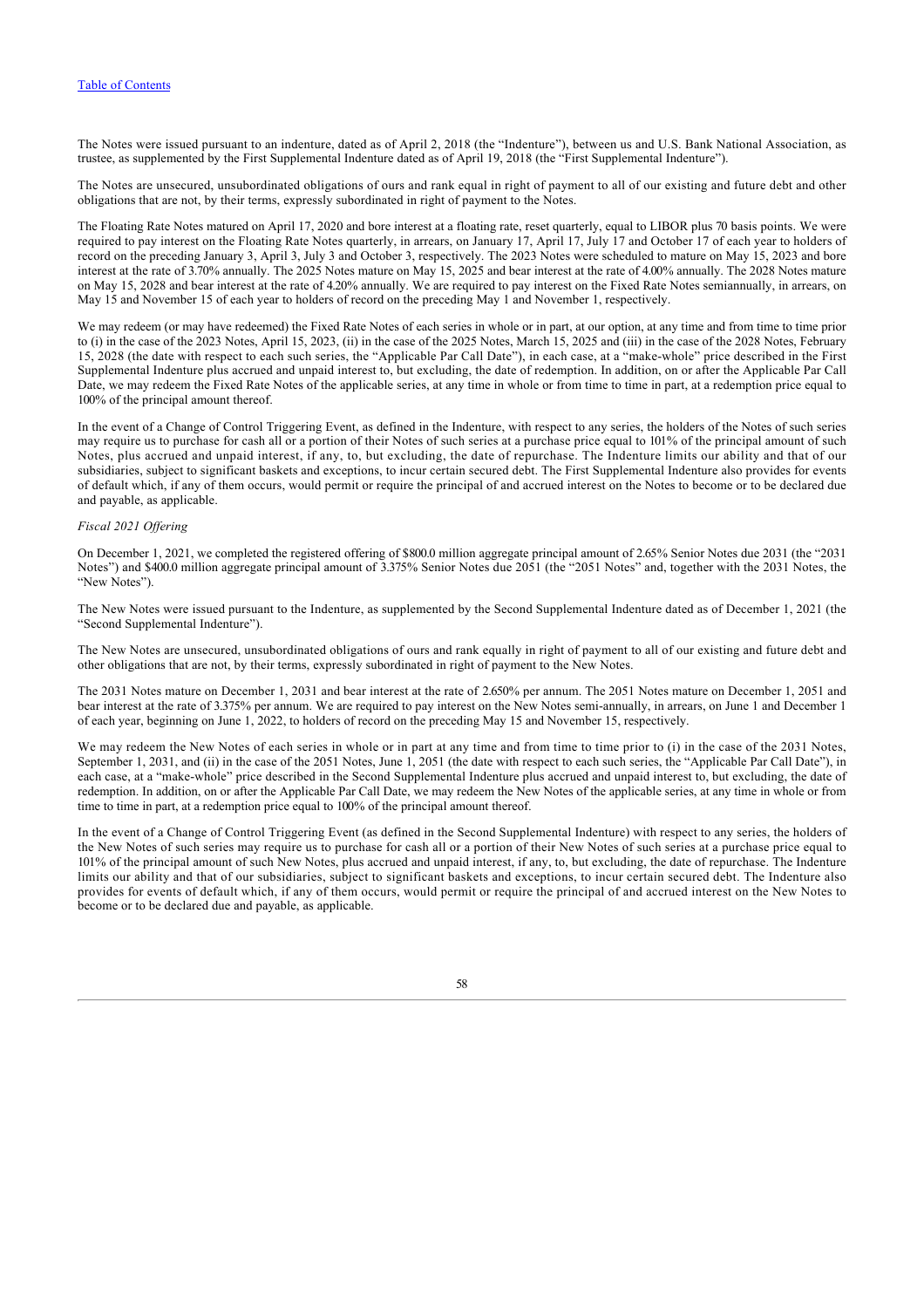## **Repayments of Long-term Debt**

In the fourth quarter of 2019, we prepaid \$500.0 million of our \$750.0 million Floating Rate Notes and we repaid the remaining \$250.0 million outstanding in the first quarter of 2020.

In the fourth quarter of 2020, we repaid the \$300.0 million 5.00% Senior Notes that we assumed upon the acquisition of Family Dollar in 2015.

In the fourth quarter of 2021, we used the proceeds from the offering of the New Notes discussed above to redeem the \$1.0 billion 2023 Notes. We incurred a redemption premium of \$43.8 million in connection with the early redemption of the 2023 Notes and accelerated the expensing of \$2.7 million of amortizable non-cash deferred financing and original issue discount costs, which are reflected in "Interest expense, net" within the accompanying consolidated income statements for the year ended January 29, 2022.

### **Debt Covenants**

As of January 29, 2022, we were in compliance with our debt covenants.

### <span id="page-59-0"></span>**Note 6 -**

**Leases**

The lease cost for operating leases that was recognized in the accompanying consolidated income statements was as follows:

|                       | Year Ended |                  |  |                  |  |                  |  |  |  |  |
|-----------------------|------------|------------------|--|------------------|--|------------------|--|--|--|--|
| (in millions)         |            | January 29, 2022 |  | January 30, 2021 |  | February 1, 2020 |  |  |  |  |
| Operating lease cost  | P          | 1,602.8          |  | $1,551.2$ \$     |  | 1,520.5          |  |  |  |  |
| Variable lease cost   |            | 417.8            |  | 391.4            |  | 375.9            |  |  |  |  |
| Short-term lease cost |            | 5.6              |  | 9.7              |  | 14.8             |  |  |  |  |
| Total lease cost*     |            | 2,026.2          |  | 1,952.3          |  | 1.911.2          |  |  |  |  |

\*Excludes sublease income, which is immaterial

As of January 29, 2022, maturities of lease liabilities were as follows:

|                                    | (in millions) |
|------------------------------------|---------------|
| 2022                               | \$<br>1,522.9 |
| 2023                               | 1,408.9       |
| 2024                               | 1,194.2       |
| 2025                               | 964.3         |
| 2026                               | 721.5         |
| Thereafter                         | 1,435.3       |
| Total undiscounted lease payments  | 7,247.1       |
| Less interest                      | 693.8         |
| Present value of lease liabilities | 6,553.3       |

The future lease payments above exclude \$

446.0 million of legally binding minimum lease payments for leases signed but not yet commenced as of January 29, 2022.

Information regarding the weighted-average remaining lease term and the weighted-average discount rate for operating leases is as follows:

|                                               | January 29, 2022 | January 30, 2021 | February 1, 2020 |
|-----------------------------------------------|------------------|------------------|------------------|
| Weighted-average remaining lease term (years) |                  |                  |                  |
| Weighted-average discount rate                | 3.4%             | $3.9\%$          | 4.3%             |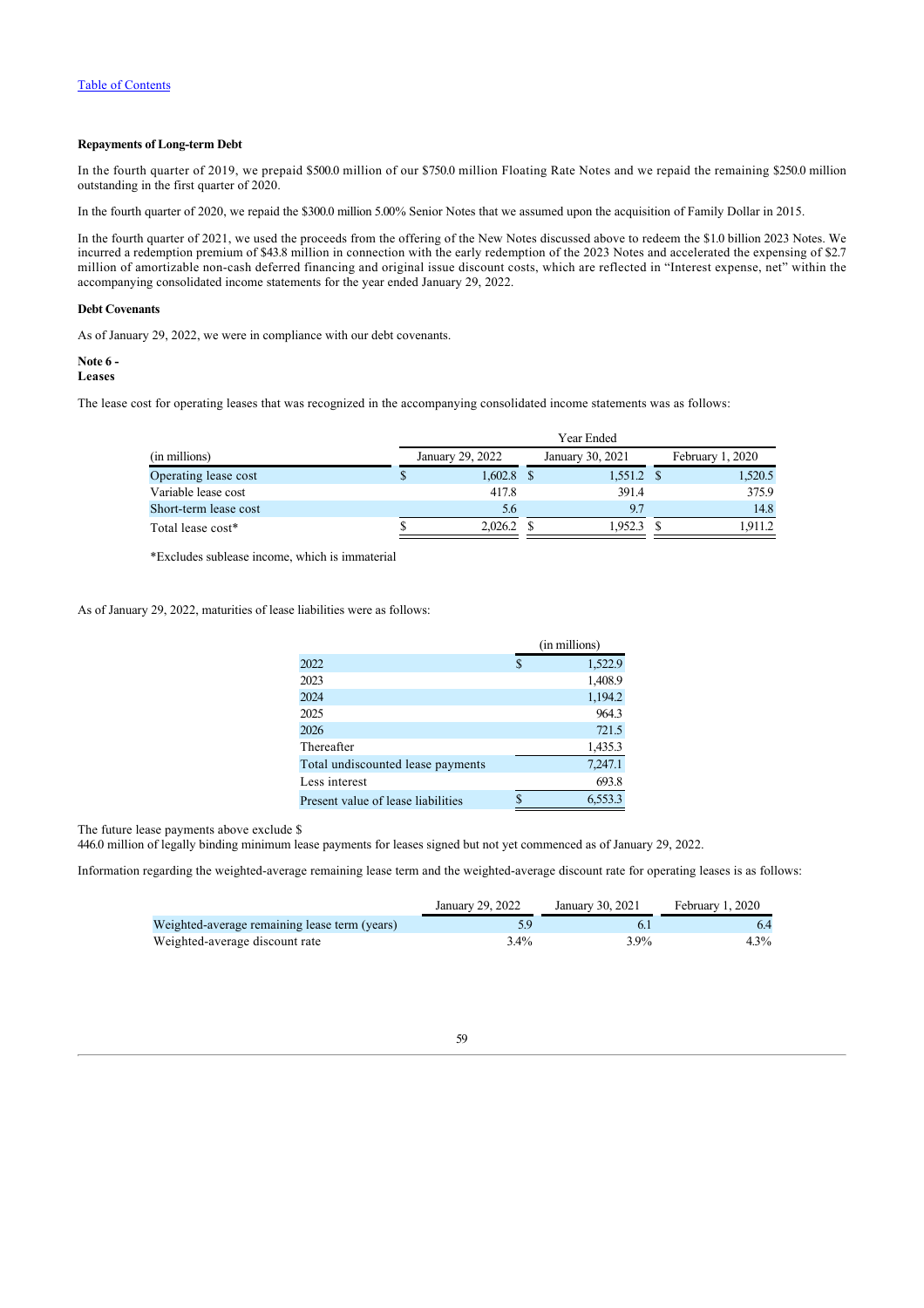The following represents supplemental information pertaining to our operating lease arrangements:

|                                                                         | Year Ended       |                  |                  |  |  |  |
|-------------------------------------------------------------------------|------------------|------------------|------------------|--|--|--|
| (in millions)                                                           | January 29, 2022 | January 30, 2021 | February 1, 2020 |  |  |  |
| Cash paid for amounts included in the measurement of lease liabilities: |                  |                  |                  |  |  |  |
| Operating cash flows from operating leases                              | 1.579.8 \$       | 1.519.4 \$       | .433.4           |  |  |  |

#### **Distribution Center Lease and Related Bonds**

In May 2017, we entered into a long-term property lease ("Missouri Lease") which includes land and the construction of a 1.2 million square foot distribution center in Warrensburg, Missouri ("Distribution Center Project"). The Distribution Center Project was completed in 2018 and our investment in the project of \$91.0 million as of January 29, 2022 is reflected in "Property, plant and equipment, net." The Missouri Lease commenced upon its execution in May 2017 and expires on December 1, 2032. We have two options to extend the Missouri Lease term for up to a combined additional ten years. Following the expiration of the lease, the property reverts back to us.

In addition to being a party to the Missouri Lease, we are also the owner of bonds which were issued in May 2017, are secured by the Missouri Lease and expire December 1, 2032 ("Missouri Bonds"). The Missouri Bonds are debt issued by the lessor in the Missouri Lease. Therefore, we hold the debt instrument pertaining to our Missouri Lease obligation. Because a legal right of offset exists, we are accounting for the Missouri Bonds as a reduction of our Missouri Lease obligation in the accompanying consolidated balance sheets.

#### <span id="page-60-0"></span>**Note 7 - Fair Value Measurements**

Fair value is defined as an exit price, representing the amount that would be received to sell an asset or paid to transfer a liability in an orderly transaction between market participants. As such, fair value is a market-based measurement that should be determined based on assumptions that market participants would use in pricing an asset or liability. As a basis for considering such assumptions, a fair value hierarchy has been established that prioritizes the inputs used to measure fair value. The hierarchy gives the highest priority to unadjusted quoted prices in active markets for identical assets or liabilities (level 1 measurement) and the lowest priority to unobservable inputs (level 3 measurements). The three levels of the fair value hierarchy are as follows:

Level 1 - Quoted prices in active markets for identical assets or liabilities;

Level 2 - Quoted prices for similar instruments in active markets; quoted prices for identical or similar instruments in markets that are not active; and

Level 3 - Unobservable inputs in which there is little or no market data which require the reporting entity to develop its own assumptions.

As required, financial assets and liabilities are classified in the fair value hierarchy in their entirety based on the lowest level of input that is significant to the fair value measurement. Our assessment of the significance of a particular input to the fair value measurement requires judgment and may affect the valuation of fair value assets and liabilities and their placement within the fair value hierarchy levels.

## **Assets and Liabilities Measured at Fair Value on a Nonrecurring Basis**

Certain assets and liabilities are measured at fair value on a nonrecurring basis; that is, the assets and liabilities are not measured at fair value on an ongoing basis but are subject to fair value adjustments in certain circumstances (e.g., when there is evidence of impairment). We review certain store assets for evidence of impairment. The fair values are determined based on the income approach, in which we utilize internal cash flow projections over the life of the underlying lease agreements discounted based on our risk-adjusted rate. These measures of fair value, and related inputs, are considered a Level 3 approach under the fair value hierarchy. Refer to [Note 1](#page-47-0) under the caption "Impairment of Long-Lived Assets and Long-Lived Assets to be Disposed of" for information regarding the impairment charges recorded in fiscal 2021, 2020 and 2019.

Our indefinite-lived intangible assets are recorded at carrying value, and, if impaired, are adjusted to fair value using Level 3 inputs. Refer to [Note 1](#page-47-0) under the caption "Goodwill and Nonamortizing Intangible Assets" for further information regarding the process of determining the fair value of these assets.

## **Fair Value of Financial Instruments**

The carrying amounts of Cash and cash equivalents, Restricted cash and Accounts payable as reported in the accompanying consolidated balance sheets approximate fair value due to their short-term maturities.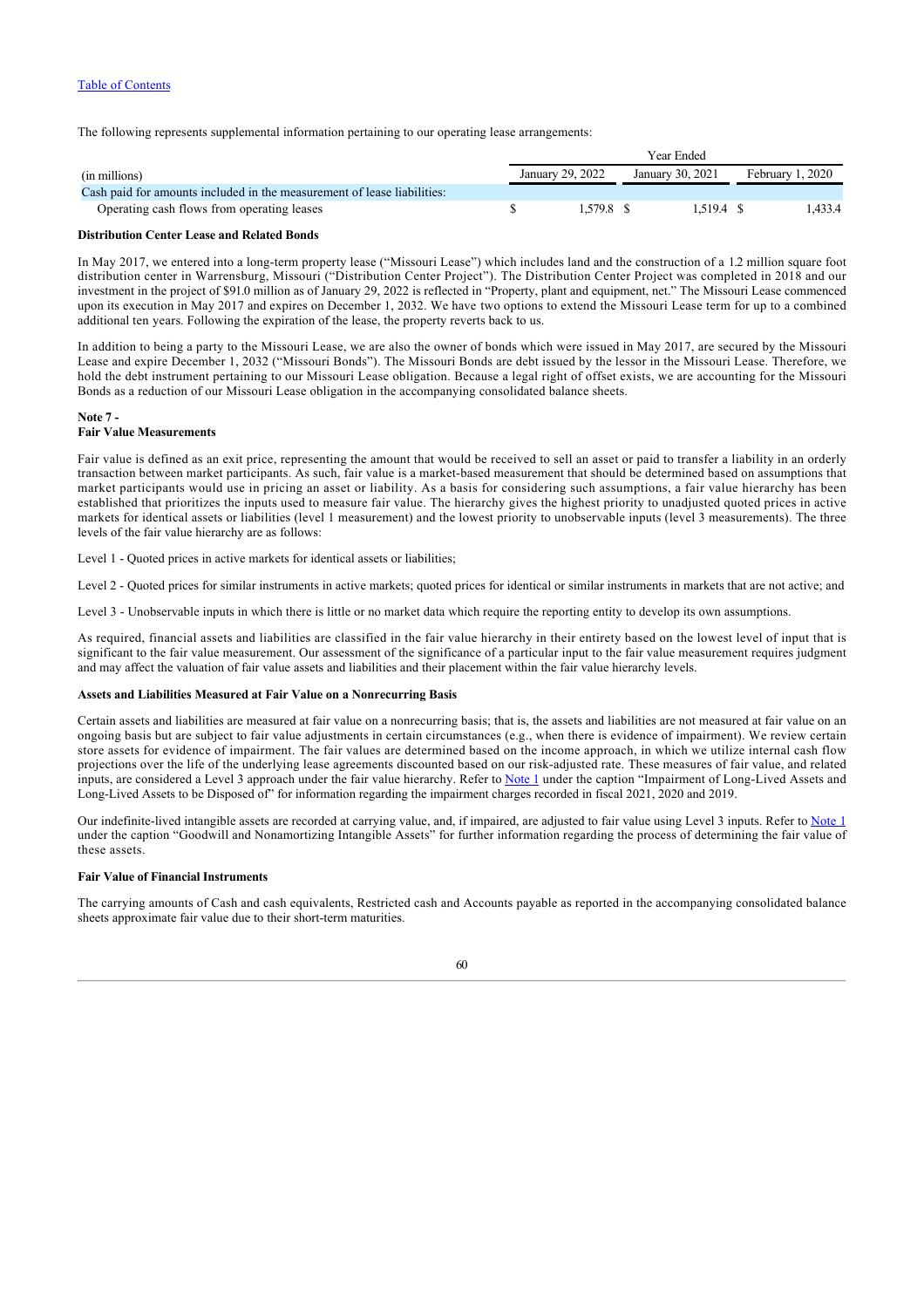The aggregate fair values and carrying values of our long-term borrowings were as follows:

|                     | January 29, 2022                |  |         | January 30, 2021 |            |                   |         |
|---------------------|---------------------------------|--|---------|------------------|------------|-------------------|---------|
| (in millions)       | Carrying<br>Fair Value<br>Value |  |         | Fair Value       |            | Carrying<br>Value |         |
| <b>Level 1</b>      |                                 |  |         |                  |            |                   |         |
| <b>Senior Notes</b> | 3.558.5 \$                      |  | 3.423.4 | - \$             | 3.654.4 \$ |                   | 3,231.5 |

The fair values of our Senior Notes were determined using Level 1 inputs as quoted prices in active markets for identical assets or liabilities are available. The carrying value of our Revolving Credit Facility approximates its fair value because the interest rates vary with market interest rates.

## <span id="page-61-0"></span>**Note 8 -**

## **Shareholders' Equity**

## **Preferred Stock**

We are authorized to issue

10,000,000 shares of Preferred Stock, \$0.01 par value per share. No preferred shares are issued and outstanding at January 29, 2022 and January 30, 2021.

## **Net Income Per Share**

The following table sets forth the calculations of basic and diluted net income per share:

|                                                                                                                | Year Ended |                     |   |                     |                     |       |
|----------------------------------------------------------------------------------------------------------------|------------|---------------------|---|---------------------|---------------------|-------|
| (in millions, except per share data)                                                                           |            | January 29,<br>2022 |   | January 30,<br>2021 | February 1,<br>2020 |       |
| <b>Basic net income per share:</b>                                                                             |            |                     |   |                     |                     |       |
| Net income                                                                                                     | S          | 1.327.9             |   | 1,341.9 \$          |                     | 827.0 |
| Weighted average number of shares outstanding                                                                  |            | 227.9               |   | 236.4               |                     | 237.2 |
| Basic net income per share                                                                                     |            | 5.83                |   | 5.68 \$             |                     | 3.49  |
| Diluted net income per share:                                                                                  |            |                     |   |                     |                     |       |
| Net income                                                                                                     | S          | 1,327.9             | S | 1,341.9             | S                   | 827.0 |
| Weighted average number of shares outstanding                                                                  |            | 227.9               |   | 236.4               |                     | 237.2 |
| Dilutive effect of stock options and restricted stock (as determined by<br>applying the treasury stock method) |            | 1.1                 |   | 0.9                 |                     | 1.1   |
| Weighted average number of shares and dilutive potential shares<br>outstanding                                 |            | 229.0               |   | 237.3               |                     | 238.3 |
| Diluted net income per share                                                                                   | S          | 5.80                |   | 5.65                |                     | 3.47  |

At January 29, 2022, January 30, 2021 and February 1, 2020, substantially all of the stock options outstanding were included in the calculation of the weighted average number of shares and dilutive potential shares outstanding.

## **Share Repurchase Programs**

We repurchased 9,156,898, 3,982,478 and 1,967,355 shares of common stock on the open market in fiscal 2021, fiscal 2020 and fiscal 2019, respectively, for \$950.0 million, \$400.0 million and \$200.0 million, respectively. At January 29, 2022, we had \$2.5 billion remaining under Board repurchase authorization.

# <span id="page-61-1"></span>**Note 9 -**

# **Employee Benefit Plans**

## **Dollar Tree Retirement Savings Plan**

We maintain a 401(k) plan which is available to all full-time. United States-based employees over 21 years of age. Eligible employees may make elective salary deferrals. We may make contributions, at our discretion, to eligible employees who have completed one year of service in which they have worked at least 1,000 hours.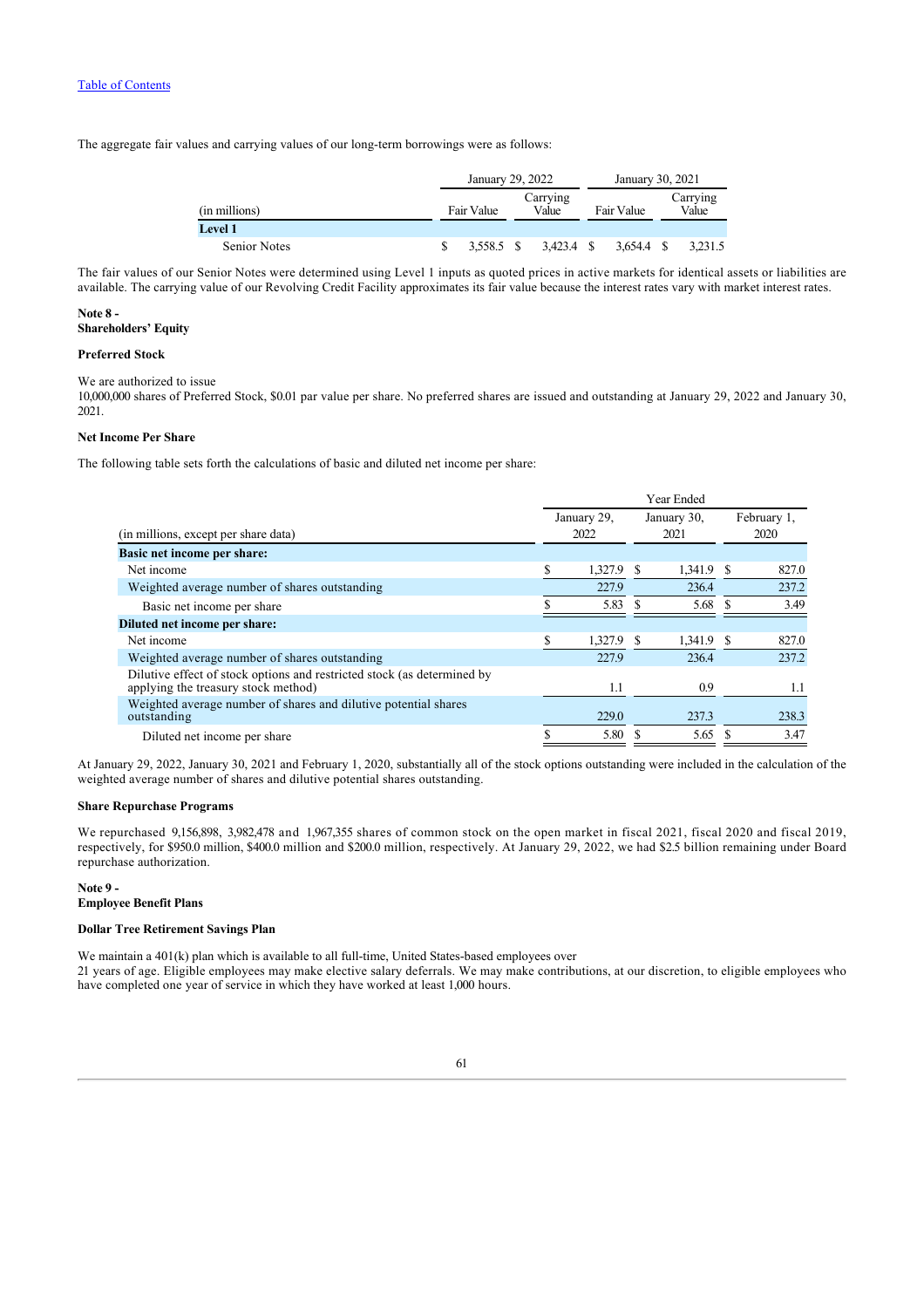Contributions to and reimbursements by us of expenses of the plan were recorded in the accompanying consolidated income statements as follows:

|                                              | Year Ended |             |  |             |  |             |      |  |
|----------------------------------------------|------------|-------------|--|-------------|--|-------------|------|--|
|                                              |            | January 29, |  | January 30, |  | February 1, |      |  |
| (in millions)                                |            | 2022        |  | 2021        |  |             | 2020 |  |
| Cost of sales                                |            | 8.2 \$      |  | 7.4         |  | 8.1         |      |  |
| Selling, general and administrative expenses |            | 20.6        |  | 19.0        |  | 17.0        |      |  |
| Total                                        |            | 28.8        |  | 26.4        |  | 25.1        |      |  |

All eligible employees are immediately vested in any company match contributions under the 401(k) plan.

## <span id="page-62-0"></span>**Note 10 - Stock-Based Compensation Plans**

## **Fixed Stock-Based Compensation Plans**

The 2011 Omnibus Incentive Plan permitted us to grant to our employees, consultants and directors up to 4.0 million shares of our Common Stock plus any shares available under former plans which were previously approved by the shareholders. The plan permitted us to grant equity awards in the form of incentive stock options, non-qualified stock options, stock appreciation rights, restricted stock awards, restricted stock units ("RSUs"), performance bonuses, performance share units ("PSUs"), non-employee director stock options and other equity-related awards. As of March 17, 2021, the plan was no longer available for new grants of awards, but all outstanding awards that were granted under the plan prior to March 17, 2021 continue to be governed by the terms and conditions of the plan and applicable award agreements. Effective June 10, 2021, the 2011 Omnibus Incentive Plan was replaced and superseded by the 2021 Omnibus Incentive Plan ("Omnibus Plan"). The Omnibus Plan permits us to grant up to 6.5 million shares of our Common Stock to our employees, consultants and directors. The form of equity awards authorized for grant under the Omnibus Plan are substantially the same as those permitted by the predecessor plan.

Stock appreciation rights may be awarded alone or in tandem with stock options. When the stock appreciation rights are exercisable, the holder may surrender all or a portion of the unexercised stock appreciation right and receive in exchange an amount equal to the excess of the fair market value at the date of exercise over the fair market value at the date of the grant. No stock appreciation rights have been granted to date.

Any restricted stock, RSUs or PSUs awarded are subject to certain general restrictions. The restricted stock shares or units may not be sold, transferred, pledged or disposed of until the restrictions on the shares or units have lapsed or have been removed under the provisions of the plan. In addition, if a holder of restricted shares or units ceases to be employed by us, any shares or units in which the restrictions have not lapsed will be forfeited.

The 2013 Director Deferred Compensation Plan permits any of our directors who receive a retainer or other fees for Board or Board committee service to defer all or a portion of such fees until a future date, at which time they may be paid in cash or shares of our common stock, or receive all or a portion of such fees in non-statutory stock options. Deferred fees that are paid out in cash will earn interest at the 30-year Treasury Bond Rate. If a director elects to be paid in common stock, the number of shares will be determined by dividing the deferred fee amount by the closing market price of a share of our common stock on the date of deferral. The number of options issued to a director will equal the deferred fee amount divided by 33% of the price of a share of our common stock. The exercise price will equal the fair market value of our common stock at the date the option is issued. The options are fully vested when issued and have a term of 10 years.

In conjunction with the acquisition of Family Dollar in 2015, we assumed the Family Dollar Stores, Inc. 2006 Incentive Plan (the "2006 Plan"). The 2006 Plan permitted the granting of a variety of compensatory award types, including stock options and performance share rights.

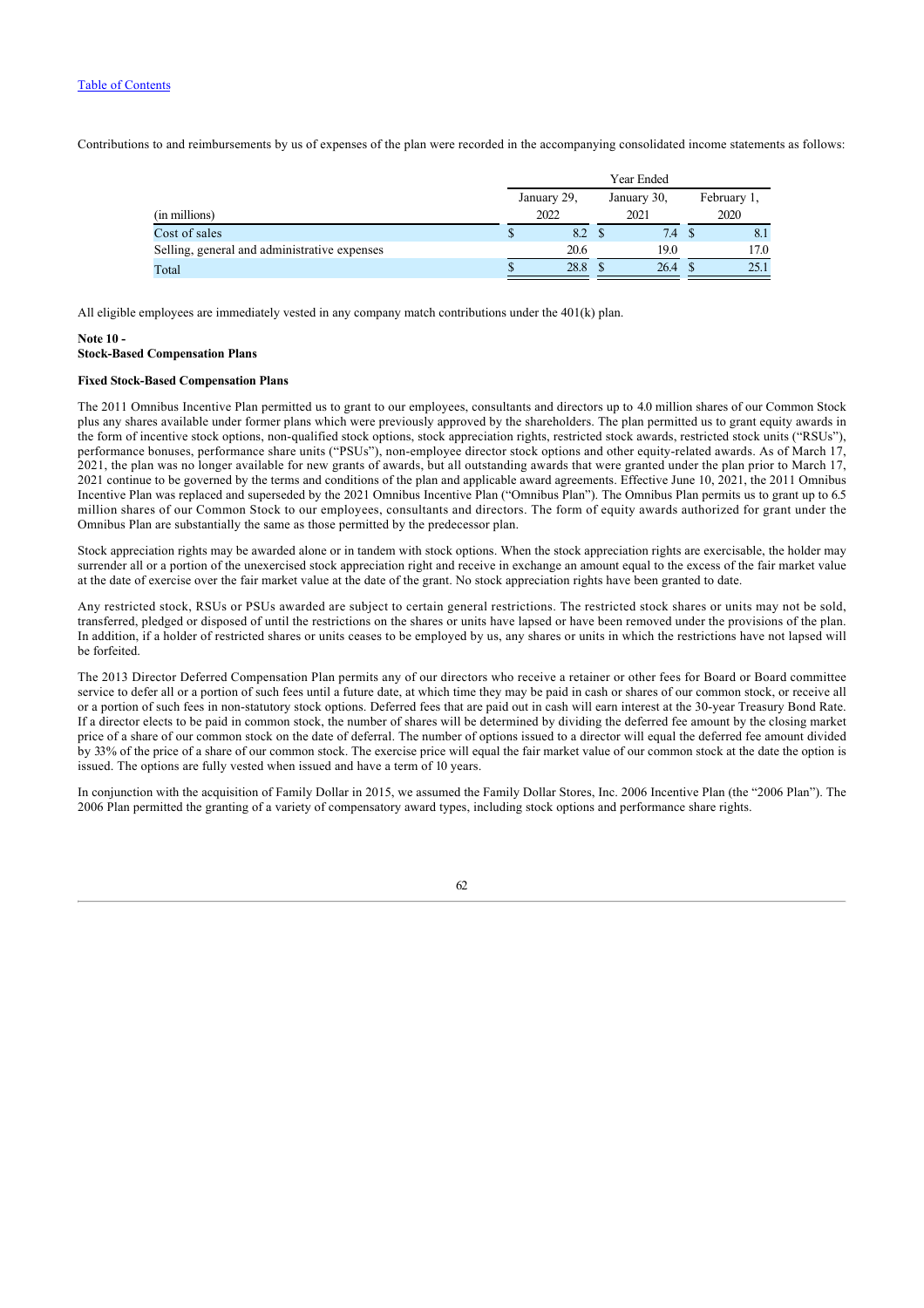Total stock-based compensation expense was recorded in the accompanying consolidated income statements as follows:

|                                                                                                          | Year Ended          |  |                     |  |                     |  |
|----------------------------------------------------------------------------------------------------------|---------------------|--|---------------------|--|---------------------|--|
| (in millions)                                                                                            | January 29,<br>2022 |  | January 30,<br>2021 |  | February 1,<br>2020 |  |
| Cost of sales                                                                                            | $18.3 \quad $$      |  | 15.4 \$             |  | 12.9                |  |
| Selling, general and administrative expenses                                                             | 61.6                |  | 68.5                |  | 48.5                |  |
| Total stock-based compensation expense                                                                   | 79.9                |  | 83.9                |  | 61.4                |  |
| Excess tax benefit (deficit) on stock-based compensation<br>recognized in the Provision for income taxes | 8.5 S               |  | (2.8)               |  | 3.8                 |  |

## **Restricted Stock**

We issue service-based RSUs to employees and officers and issue PSUs to certain of our officers. We recognize expense based on the estimated fair value of the RSUs or PSUs granted over the requisite service period, which is generally three years, on a straight-line basis or a shorter period based on the retirement eligibility of the grantee. The fair value of RSUs and PSUs is determined using our closing stock price on the date of grant.

## *Service-Based RSUs*

The following table summarizes the status of service-based RSUs as of January 29, 2022 and changes during the year then ended:

|                               | Number of Shares | Weighted Average<br>Grant Date Fair Value |
|-------------------------------|------------------|-------------------------------------------|
| Nonvested at January 30, 2021 | $1,265,216$ \$   | 83.16                                     |
| Granted                       | 634.118          | 109.01                                    |
| Vested                        | (649,374)        | 87.54                                     |
| Forfeited                     | (153,894)        | 92.88                                     |
| Nonvested at January 29, 2022 | 1,096,066        | 94.16                                     |

The total fair value of the service-based restricted shares vested during the years ended January 29, 2022, January 30, 2021 and February 1, 2020 was \$56.8 million, \$48.5 million and \$55.5 million, respectively. The weighted average grant date fair value of the RSUs granted in 2021, 2020 and 2019 was \$109.01, \$73.24 and \$103.55, respectively. As of January 29, 2022, there was \$54.5 million of total unrecognized compensation expense related to these RSUs which is expected to be recognized over a weighted-average period of 1.3 years.

## *PSUs*

The following table summarizes the status of PSUs as of January 29, 2022 and changes during the year then ended:

|                               | Number of Shares | Weighted Average<br>Grant Date Fair Value |       |
|-------------------------------|------------------|-------------------------------------------|-------|
| Nonvested at January 30, 2021 | 423,272 \$       |                                           | 82.67 |
| Granted                       | 422,524          |                                           | 95.04 |
| Vested                        | (218, 232)       |                                           | 79.44 |
| Forfeited                     | (42,592)         |                                           | 95.66 |
| Nonvested at January 29, 2022 | 584,972          |                                           | 91.86 |

The total fair value of the PSUs vested during the years ended January 29, 2022, January 30, 2021 and February 1, 2020 was \$17.3 million, \$19.6 million and \$3.3 million, respectively. The weighted average grant date fair value of the PSUs granted in 2021, 2020 and 2019 was \$95.04, \$74.46 and \$103.71, respectively. As of January 29, 2022, there was \$20.7 million of total unrecognized compensation expense related to these RSUs which is expected to be recognized over a weighted-average period of 0.7 years.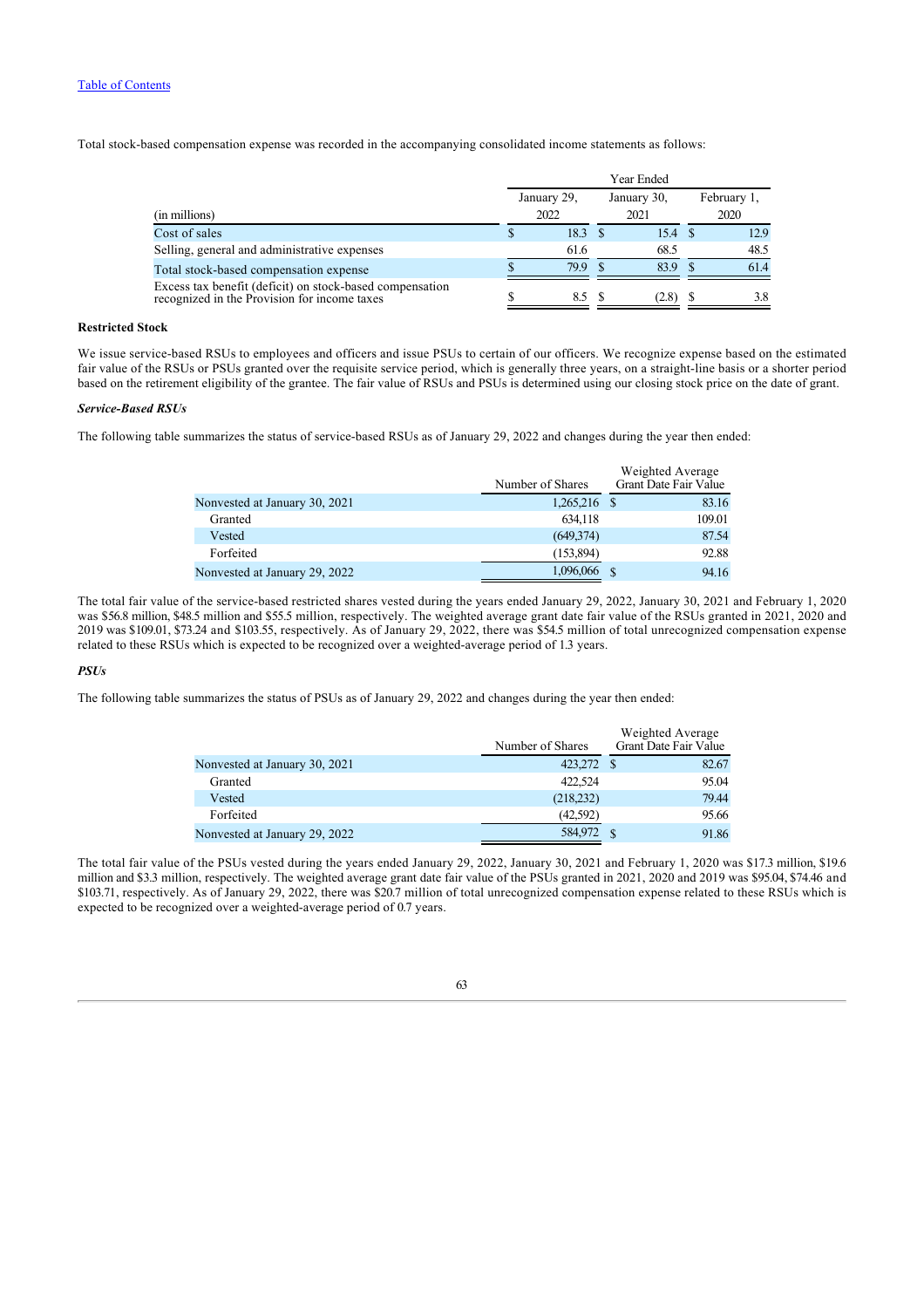## *Stock Options*

Stock options are valued using the Black-Scholes option pricing model and compensation expense is recognized on a straight-line basis over the requisite service period. Options granted in 2021, 2020 and 2019 are immaterial.

Certain of our directors elected to defer their compensation into stock options under the 2013 Director Deferred Compensation Plan. These options vest immediately and are expensed on the grant date.

The following tables summarize information about options outstanding at January 29, 2022 and changes during the year then ended:

|                                                    | Number of Shares | Per Share Exercise<br>Price | Weighted Average Weighted Average<br>Remaining Term<br>Years) | Aggregate<br>Intrinsic Value<br>(in millions) |
|----------------------------------------------------|------------------|-----------------------------|---------------------------------------------------------------|-----------------------------------------------|
| Outstanding, beginning of period                   | 117,057 \$       | 79.75                       |                                                               |                                               |
| Granted                                            | 1.078            | 140.52                      |                                                               |                                               |
| Exercised                                          | (93, 594)        | 77.67                       |                                                               |                                               |
| Outstanding, end of period                         | 24,541 \$        | 90.38                       | 4.8 S                                                         | 0.9                                           |
| Options vested and exercisable at January 29, 2022 | 24,541 \$        | 90.38                       | 4.8 S                                                         | 0.9                                           |

The intrinsic value of options exercised during 2021, 2020 and 2019 was \$ 5.6 million, \$0.9 million and \$1.6 million, respectively.

## <span id="page-64-0"></span>**Note 11 -**

## **Segments and Disaggregated Revenue**

We operate a chain of more than 16,000 retail discount stores in 48 states and five Canadian provinces. Our operations are conducted in two reporting business segments: Dollar Tree and Family Dollar. We define our segments as those operations whose results our CODM regularly reviews to analyze performance and allocate resources.

We measure the results of our segments using, among other measures, each segment's net sales, gross profit and operating income. The CODM reviews these metrics for each of our reporting segments. We may revise the measurement of each segment's operating income, as determined by the information regularly reviewed by the CODM. If the measurement of a segment changes, prior period amounts and balances are reclassified to be comparable to the current period's presentation. Corporate, support and Other consists primarily of store support center costs that are considered shared services and therefore these selling, general and administrative costs are excluded from our two reporting business segments. These costs include operating expenses for our store support center and the results of operations for our Summit Pointe property in Chesapeake, Virginia. The Family Dollar segment Operating income includes advertising revenue, which is a component of Other revenue in the accompanying consolidated income statements.

Information for our segments, as well as for Corporate, support and Other, including the reconciliation to Income before income taxes, is as follows:

|                                                             |    | Year Ended          |          |                     |                     |          |  |  |  |  |  |
|-------------------------------------------------------------|----|---------------------|----------|---------------------|---------------------|----------|--|--|--|--|--|
| (in millions)<br><b>Consolidated Income Statement Data:</b> |    | January 29,<br>2022 |          | January 30,<br>2021 | February 1,<br>2020 |          |  |  |  |  |  |
|                                                             |    |                     |          |                     |                     |          |  |  |  |  |  |
| Net sales:                                                  |    |                     |          |                     |                     |          |  |  |  |  |  |
| Dollar Tree                                                 | \$ | 13,922.1            | $\sim$ S | $13,265.0$ \$       |                     | 12,507.9 |  |  |  |  |  |
| <b>Family Dollar</b>                                        |    | 12,387.7            |          | 12,243.4            |                     | 11,102.9 |  |  |  |  |  |
| <b>Consolidated Net sales</b>                               | \$ | 26,309.8            | S        | 25,508.4 \$         |                     | 23,610.8 |  |  |  |  |  |
| Gross profit:                                               |    |                     |          |                     |                     |          |  |  |  |  |  |
| Dollar Tree                                                 | \$ | $4,603.6$ \$        |          | 4,543.8 \$          |                     | 4,342.9  |  |  |  |  |  |
| <b>Family Dollar</b>                                        |    | 3,122.3             |          | 3,243.6             |                     | 2,697.8  |  |  |  |  |  |
| Consolidated Gross profit                                   | S  | 7.725.9             | S        | 7.787.4             | -S                  | 7.040.7  |  |  |  |  |  |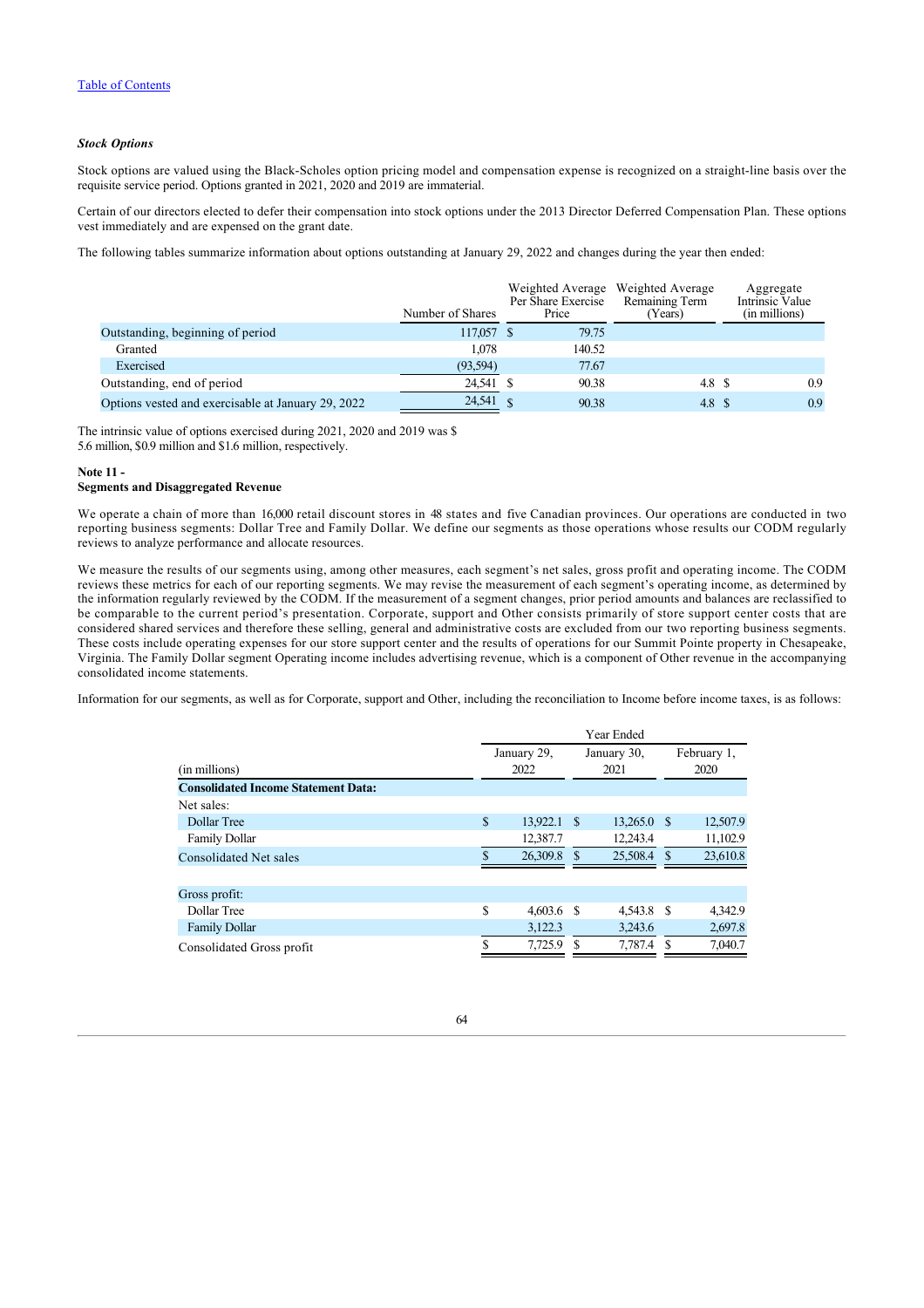|                                                    | Year Ended |                                            |   |            |                     |         |
|----------------------------------------------------|------------|--------------------------------------------|---|------------|---------------------|---------|
| (in millions)                                      |            | January 29,<br>January 30,<br>2022<br>2021 |   |            | February 1,<br>2020 |         |
| Operating income (loss):                           |            |                                            |   |            |                     |         |
| Dollar Tree                                        | S          | $1,607.0$ \$                               |   | 1,598.0 \$ |                     | 1,670.2 |
| <b>Family Dollar</b>                               |            | 543.1                                      |   | 655.6      |                     | (74.9)  |
| Corporate, support and Other                       |            | (338.7)                                    |   | (365.7)    |                     | (333.1) |
| Consolidated Operating income                      |            | 1,811.4                                    |   | 1,887.9    |                     | 1,262.2 |
| Interest expense, net                              |            | 178.9                                      |   | 147.3      |                     | 162.1   |
| Other expense, net                                 |            | 0.3                                        |   | 0.8        |                     | 1.4     |
| Income before income taxes                         | S          | 1,632.2                                    |   | 1,739.8    | S                   | 1,098.7 |
|                                                    |            |                                            |   |            |                     |         |
| Depreciation and amortization expense:             |            |                                            |   |            |                     |         |
| Dollar Tree                                        | \$         | 316.0 \$                                   |   | $302.3$ \$ |                     | 277.7   |
| <b>Family Dollar</b>                               |            | 369.8                                      |   | 352.6      |                     | 337.9   |
| Corporate, support and Other                       |            | 30.2                                       |   | 31.8       |                     | 30.1    |
| Consolidated depreciation and amortization expense | S          | 716.0                                      | S | 686.7      | S                   | 645.7   |

|                                                         | As of       |          |               |                     |
|---------------------------------------------------------|-------------|----------|---------------|---------------------|
|                                                         | January 29, |          |               | January 30,<br>2021 |
| (in millions)                                           |             | 2022     |               |                     |
| <b>Consolidated Balance Sheet Data:</b>                 |             |          |               |                     |
| Goodwill:                                               |             |          |               |                     |
| Dollar Tree                                             | \$          | 424.9    | -\$           | 424.9               |
| <b>Family Dollar</b>                                    |             | 1,559.5  |               | 1,559.5             |
| <b>Consolidated Goodwill</b>                            | \$          | 1,984.4  | <sup>\$</sup> | 1,984.4             |
|                                                         |             |          |               |                     |
| Total assets:                                           |             |          |               |                     |
| Dollar Tree                                             | \$          | 9,358.4  | <b>S</b>      | 8,669.3             |
| <b>Family Dollar</b>                                    |             | 11,871.8 |               | 11,562.2            |
| Corporate, support and Other                            |             | 491.6    |               | 464.5               |
| <b>Consolidated Total assets</b>                        | \$          | 21,721.8 | <sup>\$</sup> | 20,696.0            |
|                                                         |             |          |               |                     |
| Additions to property, plant and equipment:             |             |          |               |                     |
| Dollar Tree                                             | \$          | 477.1    | <sup>\$</sup> | 470.4               |
| <b>Family Dollar</b>                                    |             | 498.9    |               | 362.1               |
| Corporate, support and Other                            |             | 45.2     |               | 66.3                |
| Consolidated additions to property, plant and equipment | \$          | 1,021.2  | <b>S</b>      | 898.8               |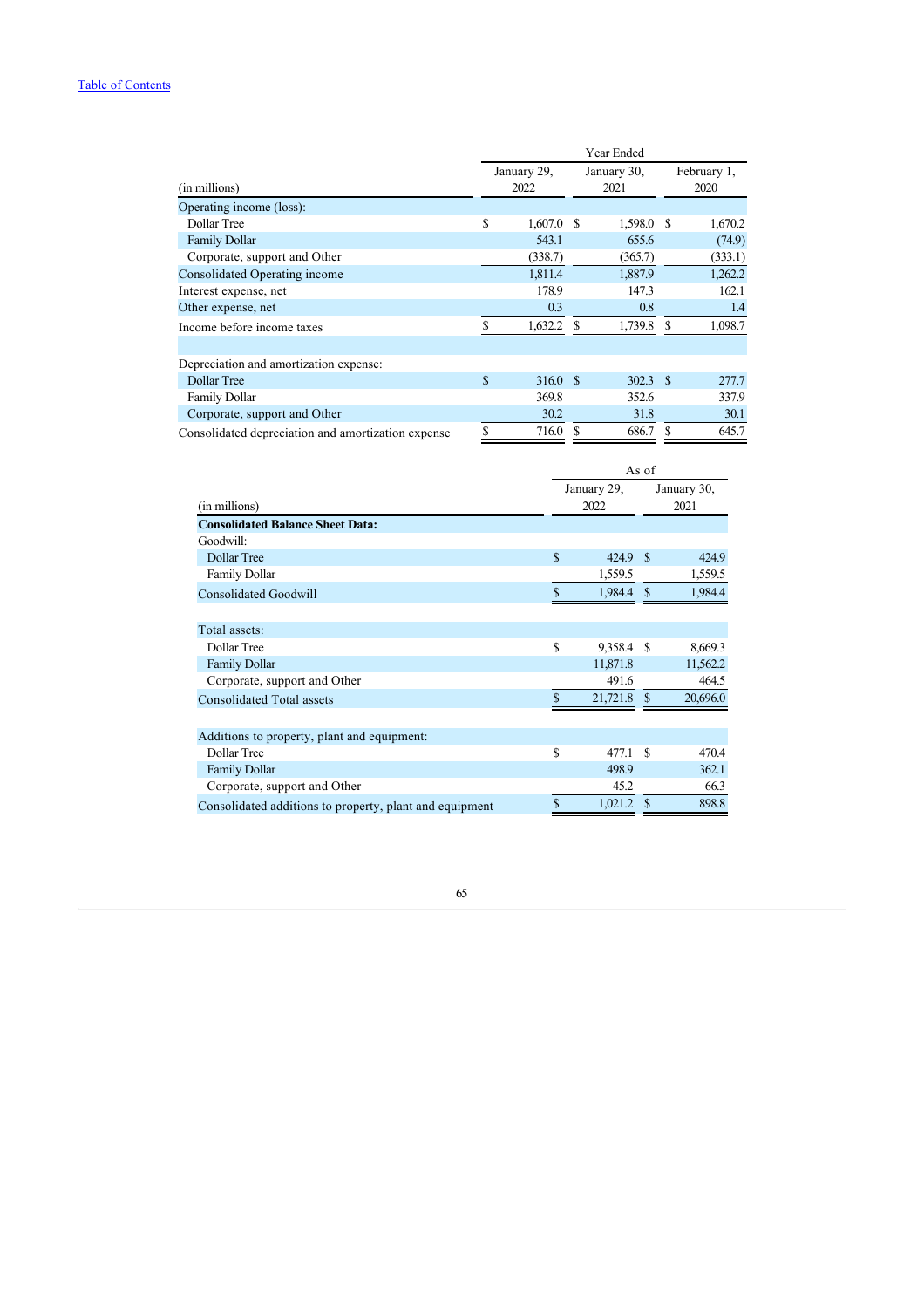# **Disaggregated Revenue**

The following table summarizes net sales by merchandise category for our segments:

|                                                             | Year Ended                 |          |              |             |          |              |  |          |         |  |
|-------------------------------------------------------------|----------------------------|----------|--------------|-------------|----------|--------------|--|----------|---------|--|
|                                                             | January 29,<br>January 30, |          |              | February 1, |          |              |  |          |         |  |
| (in millions)                                               |                            | 2022     |              |             | 2021     |              |  | 2020     |         |  |
| Dollar Tree segment net sales by<br>merchandise category:   |                            |          |              |             |          |              |  |          |         |  |
| Consumable                                                  | \$                         | 6.334.5  | 45.5% \$     |             | 6,407.0  | $48.3\%$ \$  |  | 6,155.3  | 49.2%   |  |
| Variety                                                     |                            | 6.794.0  | 48.8%        |             | 6,194.8  | $46.7\%$     |  | 5,732.1  | 45.8%   |  |
| Seasonal                                                    |                            | 793.6    | 5.7%         |             | 663.2    | $5.0\%$      |  | 620.5    | $5.0\%$ |  |
| Total Dollar Tree segment net sales                         |                            | 13,922.1 | $100.0\%$ \$ |             | 13,265.0 | $100.0\%$ \$ |  | 12,507.9 | 100.0%  |  |
|                                                             |                            |          |              |             |          |              |  |          |         |  |
| Family Dollar segment net sales by<br>merchandise category: |                            |          |              |             |          |              |  |          |         |  |
| Consumable                                                  | \$                         | 9.446.5  | 76.3% \$     |             | 9.367.8  | 76.5% \$     |  | 8,604.7  | 77.5%   |  |
| Home products                                               |                            | 1,033.9  | 8.3%         |             | 1,078.1  | 8.8%         |  | 866.0    | 7.8%    |  |
| Apparel and accessories                                     |                            | 781.5    | $6.3\%$      |             | 690.1    | $5.6\%$      |  | 644.0    | 5.8%    |  |
| Seasonal and electronics                                    |                            | 1,125.8  | $9.1\%$      |             | 1,107.4  | $9.1\%$      |  | 988.2    | 8.9%    |  |
| Total Family Dollar segment net sales                       |                            | 12,387.7 | $100.0\%$ \$ |             | 12,243.4 | 100.0%       |  | 11,102.9 | 100.0%  |  |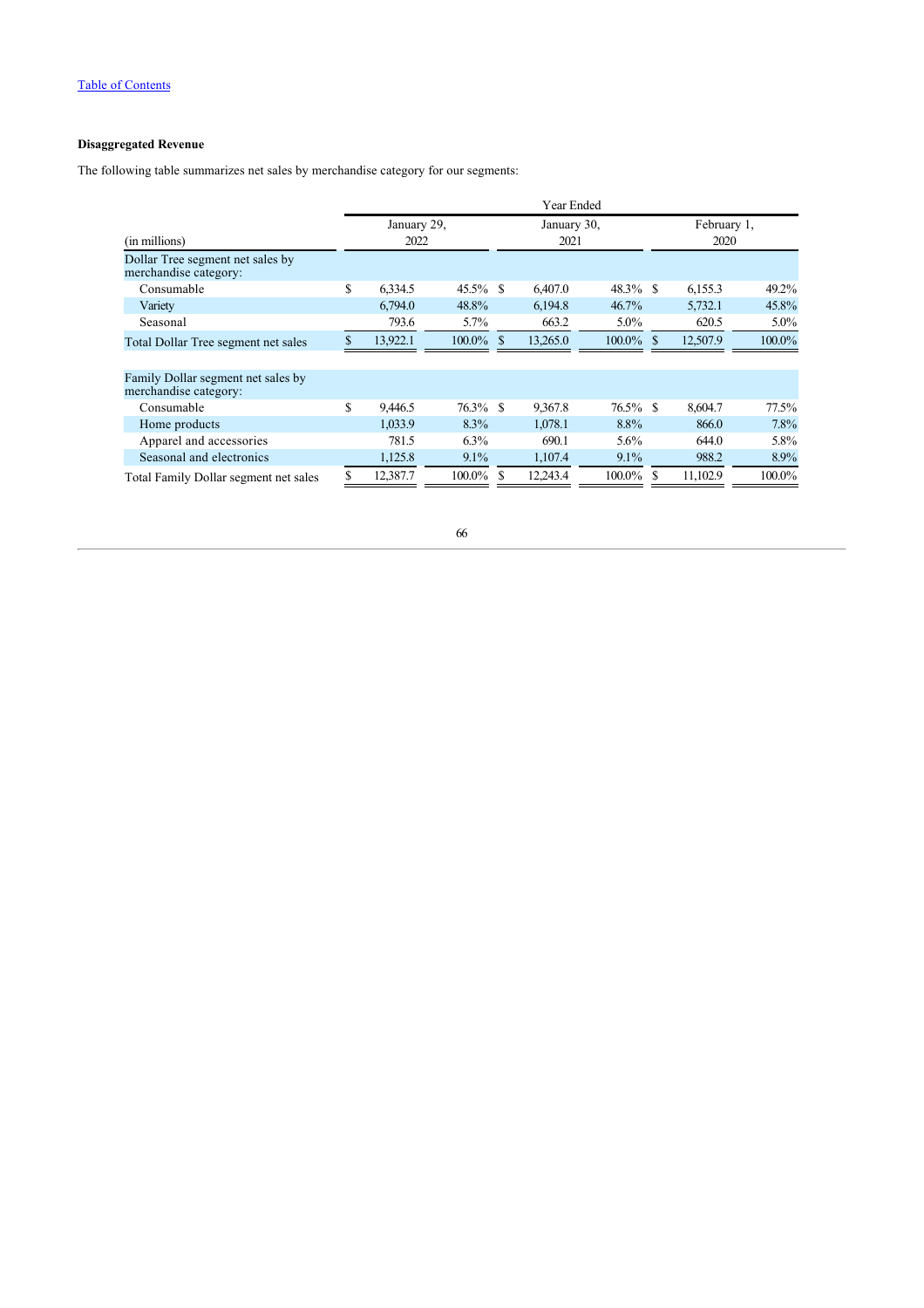## **Item 9. Changes in and Disagreements With Accountants on Accounting and Financial Disclosure**

None.

## **Item 9A. Controls and Procedures**

## **Evaluation of Disclosure Controls and Procedures**

We maintain disclosure controls and procedures that are designed to ensure that information required to be disclosed in our reports under the Securities Exchange Act of 1934 (Exchange Act) is recorded, processed, summarized and reported within the time periods specified in the rules and forms of the Securities and Exchange Commission, and that such information is accumulated and communicated to our management, including our Chief Executive Officer and Chief Financial Officer, as appropriate, to allow timely decisions regarding required disclosure. In designing and evaluating the disclosure controls and procedures, we recognize that any controls and procedures, no matter how well designed and operated, can provide only reasonable assurance of achieving the desired control objectives, and management necessarily is required to apply our judgment in evaluating the cost-benefit relationship of possible controls and procedures.

Our management has carried out, with the participation of our Chief Executive Officer and Chief Financial Officer, an evaluation of the effectiveness of our disclosure controls and procedures, as defined in Rule 13a-15(e) under the Exchange Act as of the end of the period covered by this report. Based upon this evaluation, our Chief Executive Officer and our Chief Financial Officer concluded that, as of January 29, 2022, our disclosure controls and procedures were designed and functioning effectively to provide reasonable assurance that information required to be disclosed by us in reports that we file or submit under the Exchange Act is (i) recorded, processed, summarized and reported within the time periods specified in Securities and Exchange Commission rules and forms and (ii) accumulated and communicated to our management, including the Chief Executive Officer and Chief Financial Officer, as appropriate to allow timely decisions regarding disclosure.

### **Management's Report on Internal Control over Financial Reporting**

Our management is responsible for establishing and maintaining adequate internal control over financial reporting, as defined in Exchange Act Rule 13a-15(f). Our management conducted an assessment of our internal control over financial reporting based on the framework established by the Committee of Sponsoring Organizations of the Treadway Commission in *Internal Control - Integrated Framework (2013)*. Based on this assessment, our management has concluded that, as of January 29, 2022, our internal control over financial reporting is effective.

Our independent registered public accounting firm, KPMG LLP, has audited our consolidated financial statements and has issued an attestation report on the effectiveness of our internal control over financial reporting. Their report appears below.

## **Changes in Internal Controls**

There were no changes in our internal control over financial reporting that occurred during our most recently completed fiscal quarter that materially affected, or are reasonably likely to materially affect, our internal control over financial reporting.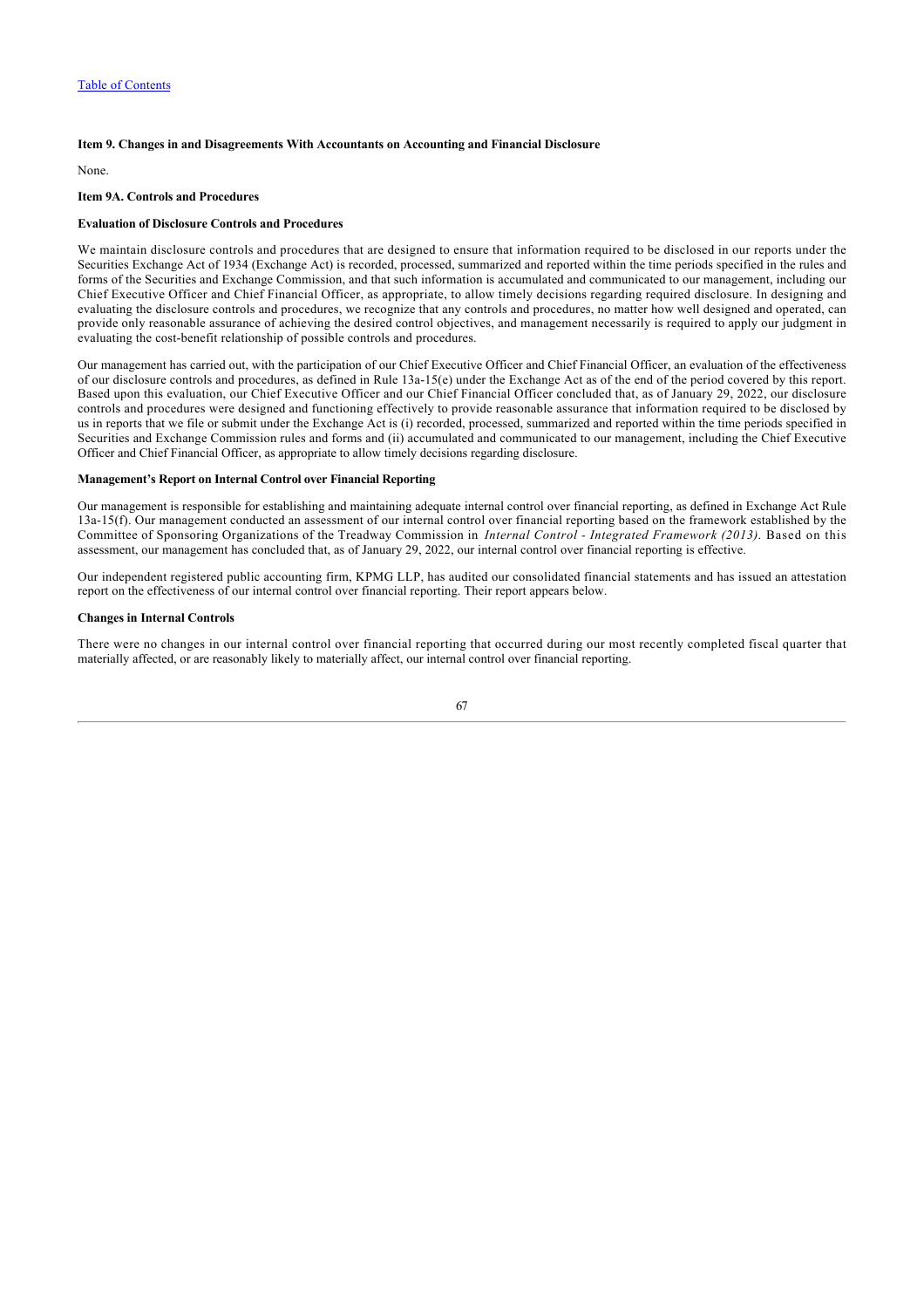## **Report of Independent Registered Public Accounting Firm**

To the Shareholders and Board of Directors Dollar Tree, Inc.:

### *Opinion on Internal Control Over Financial Reporting*

We have audited Dollar Tree, Inc. and subsidiaries' (the Company) internal control over financial reporting as of January 29, 2022, based on criteria established in *Internal Control - Integrated Framework (2013)* issued by the Committee of Sponsoring Organizations of the Treadway Commission. In our opinion, the Company maintained, in all material respects, effective internal control over financial reporting as of January 29, 2022, based on criteria established in *Internal Control - Integrated Framework (2013)* issued by the Committee of Sponsoring Organizations of the Treadway Commission.

We also have audited, in accordance with the standards of the Public Company Accounting Oversight Board (United States) (PCAOB), the consolidated balance sheets of the Company as of January 29, 2022 and January 30, 2021, the related consolidated income statements, and statements of comprehensive income, shareholders' equity, and cash flows for each of the years in the three‑year period ended January 29, 2022, and the related notes (collectively, the consolidated financial statements), and our report dated March 15, 2022 expressed an unqualified opinion on those consolidated financial statements.

## *Basis for Opinion*

The Company's management is responsible for maintaining effective internal control over financial reporting and for its assessment of the effectiveness of internal control over financial reporting, included in the accompanying Management's Report on Internal Control over Financial Reporting. Our responsibility is to express an opinion on the Company's internal control over financial reporting based on our audit. We are a public accounting firm registered with the PCAOB and are required to be independent with respect to the Company in accordance with the U.S. federal securities laws and the applicable rules and regulations of the Securities and Exchange Commission and the PCAOB.

We conducted our audit in accordance with the standards of the PCAOB. Those standards require that we plan and perform the audit to obtain reasonable assurance about whether effective internal control over financial reporting was maintained in all material respects. Our audit of internal control over financial reporting included obtaining an understanding of internal control over financial reporting, assessing the risk that a material weakness exists, and testing and evaluating the design and operating effectiveness of internal control based on the assessed risk. Our audit also included performing such other procedures as we considered necessary in the circumstances. We believe that our audit provides a reasonable basis for our opinion.

#### *Definition and Limitations of Internal Control Over Financial Reporting*

A company's internal control over financial reporting is a process designed to provide reasonable assurance regarding the reliability of financial reporting and the preparation of financial statements for external purposes in accordance with generally accepted accounting principles. A company's internal control over financial reporting includes those policies and procedures that (1) pertain to the maintenance of records that, in reasonable detail, accurately and fairly reflect the transactions and dispositions of the assets of the company; (2) provide reasonable assurance that transactions are recorded as necessary to permit preparation of financial statements in accordance with generally accepted accounting principles, and that receipts and expenditures of the company are being made only in accordance with authorizations of management and directors of the company; and (3) provide reasonable assurance regarding prevention or timely detection of unauthorized acquisition, use, or disposition of the company's assets that could have a material effect on the financial statements.

Because of its inherent limitations, internal control over financial reporting may not prevent or detect misstatements. Also, projections of any evaluation of effectiveness to future periods are subject to the risk that controls may become inadequate because of changes in conditions, or that the degree of compliance with the policies or procedures may deteriorate.

/s/ KPMG LLP

Norfolk, Virginia March 15, 2022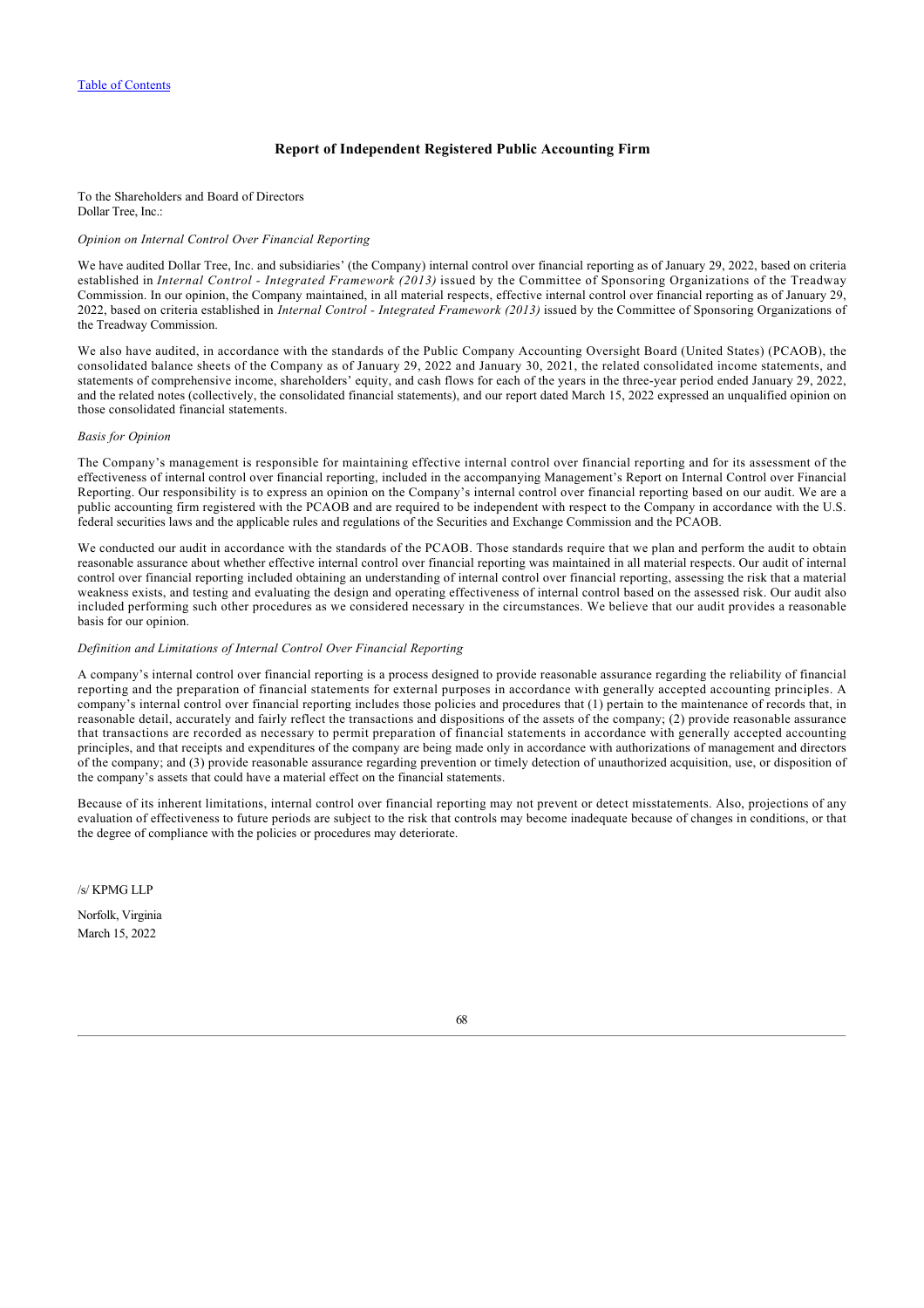## **Item 9B. Other Information**

None.

## **Item 9C. Disclosure Regarding Foreign Jurisdictions that Prevent Inspections.**

Not Applicable.

## **PART III**

### **Item 10. Directors, Executive Officers and Corporate Governance**

The information concerning our Directors and Executive Officers required by this Item is incorporated by reference to Dollar Tree, Inc.'s Proxy Statement relating to our 2022 Annual Meeting ("Proxy Statement"), under the captions "Director Biographies" and "Executive Officers."

To the extent disclosure of any delinquent report under Section 16(a) of the Securities Exchange Act of 1934 is made by us, such disclosure will be set forth under the caption "Delinquent Section 16(a) Reports" in our Proxy Statement, which is incorporated herein by reference.

The information concerning our audit committee and audit committee financial experts required by this Item is incorporated herein by reference to the Proxy Statement, under the caption "The Board and Its Committees."

The information concerning our code of ethics required by this Item is incorporated by reference to the Proxy Statement, under the caption "Board Governance - Code of Ethics."

## **Item 11. Executive Compensation**

Information set forth in the Proxy Statement under the caption "Compensation of Executive Officers," "Compensation Discussion and Analysis" and "Pay Ratio Disclosure" with respect to executive compensation, is incorporated herein by reference.

#### **Item 12. Security Ownership of Certain Beneficial Owners and Management and Related Stockholder Matters**

## **Equity Compensation Plans**

The following table summarizes information regarding shares issuable as of January 29, 2022, under our equity compensation plans, including the number of shares of common stock subject to options, restricted stock units, deferred shares and other rights granted to employees, consultants and members of our Board of Directors; the weighted-average exercise price of outstanding options; and the number of shares remaining available for future award grants under these plans. Additional information regarding our equity compensation plans can be found in [Note 10](#page-62-0) to our consolidated financial statements.

| <b>Equity compensation plan category</b>            | tа<br>Number of securities to<br>be issued upon exercise<br>of outstanding options,<br>warrants and rights | (b)<br>Weighted-average<br>exercise price of<br>outstanding options,<br>warrants and rights | Number of securities remaining<br>available for future issuance under<br>equity compensation plans (excluding<br>securities reflected in column (a)) |
|-----------------------------------------------------|------------------------------------------------------------------------------------------------------------|---------------------------------------------------------------------------------------------|------------------------------------------------------------------------------------------------------------------------------------------------------|
| Plans approved by security holders <sup>1</sup>     | 1,892,644 \$                                                                                               | 108.56                                                                                      | 9,463,931                                                                                                                                            |
| Plans not approved by security holders <sup>2</sup> |                                                                                                            |                                                                                             |                                                                                                                                                      |

<sup>(</sup>a)Amounts represent outstanding options, restricted stock units and deferred ("phantom") shares as of January 29, 2022.

<sup>1</sup>Equity-based plans approved by our shareholders include: the 2013 Director Deferred Compensation Plan, the 2015 Employee Stock Purchase Plan (which replaced a predecessor plan), and the 2021 Omnibus Incentive Plan (which replaced the 2011 Omnibus Incentive Plan). As of March 17, 2021, the 2011 Omnibus Incentive Plan was no longer available for new grants of

<sup>(</sup>b)Not included in the calculation of weighted-average exercise price are (i) 1,723,013 restricted stock units and (ii) 159,248 director deferred shares.

<sup>(</sup>c)Amounts represent shares remaining available for future awards under all of our equity-based plans, including shares remaining under our 2021 Omnibus Incentive Plan, our 2015 Employee Stock Purchase Plan and our 2013 Director Deferred Compensation Plan. Out of the 9,463,931 shares remaining available for future issuance, 2,585,772 represent the number of shares remaining available for future issuance under our Employee Stock Purchase Plan as of January 29, 2022.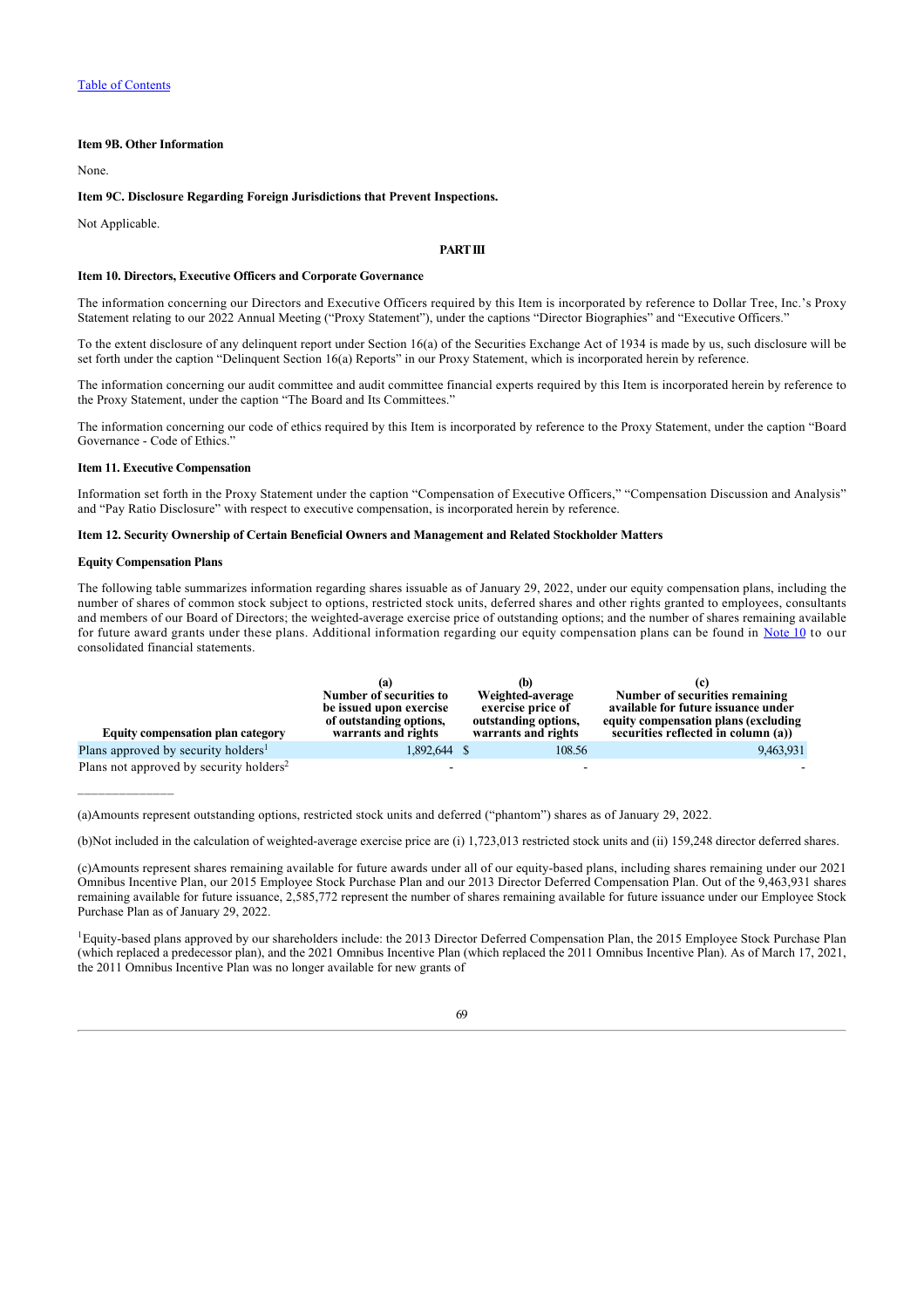awards, but all outstanding awards that were granted under the plan prior to March 17, 2021 continue to be governed by the terms and conditions of the plan and applicable award agreements.

 $P$ Does not include 14,158 shares to be issued upon the exercise of options with a weighted-average exercise price of \$77.06 that were granted under the Family Dollar 2006 Incentive Plan and assumed by us in connection with our merger with Family Dollar.

Information set forth in the Proxy Statement under the caption "Ownership of Common Stock," with respect to security ownership of certain beneficial owners and management, is incorporated herein by reference.

## **Item 13. Certain Relationships and Related Transactions, and Director Independence**

Information set forth in the Proxy Statement under the caption "Certain Relationships and Related Transactions," is incorporated herein by reference.

The information concerning the independence of our directors required by this Item is incorporated by reference to the Proxy Statement under the caption "Board Governance - Independence."

## **Item 14. Principal Accountant Fees and Services**

Information set forth in the Proxy Statement under the caption "Ratification of Appointment of Independent Auditors," is incorporated herein by reference.

## **PART IV**

## **Item 15. Exhibit and Financial Statement Schedules**

1.Documents filed as part of this report**:**

1.Financial Statements. Reference is made to the Index to the Consolidated Financial Statements set forth under Part II, [Item 8](#page-38-0) of this Form 10-K.

2. Financial Statement Schedules. All schedules for which provision is made in the applicable accounting regulations of the Securities and Exchange Commission are not required under the related instructions, are not applicable, or the information is included in the Consolidated Financial Statements, and therefore have been omitted.

3.Exhibits. The following exhibits are filed as part of, or incorporated by reference into, this report.

|                |                                                                                                                                                                                                                                                                                                           | <b>Incorporated by Reference</b> |                |                    |                          |
|----------------|-----------------------------------------------------------------------------------------------------------------------------------------------------------------------------------------------------------------------------------------------------------------------------------------------------------|----------------------------------|----------------|--------------------|--------------------------|
| <b>Exhibit</b> | <b>Exhibit Description</b>                                                                                                                                                                                                                                                                                | Form                             | <b>Exhibit</b> | <b>Filing Date</b> | Filed<br><b>Herewith</b> |
| 3.1            | Amended Articles of Incorporation of Dollar Tree, Inc., effective June 20,<br>2013                                                                                                                                                                                                                        | $8-K$                            | 3.1            | 6/21/2013          |                          |
| 3.2.1          | Amended By-Laws of Dollar Tree, Inc., effective June 10, 2021                                                                                                                                                                                                                                             | 8-K                              | 3.1            | 6/11/2021          |                          |
| 3.2.2          | Amended and Restated By-Laws of Dollar Tree, Inc., effective March 16,<br>2022                                                                                                                                                                                                                            | $8-K$                            | 3.1            | 3/8/2022           |                          |
| 4.1            | Form of Common Stock Certificate                                                                                                                                                                                                                                                                          | 8-K                              | 4.1            | 3/13/2008          |                          |
| 4.2.1          | Indenture, dated as of April 2, 2018, between Dollar Tree, Inc., as issuer,<br>and U.S. Bank National Association, as trustee                                                                                                                                                                             | $S-3$<br><b>ASR</b>              | 4.1            | 4/2/2018           |                          |
| 4.2.2          | First Supplemental Indenture, dated as of April 19, 2018, between Dollar<br>Tree, Inc. and U.S. Bank National Association, as trustee                                                                                                                                                                     | 8-K                              | 4.1            | 4/20/2018          |                          |
| 4.2.3          | Second Supplemental Indenture, dated as of December 1, 2021, between<br>Dollar Tree, Inc. and U.S. Bank National Association, as trustee                                                                                                                                                                  | $8-K$                            | 4.1            | 12/1/2021          |                          |
| 4.3            | Description of Securities Registered under Section 12 of the Securities<br><b>Exchange Act of 1934</b>                                                                                                                                                                                                    | $10-K$                           | 4.3            | 3/20/2020          |                          |
| 10.1           | * Form of Change in Control Retention Agreement, to be executed between<br>Dollar Tree Stores, Inc. and the Chief Executive Officer: Chief Financial<br>Officer; Sr. Vice President, Stores; Chief Merchandising Officer; Chief<br>Logistics Officer; Chief People Officer; and Chief Information Officer | $8-K$                            | 10.1           | 3/20/2007          |                          |
| 10.2           | * Policy for director compensation (as described under the caption<br>"Director Compensation")                                                                                                                                                                                                            | DEF<br>14A                       | N/A            | 4/24/2020          |                          |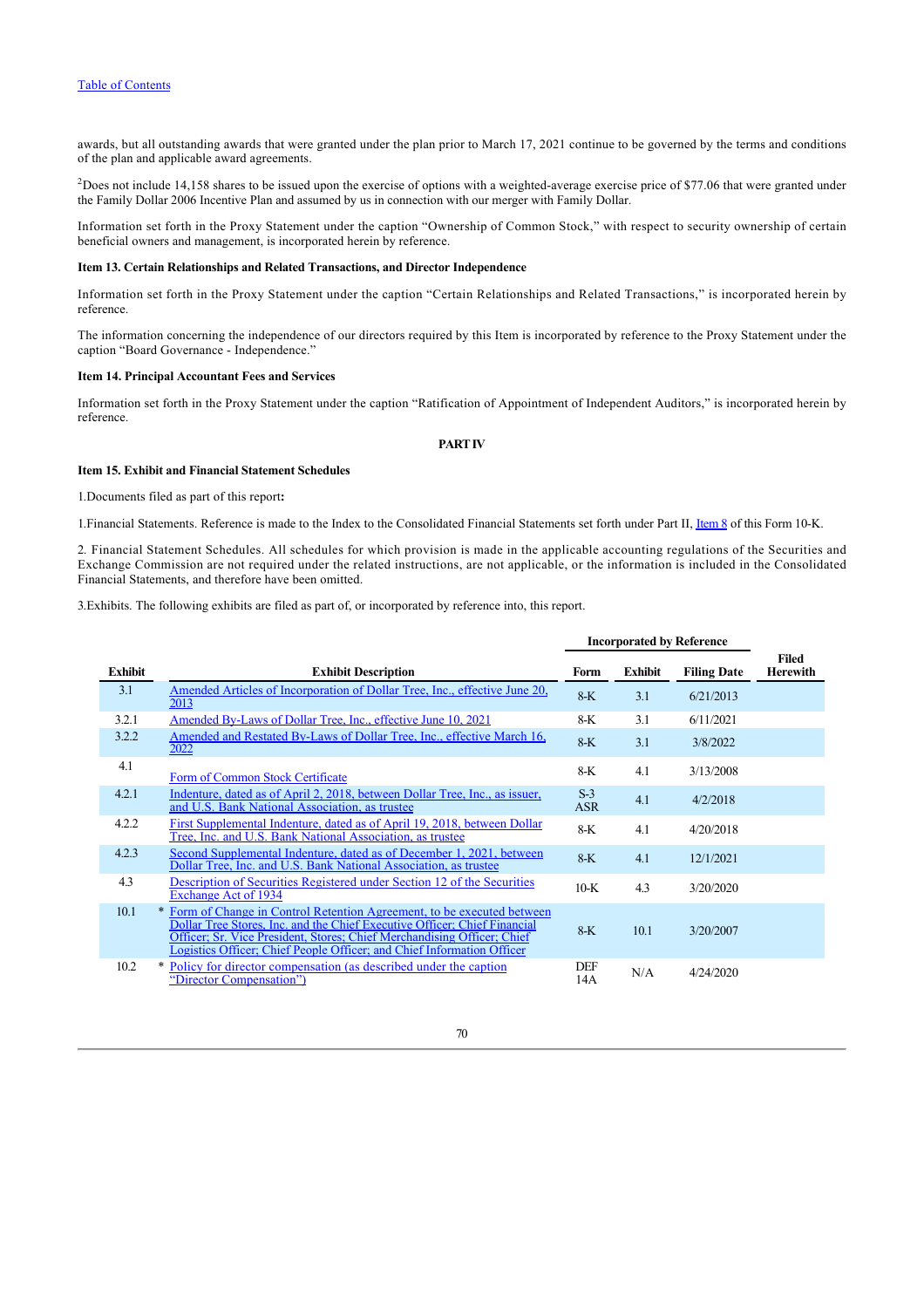|                |                                                                                                                                                                           | <b>Incorporated by Reference</b> |                |                    |                                 |
|----------------|---------------------------------------------------------------------------------------------------------------------------------------------------------------------------|----------------------------------|----------------|--------------------|---------------------------------|
| <b>Exhibit</b> | <b>Exhibit Description</b>                                                                                                                                                | Form                             | <b>Exhibit</b> | <b>Filing Date</b> | <b>Filed</b><br><b>Herewith</b> |
| 10.3.1         | Change in Control Retention Agreement between Dollar Tree, Inc. and<br>$\ast$<br>Kevin Wampler, Chief Financial Officer                                                   | $8-K$                            | 10.1           | 12/5/2008          |                                 |
| 10.3.2         | * Amendment to Change in Control Retention Agreement between Dollar<br>Tree, Inc. and Kevin Wampler, Chief Financial Officer                                              | $8-K$                            | 10.1           | 10/11/2011         |                                 |
| 10.4           | * Description of Dollar Tree, Inc. Management Incentive Compensation<br>Plan, effective for the fiscal year ending January 29, 2022 and thereafter                        | $10-°$                           | 10.1           | 5/27/2021          |                                 |
| 10.5.1         | * 2011 Omnibus Incentive Plan effective as of March 17, 2011                                                                                                              | 8-K                              | 10.1           | 6/22/2011          |                                 |
| 10.5.2         | * First Amendment to the 2011 Omnibus Incentive Plan dated June 16, 2016                                                                                                  | $10-°$                           | 10.1           | 9/2/2016           |                                 |
| 10.5.3         | * 2011 Omnibus Incentive Plan, as amended and restated effective June 12.<br>2019                                                                                         | $10-°$                           | 10.1           | 8/29/2019          |                                 |
| 10.6           | * Form of Non-employee Director Option Agreement under the 2011<br>Omnibus Incentive Plan                                                                                 | $8-K$                            | 10.4           | 6/22/2011          |                                 |
| 10.7.1         | * Form of Restricted Stock Unit Agreement under the 2011 Omnibus<br><b>Incentive Plan</b>                                                                                 | $8-K$                            | 10.2           | 3/21/2012          |                                 |
| 10.7.2         | * Form of Restricted Stock Unit Agreement under the 2011 Omnibus<br><b>Incentive Plan</b>                                                                                 | $10-K$                           | 10.34          | 3/27/2019          |                                 |
| 10.8           | * Form of Executive Officer Nonstatutory Stock Option Agreement under<br>the 2011 Omnibus Incentive Plan                                                                  | $10-K$                           | 10.54          | 3/28/2017          |                                 |
| 10.9.1         | * Form of Long-Term Performance Plan Award Agreement under the 2011<br><b>Omnibus Incentive Plan</b>                                                                      | $10-K$                           | 10.32          | 3/27/2019          |                                 |
| 10.9.2         | * Form of Long-Term Performance Plan Award Agreement under the 2011<br><b>Omnibus Incentive Plan</b>                                                                      | $10-°$                           | 10.1           | 5/28/2020          |                                 |
| 10.10          | * Form of Performance Stock Unit Agreement under the 2011 Omnibus<br><b>Incentive Plan</b>                                                                                | $10-K$                           | 10.33          | 3/27/2019          |                                 |
| 10.11          | * Change in Control Retention Agreement between Dollar Tree, Inc. and<br>David Jacobs, Chief Strategy Officer                                                             | $10-Q$                           | 10.2           | 8/16/2012          |                                 |
| 10.12          | * Change in Control Retention Agreement between Dollar Tree, Inc. and<br>William A. Old. Jr. Chief Legal Officer                                                          | $10-°$                           | 10.2           | 8/22/2013          |                                 |
| 10.13          | * Dollar Tree, Inc. 2015 Employee Stock Purchase Plan, effective September<br>1,2015                                                                                      | $S-8$                            | 4.0            | 10/28/2015         |                                 |
| 10.14          | * Dollar Tree and Family Dollar Supplemental Deferred Compensation Plan                                                                                                   | $10-°$                           | 10.1           | 8/24/2017          |                                 |
| 10.15.1        | * 2013 Director Deferred Compensation Plan, as amended and restated<br>effective December 31, 2016                                                                        | $10-K$                           | 10.35          | 3/16/2018          |                                 |
| 10.15.2        | * 2013 Director Deferred Compensation Plan, as amended and restated<br>effective June 10, 2021                                                                            | $8-K$                            | 10.6           | 6/11/2021          |                                 |
| 10.16          | * Form of Change in Control Retention Agreement for Executive Officers<br>(portions of the exhibit have been omitted pursuant to a request for<br>confidential treatment) | $10-°$                           | 10.1           | 11/29/2018         |                                 |
| 10.17          | * Form of Executive Agreement (portions of the exhibit have been omitted pursuant to a request for confidential treatment)                                                | $10-°$                           | 10.2           | 11/29/2018         |                                 |
| 10.18          | * Dollar Tree, Inc. 2021 Omnibus Incentive Plan                                                                                                                           | $8-K$                            | 10.1           | 6/11/2021          |                                 |
| 10.19          | * Form of Performance-Based Restricted Stock Unit Agreement under the<br>2021 Omnibus Incentive Plan                                                                      | $8-K$                            | 10.2           | 6/11/2021          |                                 |
| 10.20          | * Form of Long-Term Performance Plan Award Agreement under the 2021<br><b>Omnibus Incentive Plan</b>                                                                      | $8-K$                            | 10.3           | 6/11/2021          |                                 |
| 10.21          | * Form of Restricted Stock Unit Agreement (Standard) under the 2021<br><b>Omnibus Incentive Plan</b>                                                                      | $8-K$                            | 10.4           | 6/11/2021          |                                 |
| 10.22          | * Form of Non-Employee Director Nonstatutory Stock Option Agreement<br>under the 2021 Omnibus Incentive Plan                                                              | 8-K                              | 10.5           | 6/11/2021          |                                 |
| 10.23          | Credit Agreement, dated as of December 8, 2021, among Dollar Tree, Inc.,<br>JPMorgan Chase Bank, N.A., as agent and the lenders and other parties<br>thereto              | $8-K$                            | 10.1           | 12/9/2021          |                                 |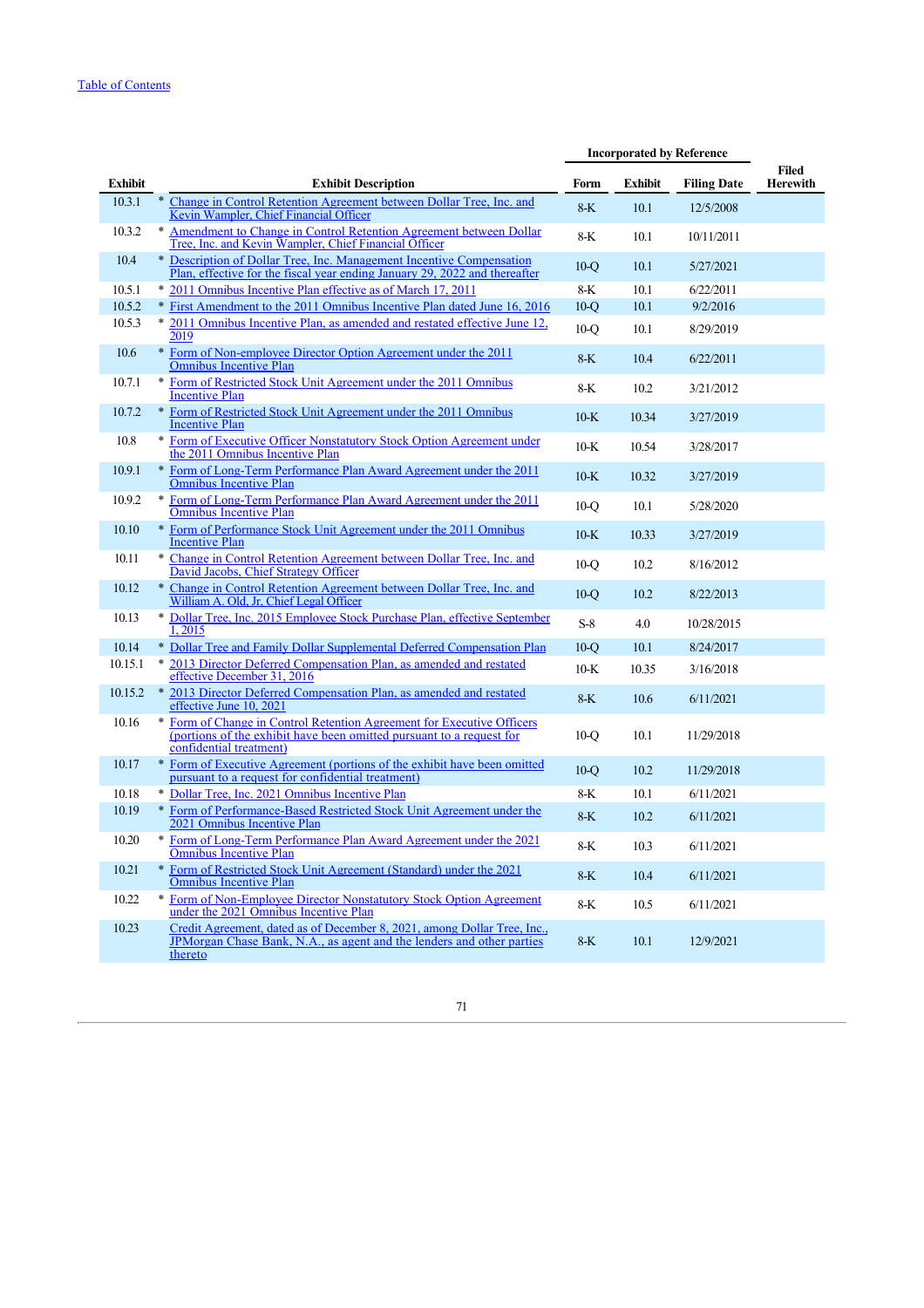|                                                               |                                                                                                                                                                                                                                                                                                                                                                                                                             | <b>Incorporated by Reference</b> |                |                    |                          |  |
|---------------------------------------------------------------|-----------------------------------------------------------------------------------------------------------------------------------------------------------------------------------------------------------------------------------------------------------------------------------------------------------------------------------------------------------------------------------------------------------------------------|----------------------------------|----------------|--------------------|--------------------------|--|
| <b>Exhibit</b>                                                | <b>Exhibit Description</b>                                                                                                                                                                                                                                                                                                                                                                                                  | Form                             | <b>Exhibit</b> | <b>Filing Date</b> | Filed<br><b>Herewith</b> |  |
| 10.24                                                         | *<br>Form of letter agreement amending Executive Agreements for Executive<br>Officers at the level of Chiefs                                                                                                                                                                                                                                                                                                                | $8-K$                            | 10.1           | 3/7/2022           |                          |  |
| 10.25                                                         | * Addendum to Executive Agreement, by and between Dollar Tree, Inc. and<br>Michael Witynski, dated March 1, 2022                                                                                                                                                                                                                                                                                                            | $8-K$                            | 10.2           | 3/7/2022           |                          |  |
| 10.26                                                         | * Post-Retirement Benefits Agreement, by and between Dollar Tree, Inc. and<br>Bob Sasser, dated March 2, 2022                                                                                                                                                                                                                                                                                                               | $8-K$                            | 10.3           | 3/7/2022           |                          |  |
| 10.27                                                         | * Form of Indemnification Agreement for Directors and Executive Officers                                                                                                                                                                                                                                                                                                                                                    | $8-K$                            | 10.1           | 3/7/2022           |                          |  |
| 10.28                                                         | Stewardship Framework Agreement, by and between Dollar Tree, Inc. and<br>MR Cobalt Advisor LLC, on behalf of itself and its affiliates and<br>associates, dated March 8, 2022                                                                                                                                                                                                                                               | $8-K$                            | 10.1           | 3/8/2022           |                          |  |
| 21.1                                                          | Subsidiaries of the Registrant                                                                                                                                                                                                                                                                                                                                                                                              |                                  |                |                    | $\mathbf{X}$             |  |
| 23.1                                                          | <b>Consent of Independent Registered Public Accounting Firm</b>                                                                                                                                                                                                                                                                                                                                                             |                                  |                |                    | X                        |  |
| 31.1                                                          | Certification of Chief Executive Officer pursuant to Section 302 of the<br>Sarbanes-Oxley Act of 2002                                                                                                                                                                                                                                                                                                                       |                                  |                |                    | $\mathbf{X}$             |  |
| 31.2                                                          | Certification of Chief Financial Officer pursuant to Section 302 of the<br>Sarbanes-Oxley Act of 2002                                                                                                                                                                                                                                                                                                                       |                                  |                |                    | X                        |  |
| 32.1                                                          | Certification of Chief Executive Officer pursuant to Section 906 of the<br>Sarbanes-Oxley Act of 2002                                                                                                                                                                                                                                                                                                                       |                                  |                |                    | $\mathbf{X}$             |  |
| 32.2                                                          | Certification of Chief Financial Officer pursuant to Section 906 of the<br>Sarbanes-Oxley Act of 2002                                                                                                                                                                                                                                                                                                                       |                                  |                |                    | $\mathbf{X}$             |  |
| 101                                                           | The following financial statements from our Form 10-K for the fiscal year<br>ended January 29, 2022, formatted in Inline XBRL: (i) Consolidated Income<br>Statements, (ii) Consolidated Statements of Comprehensive Income, (iii)<br>Consolidated Balance Sheets, (iv) Consolidated Statements of<br>Shareholders' Equity, (v) Consolidated Statements of Cash Flows and (vi)<br>Notes to Consolidated Financial Statements |                                  |                |                    | X                        |  |
| 104                                                           | The cover page from our Form 10-K for the fiscal year ended January 29,<br>2022, formatted in Inline XBRL and contained in Exhibit 101                                                                                                                                                                                                                                                                                      |                                  |                |                    | X                        |  |
| $*Monogomant$ contract or component $n!$ plan, or expressment |                                                                                                                                                                                                                                                                                                                                                                                                                             |                                  |                |                    |                          |  |

\*Management contract or compensatory plan or arrangement

## **Item 16. Form 10-K Summary**

None.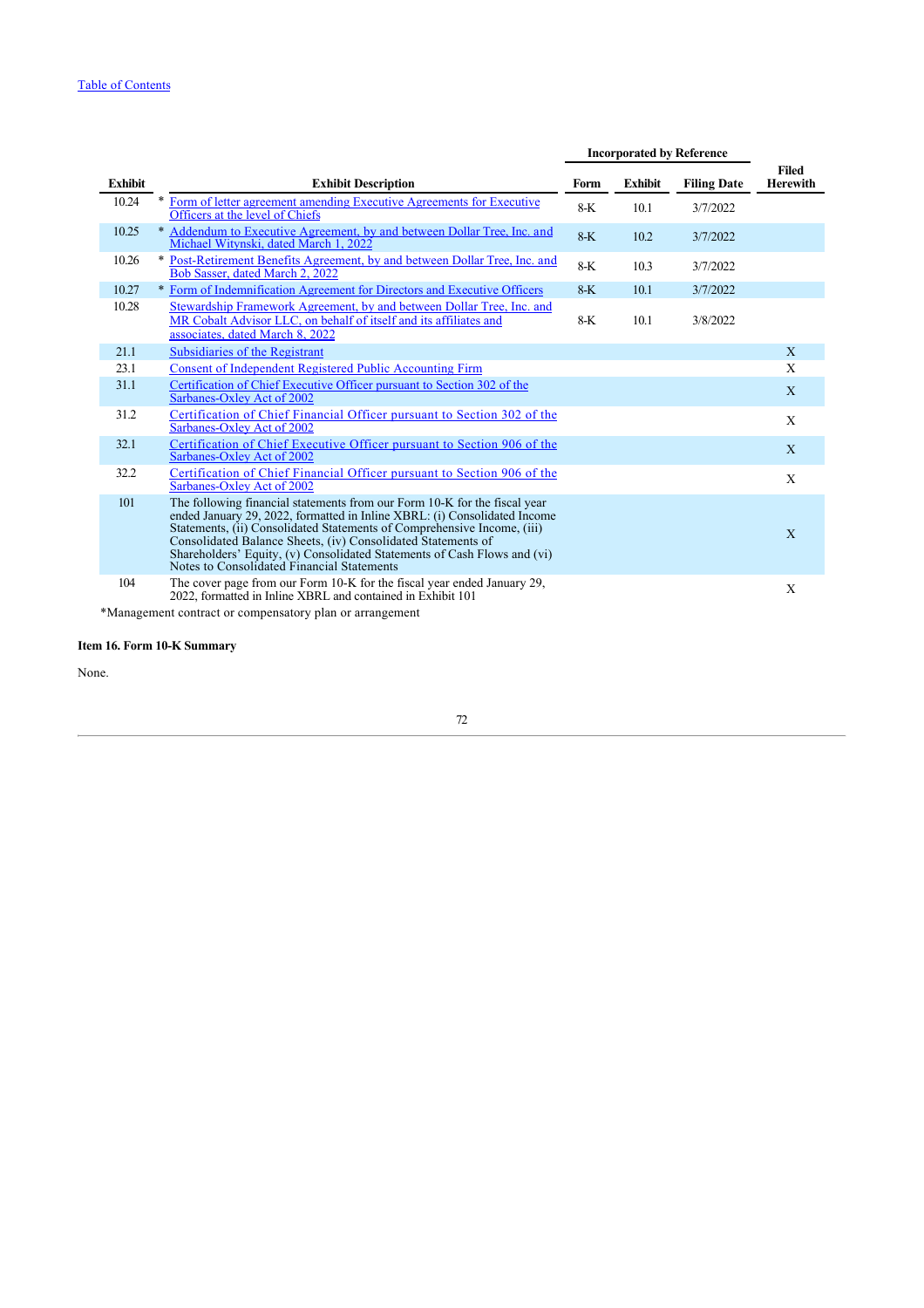## **SIGNATURES**

Pursuant to the requirements of Section 13 or 15(d) of the Securities Exchange Act of 1934, the registrant has duly caused this report to be signed on its behalf by the undersigned, thereunto duly authorized.

## **DOLLAR TREE, INC.**

DATE: March 15, 2022 By: /s/ Michael A. Witynski

Michael A. Witynski President and Chief Executive Officer